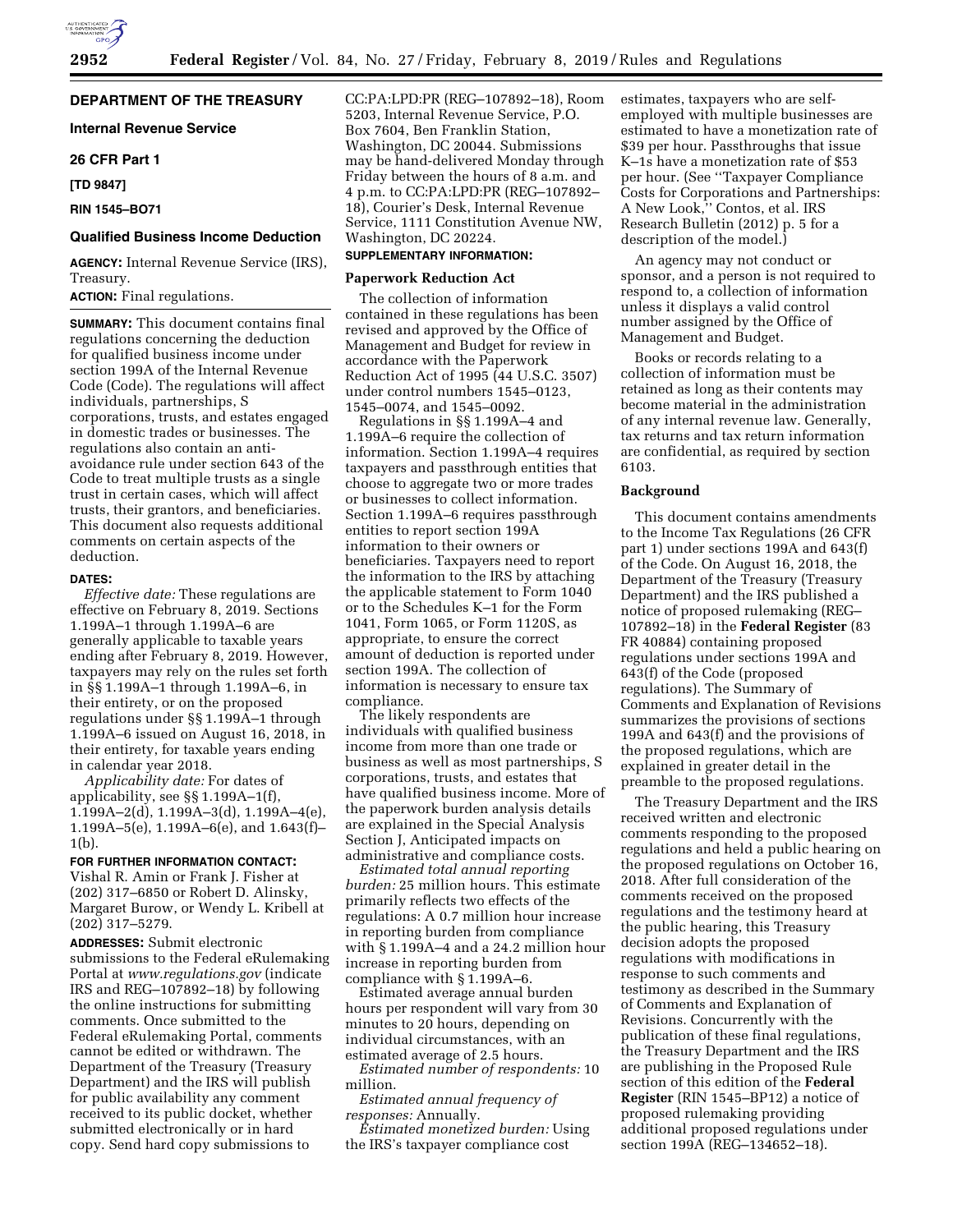# **Summary of Comments and Explanation of Revisions**

The Treasury Department and the IRS received approximately 335 comments in response to the notice of proposed rulemaking. All comments were considered and are available at *[www.regulations.gov](http://www.regulations.gov)* or upon request. Most of the comments addressing the proposed regulations are summarized in this Summary of Comments and Explanation of Revisions. However, comments merely summarizing or interpreting the proposed regulations, recommending statutory revisions, or addressing provisions outside the scope of these final regulations are not discussed in this preamble. The Treasury Department and the IRS continue to study comments on issues related to section 199A that are beyond the scope of these final regulations (or the notice of proposed rulemaking on this subject in the Proposed Rules section of this issue of the **Federal Register**) and may discuss those comments that are beyond the scope of the regulations if future guidance on those issues is published.

As discussed in the preamble to the proposed regulations, the purpose and scope of the proposed regulations and these final regulations are primarily limited to determining the amount of the deduction of up to 20 percent of income from a domestic business operated as a sole proprietorship or through a partnership, S corporation (as defined in section 1361(a)(1)), trust, or estate (section 199A deduction). The purpose and scope of the proposed regulations and these final regulations are also to determine when to treat two or more trusts as a single trust for purposes of subchapter J of chapter 1 of subtitle A of the Code (subchapter J). These final regulations are not intended to address section 643 in general.

Commenters and others requested that the proposed regulations be finalized as quickly as possible to provide guidance to practitioners and taxpayers as they prepare returns and determine the section 199A deduction for the first taxable year in which the deduction is allowed. Commenters also requested that the rules for section 199A be simplified and clarified. Accordingly, these final regulations adopt many of the rules described in the proposed regulations, with revisions in response to the comments received and testimony provided at the public hearing, as described in the remainder of this Summary of Comments and Explanation of Revisions. Additionally, clarifying language and additional examples have

been added throughout the final regulations.

Part I of this section provides an overview of the sections of the Code addressed by these final regulations. Part II of this section addresses the operational rules, including definitions, computational rules, special rules, and reporting requirements. Part III of this section addresses the determination of W–2 wages and unadjusted basis immediately after acquisition (UBIA) of qualified property. Part IV of this section addresses the determination of qualified business income (QBI), qualified real estate investment trust (REIT) dividends, and qualified publicly traded partnership (PTP) income. Part V of this section addresses the optional aggregation of trades or businesses. Part VI of this section addresses specified services trades or businesses (SSTBs) and the trade or business of being an employee. Part VII of this section addresses the rules for relevant passthrough entities (RPEs), PTPs, beneficiaries, trusts, and estates. Part VIII of this section addresses the treatment of multiple trusts.

### **I. Overview**

# *A. Section 199A*

As noted in the preamble to the proposed regulations, section 199A was enacted on December 22, 2017, by section 11011 of ''An Act to provide for reconciliation pursuant to titles II and V of the concurrent resolution on the budget for fiscal year 2018,'' Public Law 115–97 (*TCJA*), and was amended on March 23, 2018, retroactively to January 1, 2018, by section 101 of Division T of the Consolidated Appropriations Act, 2018, Public Law 115–141, (2018 Act). Section 199A applies to taxable years beginning after 2017 and before 2026.

Section 199A provides a deduction of up to 20 percent of income from a domestic business operated as a sole proprietorship or through a partnership, S corporation, trust, or estate. The section 199A deduction may be taken by individuals and by some estates and trusts. A section 199A deduction is not available for wage income or for business income earned through a C corporation (as defined in section 1361(a)(2)). For taxpayers whose taxable income exceeds a statutorily-defined amount (*threshold amount*), section 199A may limit the taxpayer's section 199A deduction based on (i) the type of trade or business engaged in by the taxpayer, (ii) the amount of W–2 wages paid with respect to the trade or business (W–2 wages), and/or (iii) the UBIA of qualified property held for use in the trade or business (*UBIA of* 

*qualified property*). These statutory limitations are subject to phase-in rules based upon taxable income above the threshold amount.

Section 199A also allows individuals and some trusts and estates (but not corporations) a deduction of up to 20 percent of their combined qualified REIT dividends and qualified PTP income, including qualified REIT dividends and qualified PTP income earned through passthrough entities. This component of the section 199A deduction is not limited by W–2 wages or UBIA of qualified property.

The section 199A deduction is the lesser of (1) the sum of the combined amounts described in the prior two paragraphs or (2) an amount equal to 20 percent of the excess (if any) of taxable income of the taxpayer for the taxable year over the net capital gain of the taxpayer for the taxable year.

Additionally, section 199A(g), as amended by the 2018 Act effective as of January 1, 2018, provides that specified agricultural or horticultural cooperatives may claim a special entitylevel deduction that is substantially similar to the domestic production activities deduction under former section 199. The Treasury Department and the IRS intend to issue a future notice of proposed rulemaking describing proposed rules for applying section 199A to specified agricultural and horticultural cooperatives and their patrons.

Finally, the statute expressly grants the Secretary authority to prescribe such regulations as are necessary to carry out the purposes of section 199A (section  $199A(f)(4)$ , and provides specific grants of authority with respect to: The treatment of acquisitions, dispositions, and short taxable years (section 199A(b)(5)); certain payments to partners for services rendered in a nonpartner capacity (section  $199A(c)(4)(C)$ ); the allocation of W–2 wages and UBIA of qualified property (section  $199A(f)(1)(A)(iii)$ ; restricting the allocation of items and wages under section 199A and such reporting requirements as the Secretary determines appropriate (section  $199A(f)(4)(A);$  the application of section 199A in the case of tiered entities (section  $199A(f)(4)(B)$ ; preventing the manipulation of the depreciable period of qualified property using transactions between related parties (section 199A(h)(1)); and determining the UBIA of qualified property acquired in likekind exchanges or involuntary conversions (section 199A(h)(2)).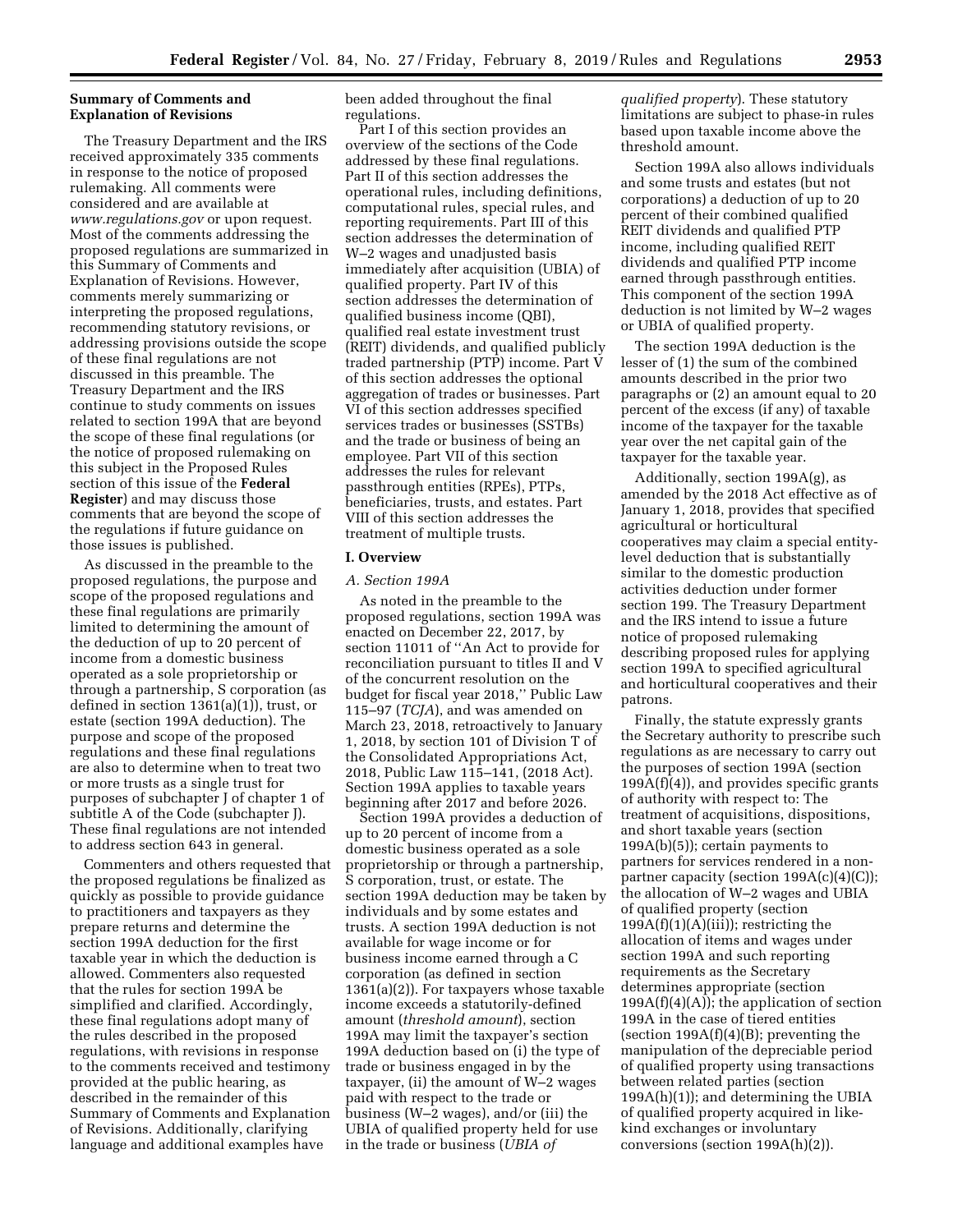# *B. Section 643(f)*

Part I of subchapter J provides rules related to the taxation of estates, trusts, and beneficiaries. For various subparts of part I of subchapter J, sections 643(a), 643(b), and 643(c) define the terms *distributable net income* (*DNI*), *income,*  and *beneficiary,* respectively. Sections 643(d) through 643(i) (other than section 643(f)) provide additional rules. Section 643(f) grants the Secretary authority to treat two or more trusts as a single trust for purposes of subchapter J if (1) the trusts have substantially the same grantors and substantially the same primary beneficiaries and (2) a principal purpose of such trusts is the avoidance of the tax imposed by chapter 1 of the Code. Section 643(f) further provides that, for these purposes, spouses are treated as a single person.

### **II. Operational Rules**

# *A. Definitions*

#### 1. Net Capital Gain

Section 199A(a) provides, in relevant part, that the section 199A deduction is limited to the lesser of the taxpayer's combined QBI or 20 percent of the excess of a taxpayer's taxable income over the taxpayer's *net capital gain* (as defined in section 1(h)) for the taxable year. The proposed regulations do not contain a specific definition of net capital gain. The Treasury Department and the IRS are aware that taxpayers and practitioners have questioned how net capital gain is determined for purposes of section 199A. One commenter suggested that net capital gain, as used to calculate the section 199A deduction, should be defined as excluding qualified dividend income, which is taxed as capital gain.

The final regulations provide a definition of net capital gain for purposes of section 199A. Section 1(h) establishes the maximum capital gains rates imposed on individuals, trusts, and estates that have a net capital gain for the taxable year. Section 1222(11) defines *net capital gain* as the excess of net long-term capital gain for the taxable year over the net short-term capital loss for such year. Section 1(h)(11) provides that for purposes of section 1(h), *net capital gain* means net capital gain (determined without regard to section 1(h)(11)) increased by qualified dividend income. Accordingly, § 1.199A–1(b)(3) defines *net capital gain*  for purposes of section 199A as net capital gain within the meaning of section 1222(11) plus any qualified dividend income (as defined in section  $1(h)(11)(B)$  for the taxable year.

The Treasury Department and the IRS note that under section 1(h)(2), net capital gain is reduced by the amount that the taxpayer takes into account as investment income under section 163(d)(4)(B)(iii). This reduction does not change the definition of net capital gain for purposes of section 1(h). Instead, it reduces the amount of gains that can be taxed at the maximum capital gains rates as a tradeoff for allowing a taxpayer to elect to deduct more investment interest under section 163(d). Consequently, capital gains and qualified dividends treated as investment income are net capital gain for purposes of determining the section 199A deduction.

### 2. Relevant Passthrough Entity

The proposed regulations define an RPE as a partnership (other than a PTP) or an S corporation that is owned, directly or indirectly, by at least one individual, estate, or trust. A trust or estate is treated as an RPE to the extent it passes through QBI, W–2 wages, UBIA of qualified property, qualified REIT dividends, or qualified PTP income. In response to a comment, the final regulations provide that other passthrough entities, including common trust funds as described in § 1.6032–T and religious or apostolic organizations described in section 501(d), are also treated as RPEs if the entity files a Form 1065, *U.S. Return of Partnership Income,* and is owned, directly or indirectly, by at least one individual, estate, or trust. The Treasury Department and the IRS decline to adopt the recommendation of another commenter to treat regulated investment companies (RICs) as RPEs because RICs are C corporations, not passthrough entities.

# 3. Trade or Business

# a. In General

The calculation of QBI and therefore, the benefits of section 199A, are limited to taxpayers with income from a trade or business. Section 199A and its legislative history, however, do not define the phrase ''trade or business.'' The proposed regulations define *trade or business* by reference to section 162. Section 162(a) permits a deduction for all the ordinary and necessary expenses paid or incurred in carrying on a trade or business. Multiple commenters agreed that section 162 is the most appropriate standard for what constitutes a trade or business for purposes of section 199A, but noted that there are significant uncertainties in the meaning of trade or business under section 162. However, because many

taxpayers who will now benefit from the section 199A deduction are already familiar with the trade or business standard under section 162, using the section 162 standard appears to be the most practical for taxpayers and the IRS. Therefore, after considering all relevant comments, the final regulations retain and slightly reword the proposed regulation's definition of trade or business. Specifically, for purposes of section 199A and the regulations thereunder, § 1.199A–1(b)(14) defines *trade or business* as a trade or business under section 162 (section 162 trade or business) other than the trade or business of performing services as an employee.

The Treasury Department and the IRS received a number of comments requesting additional guidance with respect to determining whether an activity rises to the level of a section 162 trade or business, and therefore, will be considered to be a trade or business for purposes of determining the section 199A deduction. Commenters suggested guidance in the form of a regulatory definition, a bright-line test, a factorbased test, or a safe harbor. Whether an activity rises to the level of a section 162 trade or business, however, is inherently a factual question and specific guidance under section 162 is beyond the scope of these regulations. Accordingly, the Treasury Department and the IRS have concluded that the factual setting of various trades or businesses varies so widely that a single rule or list of factors would be difficult to provide in a timely and manageable manner and would be difficult for taxpayers to apply.

In *Higgins* v. *Commissioner,* 312 U.S. 212 (1941), the Supreme Court noted that determining whether a trade or business exists is a factual determination. Specifically, the Court stated that the determination of ''whether the activities of a taxpayer are 'carrying on a business' requires an examination of the facts in each case.'' 312 U.S. at 217. Because there is no statutory or regulatory definition of a section 162 trade or business, courts have established elements to determine the existence of a trade or business. The courts have developed two definitional requirements. One, in relation to profit motive, is said to require the taxpayer to enter into and carry on the activity with a good faith intention to make a profit or with the belief that a profit can be made from the activity. The second is in relation to the scope of the activities and is said to require considerable, regular, and continuous activity. *See generally Commissioner* v. *Groetzinger,* 480 U.S. 23 (1987). In the seminal case of *Groetzinger,* the Supreme Court stated,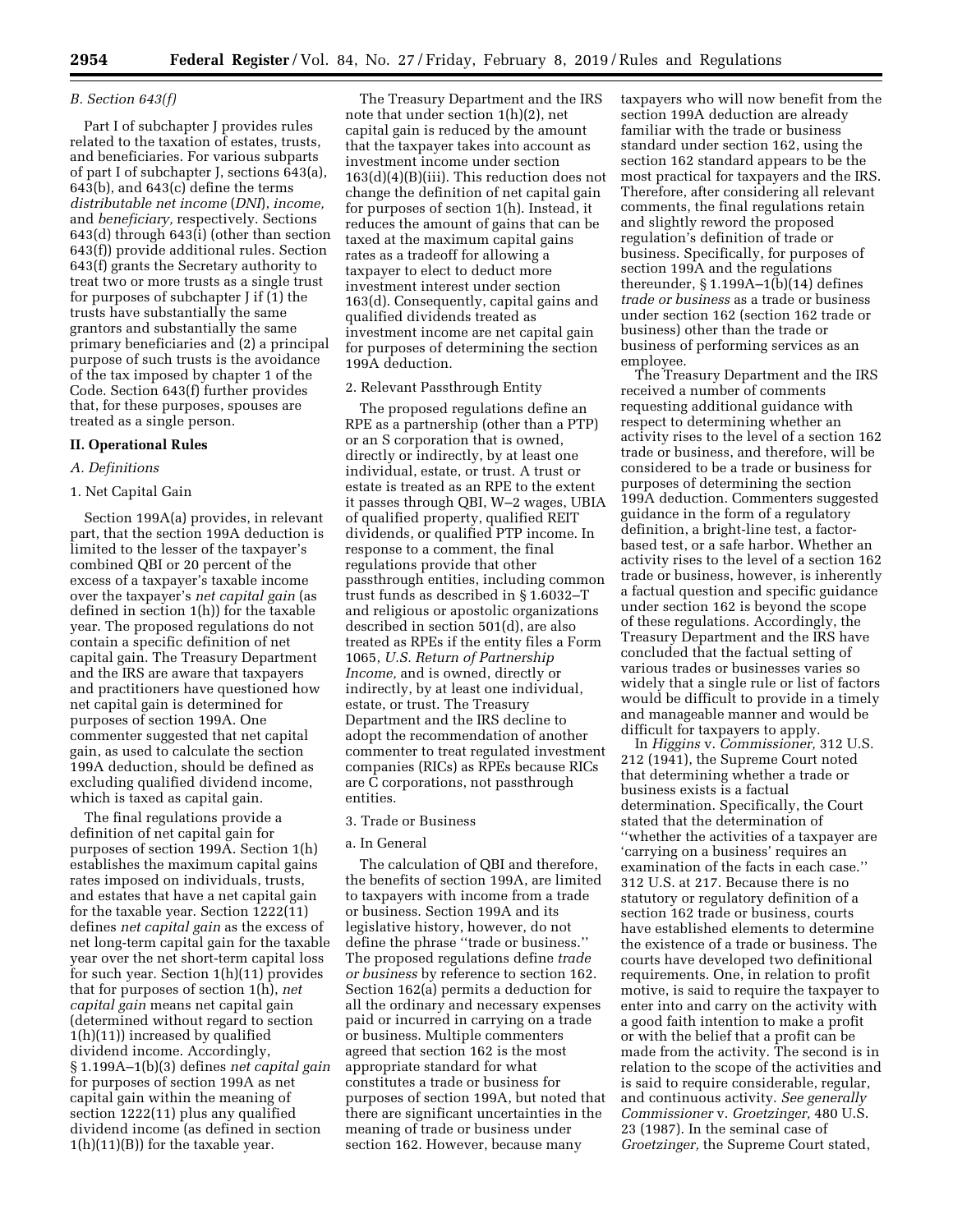''[w]e do not overrule or cut back on the Court's holding in *Higgins* when we conclude that if one's gambling activity is pursued full time, in good faith, and with regularity, to the production of income for a livelihood, and is not a mere hobby, it is a trade or business within the statutes with which we are here concerned.'' *Id.* at 35.

A few commenters suggested adopting the definitions or rules regarding a trade or business found in other provisions of the Code, including sections 469 and 1411. Section 469(c)(6) and § 1.469– 4(b)(1) broadly define trade or business activities other than rental activities to include any activity performed: (i) In connection with a trade or business within the meaning of section 162, (ii) with respect to which expenses are allowable as a deduction under section 212, (iii) conducted in anticipation of the commencement of a trade or business, or (iv) that involves research and experimentation expenditures (within the meaning of section 174). Section 1.469–4(b)(2) defines a rental activity as an activity that constitutes a rental activity within the meaning of § 1.469–1T(e)(3). Passive activities for purposes of section 469 are defined as any activity that involves the conduct of a trade or business in which the taxpayer does not materially participate and includes all rental activity. The definition of trade or business for section 469 purposes is significantly broader than the definition for purposes of section 162 as it is intended to capture a larger universe of activities, including passive activities. Section 469 was enacted to limit the deduction of certain passive losses and therefore, serves a very different purpose than the allowance of a deduction under section 199A. Further, section 199A does not require that a taxpayer materially participate in a trade or business in order to qualify for the section 199A deduction. Consequently, the Treasury Department and the IRS decline to adopt the recommendation to define trade or business for purposes of section 199A by reference to section 469. The Treasury Department and the IRS also decline to define trade or business by reference to section 1411 as § 1.1411– 1(d)(12) defines trade or business by reference to section 162 in a manner similar to § 1.199A–1(b)(14).

Commenters also suggested that the section 199A regulations incorporate the real estate professional provisions in section  $469(c)(7)$  in a manner similar to the cross references in section 163(j) and § 1.1411–4(g)(7). Under section 469, a real estate professional may treat rental real estate activities described in section  $469(c)(7)(C)$  as nonpassive if the

taxpayer materially participates in such activities. Section 1.469–5T(a) provides seven tests to establish material participation, but as noted above, these tests only determine whether an individual materially participates in a rental real estate activity. They cannot be used to determine whether the activity itself is a trade or business. Unlike section 469, whether a taxpayer is entitled to a section 199A deduction is not determined based on the taxpayer's level of participation in a trade or business, nor does it require that an individual materially participate in the trade or business. Instead, section 199A is dependent on whether the individual has QBI from a trade or business. Consequently, the Treasury Department and the IRS decline to adopt these comments because the § 1.469–5T material participation tests are not a proxy to establish regular, continuous, and considerable activity that rises to the level of a trade or business for purposes of section 199A.

b. Rental Real Estate Activities as a Trade or Business

A majority of the comments received on the meaning of a trade or business focus on the treatment of rental real estate activities. Commenters noted inconsistency in the case law in determining whether a taxpayer renting real estate is engaged in a trade or business. Some commenters suggested including safe harbors, tests, or a variety of factors, which if satisfied, would qualify a rental real estate activity as a trade or business. A number of commenters suggested that all rental real estate activity should qualify as a trade or business. Further, one commenter suggested that rental income from real property held for the production of rents within the meaning of section 62(a)(4) should be considered a trade or business for purposes of section 199A. Another commenter suggested that final regulations provide that an individual whose taxable income does not exceed the threshold amount will be considered to be conducting a trade or business with respect to any real estate rental of which the individual owns at least ten percent and in which the individual actively participates within the meaning of section 469(i).

In determining whether a rental real estate activity is a section 162 trade or business, relevant factors might include, but are not limited to (i) the type of rented property (commercial real property versus residential property), (ii) the number of properties rented, (iii) the owner's or the owner's agents dayto-day involvement, (iv) the types and

significance of any ancillary services provided under the lease, and (v) the terms of the lease (for example, a net lease versus a traditional lease and a short-term lease versus a long-term lease).

Providing bright line rules on whether a rental real estate activity is a section 162 trade or business for purposes of section 199A is beyond the scope of these regulations. Additionally, the Treasury Department and the IRS decline to adopt a position deeming all rental real estate activity to be a trade or business for purposes of section 199A. However, the Treasury Department and IRS recognize the difficulties taxpayers and practitioners may have in determining whether a taxpayer's rental real estate activity is sufficiently regular, continuous, and considerable for the activity to constitute a section 162 trade or business. Accordingly, Notice 2019– 07, 2019–9 IRB, released concurrently with these final regulations, provides notice of a proposed revenue procedure detailing a proposed safe harbor under which a rental real estate enterprise may be treated as a trade or business solely for purposes of section 199A.

Under the proposed safe harbor, a rental real estate enterprise may be treated as a trade or business for purposes of section 199A if at least 250 hours of services are performed each taxable year with respect to the enterprise. This includes services performed by owners, employees, and independent contractors and time spent on maintenance, repairs, collection of rent, payment of expenses, provision of services to tenants, and efforts to rent the property. Hours spent by any person with respect to the owner's capacity as an investor, such as arranging financing, procuring property, reviewing financial statements or reports on operations, planning, managing, or constructing long-term capital improvements, and traveling to and from the real estate are not considered to be hours of service with respect to the enterprise. The proposed safe harbor also would require that separate books and records and separate bank accounts be maintained for the rental real estate enterprise. Property leased under a triple net lease or used by the taxpayer (including an owner or beneficiary of an RPE) as a residence for any part of the year under section 280A would not be eligible under the proposed safe harbor. A rental real estate enterprise that satisfies the proposed safe harbor may be treated as a trade or business solely for purposes of section 199A and such satisfaction does not necessarily determine whether the rental real estate activity is a section 162 trade or business. Likewise, failure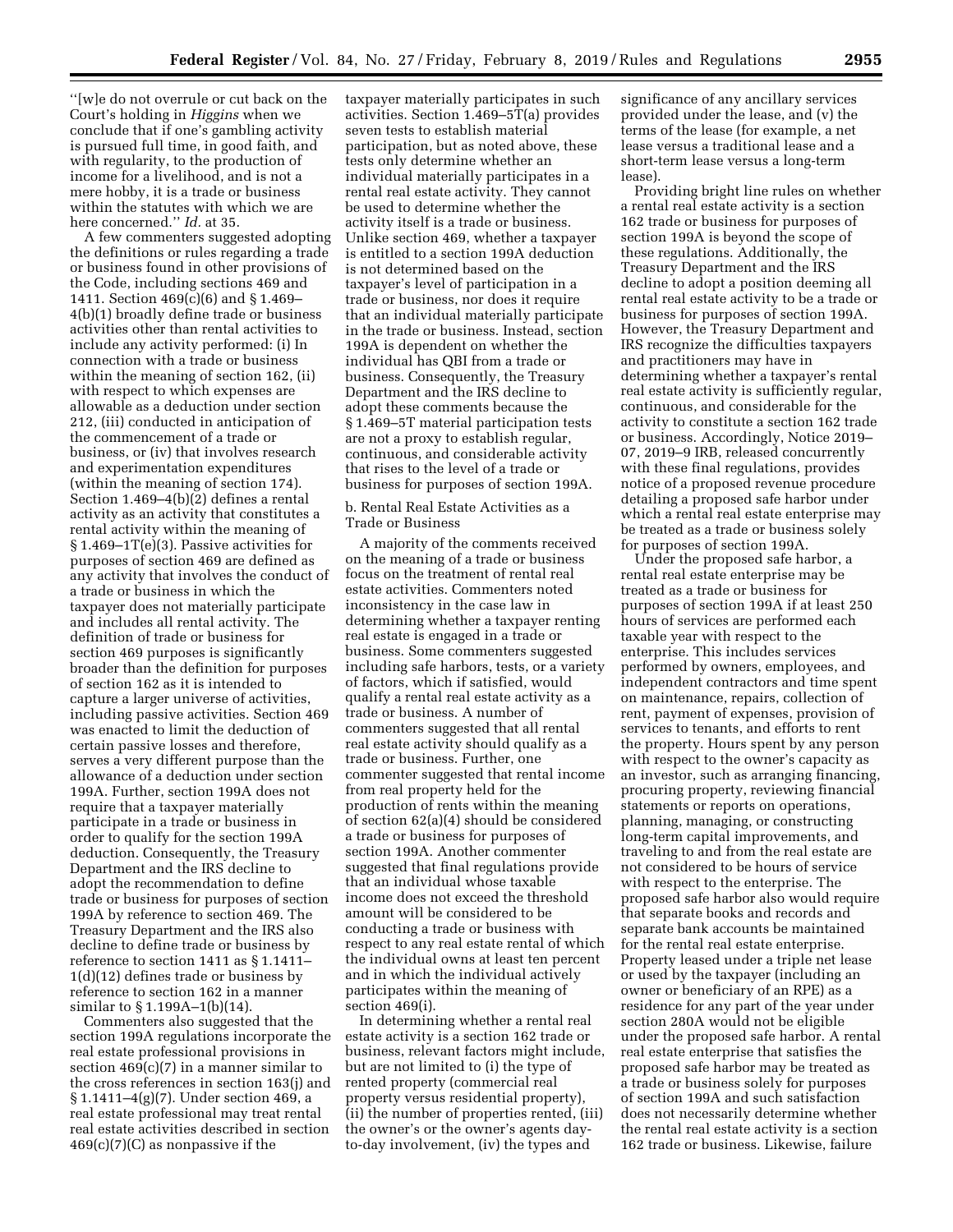to meet the proposed safe harbor would not necessarily preclude rental real estate activities from being a section 162 trade or business.

Examples 1 and 2 of proposed § 1.199A–1(d)(4) describe a taxpayer who owns several parcels of land that the taxpayer manages and leases to airports for parking lots. The Treasury Department and the IRS are aware that some practitioners and taxpayers questioned whether the use of the lease of unimproved land in these examples was intended to imply that the lease of unimproved land is a trade or business for purposes of section 199A. Proposed § 1.199A–1(d)(4) provides that for purposes of the examples all businesses described in the examples are trades or business for purposes of section 199A. Example 1 was intended to provide a simple illustration of how the calculation would work if a taxpayer lacked sufficient W–2 wages or UBIA of qualified property to claim the deduction. Example 2 built on the fact pattern by adding UBIA of qualified property to the facts. The examples in the proposed regulations were not intended to imply that the lease of the land is, or is not, a trade or business for purposes of section 199A beyond the assumption in the examples. In order to avoid any confusion, the final regulations remove the references to land in both examples.

c. Special Rule for Renting Property to a Related Person

In one instance, the proposed regulations and the final regulations extend the definition of trade or business for purposes of section 199A beyond section 162. Solely for purposes of section 199A, the rental or licensing of tangible or intangible property to a related trade or business is treated as a trade or business if the rental or licensing activity and the other trade or business are commonly controlled under proposed § 1.199A–4(b)(1)(i). This rule also allows taxpayers to aggregate their trades or businesses with the leasing or licensing of the associated rental or intangible property if all of the requirements of proposed § 1.199A–4 are met.

One commenter asked for clarification regarding whether this rule applies to situations in which the rental or licensing is to a commonly controlled C corporation. Another commenter suggested that the rule in the proposed regulations could allow passive leasing and licensing-type activities to benefit from section 199A even if the counterparty is not an individual or an RPE. The commenter recommended that the exception be limited to scenarios in

which the related party is an individual or an RPE and that the term related party be defined with reference to existing attribution rules under sections 267, 707, or 414. The final regulations clarify these rules by adopting these recommendations and limiting this special rule to situations in which the related party is an individual or an RPE. Further, as discussed in part V.B. of this Summary of Comments and Explanation of Revisions, the final regulations provide that the related party rules under sections 267(b) or 707(b) will be used to determine relatedness for purposes of § 1.199A–4 and this special rule.

d. Multiple Trades or Businesses Within an Entity

Several commenters suggested that there should be safe harbors or factors to determine how to delineate separate section 162 trades or businesses within an entity and when an entity's combined activities should be considered a single section 162 trade or business. Some of the factors suggested include whether the activities: Have separate books and records, facilities, locations, employees, and bank accounts; operate separate types of businesses or activities; are held out as separate to the public; and are housed in separate legal entities. One commenter suggested adopting the separate trade or business rules provided in regulations under sections 446 and 469.

The Treasury Department and the IRS decline to adopt these recommendations because specific guidance under section 162 is beyond the scope of these final regulations and, as described in part II.A.3.a. of this Summary of Comments and Explanation of Revisions, guidance under section 469 is inapplicable. Further, § 1.446–1(d) does not provide guidance on when trades or businesses will be considered separate and distinct. Instead, it provides that a taxpayer can use different methods of accounting for separate and distinct trades or businesses and specifies two circumstances in which trades or businesses will not be considered separate and distinct. Section 1.446– 1(d)(2) provides that no trade or business will be considered separate and distinct unless a complete and separable set of books and records is kept for such trade or business.

The Treasury Department and the IRS acknowledge that an entity can conduct more than one section 162 trade or business. This position is inherent in the reporting requirements detailed in § 1.199A–6, which require an entity to separately report QBI, W–2 wages, UBIA

of qualified property, and SSTB information for each trade or business engaged in by the entity. Whether a single entity has multiple trades or businesses is a factual determination. However, court decisions that help define the meaning of ''trade or business'' provide taxpayers guidance in determining whether more than one trades or businesses exist. As discussed in part II.A.3.a. of this Summary of Comments and Explanation of Revisions, generally under section 162, to be engaged in a trade or business, the taxpayer must be involved in the activity with continuity and regularity and the taxpayer's primary purpose for engaging in the activity must be for income or profit. *Groetzinger,* at 35.

The Treasury Department and the IRS also believe that multiple trades or businesses will generally not exist within an entity unless different methods of accounting could be used for each trade or business under § 1.446– 1(d). Section 1.446–1(d) explains that no trade or business is considered separate and distinct unless a complete and separable set of books and records is kept for that trade or business. Further, trades or businesses will not be considered separate and distinct if, by reason of maintaining different methods of accounting, there is a creation or shifting of profits and losses between the businesses of the taxpayer so that income of the taxpayer is not clearly reflected.

#### e. Taxpayer Consistency

In cases in which other Code provisions use a trade or business standard that is the same or substantially similar to the section 162 standard adopted in these final regulations, taxpayers should report such items consistently. For example, if taxpayers who own tenancy in common interests in rental property treat such joint interests as a trade or business for purposes of section 199A but do not treat the joint interests as a separate entity for purposes of § 301.7701– 1(a)(2), the IRS will consider the facts and circumstances surrounding the differing treatment. Similarly, taxpayers should consider the appropriateness of treating a rental activity as a trade or business for purposes of section 199A where the taxpayer does not comply with the information return filing requirements under section 6041.

#### *B. Computational Rules*

Section  $1.199A-1(d)(2)(iii)(A)$  of the proposed regulations provides that if an individual's QBI from at least one trade or business is less than zero, the individual must offset the QBI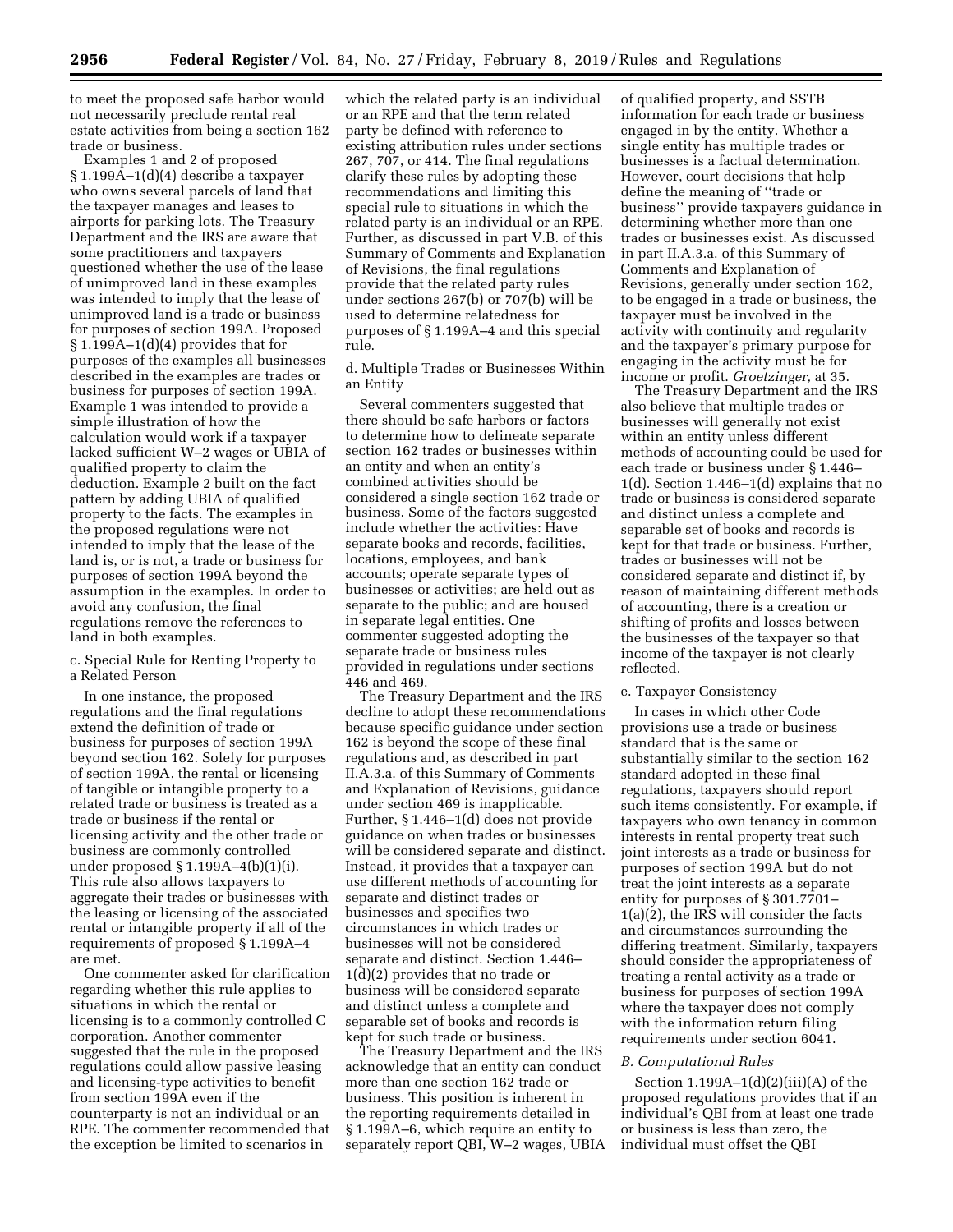attributable to each trade or business that produced net positive QBI with the QBI from each trade or business that produced net negative QBI in proportion to the relative amounts of net QBI in the trades or businesses with positive QBI. This rule is applied prior to the application of the W–2 wage and UBIA of qualified property limitations. One commenter supported this rule, noting that it leads to fair and administrable results for both the government and taxpayers. Another commenter argued that the rule requiring losses to be allocated to a trade or business with positive QBI should be eliminated. The commenter noted that aggregation is optional and netting provisions force a mathematical aggregation where one is not desired or necessary. The commenter also stated that taxpayers are prevented from claiming an excessive deduction by the taxable income, W–2 wage, and UBIA of qualified property limitations. A third commenter suggested that if the netting rule is retained, a taxpayer should be able to elect to include an unprofitable business with any group of businesses when determining the amount of their W–2 wages and UBIA of qualified property regardless of whether the aggregation factors are met.

The Treasury Department and the IRS decline to adopt these recommendations. The aggregation rules provided in § 1.199A–4 are optional and are intended to assist taxpayers in applying the W–2 wage and UBIA of qualified property limitations in situations in which a unified business is conducted across multiple entities. In contrast, the netting rule is derived from section 199A(b) of the Code, which provides in relevant part that the term ''combined qualified business income amount'' includes the sum of 20 percent of the taxpayer's QBI with respect to each qualified trade or business of the taxpayer. Further, the conference report accompanying the TCJA describes the Senate amendment as providing that ''[i]f the net amount of qualified business income from all qualified trades or businesses during the taxable year is a loss, it is carried forward as a loss from a qualified trade or business in the next taxable year.'' H.R. Rep. No. 115–466, at 214 (2017) (Conference Report). The Conference Report also includes an example, ''For example, an individual has two business activities that give rise to a net business loss of 3 and 4, respectively, in year one, giving rise to a carryover business loss of 7 in year two. If in year two the two business activities each give rise to net business income of 2, a carryover business loss of

3 is carried to year three (that is,  $\langle 7 \rangle - (2 + 2) = \langle 3 \rangle$ .'' *Id.* at 211. This example indicates that QBI is netted in determining combined QBI.

Another commenter asked, in the case of a taxpayer with taxable income within the phase-in range, whether QBI from an SSTB is reduced by the applicable percentage before or after QBI from all of the taxpayer's trades or businesses is netted. The commenter recommended that negative QBI be netted with positive QBI before the reduction amount is applied to the QBI from the SSTB.

The Treasury Department and the IRS agree that clarification is needed regarding the reduction of QBI from an SSTB when a taxpayer has multiple trades or businesses. Section 199A(d)(3)(A)(ii) provides that only the applicable percentage of qualified items of income, gain, deduction, or loss, and the W–2 wages and the unadjusted basis immediately after acquisition of qualified property, of the taxpayer allocable to such specified service trade or business shall be taken into account in computing the qualified business income, W–2 wages, and the unadjusted basis immediately after acquisition of qualified property of the taxpayer for the taxable year for purposes of applying this section. The Treasury Department and the IRS believe this language applies for all purposes in computing the section 199A deduction. Accordingly, the final regulations provide that for taxpayers with taxable income within the phase-in range, QBI from an SSTB must be reduced by the applicable percentage before the application of the netting and carryover rules described in § 1.199A–  $1(d)(2)(iii)(A)$ . The final regulations clarify that the SSTB limitations also apply to qualified income received by an individual from a PTP.

### *C. Other Comments*

### 1. Disregarded Entities

The proposed regulations do not address the treatment of disregarded entities for purposes of section 199A. A few commenters questioned whether trades or businesses conducted by disregarded entities would be treated as if conducted directly by the owner of the entity. Section 1.199A–1(e)(2) of the final regulations provides that an entity with a single owner that is treated as disregarded as an entity separate from its owner under any provision of the Code is disregarded for purposes of section 199A and 1.199A–1 through 1.199A–6. Accordingly, trades or businesses conducted by a disregarded entity will be treated as conducted

directly by the owner of the entity for purposes of section 199A.

2. Deductions Limited by Taxable Income

One commenter requested clarification that other deductions limited by taxable income, such as the 65-percent-of-taxable-income limit imposed on the deduction for oil and gas percentage depletion under section 613A, are to be computed without regard to any section 199A deduction. The Treasury Department and the IRS decline to adopt this comment as the specific question is answered by section 613A(d)(1)(B), as amended by the TCJA, which provides that taxable income for purposes of the limitation under section 613A(d)(1) is computed without regard to any deduction allowable under 199A. The Treasury Department and the IRS believe that limitations on other deductions provided for under the Code are more properly addressed by guidance under those Code sections.

3. Treatment of Section 199A Deduction for Purposes of Section 162(a)

Another commenter suggested that the final regulations provide that the section 199A deduction is treated as a deduction for purposes of section 199A only and not as a deduction that is paid or incurred for purposes of section 162(a) or for any other purposes of the Code. The Treasury Department and the IRS decline to adopt this recommendation. In making this suggestion, the Treasury Department and the IRS assume the commenter is concerned with how section 199A interacts with the many Code sections that reference a ''trade or business.'' How section 199A interacts with other Code sections must be determined with respect to the particular Code section at issue. Accordingly, the Treasury Department and the IRS decline to adopt this general suggestion.

# 4. Section 6662(a) Penalty for Underpayment of Tax

Section 6662(a) provides a penalty for an underpayment of tax required to be shown on a return. Under section 6662(b), the penalty applies to the portion of any underpayment that is attributable to a substantial underpayment of income tax. Section 6662(d)(1) defines substantial understatement of tax, which is generally an understatement that exceeds the greater of 10 percent of the tax required to be shown on the return or \$5,000. Section 6662(d)(1)(C) provides a special rule in the case of any taxpayer who claims the section 199A deduction for the taxable year, which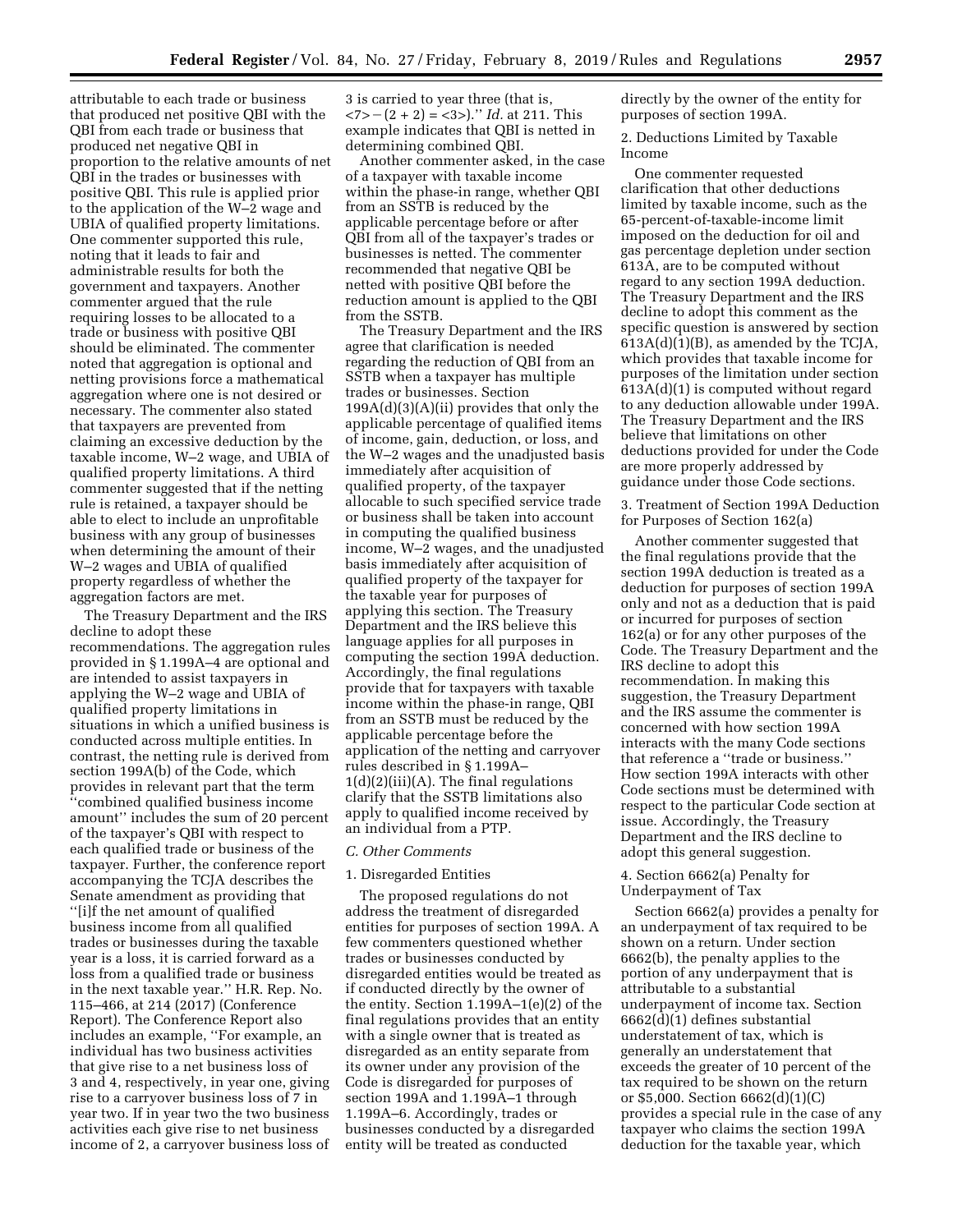requires that section  $6662(d)(1)(A)$  is applied by substituting ''5 percent'' for ''10 percent.'' Section 1.199A–1(e)(6) cross-references this rule. One commenter asked for guidance on how the section 6662 accuracy penalty would be applied if an activity was determined by the IRS not to be a trade or business for purposes of section 199A. The Treasury Department and the IRS decline to adopt this suggestion as guidance regarding the application of section 6662 is beyond the scope of these regulations.

# **III. Determination of W–2 Wages and Unadjusted Basis Immediately After Acquisition of Qualified Property**

*A. W–2 Wages* 

One commenter asked for clarification regarding whether W–2 wages include elective deferrals to self-employed Simplified Employee Pensions (SEP), simple retirement accounts (SIMPLE), and other qualified plans. Revenue Procedure 2019–11, 2019–9 IRB, issued concurrently with these final regulations, provides additional guidance on the definition of W–2 wages, including amounts treated as elective deferrals. A few commenters asked for confirmation that W–2 wages include S corporation owner/employee W–2 wages for purposes of the W–2 wage limitation (assuming the wages are included on the Form W–2 filed within 60 days of the due date). The definition of W–2 wages includes amounts paid to officers of an S corporation and common-law employees of an individual or RPE. Amounts paid as W– 2 wages to an S corporation shareholder cannot be included in the recipient's QBI. However, these amounts are included as W–2 wages for purposes of the W–2 wage limitation to the extent that the requirements of § 1.199A–2 are otherwise satisfied.

Another commenter suggested that, for purposes of the W–2 wage limitation, taxpayers should be able to include wages paid during the 12 months prior to the sale, disposition, or other transactions involving a business segment that generates LIFO and depreciation recapture. The Treasury Department and the IRS decline to adopt this comment. Section 199A(b)(4) provides that the term W–2 wages means, with respect to any person for any taxable year of such person, the amounts described in paragraphs (3) and (8) of section 6051(a) paid by such person with respect to employment of employees by such person during the calendar year ending during such taxable year. Therefore, regardless of recapture, wages paid prior to a

calendar year cannot be included in determining W–2 wages for such calendar year under the language of the statute.

# *B. UBIA*

1. Qualified Property Held by an RPE

The proposed regulations provide that in the case of qualified property held by an RPE, each partner's or shareholder's share of the UBIA of qualified property is an amount that bears the same proportion to the total UBIA of qualified property as the partner's or shareholder's share of tax depreciation bears to the RPE's total tax depreciation with respect to the property for the year. In the case of a partnership with qualified property that does not produce tax depreciation during the year, each partner's share of the UBIA of qualified property would be based on how gain would be allocated to the partners pursuant to sections 704(b) and 704(c) if the qualified property were sold in a hypothetical transaction for cash equal to the fair market value of the qualified property. Several commenters suggested that only section 704(b) should be used for this purpose, arguing that the use of section 704(c) allocation methods would be unduly burdensome and could lead to unintended results. One commenter recommended that partners should share UBIA of qualified property in the same manner that they share the economic depreciation of the property. Another commenter suggested allocating UBIA based on a ratio of each partner's allocation of depreciation and the partnership's total depreciation of qualified property for the year. One commenter requested clarification regarding how UBIA is allocated when a partner or shareholder has depreciation expense as an ordinary deduction and as a rental real estate deduction and they are allocated differently.

The Treasury Department and the IRS agree with the commenters that relying on section 704(c) to allocate UBIA could lead to unintended shifts in the allocation of UBIA. Therefore, the final regulations provide that each partner's share of the UBIA of qualified property is determined in accordance with how depreciation would be allocated for section 704(b) book purposes under § 1.704–1(b)(2)(iv)(*g*) on the last day of the taxable year. To the extent a partner has depreciation expense as an ordinary deduction and as a rental real estate deduction, the allocation of the UBIA should match the allocation of the expenses. The Treasury Department and the IRS request comments on whether a new regime is necessary in the case of

a partnership with qualified property that does not produce tax depreciation during the taxable year. In the case of qualified property held by an S corporation, each shareholder's share of UBIA of qualified property is a share of the unadjusted basis proportionate to the ratio of shares in the S corporation held by the shareholder on the last day of the taxable year over the total issued and outstanding shares of the S corporation.

2. Property Contributed to a Partnership or S Corporation in a Nonrecognition Transfer

The proposed regulations provide that the UBIA of qualified property means the basis on the placed in service date of the property. Therefore, the UBIA of qualified property contributed to a partnership in a section 721 transaction generally equals the partnership's tax basis under section 723 rather than the contributing partner's original UBIA of the property. Similarly, the UBIA of qualified property contributed to an S corporation in a section 351 transaction is determined by reference to section 362. Multiple commenters expressed concern that this treatment could result in a step-down in the UBIA of qualified property used in a trade or business at the time of the contribution due only to the change in entity structure. These commenters suggested that the UBIA of qualified property contributed to a partnership under section 721 or to an S corporation under section 351 should be determined as of the date it was first placed in service by the contributing partner or shareholder. Another commenter suggested that final regulations should generally provide for carryover of UBIA of qualified property in non-recognition transactions, but provide an anti-abuse rule for cases in which a transaction was engaged in with a principal purpose of increasing the section 199A deduction.

The Treasury Department and the IRS agree that qualified property contributed to a partnership or S corporation in a nonrecognition transaction should generally retain its UBIA on the date it was first placed in service by the contributing partner or shareholder. Accordingly, § 1.199A–2(c)(3)(iv) provides that, solely for the purposes of section 199A, if qualified property is acquired in a transaction described in section 168(i)(7)(B), the transferee's UBIA in the qualified property is the same as the transferor's UBIA in the property, decreased by the amount of money received by the transferor in the transaction or increased by the amount of money paid by the transferee to acquire the property in the transaction.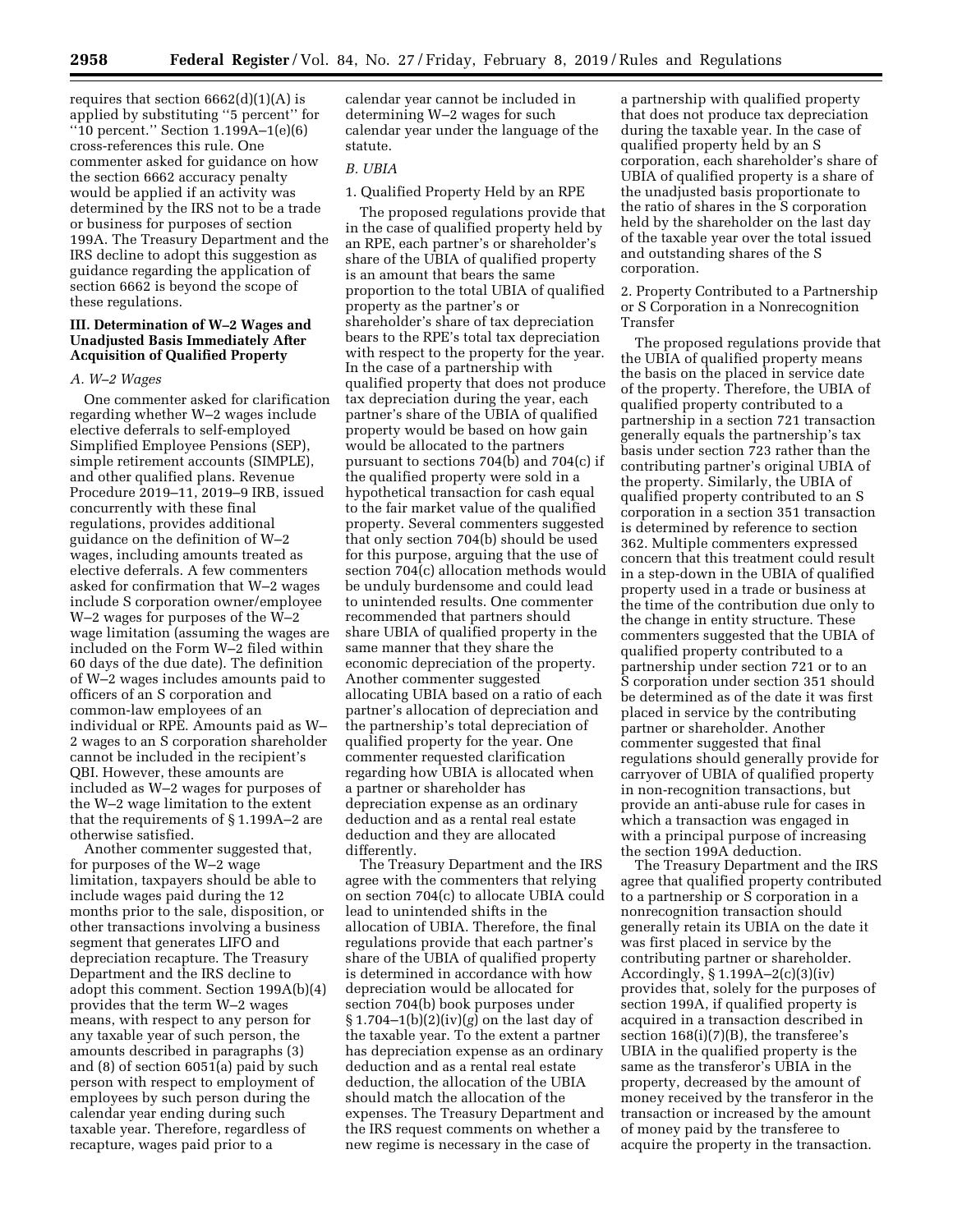The rules set forth in these regulations are limited solely to the determination of UBIA of qualified property for purposes of section 199A and are not applicable to the determination of gain, loss, basis, or depreciation with respect to transactions described in section 168(i)(7).

3. Property Received in a Section 1031 Like-Kind Exchange or Section 1033 Involuntary Conversion

Section 1.199A–2(c)(3) of the proposed regulations explains that UBIA of qualified property means the basis of qualified property on the placed in service date of the property as determined under applicable sections of chapter 1 of subtitle A of the Code, which includes sections 1012 (Basis of property—cost), 1031 (Exchange of real property held for productive use or investment), and 1033 (Involuntary conversions). Section 1.199A–2(c)(3) of the proposed regulations also explains that UBIA of qualified property is determined without regard to any adjustments for depreciation described in section 1016(a)(2) or (3). Example 2 to proposed § 1.199A–2(c)(4) illustrates that the UBIA of qualified property received in a section 1031 like-kind exchange is the adjusted basis of the relinquished property transferred in the exchange as determined under section 1031(d), which reflects the adjustment in basis for depreciation deductions previously taken under section 168.

Several commenters argued that the proposed regulations discourage likekind exchanges by providing an incentive to retain property in order to maintain greater UBIA of qualified property. These commenters argue that the UBIA of replacement qualified property should be the taxpayer's UBIA of the relinquished property on the placed in service date by the taxpayer, increased by any additional capital invested by the taxpayer to acquire the replacement property, rather than the adjusted basis of the replacement property at the time of the exchange as determined under section 1031(d). This would be consistent with the step-inthe-shoes rule for determining the depreciable period. Another commenter suggested that if the rule is retained, the provision should be revised to treat the placed in service date as the date of the exchange.

Section 1.1002–1(c) of the Income Tax Regulations generally describes nonrecognition sections, including section 1031, as ''exchanges of property in which at the time of the exchange particular differences exist between the property parted with and the property acquired, but such differences are more

formal that substantial,'' so that recognition and income inclusion at that time of the exchange are not appropriate. The underlying assumption of these exceptions to the recognition requirement is that the new property is substantially a continuation of the old investment still unliquidated; and in the case of reorganization, that the new enterprise, the new corporate structure, and the new property are substantially a continuation of the old still unliquidated investment. *Id.* 

Application of section 1031(d) in determining UBIA for the replacement property would require, among other possible adjustments, a downward adjustment for depreciation deductions. This approach is contrary to the rule in § 1.199A–2(c)(3) of the proposed regulations that UBIA of qualified property is determined without regard to any adjustments for depreciation described in section  $1016(a)(2)$  or  $(3)$ .

Accordingly, the final regulations provide that the UBIA of qualified likekind property that a taxpayer receives in a section 1031 like-kind exchange is the UBIA of the relinquished property. However, if a taxpayer either receives money or property not of a like kind to the relinquished property (other property) or provides money or other property as part of the exchange, the taxpayer's UBIA in the replacement property is adjusted. The taxpayer's UBIA in the replacement property is adjusted downward by the excess of any money or the fair market value of other property received by the taxpayer in the exchange over the taxpayer's appreciation in the relinquished property (excess boot). Appreciation for this purpose is the excess of the relinquished property's fair market value on the date of the exchange over the fair market value of the relinquished property on the date of acquisition by the taxpayer. This reduction for excess boot in the taxpayer's UBIA in the replacement property reflects a partial liquidation of the taxpayer's investment in qualified property.

If the taxpayer adds money or other property to acquire replacement property, the taxpayer's UBIA in the replacement property is adjusted upward by the amount of money paid or the fair market value of the other property transferred to reflect additional taxpayer investment.

If the taxpayer receives other property in the exchange that is qualified property, the taxpayer's UBIA in the qualified other property will equal the fair market value of the other property. Consequently, a taxpayer who receives qualified other property in the exchange is treated, for UBIA purposes, as if the

taxpayer receives cash in the exchange and uses that cash to purchase the qualified property.

The rules are similar for qualified property acquired pursuant to an involuntary conversion under section 1033, except that appreciation for this purpose is the difference between the fair market value of the converted property on the date of the conversion over the fair market value of the converted property on the date of acquisition by the taxpayer. In addition, other property is property not similar or related in service or use to the converted property.

The rules set forth in these final regulations are limited solely to the determination of UBIA of qualified property for purposes of section 199A and are not applicable to the determination of gain, loss, basis, or depreciation with respect to transactions governed by sections 1031 or 1033.

In determining the depreciable period of replacement property acquired in a like-kind exchange or in an involuntary conversion, the proposed regulations apply § 1.168(i)–6 which, in turn, follows the rules in section 1031(d) or 1033(b), as applicable. Because the final regulations do not determine the UBIA of replacement property under section 1031(d) or 1033(b), the final regulations correspondingly remove the indirect references to those rules for determining the depreciable period of replacement property. To be consistent with the rules regarding the UBIA of replacement property that is of like kind to the relinquished property or that is similar or related in service or use to the involuntarily converted property, the final regulations provide that (i) for the portion of the individual's or RPE's UBIA in the replacement property that does not exceed the individual's or RPE's UBIA in the relinquished property or involuntarily converted property, the date such portion in the replacement property was first placed in service by the individual or RPE is the date on which the relinquished property or involuntarily converted property was first placed in service by the individual or RPE, and (ii) for the portion of the individual's or RPE's UBIA in the replacement property that exceeds the individual's or RPE's UBIA in the relinquished property or involuntarily converted property, such portion in the replacement property is treated as separate qualified property that the individual or RPE first placed in service on the date on which the replacement property was first placed in service by the individual or RPE. This rule is not a change from the proposed regulations,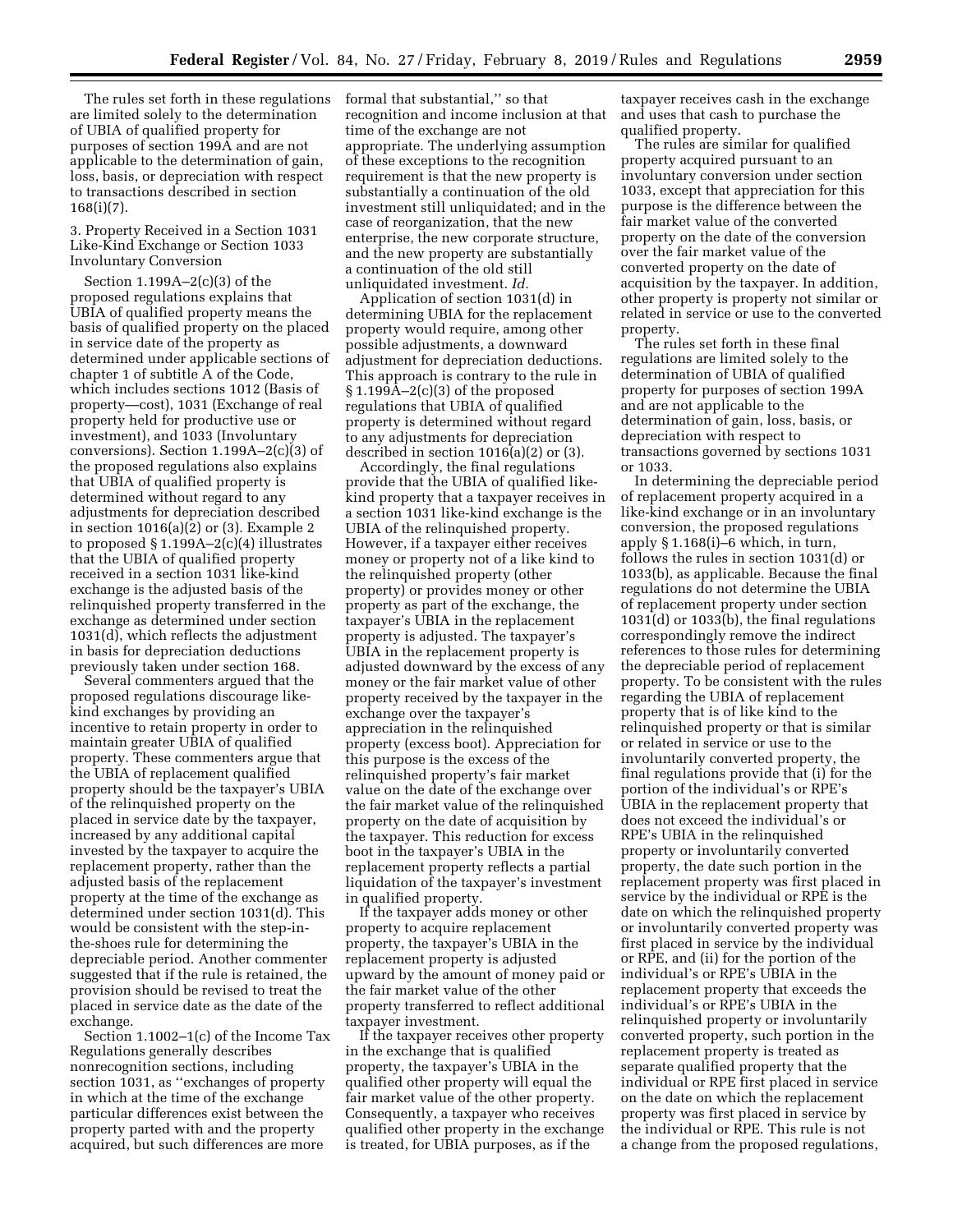but is consistent with the step-in-theshoes rationale for determining the depreciable period for certain nonrecognition transactions described in section 168(i)(7)(B).

In addition, the final regulations provide that when qualified property that is not of like kind to the relinquished property or qualified property that is not similar or related in service or use to involuntarily converted property is received in a section 1031 or 1033 transaction, such qualified property is treated as separate qualified property that the individual or RPE first placed in service on the date on which such qualified property was first placed in service by the individual or RPE. This rule is consistent with the rules regarding the UBIA of such qualified property.

The rules set forth in these final regulations are limited solely to the determination of the depreciable period for purposes of section 199A and are not applicable to the determination of the placed in service date for depreciation or tax credit purposes.

# 4. Sections 734(b) and 743(b) Special Basis Adjustments

The proposed regulations provide that basis adjustments under sections 734(b) and 743(b) are not treated as qualified property. The preamble to the proposed regulations describes concerns about inappropriate duplication of the UBIA of qualified property in circumstances such as when the fair market value of property has not increased and its depreciable period has not ended. Several commenters agreed that special basis adjustments could result in the duplication of UBIA of qualified property to the extent that the fair market value of the qualified property does not exceed UBIA. However, many of these commenters suggested that basis adjustments under section 734(b) and 743(b) should be treated as qualified property to the extent that the fair market value of the qualified property to which the adjustments relate exceeds the UBIA of such property immediately before the special basis adjustment. Other commenters recommended that both section 734(b) and section 743(b) adjustments should generate new UBIA. Commenters suggested a variety of methods for adjusting UBIA to account for the special basis adjustments. These included incorporating existing principles of sections 734(b), 743(b), 754, and 755 by determining the UBIA of separate qualified property by reference to the difference between the transferee partner's outside basis and its share of UBIA; treating the entire

amount of the section 743(b) adjustment as separate qualified property with a new depreciation period, with adjustments to the partner's share of the partnership's UBIA to avoid duplicating UBIA; and creating an entirely new regime mirroring the principles of sections 734(b), 743(b), 754, and 755.

The Treasury Department and the IRS agree that section 743(b) basis adjustments should be treated as qualified property to extent the section 743(b) basis adjustment reflects an increase in the fair market value of the underlying qualified property. Accordingly, the final regulations define an ''excess section 743(b) basis adjustment'' as an amount that is determined with respect to each item of qualified property and is equal to an amount that would represent the partner's section 743(b) basis adjustment with respect to the property, as determined under § 1.743–1(b) and § 1.755–1, but calculated as if the adjusted basis of all of the partnership's property was equal to the UBIA of such property. The absolute value of the *excess section 743(b) basis adjustment*  cannot exceed the absolute value of the total section 743(b) basis adjustment with respect to qualified property. The excess section 743(b) basis adjustment is treated as a separate item of qualified property placed in service when the transfer of the partnership interest occurs. This rule is limited solely to the determination of the depreciable period for purposes of section 199A and is not applicable to the determination of the placed in service date for depreciation or tax credit purposes. The recovery period for such property is determined under  $\S 1.743-1\tilde{j}$  (i)(4)(i)(B) with respect to positive basis adjustments and  $§ 1.743-1(j)(4)(ii)(B)$  with respect to negative basis adjustments.

The Treasury Department and the IRS do not believe that a section 734(b) adjustment is an acquisition of qualified property for purposes of determining UBIA. Section 734(b)(1) provides that, in the case of a distribution of property to a partner with respect to which a section 754 election is in effect (or when there is a substantial basis reduction under section 734(d)), the partnership will increase the adjusted basis of partnership property by the sum of (A) the amount of any gain recognized to the distributee partner under section  $731(a)(1)$ , and  $(B)$  in the case of distributed property to which section 732(a)(2) or (b) applies, the excess of the adjusted basis of the distributed property to the partnership immediately before the distribution (as adjusted by section 732(d)) over the basis of the distributed property to the distributee,

as determined under section 732. The Treasury Department and the IRS do not believe that the adjustment to basis is an acquisition for purposes of section 199A.

Commenters also noted that the failure to adjust UBIA for reduction of basis under section 734 could result in a duplication of UBIA if property is distributed in liquidation of a partner's interest in a partnership and the partner takes that property with the partner's outside basis under section 732(b) without the partnership adjusting the UBIA in the partnership's remaining assets. The Treasury Department and the IRS agree that such a duplication is inappropriate, but do not agree with commenters that such a distribution results in an increase in UBIA. These regulations provide that the partnership's UBIA in the qualified property carries over to a partner that receives a distribution of the qualified property.

The Treasury Department and the IRS continue to study this issue and request additional comments on the interaction of the special basis adjustments under sections 734(b) and 743(b) with section 199A and whether a new regime for calculating adjustments with respect to UBIA is necessary.

5. Qualified Property Held by a Trade or Business at the Close of the Taxable Year

Section 199A(b)(6)(A)(i) and proposed § 1.199A–2(c) provide that qualified property must be held by, and available for use in, the qualified trade or business at the close of the taxable year. One commenter suggested the final regulations contain a rule for determining the UBIA of qualified property in a short year on acquisition or disposition of a trade or business, similar to the guidance provided in  $§ 1.199A-2(b)(2)(v)$  for purposes of calculating W–2 wages. The commenter suggested that one approach for UBIA could be a pro rata calculation based on the number of days the qualified property is held during the year. The Treasury Department and the IRS decline to adopt this suggestion because the statute looks to qualified property held at the close of the taxable year.

Another commenter asked for additional guidance on this rule with respect to qualified property held by an RPE. The commenter questioned whether the applicable taxable year is that of the taxpayer or the RPE. The commenter also asked how the rule would be applied if a taxpayer transferred his or her interest in an RPE. The Treasury Department and the IRS believe that the UBIA of qualified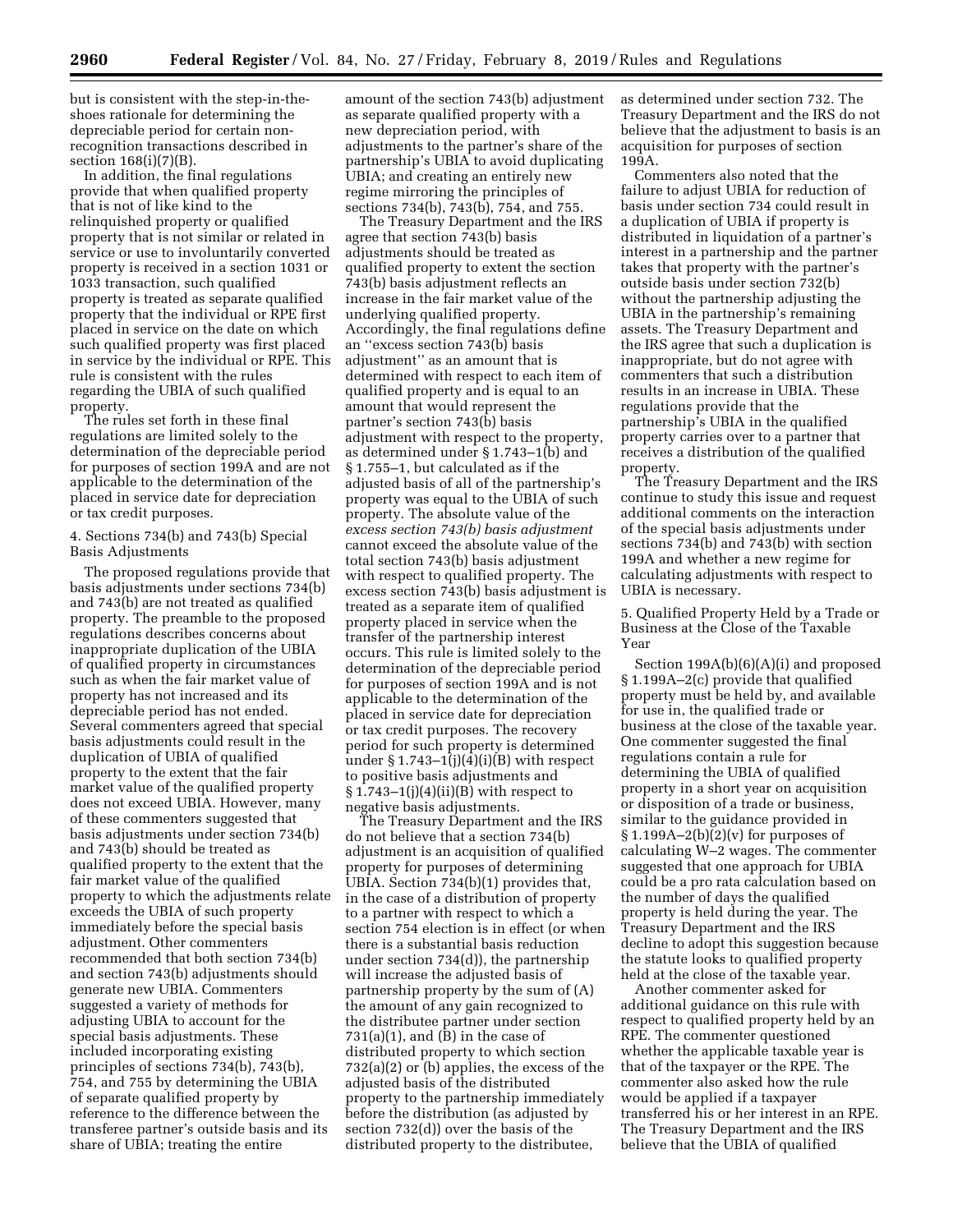property is measured at the trade or business level. Accordingly, in the case of qualified property held by an RPE, the applicable taxable year is that of the RPE. A taxpayer who transfers an interest in an RPE prior to the close of the RPE's taxable year is not entitled to a share of UBIA from the RPE.

In the context of S corporations, one commenter noted that section 1377(a) provides that income for the taxable year is allocated among shareholders on a pro rata basis by assigning a pro rata share of each corporate item to each day of the taxable year. The commenter suggested that all shareholders who were owners during the taxable year should be given access to the UBIA of qualified property held by an S corporation at the close of the S corporation's taxable year. The Treasury Department and the IRS decline to adopt this comment because section 199A does not have a rule comparable to the rule in section 1377(a).

The proposed regulations provide that property is not qualified property if the property is acquired within 60 days of the end of the taxable year and disposed of within 120 days without having been used in a trade or business for at least 45 days prior to disposition, unless the taxpayer demonstrates that the principal purpose of the acquisition and disposition was a purpose other than increasing the section 199A deduction. The Treasury Department and the IRS received no comments with respect to this rule. The final regulations retain the rule but clarify that the 120 day period begins with the acquisition of the property.

6. Qualified Property Acquired From a Decedent

The preamble to the proposed regulations provides that for property acquired from a decedent and immediately placed in service, the UBIA generally will be its fair market value at the time of the decedent's death under section 1014. One commenter recommended that the regulations should clearly state this rule in the regulatory text. The commenter recommended that the regulations should further clarify that the date of the decedent's death should commence a new depreciable period for the property. The Treasury Department and the IRS adopt these comments. The final regulations provide that for qualified property acquired from a decedent and immediately placed in service, the UBIA of the property will generally be the fair market value at the date of the decedent's death under section 1014. Further, the regulations provide that a new depreciable period for the property

commences as of the date of the decedent's death.

### **IV. Qualified Business Income, Qualified REIT Dividends, and Qualified PTP Income**

#### *A. Qualified Business Income*

1. Items Spanning Multiple Tax Years

Section 1.199A–3(b)(1)(iii) provides that section 481 adjustments (whether positive or negative) are taken into account for purposes of computing QBI to the extent that the requirements of this section and section 199A are otherwise satisfied, but only if the adjustment arises in taxable years ending after December 31, 2017. One commenter suggested that income from installment sales and deferred cancellation of indebtedness income under section 108(i) arising in taxable years ending before January 1, 2018, should not be taken into account for purposes of computing QBI. The commenter also recommended that items deferred under Revenue Procedure 2004–34, 2004–1 C.B. 911 (advanced payments not included in revenue) prior to January 1, 2018, should be included in QBI. The Treasury Department and the IRS continue to study this issue and request additional comments on when items arising in taxable years prior to January 1, 2018, should be taken into account for purposes of computing QBI.

### 2. Previously Disallowed Losses

The proposed regulations provide that previously disallowed losses or deductions (including under sections 465, 469, 704(d), and 1366(d)) allowed in the taxable year are taken into account for purposes of computing QBI so long as the losses were incurred in a taxable year beginning after January 1, 2018. Because previously disallowed losses incurred for taxable years beginning before January 1, 2018, cannot be taken into account for purposes of computing QBI, several commenters recommended that final regulations provide an ordering rule for the use of such losses. Commenters recommended both ''last-in, first-out'' (LIFO) and ''first-in, first-out'' (FIFO) approaches, with a slight preference for the FIFO approach as consistent with former section 199. The Treasury Department and the IRS agree that taxpayers with previously disallowed losses for taxable years beginning both before and after January 1, 2018, require an ordering rule to determine which portion of a previously disallowed loss can be taken into account for purposes of section 199A. Consistent with regulations under former section 199,

these regulations provide that any losses disallowed, suspended, or limited under the provisions of sections 465, 469, 704(d), and 1366(d), or any other similar provisions, shall be used, for purposes of section 199A and these regulations, in order from the oldest to the most recent on a FIFO basis.

One commenter suggested that a special rule should be provided to identify the section 469 trade or business losses that are used to offset income if the taxpayer's section 469 groupings differ from the taxpayer's section 199A aggregations. The commenter recommended that any section 469 loss carryforward that is later used should be allocated across the taxpayer's section 199A aggregations based on income with respect to such aggregations in the year the loss was generated. The Treasury Department and the IRS decline to adopt this comment. Concurrently with the publication of these proposed regulations, the Treasury Department and the IRS are publishing proposed regulations under section 199A (REG– 134652–18) that treat previously suspended losses as losses from a separate trade or business for purposes of section 199A.

# 3. Net Operating Losses and the Interaction of Section 199A With Section 461(l)

The preamble to the proposed regulations requested comments on the interaction of sections 199A and 461(l). Commenters requested guidance in many areas including: Ordering rules for the use of suspended active business losses; methods for tracing losses to a taxpayer's various trades or businesses; whether a loss retains its character; whether a deduction under section 199A is a loss for calculating the loss limitation; and how the section 199A loss carryover rules interact with a loss limited under section 461(l). The Treasury Department and the IRS understand that taxpayers will need guidance as to the interaction of section 199A and section 461(l). However, these issues are beyond the scope of these regulations and will be considered in future guidance under section 461(l). Section  $1.199A-3(b)(1)(v)$  retains and clarifies the rule that while a deduction under section 172 for a net operating loss is generally not considered to be with respect to a trade or business (and thus not taken into account in determining QBI), an excess business loss under section 461(l) is treated as a net operating loss carryover to the following taxable year and is taken into account for purposes of computing QBI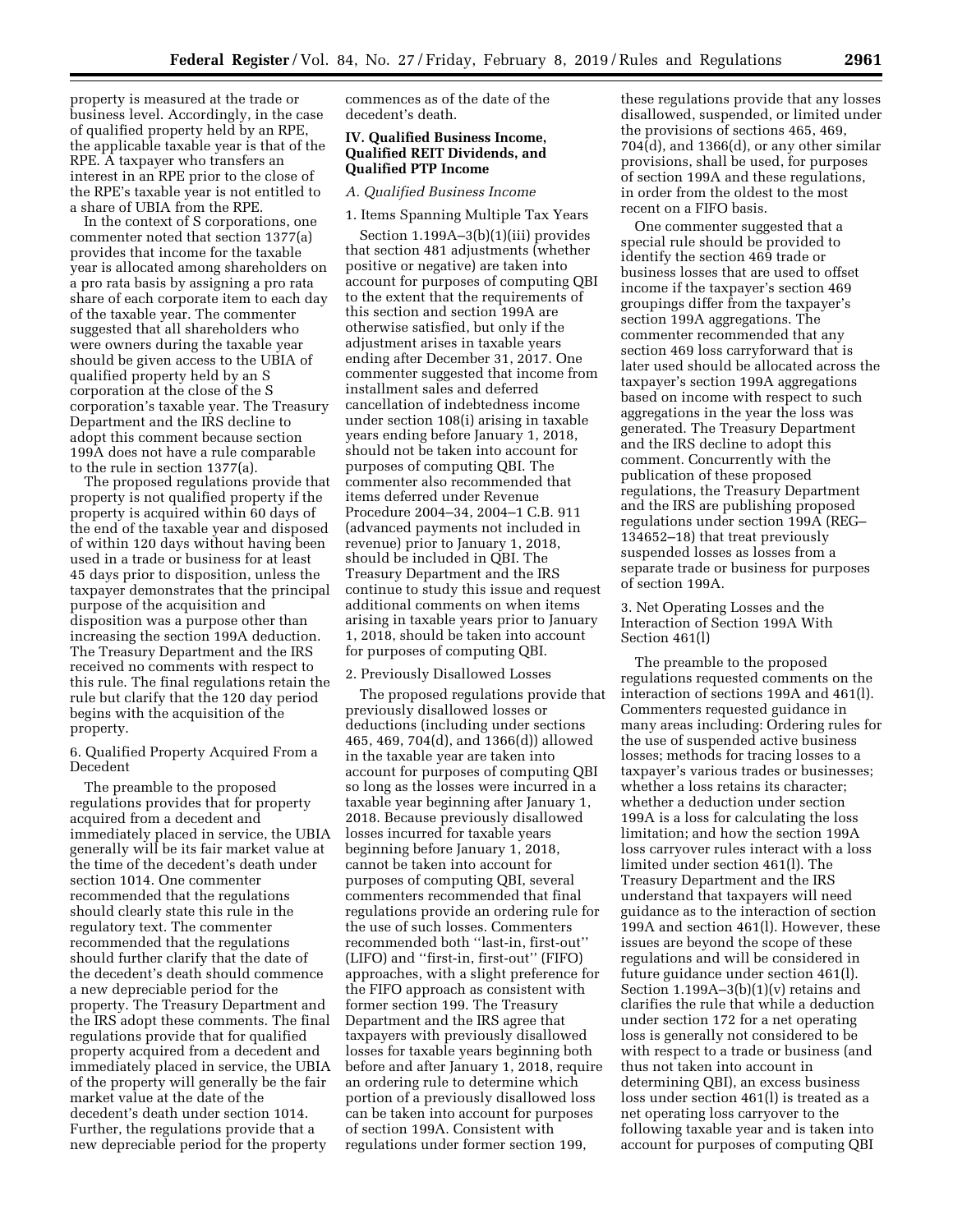in the subsequent taxable year in which it is deducted.

# 4. Recapture of Overall Foreign Losses

One commentator requested that Treasury and the IRS provide that U.S. source taxable income arising upon recapture of an overall foreign loss described in section 904(f) be treated as QBI in the recapture year to the extent the overall foreign loss limited the section 199A deduction in a prior tax year. This comment was not adopted. Section 199A(c)(3)(A)(i) limits QBI to items that are effectively connected to a U.S. trade or business in the tax year concerned and the recapture rules in section 904(f) apply only for purposes of subchapter N, Part III, Subpart A of the Code. In addition, it would not be appropriate to expand the scope of QBI for recaptured foreign losses when no similar relief is available if nonqualifying domestic losses are subsequently offset by non-qualifying domestic income.

# 5. Treatment of Other Deductions

Section 199A(c)(1) provides that QBI includes the net amount of qualified items of income, gain, deduction, and loss with respect to any qualified trade or business of the taxpayer. Commenters requested additional guidance on whether certain items constitute qualified items under this provision. Several commenters suggested that deductions for self-employment tax, self-employed health insurance, and certain other retirement plan contribution deductions should not reduce QBI. One commenter reasoned that qualified retirement plan contributions should not reduce QBI because they should not be treated as being associated with a trade or business, consistent with the treatment when calculating net operating losses under section 172(d)(4)(D). The commenter also suggested that while self-employed health insurance is treated as associated with a trade or business, such expense should likewise not reduce QBI for purposes of simplification in administering the rule. Another commenter suggested that QBI should not be reduced by these expenses because they are personal adjustments. One commenter also requested guidance on whether unreimbursed partnership expenses, the interest expense to acquire partnership and S corporation interests, and state and local taxes reduce QBI.

The Treasury Department and the IRS have not adopted these recommendations because they are inconsistent with the statutory language of section 199A(c). Whether a deduction is attributable to a trade or business must be determined under the section of the Code governing the deduction. All deductions attributable to a trade or business should be taken into account for purposes of computing QBI except to the extent provided by section 199A and these regulations. Accordingly, § 1.199A–3(b)(1)(vi) provides that, in general, deductions attributable to a trade or business are taken into account for purposes of computing QBI to the extent that the requirements of section 199A and § 1.199A–3 are otherwise satisfied. Thus, for purposes of section 199A, deductions such as the deductible portion of the tax on self-employment income under section 164(f), the selfemployed health insurance deduction under section 162(l), and the deduction for contributions to qualified retirement plans under section 404 are considered attributable to a trade or business to the extent that the individual's gross income from the trade or business is taken into account in calculating the allowable deduction, on a proportionate basis. The Treasury Department and the IRS decline to address whether deductions for unreimbursed partnership expenses, the interest expense to acquire partnership and S corporation interests, and state and local taxes are attributable to a trade or business as such guidance is beyond the scope of these regulations.

6. Guaranteed Payments for the Use of Capital

A few commenters suggested that the rule in the proposed regulations which excludes guaranteed payments for the use of capital under section 707(c) should be removed. Commenters argued that while section 199A(c)(4) excludes guaranteed payments paid to a partner for services rendered with respect to a trade or business under section 707(a), the statutory language does not likewise exclude guaranteed payments for the use of capital under section 707(c). The commenters argued that Congress drew a line between payments for services and payments for the use of capital when it drafted section 199A(c) and that even though payments for the use of capital are determined without regard to the partnership's income, that does not mean that they are not attributable to a trade or business. Several commenters stated that contrary to the reasoning in the preamble to the proposed regulations, there is risk involved when making guaranteed payments for the use of capital because the payments do rely to some degree on the partnership's success. Commenters noted that guaranteed payments for the use of capital are generally accepted as part of

the partner's distributive share from the partnership and taxed as such, and should be included in calculating QBI. Similarly, another commenter generally requested additional guidance for how to determine when a payment to a partner is considered for the use of capital and excluded from the calculation of QBI. Another commenter suggested that if guaranteed payments for the use of capital under section 707(c) are excluded from the calculation of QBI, a partnership's expense related to guaranteed payments for the use of capital also should be excluded from the calculation of QBI. One commenter suggested that to the extent a guaranteed payment for the use of capital is considered akin to interest income on indebtedness, it is generally appropriate to exclude the payment from QBI but noted the significant uncertainty in determining whether an arrangement is a guaranteed payment for the use of capital, a gross income allocation, or something else. The commenter also noted that guaranteed payments for the use of capital are not necessarily akin to interest income.

The Treasury Department and the IRS decline to adopt the comments suggesting that guaranteed payments for the use of capital are generally attributable to a trade or business. Although section 199A is silent with respect to guaranteed payments for the use of capital, section 199A does limit the deduction under section 199A to income from qualified trades or businesses. The Treasury Department and the IRS believe that guaranteed payments for the use of capital are not attributable to the trade or business of the partnership because they are determined without regard to the partnership's income. Consequently, such payments should not generally be considered part of the recipient's QBI. Rather, for purposes of section 199A, guaranteed payments for the use of capital should be treated in a manner similar to interest income. Interest income other than interest income which is properly allocated to trade or business is specifically excluded from qualified items of income, gain, deduction or loss under section 199A(c)(3)(B)(iii). One commenter noted that if guaranteed payments are treated like interest income for purposes of section 199A, and if such payments are properly allocated to a qualified trade or business of the recipient, they should constitute QBI to that recipient in respect of such qualified trade or business. Although, this is an unlikely fact pattern to occur, the Treasury Department and the IRS agree with this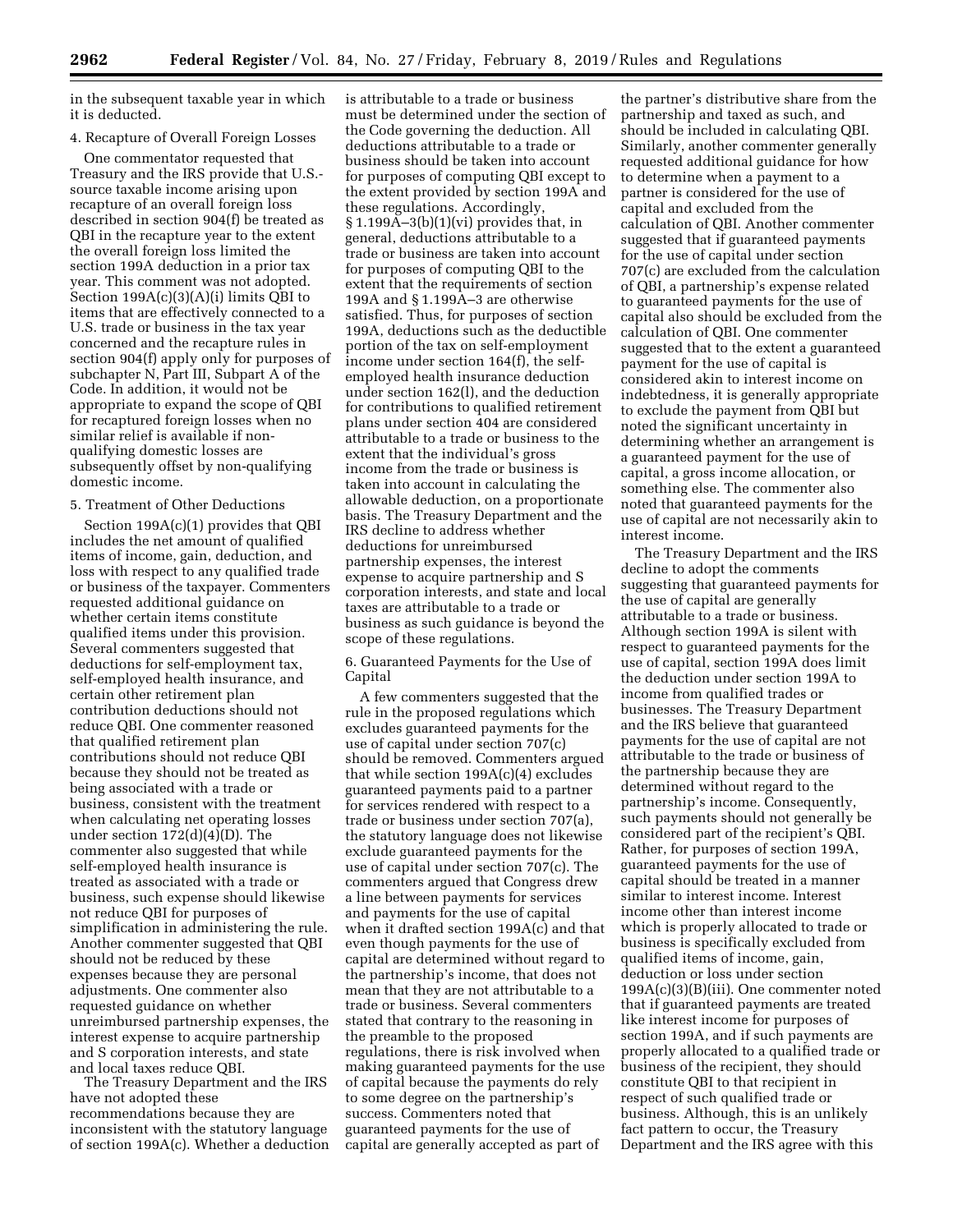comment and the final regulations adopt this comment. Further, guidance under sections 707(a) and 707(c) is beyond the scope of these regulations.

# 7. Section 707(a) Payments for Services

The proposed regulations provide that any payment described in section 707(a) received by a partner for services rendered with respect to a trade or business, regardless of whether the partner is an individual or an RPE, is excluded from QBI. A number of commenters suggested that payments to partners in exchange for services provided to the partnership under section 707(a) should not be excluded from QBI and others suggested a narrowing of the rule for certain circumstances. Some commenters suggested that the payments should be QBI when the arrangement is structured as it would be with a third-party. Many commenters argued that section 707(a) payments should be QBI when the partner who is providing services has its own business separate from that of the partnership. On a related note, one commenter suggested payments for services should be QBI when the services provided are a different business from that of the partnership. Other commenters further suggested that payments should be QBI when the partner is not primarily providing services solely to one partnership. One commenter suggested that the rule excluding section 707(a) payments from QBI should be narrowed to apply only in the context of SSTBs or if the payments would be considered wages by the partner, but that generally payments from the partner's qualified trade or business should be QBI. One commenter suggested that the regulations excluding section 707(a) payments from QBI be applied only to individuals and RPEs that are either (i) not otherwise engaged in a trade or business of providing similar services to other consumers or (ii) whose ownership interests in the partnership exceed a de minimis amount. Another commenter suggested that the exclusion of section 707(a) payments be replaced with a narrowly tailored anti-abuse rule that would exclude from QBI section 707(a) payments (i) paid to a partner owning more than 50 percent of the capital or profits interests in the partnership and (ii) designed with a primary purpose of causing income that would not otherwise have qualified as QBI to be treated as QBI.

The Treasury Department and the IRS decline to adopt these recommendations. As stated in the preamble to the proposed regulations, payments under section 707(a) for

services are similar to guaranteed payments, reasonable compensation, and wages, none of which are includable in QBI. Thus, treating section 707(a) payments received by a partner for services rendered to a partnership as QBI would be inconsistent with the statute. Further, as noted by one commenter, it is difficult to distinguish between payments under section 707(c) and payments under section 707(a). Therefore, creating such a distinction would be difficult for both taxpayers and the IRS to administer.

Section 1.199A–3(b)(2) of the proposed regulations addresses items that are not taken into account as qualified items of income, gain, deduction, or loss, and includes all of the items listed in both section 199A(c)(3) (exceptions from qualified items of income, gain, deduction, and loss) and section 199A(c)(4) (treatment of reasonable compensation and guaranteed payments). As suggested by one commenter, the final regulations clarify that amounts received by an S corporation shareholder as reasonable compensation or by a partner as a payment for services under sections 707(a) or 707(c) are not taken into account as qualified items of income, gain, deduction, or loss, and thus are excluded from QBI.

8. Interaction of Sections 875(l) and 199A

Section 199A(c)(3)(A)(i) provides that for purposes of determining QBI, the term qualified items of income, gain, deduction, and loss means items of income, gain, deduction and loss to the extent such items are effectively connected with the conduct of a trade or business within the United States (within the meaning of section 864(c), determined by substituting ''qualified trade or business (within the meaning of section 199A'' for ''nonresident alien individual or a foreign corporation'' or for ''a foreign corporation'' each place it appears). The preamble to the proposed regulations provides that certain items of income, gain, deduction, and loss are treated as effectively connected income but are not with respect to a domestic trade or business (such as items attributable to the election to treat certain U.S. real property sales as effectively connected pursuant to section 871(d)), and are thus not QBI because they are not items attributable to a qualified trade or business for purposes of section 199A. One commenter agreed with this interpretation but requested additional guidance on the interaction between sections 875(l) and 199A, specifically whether the determination of whether

an activity is a trade or business is made at the entity level for purposes of section 199A. The commenter also recommended that regulations distinguish between (1) items of income, gain, loss, or deduction that are incurred in a trade or business applying the principles of section 162 and (2) items of income, gain, deduction, or loss that are not incurred in such a trade or business.

For purposes of section 199A, the determination of whether an activity is a trade or business is made at the entity level. If an RPE is engaged in a trade or business, items of income, gain, loss, or deduction from such trade or business retain their character as they pass from the entity to the taxpayer—even if the taxpayer is not personally engaged in the trade or business of the entity. Conversely, if an RPE is not engaged in a trade or business, income, gain, loss, or deduction allocated to a taxpayer from such entity will not qualify for the section 199A deduction even if the taxpayer or an intervening entity is otherwise engaged in a trade or business. As described in part II.A.3 of this Summary of Comments and Explanation of Revisions, a trade or business for purposes of section 199A is generally defined by reference to the standards for a section 162 trade or business. A rental real estate enterprise that meets the safe harbor described in Notice 2017–07, released concurrently with these final regulations, may also treated as trades or businesses for purposes of section 199A. Additionally, the rental or licensing of property if the property is rented or licensed to a trade or business conducted by the individual or an RPE which is commonly controlled under  $\S 1.199A-4(b)(1)(i)$  is also treated as a trade or business for purposes of section 199A. In addition to these requirements, the items must be effectively connected to a trade or business within the United States as described in section 864(c).

One commenter requested guidance coordinating section 199A with section 751(a) and the rules for dispositions of certain interests by foreign persons in section 864(c)(8). The proposed regulations provide that, with respect to a partnership, if section 751(a) or (b) applies, then gain or loss attributable to assets of the partnership giving rise to ordinary income under section 751(a) or (b) is considered attributable to the trades or businesses conducted by the partnership, and is taken into account for purposes of computing QBI. The commenter questioned whether income treated as ordinary income under section 751 for purposes of section 864(c)(8) should be QBI. The treatment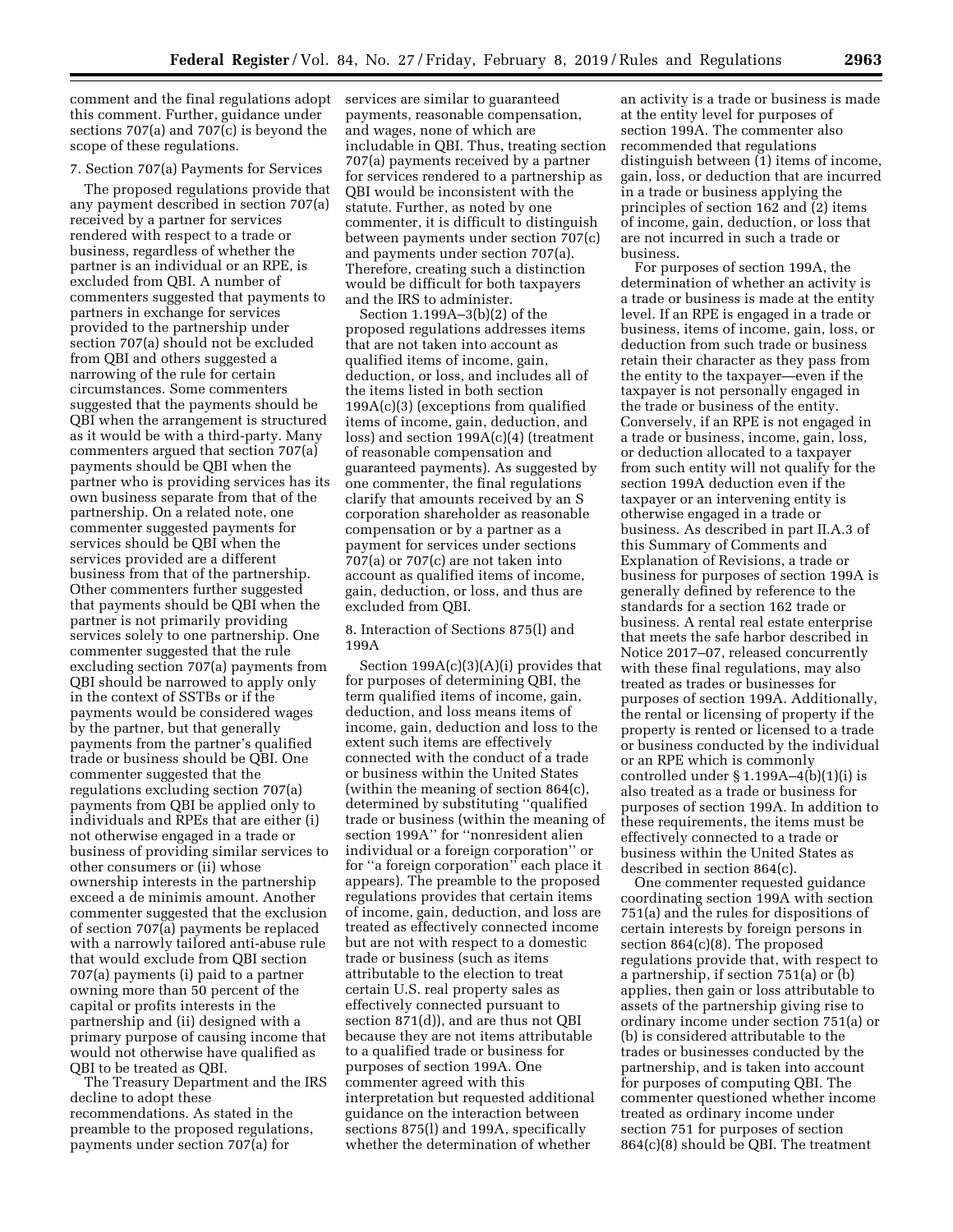of ordinary income under section 751 under subchapter N of chapter 1 of subtitle A of the Code is generally a function of section 864(c)(8). On December 27, 2018, the **Federal Register**  published a notice of proposed rulemaking (REG–113604–18) at 83 FR 66647 under section 864(c)(8) (proposed section 864(c)(8) regulations). The proposed section 864(c)(8) regulations provide rules for determining the amount of gain or loss treated as effectively connected with the conduct of a trade or business within the United States (''effectively connected gain'' or ''effectively connected loss'') described in section 864(c)(8), including rules coordinating section 864(c)(8) with sections 741 and 751 (relating to the character of gain or loss realized in connection with the sale or exchange of an interest in a partnership). Because the proposed section 864(c)(8) regulations apply the deemed sale construct of section 751(a) to determine whether gain or loss on the sale of a partnership interest is subject to tax under section 864(c)(8), the issue raised in this comment does not arise, and thus this comment is not adopted. The Treasury Department and the IRS request further comments on the interaction of section 199A and the proposed regulations under section 864(c)(8) after the publication of those proposed regulations.

## 9. Reasonable Compensation

Several commenters were concerned that an overlap of the QBI, W–2 wage limitation, and reasonable compensation rules for S corporations would cause disparities between taxpayers operating businesses in different entity structures. These commenters stated that the rules might have the unintended consequence of encouraging taxpayers to select or avoid certain business entities. For example, one commenter noted that the reasonable compensation requirement for S corporations favors S corporations for purposes of the W–2 wage limitation when calculating the section 199A deduction, compared to sole proprietorships and partnerships which may not pay any wages. That commenter suggested the final regulations include an election for partners or sole proprietors to treat an amount of reasonable compensation paid as wages for purposes of the W–2 wage limitation. Other commenters similarly noted the entity choice issue, but from the perspective that S corporations can be less advantageous. The commenters argued that QBI is reduced for S corporation shareholders because reasonable compensation is not

included in QBI and noted there could be further impacts depending on whether the taxpayer is above or below the income thresholds. These commenters suggested that the final regulations should strive for equity between taxpayers operating businesses in different entity structures. Finally, one commenter suggested the need for additional guidance regarding whether and how reasonable compensation paid to an S corporation shareholder is considered wages for purposes of the W–2 wage limitation.

One commenter maintained that to avoid incentivizing minimization of compensation and Federal Insurance Contributions Act tax, the final regulations should provide that deductions with respect to reasonable compensation should not reduce QBI. The commenter stated that reasonable compensation must be added back in calculating QBI.

The Treasury Department and the IRS decline to adopt these suggestions. Section 199A(c)(4) clearly excludes reasonable compensation paid to a taxpayer by any qualified trade or business of the taxpayer for services rendered with respect to the trade or business from QBI. These amounts are attributable to a trade or business and are thus qualified items of deduction as described in section 199A(c)(3) to the extent they are effectively connected with the conduct of a trade or business within the United States and included or allowed in determining taxable income for the taxable year. In addition, reasonable compensation paid to a shareholder-employee is included as W–2 wages for purposes of the W–2 wage limitation to the extent that the requirements of § 1.199A–2 are otherwise satisfied. Further, guaranteed payments and payments to independent contractors are not W–2 wages and therefore, cannot be counted for purposes of the W–2 wage limitation.

A few commenters were concerned about whether tax return preparers would have the responsibility to closely examine whether compensation paid to a shareholder of an S corporation is reasonable before calculating the section 199A deduction, and whether tax return preparers could be subject to penalties. One commenter suggested a small business safe harbor approach where certain cash method S corporations that treat at least 70 percent of dividend distributions to shareholder-employees as wages are deemed to satisfy the reasonable compensation requirement of Rev. Rul. 74–44, 1974–1 C.B. 287. Providing additional guidance with respect to what constitutes reasonable compensation for a shareholder-

employee of an S corporation or the application or non-application of assessable penalties applicable to tax return preparers is beyond the scope of these final regulations.

10. Items Treated as Capital Gain or Loss

The proposed regulations provide that any item of short-term capital gain, short-term capital loss, long-term capital gain, or long-term capital loss, including any item treated as one of such items, such as gains or losses under section 1231, that are treated as capital gains or losses, are not taken into account as a qualified item of income, gain, deduction, or loss in computing QBI.

Several commenters suggested that many technical complications arise from the exclusion of section 1231 gain from QBI. Specifically, commenters noted that whether a taxpayer has longterm capital gain or loss under section 1231 is determined at the taxpayer level and not at the level of the various trades or businesses for which QBI is being determined. For example, if a taxpayer has two businesses, the taxpayer may have section 1231 gains in one trade or business and section 1231 losses in the other trade or business. One commenter suggested that both section 1231 gains and losses be included in the calculation of QBI regardless of whether they result in a capital or ordinary amount when combined at the taxpayer level. The commenter asserts that this approach would not affect the overall limitation that restricts a taxpayer's deduction to 20 percent of the excess of taxable income over net capital gain.

The Treasury Department and the IRS acknowledge the added challenges in applying section 1231 in the context of calculating QBI under section 199A. Generally, under section 1231, a taxpayer nets all of its section 1231 gains and losses from multiple trades or businesses before determining their ultimate character. In other words, the section 1231 determination is not made until the taxpayer combines its section 1231 gain or loss from all sources. This does not change in the context of section 199A. Thus, the section 1231 rules remain the same in the context of section 199A. For purposes of calculating QBI, taxpayers should continue to net their section 1231 gains and losses from their multiple trades or businesses to determine whether they have excess gain (which characterizes all of the gain or loss as capital and so all are excluded from QBI) or excess loss (which characterizes all of the gain or loss as ordinary and so all are included in QBI). As would be the case outside the section 199A context, the character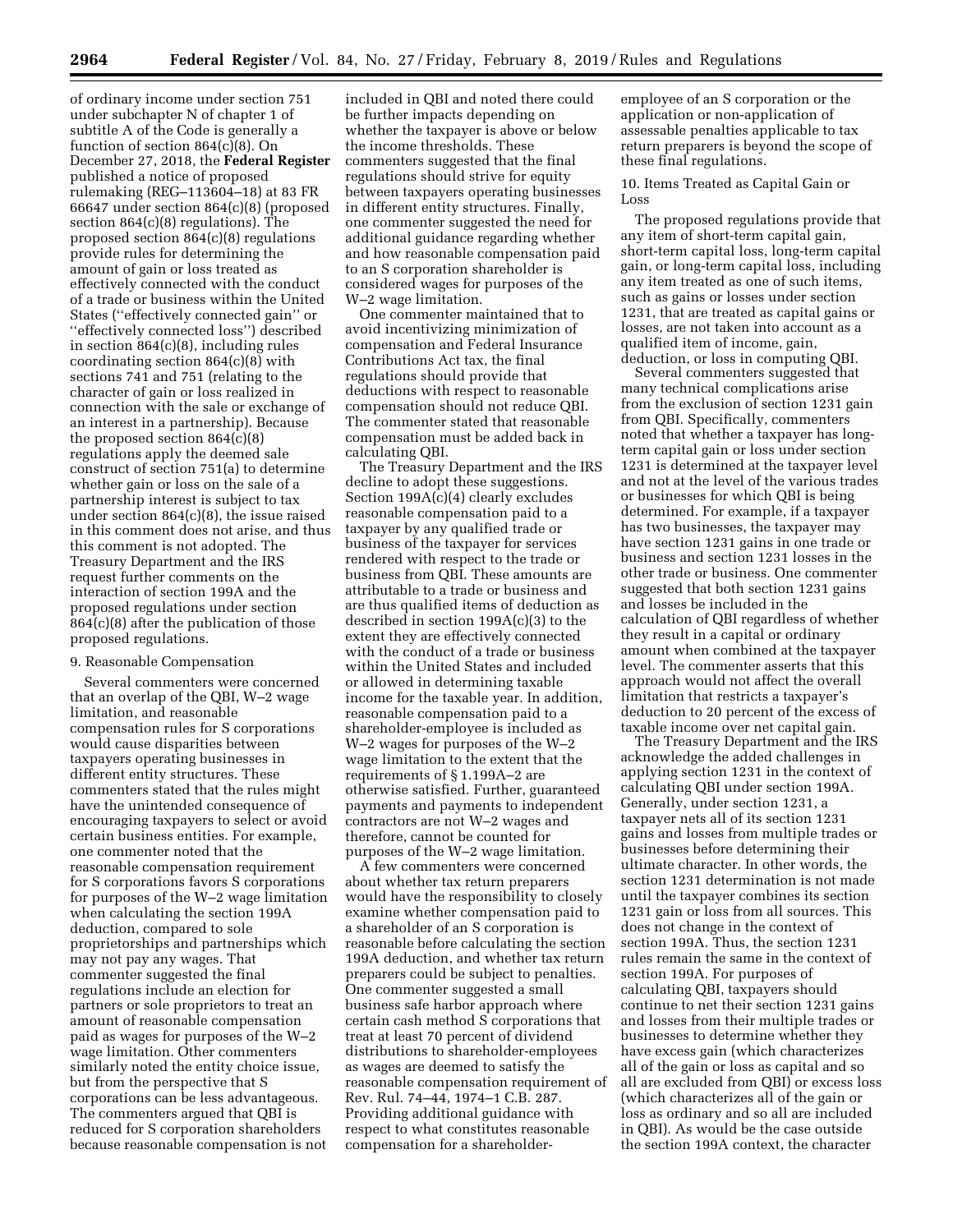tracks back to the trade or business that disposed of the asset.

Another potential complication noted by commenters is the section 1231(c) recapture rule. Under the rule, a taxpayer that has a section 1231 capital gain in the current year must look back to any section 1231 ordinary loss taken in the previous five years and convert a portion of the current year section 1231 capital gain to ordinary gain, based on the previous losses taken. One commenter asked for further guidance on how to allocate ordinary gains and losses that may result from the section 1231 calculation to multiple trades or businesses. While the Treasury Department and the IRS recognize the complexity in applying the section 1231(c) recapture rules and allocating gain to multiple trades or businesses, providing additional guidance with respect to section 1231(c) is beyond the scope of these regulations. For purposes of determining whether ordinary income is included in QBI, taxpayers should apply the section 1231(c) recapture rules in the same manner as they would otherwise. Notice 97–59, 1997–2 C.B. 309, provides guidance on netting capital gains and losses and how that netting incorporates the section 1231(c) recapture rule.

Given the specific reference to section 1231 gain in the proposed regulations, other commenters requested guidance with respect to whether gain or loss under other provisions of the Code would be included in QBI. One commenter asked for clarification about whether real estate gain, which is taxed at a preferential rate, is included in QBI. Additionally, other commenters requested clarification regarding whether items treated as ordinary income, such as gain under sections 475, 1245, and 1250, are included in QBI.

To avoid any unintended inferences, the final regulations remove the specific reference to section 1231 and provide that any item of short-term capital gain, short-term capital loss, long-term capital gain, or long-term capital loss, including any item treated as one of such items under any other provision of the Code, is not taken into account as a qualified item of income, gain, deduction, or loss. To the extent an item is not treated as an item of capital gain or capital loss under any other provision of the Code, it is taken into account as a qualified item of income, gain, deduction, or loss unless otherwise excluded by section 199A or these regulations.

Similarly, another commenter requested clarification regarding whether income from foreign currencies and notional principal contracts are

excluded from QBI if they are ordinary income. Section 199A(c)(3)(B)(iv) and § 1.199A–3(b)(2)(ii)(D) provide that any item of gain or loss described in section 954(c)(1)(C) (transactions in commodities) or section 954(c)(1)(D) (excess foreign currency gains) is not included as a qualified item of income, gain, deduction, or loss. Section 199A(c)(3)(B)(v) and § 1.199A– 3(b)(2)(ii)(E) provide any item of income, gain, deduction, or loss described in section 954(c)(1)(F) (income from notional principal contracts) determined without regard to section  $954(c)(1)(F)(ii)$  and other than items attributable to notional principal contracts entered into in transactions qualifying under section 1221(a)(7) is not included as a qualified item of income, gain, deduction, or loss. The statutory language does not provide for the ability to permit an exception to these rules based on the character of the income. Accordingly, income from foreign currencies and notional principal contracts described in the listed sections is excluded from QBI, regardless of whether it is ordinary income.

11. Reasonable Methods for Allocation of Items Among Multiple Trades or Businesses

The proposed regulations provide that if an individual or an RPE directly conducts multiple trades or businesses, and has items of QBI which are properly attributable to more than one trade or business, the individual or RPE must allocate those items among the several trades or businesses to which they are attributable using a reasonable method based on all the facts and circumstances. The chosen reasonable method for each item must be consistently applied from one taxable year to another and must clearly reflect the income and expenses of each trade or business. One commenter suggested that a reasonable approach to allocating items that are not clearly attributable to a single trade or business could be the cost allocation methods used in § 1.199– 4(b)(2). The commenter suggested that the reasonableness standard could be applied to determine the allocation of items of QBI among multiple trades or businesses. The commenter also suggested a safe harbor allocation method allowing a taxpayer to bypass direct tracing if the amount of other items of QBI that must be allocated is below a pre-determined threshold, such as a percentage of total QBI or a specified dollar amount.

The Treasury Department and the IRS decline to adopt this comment as the rules under § 1.199–4 were intended

solely for the allocation of expenses. By contrast, the rule described in § 1.199A– 3(b)(5) requires the allocation of all qualified items of income, gain, loss, and deduction across multiple trades or businesses. Whether direct tracing or allocations based on gross income are reasonable methods depends on the facts and circumstances of each trade or business. Different reasonable methods may be appropriate for different items. Accordingly, the final regulations retain the rule in the proposed regulations. However, once a method is chosen for an item, it must be applied consistently with respect to that item. The Treasury Department and the IRS continue to study this issue and request additional comments, including comments with respect to potential safe harbors.

Another commenter requested guidance on when or how a method can be changed from year to year if, for example, it is no longer reasonable or no longer clearly reflects income. The Treasury Department and the IRS decline to adopt this comment as it is beyond the scope of these regulations. If a method is no longer reasonable or no longer clearly reflects income, the method cannot continue to be used. The individual or RPE must choose a new method that is reasonable under the facts and circumstances and apply it consistently going forward.

### *B. Qualified REIT Dividends*

### 1. Regulated Investment Companies

A number of commenters requested guidance that would allow a shareholder in a RIC to take a section 199A deduction with respect to certain distributions or deemed distributions from the RIC attributable to qualified REIT dividends received by the RIC. One of these commenters also suggested that RICs should be able to pass through qualified PTP income. As noted in part II.A.2. of this Summary of Comments and Explanation of Revisions, the final regulations do not treat a RIC as an RPE, because a RIC is a C corporation, not a passthrough entity. However, concurrently with the publication of these final regulations, the Treasury Department and the IRS are publishing elsewhere in this issue of the **Federal Register** proposed regulations under section 199A (REG–134652–18, RIN 1545–BP12) that address the payment by RICs of dividends that certain shareholders may include as qualified REIT dividends under section 199A(b)(1)(B). The pass through by RICs of qualified PTP income would raise several novel issues and the commenter suggesting that RICs be allowed to pass through such income did not address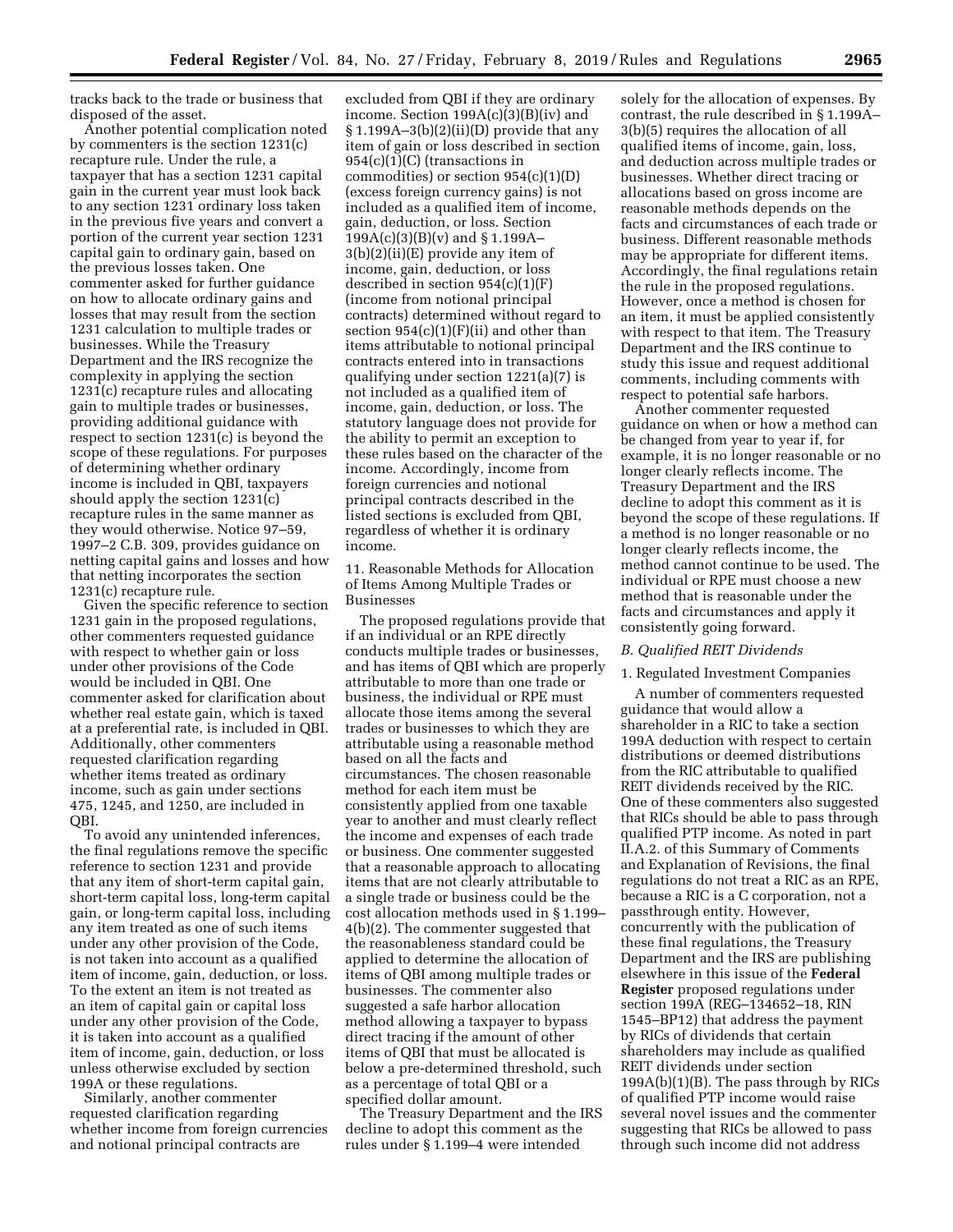how these issues should be resolved. Accordingly, the proposed regulations do not provide for the pass through of qualified PTP income by RICs, but request comments on the issues that would be presented if RICs were allowed to pass through qualified PTP income.

# 2. Meaning of Qualified REIT Dividend

The proposed regulations provide that a REIT dividend is not a qualified REIT dividend if the stock with respect to which it is received is held for fewer than 45 days, taking into account the principles of sections 246(c)(3) and (4). One commenter interpreted the rule as requiring the REIT stock to have been held at least 45 days prior to the dividend, and asked that the definition of qualified REIT dividend not be conditioned on a 45-day holding period. The commenter suggested that the reporting entity might not have sufficient information to determine whether the holding period was met and thus whether a particular dividend was in fact a qualified REIT dividend. The commenter also argued that the proposed rule was not part of the statutory text and could create significant administrative burdens, including in situations where there is no abuse and potentially subject a REIT or broker to information reporting penalties. The commenter suggested two alternatives. First, the section 199A deduction could be disallowed to the extent it offsets short-term capital gains. Second, the holding period could be eliminated as part of the definition of qualified REIT dividend and the Treasury Department and the IRS could be given authority to disallow the deduction in the event that the taxpayer held the stock for the period specified in section  $246(c)(1)(A)$ .

The Treasury Department and the IRS have determined that a holding period for REIT stock with respect to which a qualified REIT dividend is received is appropriate in order to prevent abuse. The holding period in the proposed regulations requires holding the stock no fewer than any 45 days, not necessarily the 45 days prior to the REIT dividend. To provide additional certainty regarding the holding period requirements, these final regulations define the requisite holding period for the REIT stock as the period described in section  $246(c)(1)(A)$ . Generally, use of a holding period to prevent abuse is consistent with established principles under the Code, and the application of these principles and the duration of the holding period should be familiar to affected entities. Furthermore, the Treasury Department and the IRS intend

to provide guidance to REITs and brokers on how to report qualified REIT dividends in instances in which it is impractical to determine whether the shareholder has met the requisite holding period. This guidance is expected to be similar to guidance instructing a person required to make a return under section 6042 to report a dividend as a qualified dividend on a Form 1099–DIV if such person determines that the recipient of the dividend has satisfied the holding period test in section 1(h)(11)(B)(iii) or it is impractical for such person to make such determination. See Notice 2003– 79, 2003–2 C.B. 1206; Notice 2004–71, 2004–2 C.B. 793 and Notice 2006–3, 2006–1 C.B. 306. The Treasury Department and the IRS also intend to inform REIT shareholders that they may receive Forms 1099–DIV reporting qualified REIT dividends that are not actually qualified REIT dividends because the shareholders have not met the holding period requirement.

### **V. Aggregation**

#### *A. Overview*

As described in part II of this Summary of Comments and Explanation of Revisions, the final regulations incorporate the principles of section 162 for determining whether a trade or business exists for purposes of section 199A. A taxpayer can have more than one section 162 trade or business. See § 1.446–1(d)(1). Multiple trades or businesses can also be conducted within one entity. A trade or business, however, cannot generally be conducted across multiple entities for tax purposes. The preamble to the proposed regulations acknowledges that it is not uncommon for what may be thought of as single trades or businesses to be operated across multiple entities, for various legal, economic, or other nontax reasons. It is because trades or businesses may be structured this way that the proposed regulations permit aggregation.

The proposed regulations provide a set of rules under which an individual can aggregate multiple trades or businesses for purposes of applying the W–2 wage and UBIA of qualified property limitations described in § 1.199A–1(d)(2)(iv). Based on comments received, the final regulations retain these rules with modifications as described in the remainder of this part V. The Treasury Department and the IRS received comments in support of the aggregation rules generally, though some commenters suggested that the grouping rules described in the regulations under section 469 be used to

determine when a taxpayer may aggregate. The Treasury Department and the IRS decline to adopt this suggestion. For reasons stated in the proposed regulations (that is, the differences in the definition of trade or business, section 469's reliance on a taxpayer's level of involvement in the trade or business, and the use of separate rules for specified service trades or businesses), the Treasury Department and the IRS do not consider the grouping rules under section 469 an appropriate method for determining whether a taxpayer can aggregate trades or businesses for purposes of applying section 199A. Another commenter suggested looking to the controlled group rules under section 414 rather than creating a new framework for aggregation. The Treasury Department and the IRS decline to adopt the controlled group rules under section 414 as those rules are too specific to be applied as a general aggregation rule under section 199A.

The preamble to the proposed regulations requested comments on whether the aggregation method described in § 1.199A–4 would be an appropriate grouping method for purposes of sections 469 and 1411, in addition to section 199A. One commenter suggested that the section 199A aggregation method would not be an appropriate method for sections 469 and 1411 because the primary focus of grouping under those sections is based on the taxpayer's level of participation. Another commenter, noting that the standard for aggregation under the proposed regulations is narrower than the section 469 grouping requirements, recommended that taxpayers be permitted to adopt their section 199A aggregation for purposes of section 469. The commenter stated that this would provide taxpayers with an option to mitigate the administrative burden of multiple grouping rules. The Treasury Department and the IRS continue to study this issue and request additional comments.

### *B. General Rules*

The proposed regulations provide rules that allow a taxpayer to aggregate trades or businesses based on a 50 percent ownership test, which must be maintained for a majority of the taxable year. The final regulations clarify that majority of the taxable year must include the last day of the taxable year. One commenter requested guidance on whether each individual included in making the ownership determination must own an interest in each trade or business to be aggregated. Another commenter suggested that to avoid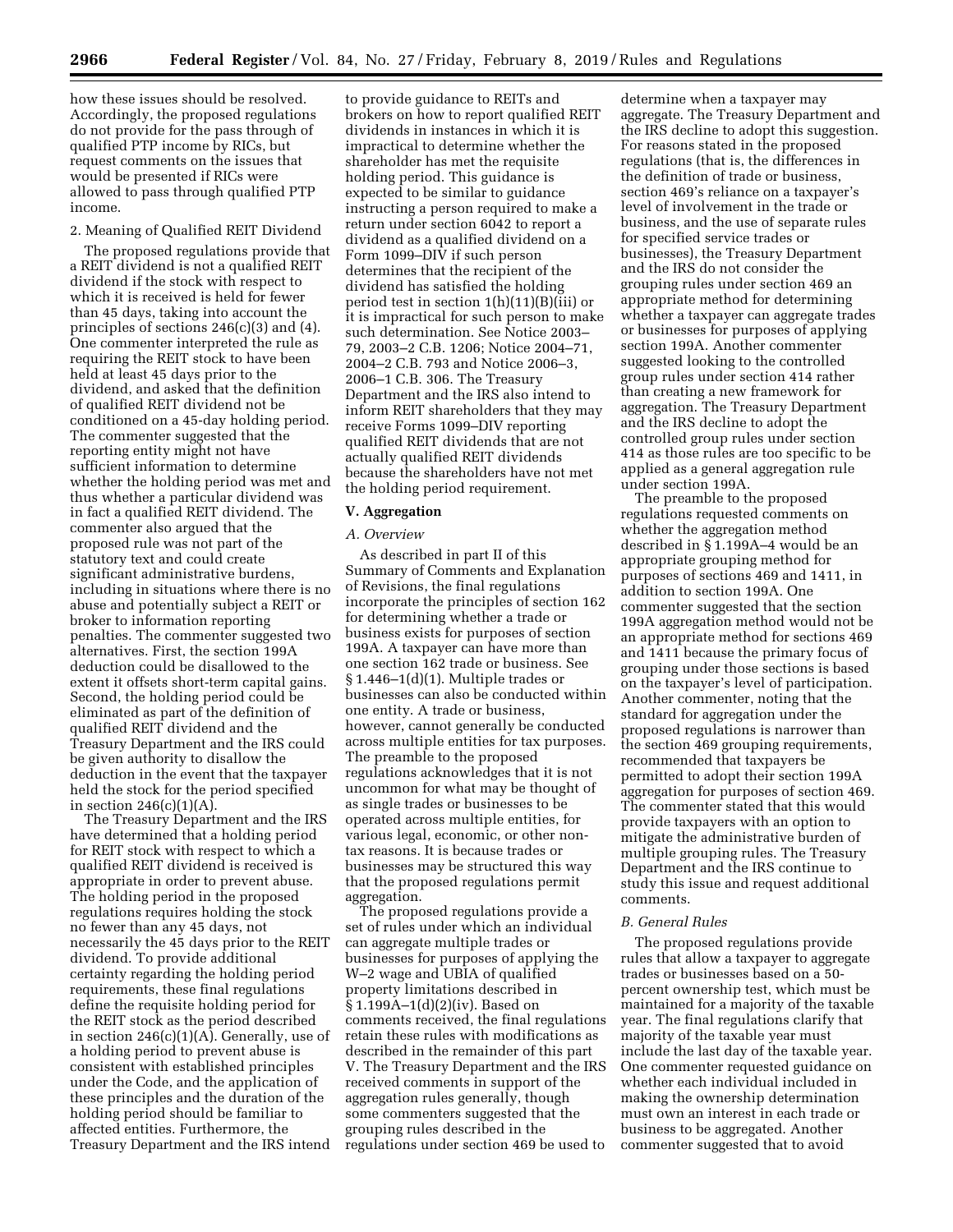abuse in situations where actual overlapping ownership is low, anyone who owns less than 10 percent of the value of an enterprise could be excluded from the group of owners whose ownership is considered in testing. The commenter suggested clarification or modification of the overlapping ownership requirement including by requiring a minimum ownership threshold of the trades or businesses, or that the 50 percent test use each owner's lowest interest in the RPE. The ownership rule in the proposed regulations does not require that every person involved in the ownership determination own an interest in every trade or business. The rule is satisfied so long as one person or group of persons holds a 50 percent or more ownership interest in each trade or business. The Treasury Department and the IRS decline to require a minimum ownership threshold for purposes of the ownership test as the abuse potential is outweighed by the administrative complexity such a rule would create. The Treasury Department and the IRS note that trades or businesses to be aggregated must meet all of the requirements of § 1.199A–4, not just the ownership requirement.

Other commenters suggested that aggregation should be allowed for trades or businesses that do not meet the common ownership test if the general partner or managing member is the same for each entity. The Treasury Department and the IRS decline to adopt this recommendation. The aggregation rules are intended to allow aggregation of what is commonly thought of as a single trade or business where the business is spread across multiple entities. Common ownership is an essential element of a single trade or business.

Several commenters noted that the family attribution rules under section 199A do not include grandparents, siblings, or adopted children. One commenter requested clarification that the family attribution rules would not cause an aggregated trade or business to cease to qualify for aggregation when children and grandchildren reached adulthood. A few commenters requested guidance on the manner in which beneficial interests in trusts are considered for purposes of the common ownership rule. Other commenters suggested that the attribution rules in sections 267 and 707 should be used in place of the family attribution rule. Another commenter suggested that final regulations provide a specific attribution rule that treats owners of entities as owning a pro rata share of any business owned by the entity for

purposes of the 50 percent ownership test. Another commenter recommended defining ''directly or indirectly'' as used in the proposed regulations by reference to a specific ownership rule. The final regulations address these recommendations by requiring that the same person or group of persons, directly or by attribution through sections 267(b) or 707(b), own 50 percent or more of each trade or business. A C corporation may constitute part of this group.

In addition, the proposed regulations require that all items attributable to aggregated trades or businesses be reported on returns for the same taxable year. Several commenters recommended that this requirement be removed, arguing that trades or businesses that meet the ownership and factor tests could have different taxable years. The Treasury Department and the IRS decline to adopt this recommendation because the aggregation rules are intended for use in applying the W–2 wage and UBIA of qualified property limitations. As described in § 1.199A– 2(b), W–2 wages are determined based on a calendar year. Allowing trades or businesses with different taxable years to aggregate would require special rules for apportioning W–2 wages for purposes of applying the W–2 wage limitation. Accordingly, the final regulations retain the requirement that all of the items attributable to each trade or business to be aggregated are reported on returns at the trade or business level with the same taxable year, not taking into account short taxable years. One commenter asked for clarification regarding whether the majority of the taxable year requirement refers to the taxable year of the taxpayer claiming the deduction or of the RPE reporting the items. The aggregation rules are applied at the trade or business level. Accordingly, the majority of the taxable year requirement refers to the individual or RPE that conducts the trade or business to be aggregated.

The proposed regulations also provide that an SSTB cannot be aggregated. One commenter requested guidance on whether SSTBs with de minimis gross receipts are permitted to aggregate. A trade or business with gross receipts from a specified service activity below the de minimis thresholds described in  $§ 1.199A - 5(c)(1)$  is not treated as an SSTB and therefore may be aggregated under the rules described in § 1.199A– 4. Another commenter suggested that the prohibition on aggregation for SSTBs is unnecessary because a taxpayer must combine W–2 wages and UBIA of qualified property for the aggregated trade or business prior to

applying the W–2 wages and UBIA limitations. The commenter recommended that at a minimum, the prohibition be removed for taxpayers within the phase-in range and that taxpayers should be permitted to aggregate SSTBs with other SSTBs for reporting purposes. The Treasury Department and the IRS decline to adopt the recommendation to allow SSTBs to aggregate as doing so would increase administrative burden and complexity without providing significant benefit. Aggregation is intended to assist taxpayers in applying the W–2 wage and UBIA of qualified property limitations. A taxpayer with taxable income below the threshold amount does not need to apply the W– 2 wage and UBIA of qualified property limitations and therefore will not benefit from aggregation. Further, the Treasury Department and the IRS decline to adopt the recommendation that the prohibition on aggregation of SSTBs be removed for taxpayers with taxable income within the phase-in range as taxpayers may have taxable income within the phase-in range for some taxable years and taxable income that exceeds the phase-in range in other taxable years.

To determine whether trades or businesses may be aggregated, the proposed regulations provide that multiple trades or businesses must, among other requirements, satisfy two of three listed factors, which demonstrate that the businesses are part of a larger, integrated trade or business. These factors include: (1) The businesses provide products and services that are the same (for example, a restaurant and a food truck) or customarily provided together (for example, a gas station and a car wash); (2) the businesses share facilities or share significant centralized business elements (for example, common personnel, accounting, legal, manufacturing, purchasing, human resources, or information technology resources); or (3) the businesses are operated in coordination with, or reliance on, other businesses in the aggregated group (for example, supply chain interdependencies). Some commenters expressed support for the factors in the proposed regulations while others suggested modifications to the test. One commenter questioned whether, to meet the first factor, trades or businesses must provide both products and services that are the same. Another commenter noted that it is unclear how to apply the first factor with respect to real estate as real estate is neither a product nor a service. In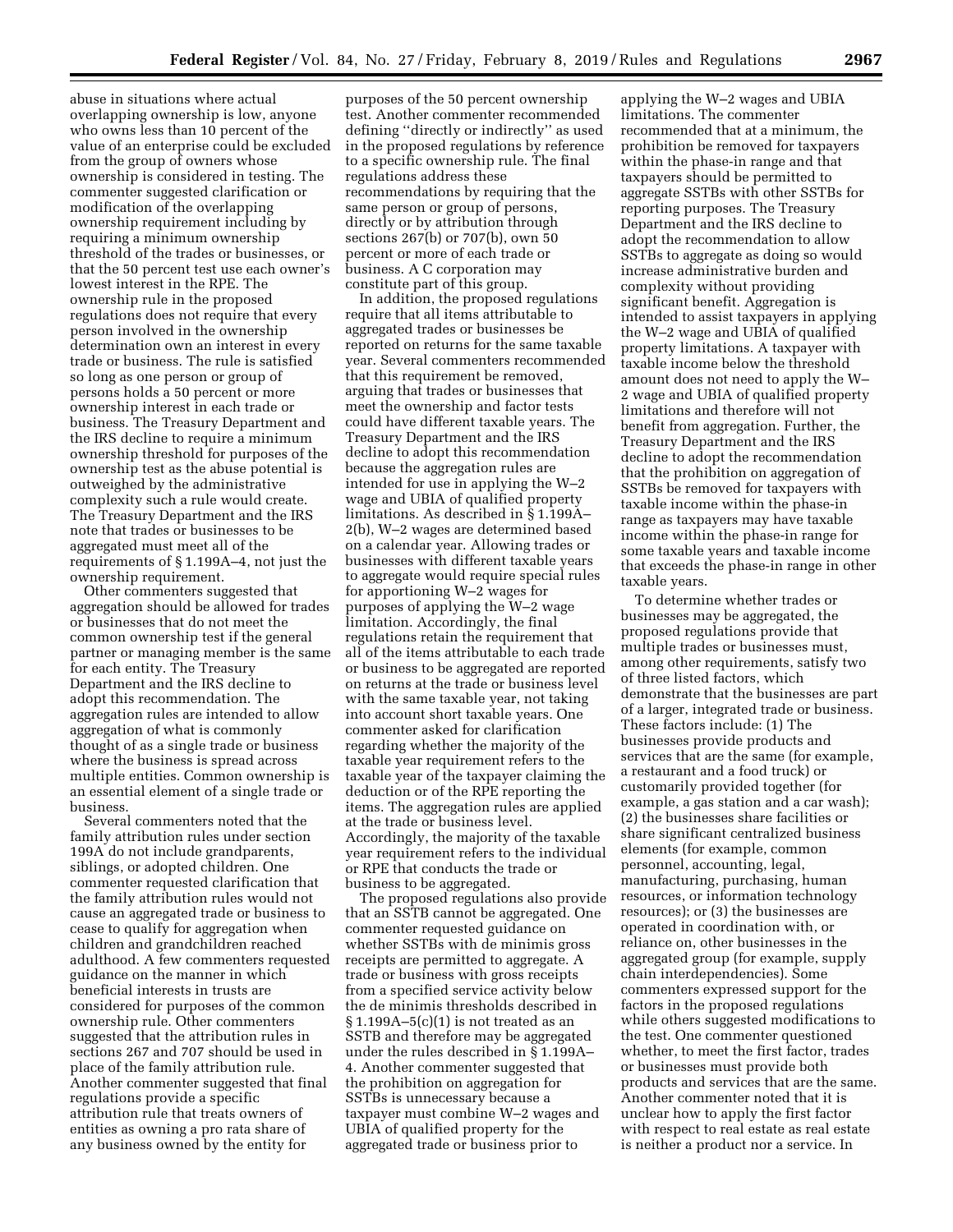response to these comments, the final regulations describe the first factor as products, property, or services that are the same or customarily offered together. Additionally, the final regulations add examples clarifying when a real estate trade or business satisfies the aggregation rules. Other commenters requested additional guidance on whether certain fact patterns regarding specific trades or businesses would satisfy a particular factor. The Treasury Department and the IRS decline to address specific fact patterns or trades or businesses because this test is based on all the facts and circumstances. Therefore, specific rules would be impractical and imprecise. Similarly, the Treasury Department and the IRS decline to define ''significant'' in terms of centralized business elements in the second factor because the answer is dependent on the facts and circumstances of each combination of trades and businesses.

Another commenter suggested that operational interdependence could be determined more precisely by using tests such as the twelve factor test outlined in  $\S 1.469 - 4T(g)(3)$ . The commenter noted that such a test would be less likely to inappropriately preclude a section 199A deduction. Other commenters suggested that taxpayers be permitted to aggregate when two of the four factors are met. The Treasury Department and the IRS have carefully considered alternatives, including the factors outlined in  $§ 1.469 - 4T(g)(3)$ . Aggregation of multiple trades or businesses is not provided for in the statutory text, but was added to the regulations to enhance administrability for taxpayers and the IRS in situations when what is thought of as a single trade or business is operated across multiple entities for various legal, economic, or other nontax reasons. Aggregation is optional and the inability to aggregate does not preclude a taxpayer with QBI from multiple trades or businesses from claiming a section 199A deduction on the separate trades or businesses to the extent otherwise allowed by section 199A and these regulations. The Treasury Department and the IRS believe that reducing the required number of factors would allow the aggregation of trades or businesses that are not owned and operated as integrated businesses. Conversely, adding new factors would increase complexity and burden for both taxpayers and the IRS. Accordingly, the final regulations retain the factors provided in the proposed regulations, modified to take real estate into account.

# *C. Aggregation by RPEs*

Multiple commenters recommended that RPEs be permitted to aggregate at the entity level. One commenter suggested that allowing aggregation at the entity level would reduce reporting requirements if the owners or beneficiaries of the entity were required to follow the entity's aggregation. The commenter also suggested that entity aggregation would help non-majority owners by allowing them to benefit from aggregation without requiring the entity to provide ownership information. Another commenter suggested that reporting would be simplified if aggregation was allowed at the entity level when it is known that the owners want to aggregate. A third commenter suggested that aggregation should be allowed where each owner provides consent, including through provisions in the operating agreements. Another commenter suggested that if entity level aggregation is not allowed generally, an exception should be made for disregarded and wholly-owned entities.

The Treasury Department and the IRS agree that aggregation should be allowed at the entity level. Accordingly, the final regulations permit an RPE to aggregate trades or businesses it operates directly or through lower-tier RPEs. The resulting aggregation must be reported by the RPE and by all owners of the RPE. An individual or upper-tier RPE may not separate the aggregated trade or business of a lower-tier RPE, but instead must maintain the lower-tier RPE's aggregation. An individual or upper-tier RPE may aggregate additional trades or businesses with the lower-tier RPE's aggregation if the rules of § 1.199A–4 are otherwise satisfied. Each RPE in a tiered structure is subject to the disclosure and reporting requirements in § 1.199A– 4(c)(1). Further, as discussed in part II.C.1 of this Summary of Comments and Explanation of Revisions, § 1.199A–1(e)(2) of the final regulations provides that an entity with a single owner that is treated as disregarded as an entity separate from its owner under any other provision of the Code is disregarded for purposes of section 199A and §§ 1.199A–1 through 1.199A–6.

# *D. Reporting and Disclosure*

The proposed regulations require consistent reporting of aggregated trades or businesses. Each individual who chooses to aggregate must attach a statement to their return annually identifying each trade or business to be aggregated. A few commenters requested clarification of these rules in situations in which a taxpayer did not

aggregate or failed to report an aggregation. Several commenters suggested that taxpayers be required to file only one disclosure in the first year the taxpayer chooses to aggregate and that any subsequent aggregation information be reported on the same form used to report a taxpayer's section 199A deduction. Further, these commenters suggested that taxpayers be allowed to remedy a failure to provide the required information by filing an amended return or upon examination, provided that the taxpayer can establish reasonable cause for the failure. One commenter recommended that any required aggregation information be reported on a form for the section 199A deduction instead of as a separate statement. Additionally, commenters requested guidance as to whether a taxpayer is required to aggregate in its first year and if the failure to aggregate precludes aggregation in a later year. Finally, one commenter requested guidance regarding when a taxpayer could re-aggregate. The commenter suggested that options could include during an open season; after a change in circumstances; under a formal process similar to a change in accounting method; or based on a list of circumstances that would allow for automatic permission to re-aggregate.

Based on these comments, the final regulations provide that a taxpayer's failure to aggregate trades or businesses will not be considered to be an aggregation under this rule; that is, later aggregation is not precluded. The final regulations do not generally allow for an initial aggregation to be made on an amended return as this would allow aggregation decisions to be made with the benefit of hindsight. A taxpayer who fails or chooses not to aggregate in Year 1 can still choose to aggregate in Year 2 or other future year (but cannot amend returns to choose to aggregate for Year 1). A taxpayer who chooses to aggregate must continue to aggregate each taxable year unless there is a material change in circumstances that would cause a change to the aggregation. However, the Treasury Department and the IRS acknowledge that many individuals and RPEs may be unaware of the aggregation rules when filing returns for the 2018 taxable year. Therefore, the IRS will allow initial aggregations to be made on amended returns for the 2018 taxable year. The final regulations retain the annual disclosure requirement and, in order to provide flexibility as forms and instructions change, allow the Commissioner to require disclosure of information on aggregated trades or businesses as provided in a variety of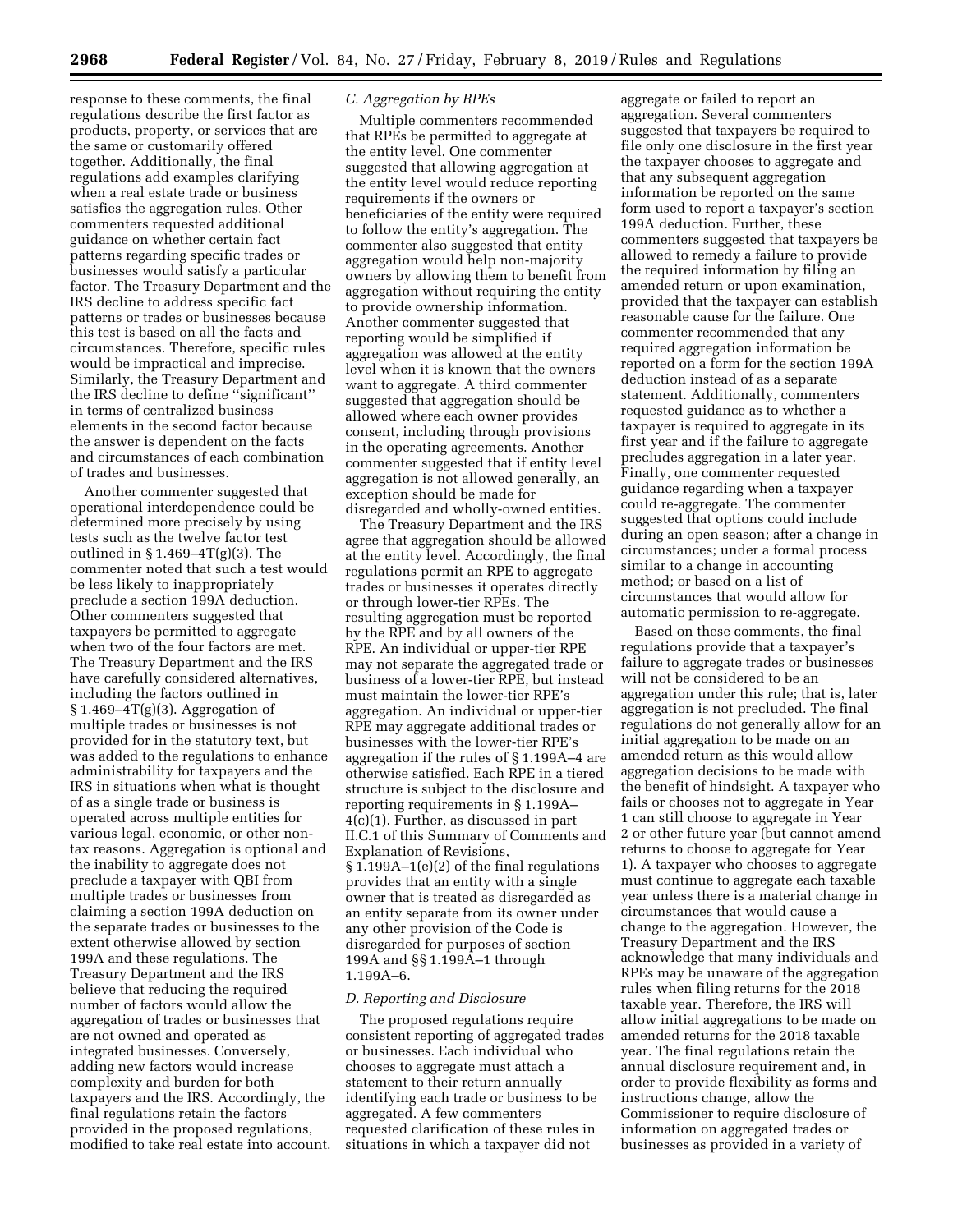formats including forms, instructions, or published guidance. The final regulations contain similar reporting and disclosure rules for RPEs.

The preamble to the proposed regulations requested comments on whether reporting requirements should be imposed on RPEs requiring majority owners to provide information about all of the other RPEs in which they hold a majority interest. One commenter stated that the extra time and cost of imposing additional reporting requirements on aggregated trades or businesses would not be worth the potential benefit a nonmajority owner may gain by having such information. Another commenter suggested that the need for such a rule would be reduced if the final regulations allowed aggregation by RPEs. The Treasury Department and the IRS agree with these comments. Accordingly, the final regulations do not adopt a rule requiring the disclosure of such information to non-majority owners.

The proposed regulations permit the Commissioner to disaggregate trades or businesses if a taxpayer fails to attach the required annual disclosure. The preamble to the proposed regulations requested comments on an administrable standard under which trades or businesses will be disaggregated. One commenter suggested that a disaggregation rule is unnecessary because the Commissioner can always assert that an aggregation that was inappropriate should be disregarded. The commenter suggested that the Treasury Department and the IRS consider a rule allowing the Commissioner to aggregate trades or businesses in which the taxpayer engages in a transaction or series of transactions to divide trades or businesses in a manner that allows the taxpayer to use the aggregation rules to artificially increase the taxpayer's section 199A deduction.

The Treasury Department and the IRS decline to adopt both of these suggestions. Although the Treasury Department and the IRS agree with the commenter that the Commissioner can always assert that an inappropriate aggregation should be disregarded, the reporting requirements, including the disaggregation rule, are necessary for the Commissioner to administer section 199A in accordance with the statutory intent. The final regulations clarify that the disaggregation is not permanent by providing that trades or businesses that are disaggregated by the Commissioner may not be re-aggregated for the three subsequent taxable years, similar to the typical period during which a tax return may be audited. The Treasury

Department and the IRS also decline to adopt the commenter's suggestion that the final regulations include an additional anti-abuse rule that would allow the Commissioner to aggregate trades or business in cases in which a division of the taxpayer's trades or businesses is used in conjunction with the aggregation rules with a principal purpose of increasing the taxpayer's section 199A deduction. As explained in part II.D. of this Summary of Comments and Explanation of Revisions, taxpayers and entities can have more than one trade or business. The suggested anti-abuse rule is overly broad and would create unnecessary complexity for both taxpayers and the IRS.

### *E. Examples*

The proposed regulations provide several examples of the aggregation rules. One commenter noted that proposed § 1.199A–4(b)(1)(i) refers to the capital or profits of a partnership while the examples refer to the capital and profits of a partnership. The language in the examples was intended to demonstrate that the taxpayers were sharing proportionately in all items. For clarification, the final regulations retain the reference to capital or profits in § 1.199A–4(b)(1)(i) and update the examples to remove the references to capital and profits.

# **VI. Specified Service Trades or Businesses and the Trade or Business of Being an Employee**

*A. Definition of Specified Service Trade or Business* 

### 1. In General

The proposed regulations provide definitional guidance on the meaning of a trade or business involving the performance of services in each of the fields listed in section 199A(d)(2). Multiple commenters requested guidance on whether specific trades or businesses would constitute SSTBs. In many cases, the determination of whether a specific trade or business is an SSTB depends on whether the facts and circumstances demonstrate that the trade or business is in one of the listed fields. Although the Treasury Department and the IRS understand the desire for certainty, because the determination of whether a particular trade or business is an SSTB is factually dependent, this analysis is beyond the scope of these regulations.

Several commenters argued that the meaning of performance of services in the various fields should be limited to the definitions provided in § 1.448– 1T(e)(4). A few commenters noted that any expansion beyond these definitions is contrary to legislative intent as expressed in ''Tax Cuts and Jobs Act,'' Statement of Managers to the Conference Report to Accompany H.R. 1, H.R. Rept. 115–466 (Dec. 15, 2017), p. 216–222. These commenters argue that the Statement of Managers notes that the committee adopted the Senate Amendment and described the section 448 regulations as an indicator of the meaning of services in the health, performing arts, and consulting fields referenced in section 1202(e)(3)(A) as incorporated by section 199A. The Treasury Department and the IRS decline to adopt these comments. While the Statement of Managers does reference  $\S 1.448 - 1T(e)(4)$ , nothing in the language of the report limits the definitions for purposes of section 199A to those provided in  $\S 1.448 - 1T(e)(4)$ . Section 199A does not reference section 448; instead, section 199A incorporates section  $1202(e)(3)(A)$  with modifications. The Treasury Department and the IRS believe it is appropriate to look to the definitions provided for in the regulations under section 448 because guidance under section 1202 is limited. However, as stated in the preamble to the proposed regulations, the existing guidance under section 448 is not a substitute for guidance under section 199A.

The intent of section 448 and the intent of section 199A are different. Section 448 prohibits certain taxpayers from computing taxable income under the cash receipts and disbursements method of accounting. Qualified personal services corporations are excluded from this prohibition. Section 448(d)(2) defines the term qualified personal service corporation to include certain employee-owned corporations, substantially all of the activities of which involve the performance of services in the fields of health, law, engineering architecture, accounting, actuarial sciences, performing arts, or consulting. By contrast, section 199A provides a deduction based on QBI from a qualified trade or business. For taxpayers with taxable income above the phase-in range, an SSTB is not a qualified trade or business. Section 199A, through reference to section 1202, defines an SSTB as a trade or business involving the performance of services in the fields of health, law, accounting, actuarial science, performing arts, consulting, athletics, financial services, brokerage services, or any trade or business where the principal asset of such trade or business is the reputation or skill of one or more of its employees or owners. The trade or business of the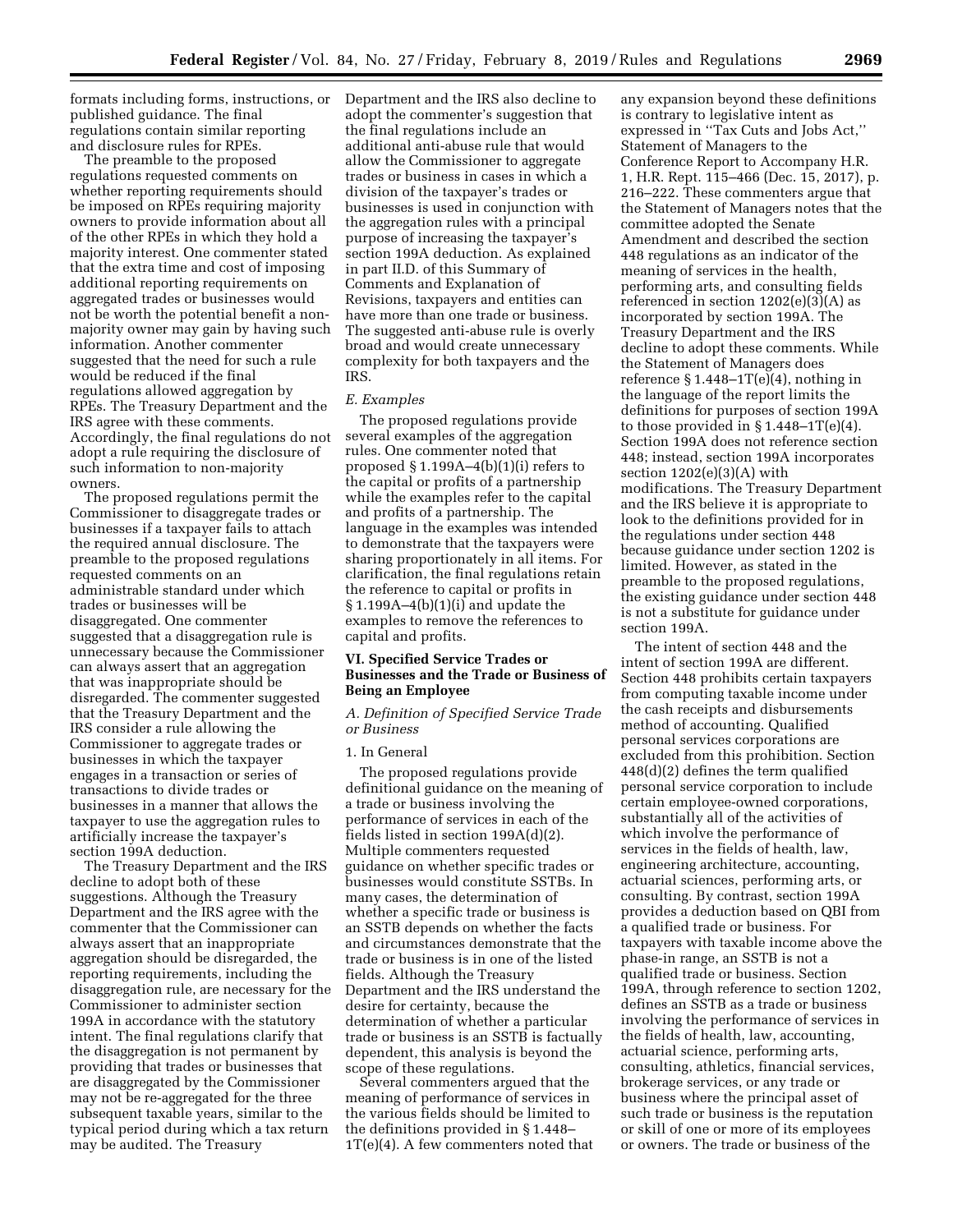performance of services that consist of investing and investment management, trading, or dealing in securities (as defined in section 475(c)(2)), partnership interests, or commodities (as defined in section 475(e)(2)) is also defined as an SSTB for purposes of section 199A. Further, section 199A looks to the trade or business of performing services involving one or more of the listed fields, and not the performance of services themselves in determining whether a trade or business is an SSTB. The designation of a trade or business as an SSTB applies to owners of the trade or business, regardless of whether the owner is passive or participated in any specified service activity. Accordingly, it is both necessary and consistent with the statute and the legislative history to expand the definitions of the fields of services listed in section 199A(d)(1) and (2) and § 1.199A–5 beyond those provided in  $\S 1.448 - 1T(e)(4)$ .

One commenter suggested that in order to provide certainty and further economic growth, the final regulations should include a franchising example to clarify that a franchisor will not be considered to be an SSTB based solely on the selling of a franchise in a listed field of service. The Treasury Department and the IRS adopt this comment and have included a franchising example in the final regulations.

Finally, the final regulations add two rules of general application. First, the final regulations specify that the rules for determining whether a business is an SSTB within the meaning of section 199A(d)(2) apply solely for purposes of section 199A and therefore, may not be taken into account for purposes of applying any other provision of law, except to the extent that another provision expressly refers to section 199A(d). Second, the final regulations include a hedging rule that is applicable to any trade or business conducted by an individual or an RPE. The hedging rule provides that income, deduction, gain, or loss from a hedging transaction entered into in the normal course of a trade or business is included as income, deduction, gain, or loss from that trade or business. A *hedging transaction* for these purposes is defined in § 1.1221– 2(b) and the timing rules of § 1.446–4 are also applicable.

The remainder of this part VI.A. responds to those comments advocating that a specific category of trade or business should be excluded from one of the listed fields in section 199(d)(2) or from the SSTB provisions entirely.

#### 2. Health

Multiple commenters submitted comments requesting additional guidance on the meaning of performance of services in the field of health. Several commenters recommended that the definition of the performance of services in the field of health should differentiate between institutional health care providers (such as skilled nursing homes), which bill on a fee-for-service or per diem-basis, versus health care providers who provide and bill for professional services (such as a physician's practice). Another commenter suggested a distinction between these types of providers based on whether the trade or business had made the capital investment necessary to function as a custodial institution. One commenter recommended the definition be restricted to health care providers who derive a majority of their revenue from billing patients and third party payers for professional services, thereby excluding health care providers who derive a majority of their revenue from billing for institutional services (skilled nursing facilities, hospitals, ambulatory surgery centers, home health care agencies, outpatient radiology centers, and hospice agencies).

Commenters noted the many services that skilled nursing facilities and assisted living facilities provide are unrelated to health care, including housing, meals, laundry facilities, security, and socialization activities. In some cases, skilled nursing and similar facilities may make available independent contractors who provide services related to health care available to patients, without the facility receiving any payment or revenue with respect to such services. Another commenter suggested that skilled nursing facilities, assisted living, and similar facilities should be excluded from the definition of services in the field of health unless 95 percent or more of the time spent by employees of the facility are directly related to providing medical care.

The Treasury Department and the IRS agree that skilled nursing, assisted living, and similar facilities provide multi-faceted services to their residents. Whether such a facility and its owners are in the trade or business of performing services in the field of health requires a facts and circumstances inquiry that is beyond the scope of these final regulations. The final regulations provide an additional example of one such facility offering services that the Treasury Department and the IRS do not believe rises to the

level of the performance of services in the field of health.

Several commenters asked for clarification regarding when two separate activities would generally be viewed separately, particularly in the context of health care facilities such as emergency centers, urgent care centers, and surgical centers that provide improved real estate and equipment but do not directly provide treatment or diagnostic care to service recipients. One commenter noted that there is precedent under section 469 for distinguishing between the provision of direct treatment and diagnostic care versus the business of providing services or facilities ancillary to direct care, even if the physicians own an interest in the entity owning the facilities. The commenter suggested that the final regulations provide examples or other clarification regarding when these and similar facilities will be treated as performing services in the field of health, particularly if one of the owners of a facility also performs medical services in the facility. The final regulations provide an additional example of an outpatient surgical center demonstrating a fact pattern that the Treasury Department and the IRS do not believe is a trade or business providing services in the field of health.

Several commenters requested clarification regarding whether a retail pharmacy selling pharmaceuticals or medical devices is engaged in a health service trade or business. One commenter suggested that final regulations include an example of when a pharmacist would be considered in the health profession. The commenter agreed that a pharmacist working as an independent contractor at various pharmacies, a pharmacist providing inoculations directly to the patient, and a consulting pharmacist working as an independent contractor would all be examples of a pharmacist engaged in an SSTB. Another commenter stated that the inclusion of pharmacists in the definition might be overbroad, suggesting that a pharmacist who was also a pharmacy owner generating revenue from selling pharmaceuticals or medical devices would not be engaged in an SSTB while a pharmacist operating as a consultant and paid as an independent contractor would be engaged in an SSTB. A third commenter suggested that a pharmacist working as an independent contractor for several pharmacies would not be performing services in the field of health unless the pharmacists provides medical services, such as inoculations, directly to a patient.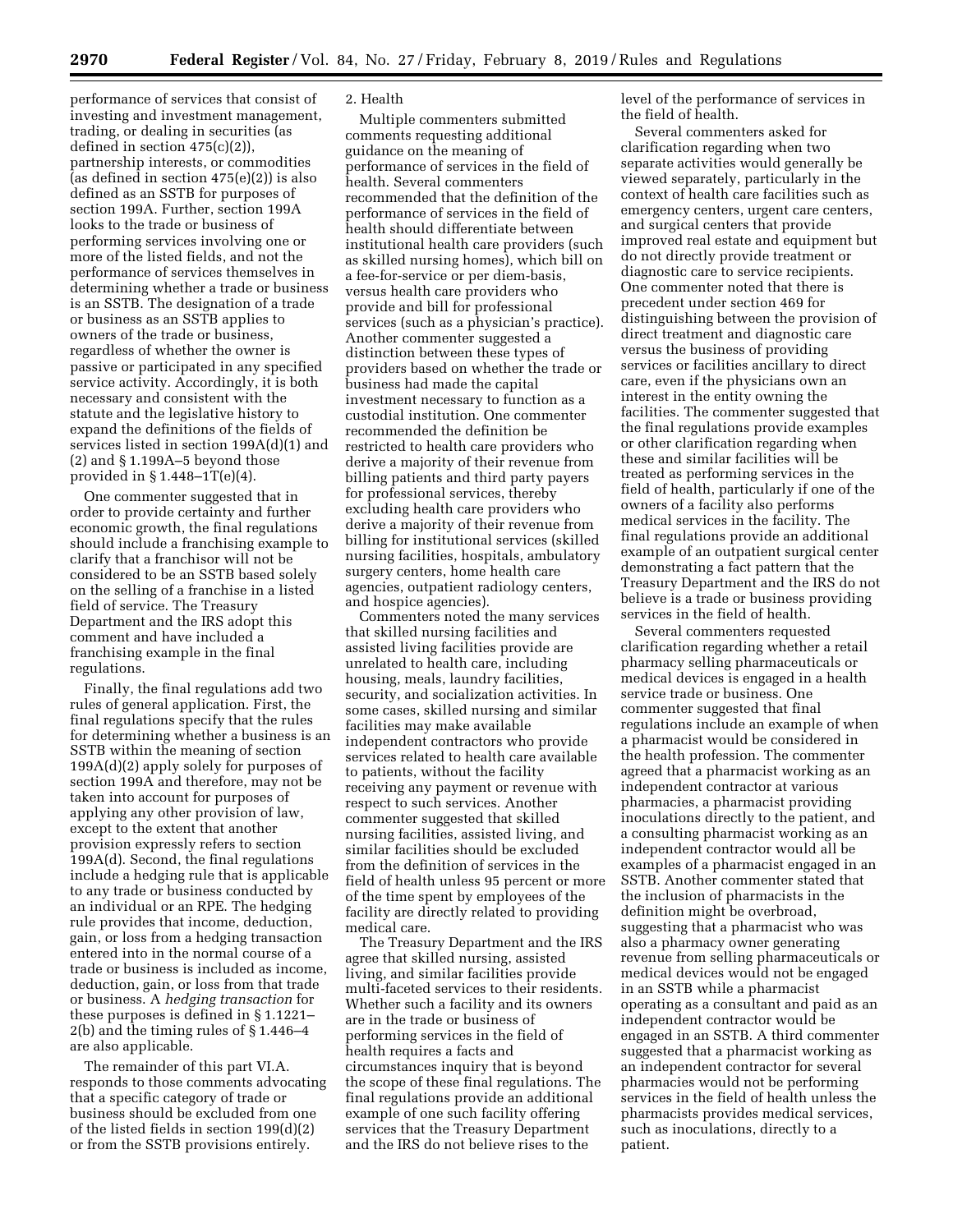The Treasury Department and the IRS agree that the sale of pharmaceuticals and medical devices by a retail pharmacy is not by itself a trade or business performing services in the field of health. As the commenters note, however, some services provided by a retail pharmacy through a pharmacist are the performance of services in the field of health. The final regulations provide an additional example of a pharmacist performing services in the field of health.

Another commenter argued that gene therapy and similar injectable products such as stem cell therapy and RNAbased therapies manufactured or produced from the patient's body itself should be treated in the same manner as pharmaceuticals. The commenter argued that their manufacture and production should not be treated as an SSTB, regardless of whether they take place in a hospital or in a separate production facility. The Treasury Department and the IRS decline to adopt this recommendation as this is a question of facts and circumstances.

Another commenter argued that veterinary medicine should not be considered an SSTB. The commenter stated that delivery of veterinary care is different than delivery of human health care because veterinary patients are property and the nature of the animal may dictate the level of veterinary care provided by the owner. Most veterinary practices have other streams of income such as retail, laboratory and diagnostic services, boarding and grooming services, and pharmacies, and the commenter expressed concern that it would be difficult for veterinarians to segregate those other streams of income. The commenter noted that animal boarding and grooming would ordinarily generate income eligible for the deduction and that should not change when services are provided by a veterinarian. The commenter also stated that Federal health legislation does not apply to veterinarians unless the legislation specifically refers to veterinarians, veterinary medicine, or animal health. Finally, the commenter noted that  $\S 1.448 - 1T(e)(4)(ii)$  does not reference veterinarians, suggesting that this is an indication that Congress did not intend for veterinary medicine to be treated as a business in the field of health.

Issued nearly three decades ago, Rev. Rul. 91–30, 1991–1 C.B. 61, described a corporation in which employees spend all of their time in the performance of veterinary services, including diagnostic and recuperative services as well as activities, such as the boarding and grooming of animals, that are incident to the performance of these services. The ruling also describes the definition of the performance of services in the field of health contained in § 1.448–  $1T(e)(4)(ii)$  and holds that a corporation whose employees perform veterinary services is a qualified personal service corporation within the meaning of sections  $448(d)(2)$  and  $11(b)(2)$  and a personal service corporation within the meaning of section 441(i). Accordingly, the Treasury Department and the IRS believe that it is appropriate to continue the long-standing treatment of veterinary services as the performance of services in the field of health for purposes of section 199A and these final regulations.

Another commenter noted that there is a dividing line between physical therapists and other health-related occupations. For example, reimbursement rates from third-party payers are higher for doctors, nurses, and dentists. The commenter also noted that Congress initially attempted to exclude physical therapists from participating in Medicare and Medicaid incentive programs and health service student loan forgiveness programs. The Treasury Department and the IRS decline to adopt this comment as multiple health services are reimbursed differently, but are still within the field of health.

One commenter suggested that services are not performed in the field of health unless services are performed directly to a patient. As an example, the commenter argued that a physician who reads x-rays for another physician but does not work directly with the patient would not be performing a service in the field of health. Another commenter stated that defining services in the field of health by proximity to patients could lead to arbitrary results, pointing out that a radiologist who acts as an expert consultant to a physician engages in the same exercise of medical skills and judgment as a physician who sees patients. The commenter suggested that technicians who operate medical equipment or test samples, but are not required to exercise medical judgment should not be considered as performing services in the field of health. The Treasury Department and the IRS agree with the second commenter that proximity to patients is not a necessary component of providing services in the field of health. Accordingly, the final regulations remove the requirement that medical services be provided directly to the patient. The final regulations do not adopt the suggestion that technicians who operate medical equipment or test samples are not considered to be performing services in the field of

health as this is a question of fact. However, the final regulations do include an additional example related to laboratory services.

### 3. Accounting

One commenter suggested that real estate settlement agents should be excluded from the definition of those who perform services in the field of accounting. The commenter recommended that final regulations define the performance of services in the field of accounting as the performance of core accounting services such as bookkeeping (including data entry), write-up work, review services, and attest functions, as well as tax preparation and similar functions. As an alternative, the commenter recommends that settlement agents be added as not constituting the practice of accounting. A second commenter stated that the definition of accounting should be narrowed to the ordinary meaning of accounting. This comment noted that the field of accounting should include bookkeeping and financial statement preparation, but not tax return advice and preparation. A third commenter noted that the proposed regulations treat bookkeeping services, which do not require professional training or license, as an accounting service. The commenter argued that if the intent of section 199A is to create parity between C corporations and passthrough entities, the regulations should narrowly define SSTBs, as was done for reputation and skill, and not expand the definitions beyond what was expressly contemplated by Congress.

The Treasury Department and the IRS decline to adopt these comments. As noted in the preamble to the proposed regulations, the provision of services in the field of accounting is not limited to services requiring state licensure. It is based on a common understanding of accounting, which includes tax return and bookkeeping services. Whether a real estate settlement agent is engaged in the performance of services in the field of accounting depends on the facts and circumstances including the specific services offered and performed by the trade or business.

#### 4. Actuarial Science

The proposed regulations provide that the performance of services in the field of actuarial science means the provision of services by individuals such as actuaries and similar professionals performing services in their capacity as such. One commenter stated that the definition creates uncertainty for businesses that employ actuaries but do not separately bill for the services (such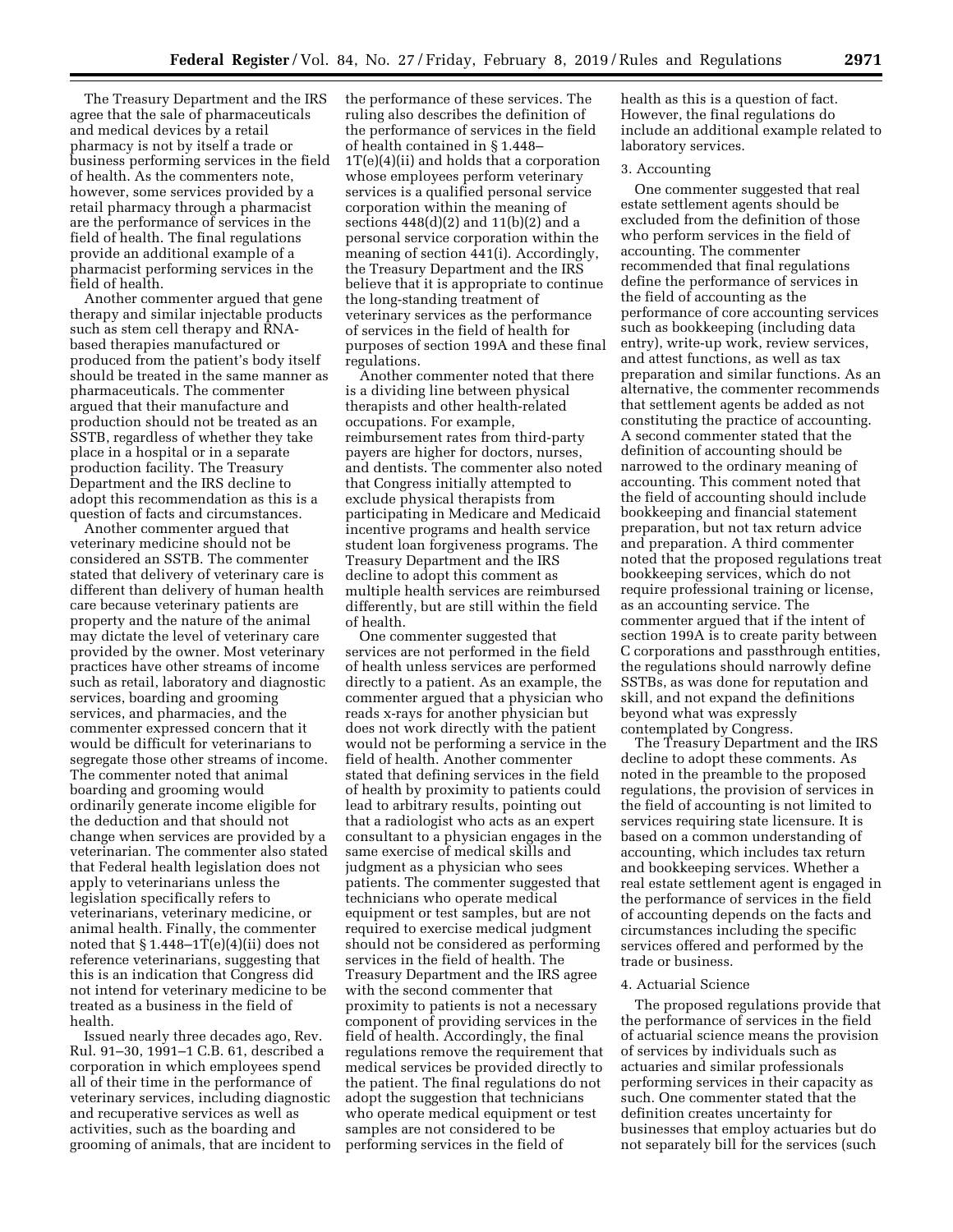as insurance businesses). The commenter recommended providing a rule similar to the rule for consulting services related to the manufacture and sale of goods for actuarial science. The Treasury Department and the IRS decline to adopt this comment as section 199A looks to the trade or business of performing services rather than the performance of services themselves. As stated in the preamble to the proposed regulations, the field of actuarial science does not include the provision of services by analysts, economists, mathematicians, and statisticians not engaged in analyzing or assessing the financial cost of risk or uncertainty of events. The mere employment of an actuary does not itself cause a trade or business to be treated as performing services in the field of actuarial science. Whether a trade or business is providing actuarial services is a question of fact and circumstance.

#### 5. Performing Arts

Multiple commenters stated that the definition of performance of services in the field of performing arts should be limited to the definition in § 1.448– 1T(e)(4)(iii). One commenter argued that the position in the proposed regulations that includes individuals who participate in the creation of the performing arts is not supported by the legislative history, namely the Statement of Managers that references the section 448 regulations. As described in part VII.A.1. of this Summary of Comments and Explanation of Revisions, the Treasury Department and the IRS decline to limit the definition of the performance of services in the field of performing arts to the definition in  $\S 1.448 - 1T(e)(4)(iii)$ . Another commenter suggested that writers should fall outside the definition of the performance of services in the field of performing arts because writing does not require a skill unique to the creation of performing arts. Further, writers create a wide variety of works not intended to be performed before an audience. The Treasury Department and the IRS also decline to adopt this comment. To the extent that a writer is paid for written material, such as a song or screenplay, that is integral to the creation of the performing arts, the writer is performing services in the field of performing arts.

### 6. Consulting

One commenter suggested that proposed § 1.199A–5(b)(3), Example 3, should be modified to clarify that C, a taxpayer in the business of providing services that assist unrelated entities in

making their personnel structures more efficient, does not provide any temporary workers, and C's compensation and fees are not affected by whether C's clients use temporary workers. The commenter argued that such a change would prevent the example from being interpreted as treating any recommendation for a business to use temporary workers as consulting services. The commenter also suggested that the final regulations include an additional example similar to Example 7 of  $\S 1.448 - 1T(e)(4)(iv)(B)$ related to staffing firms. The commenter recommended that the example provide that a business that assists other businesses in meeting their personnel needs by referring job applicants to them does not engage in the performance of services in the field of consulting when the compensation for the business referring job applicants is based on whether the applicants accept employment positions with the businesses searching for employees. The final regulations adopt these suggestions.

Another commenter suggested that final regulations clarify whether services provided by engineers and architects could be considered to be an SSTB if their services meet the definition of consulting services. The Treasury Department and the IRS adopt this comment. Section 1.199A– 5(b)(2)(vii) of the final regulations provides that services within the fields of architecture and engineering are not treated as consulting services for purposes of section 199A.

One commenter suggested that the definition of consulting should be narrowed to stand-alone advice and counsel with no link to production, manufacturing, sales, or licensing of products. The Treasury Department and the IRS decline to adopt this suggestion as it would be difficult to administer and subject to manipulation. Another commenter suggested that the phrase ''provision of professional advice and counsel to clients to assist the client in achieving goals and solving problems'' is overly broad as it could apply to almost any service-based business that assists clients in achieving goals and solving problems. The commenter stated that applying the ancillary rule would be difficult where a taxpayer is required to separately bill for embedded consulting services under state or local sales tax laws. The commenter suggested that the consulting field should be limited to taxpayers that fall under a consulting-related business activity code under the North American Industry Classification Systems (NAICS). The Treasury Department and

the IRS agree with the commenter that many service-based businesses could be construed as providing professional advice and counsel to clients to assist the client in achieving goals and solving problems; however, the Treasury Department and the IRS decline to adopt the recommendation to limit the consulting field based on NAICS codes. Section 1.199A–5(b)(2)(vii) excludes the performance of services other than providing advice and counsel from the field of consulting. At issue is whether advice and counsel is provided in the context of the provision of goods or services (that are not otherwise SSTBs). This is a question of facts and circumstances. Consulting services that are separately billed are generally not considered to be provided in the context of the provisions of goods or services.

#### 7. Athletics

A few commenters suggested that the definition of a trade or business involving the performance of services in the field of athletics should not include the trade or business of owning a professional sports team. One commenter stated that the definition should be limited to entities that are either owned or controlled by, or whose primary beneficiaries are, professional athletes or that involve the performance of services by those athletes; in other words, the definition should apply solely to athletes' personal services companies.

Another commenter recommended that § 1.199A–5(b)(3) Example 2 be revised to reflect that neither sports clubs nor club owners perform services described in section 1202(e)(3)(A). The commenter stated that a professional sports club and its owners do not perform services in the field of athletics. Instead, a sports club sells tickets, licenses, sponsorships, and other intellectual property, creates digital content, engages in community activities, manages a stadium, and produces an entertainment product. The commenter argued that Congress intended through the SSTB rules to prevent W–2 wage income from being converted to QBI and that only the trade or business of an athlete involves W–2 wage income from athletic performance. The commenter continued, stating that professional sports clubs are not described in section 1202(e)(3)(A) or provided in section 448(d)(2)(A).

The Treasury Department and the IRS decline to adopt this comment. As described in part VII.A.1. of this Summary of Comments and Explanation of Revisions, the Treasury Department and the IRS do not believe that definitional guidance should be limited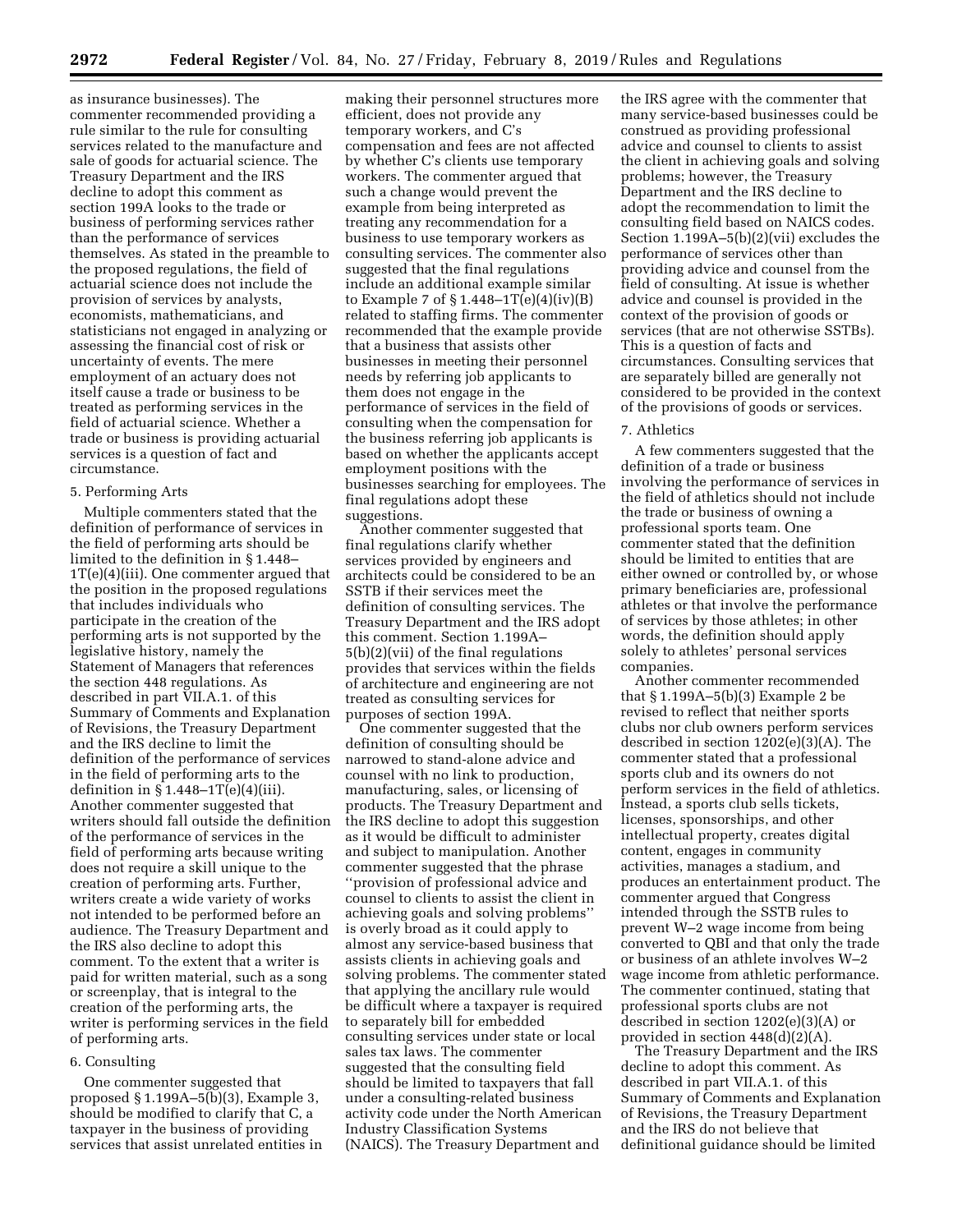to that provided in  $\S 1.448 - 1T(e)(4)(i)$ (by analogy to performing arts for athletics). While sports club and team owners are not performing athletic services directly, that is not a requirement of section 199A, which looks to whether there is income attributable to a trade or business involving the performance of services in a specified activity, not who performed the services. A professional sports club may operate more than one trade or business. For example, a team may operate its concession services as a separate trade or business. The Treasury Department and the IRS agree that such concession services generally would not be a trade or business of performing services in the field of athletics. Nonetheless, a professional sports club's operation of an athletic team is a trade or business of performing services in the field of athletics. Income from that trade or business, including income from ticket sales and broadcast rights, is income from a trade or business of performing services in the field of athletics. The performance of services in the field of athletics does not include the provision of services by persons who broadcast or otherwise disseminate video or audio of athletic events to the public.

#### 8. Financial Services

Several commenters suggested that final regulations clarify that financing, including taking deposits, making loans, and entering into financing contracts, is not a financial service. One commenter requested an explicit rule clarifying that non-bank mortgage bankers are not SSTBs and that customary activities of mortgage bankers including mortgage loan origination, sales of mortgage loans, mortgage loan servicing, and sale of mortgage servicing rights are not financial services. The preamble to the proposed regulations provides that the provision of financial services does not include taking deposits or making loans. The final regulations clarify that the provision of financial services does not include taking deposits or making loans.

One commenter stated that the determination that banking is not a financial service appears to be wrong and inconsistent with statutory construction since any common definition of financial services includes banking services. As stated in the preamble to the proposed regulations, banking is listed in section 1202(e)(3)(B) but not section  $1202(e)(3)(A)$ . As a matter of statutory construction, the Treasury Department and the IRS believe that banking must therefore be excluded from the definition of financial services for purposes of

section 199A. Another commenter suggested that insurance should be categorically excluded from the meaning of financial services because insurance is described in section 1202(e)(3)(B). The Treasury Department and the IRS agree that by operation of section 1202(e)(3)(B), insurance cannot be considered a financial service for purposes of section 199A. The commenter also suggested that a rule similar to the ancillary services rule for consulting should be extended to cover financial services. Another commenter argued that insurance agents and others who provide investment advice are not in the field of financial services, unless the agent receives a fee for the advice, rather than a commission on the sale. The Treasury Department and the IRS decline to categorically exclude services provided by insurance agents from the definition of financial services as financial services such as managing wealth, advising clients with respect to finances, and the provision of advisory and other similar services that can be provided by insurance agents. However, the Treasury Department and the IRS note that the provision of these services to the extent that they are ancillary to the commission-based sale of an insurance policy will generally not be considered the provision of financial services for purposes of section 199A.

#### 9. Brokerage Services

One commenter stated that the ordinary definition of a broker is any person who buys and sells goods or services for others, including agents, and argued that nothing in the statute limits this to stock brokers. The commenter said that the definition in the proposed regulations artificially narrows the standard to appease special interests without any justification. The definition provided for in the proposed regulations applies more broadly than stock brokers and includes all services in which a person arranges transactions between a buyer and a seller with respect to securities (as defined in section  $475(c)(2)$ ) for a commission or fee. While the term ''broker'' is sometimes used in a broad sense to include anyone who facilitates the purchase and sale of goods for a fee or commission, the term ''brokerage services'' is most commonly associated with services, such as those provided by brokerage firms, involving the facilitation of purchases and sales of stock and other securities.

Another commenter suggested that final regulations clarify that life insurance products are not securities for purposes of section 199A or that life insurance brokers engaged in their

capacity as such are not brokers in securities for purposes of section 199A. Other commenters requested the final regulations clarify that the business of financing or making loans, including the services provided by mortgage banking companies, does not fall within the definition of brokerage services. The Treasury Department and the IRS address this comment in the final regulations by explicitly stating that although the performance of services in the field of financial services does not include taking deposits or making loans, it does include arranging lending transactions between a lender and borrower. The final regulations define securities by reference to section  $475(c)(2)$ .

# 10. Investing and Investment Management

One commenter recommended that the performance of services that consist of investing and investment management be limited to investment management and investment advisory businesses whose income is principally attributable to the performance of personal services involving the provision of investment advice or the regular and contemporaneous management of investors' assets by individual employees or owners of the business. The commenter recommended that the definition exclude large, diversified asset managers that invest significant capital in and derive significant income from the research, development, and sale of investment products. The commenter suggested that rather than making business-by-business determinations, the final regulations should look to rules such as the regulations under now repealed section 1348, which did not treat income from a business in which capital is a material income producing factor as earned income. As an alternative, the commenter suggested that the final regulations could provide a safe harbor for firms that research, develop, and sell investment products, including changes to the de minimis and incidental rules necessary to effectuate the safe harbor. An example of such a rule could be similar to the rule provided for ancillary consulting services.

The Treasury Department and the IRS decline to adopt this comment as the regulations under now repealed section 1348 looked to earned income including fees received by taxpayers engaged in a professional occupation. Section 199A is focused on a trade or business, not a profession of an individual. Accordingly, the determination of whether a trade or business in an SSTB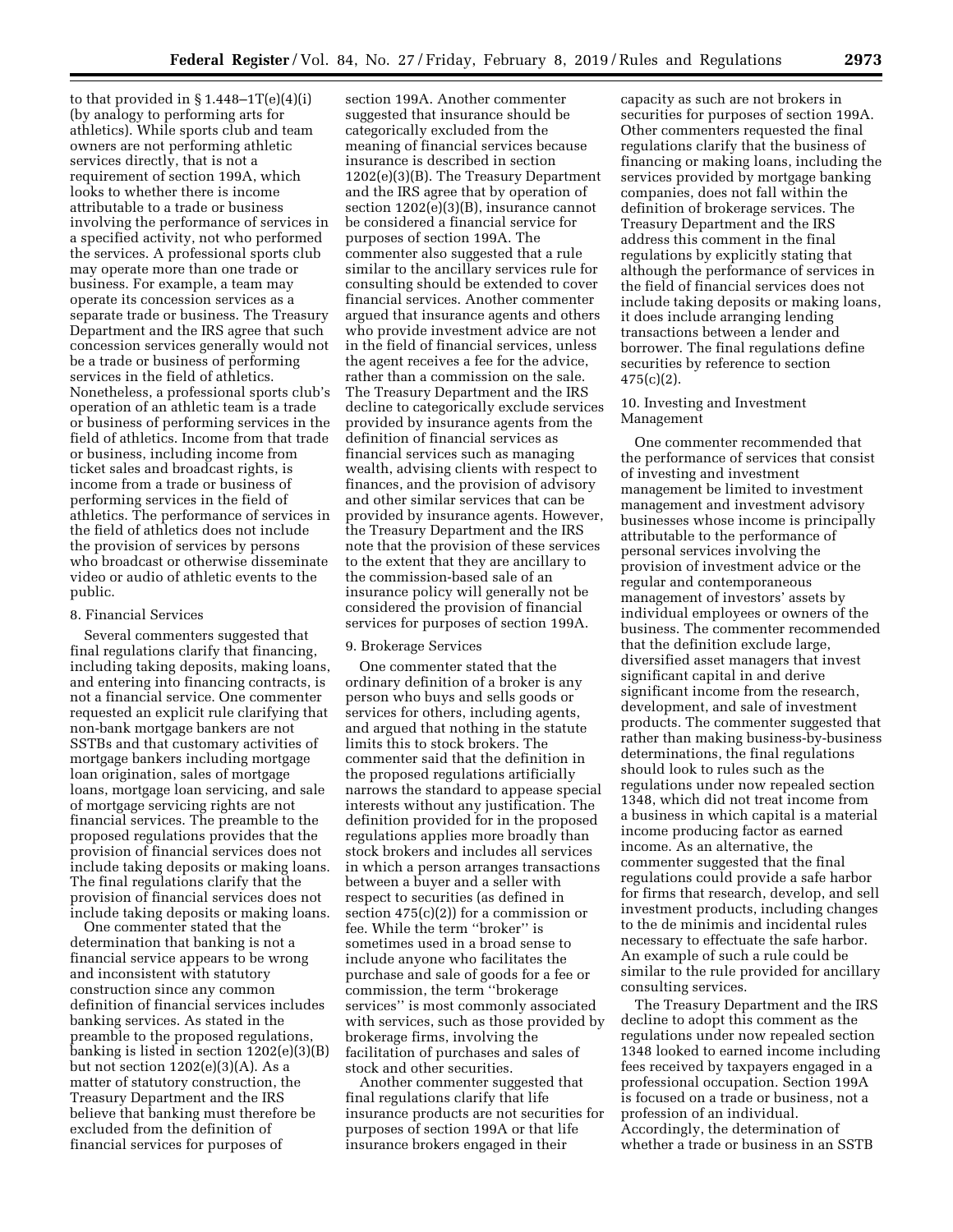must be made on a business-by-business basis.

Another commenter suggested that final regulations clarify that investing and investment management does not include the sale of life insurance products and that life insurance products are not investments for purposes of section 199A. The Treasury Department and the IRS decline to define investment for purposes of section 199A but note that commissionbased sales of insurance policies generally will not be considered the performance of services in the field of investing and investing management for purposes of section 199A.

Another commenter recommended that final regulations clarify that directly managing real property includes management through agents and affiliates acting as agents for the property manager. The SSTB limitations apply to direct and indirect owners of a trade or business that is an SSTB, regardless of whether the owner is passive or participated in any specified service activity. Accordingly, direct and indirect management of real property includes management through agents, employees, and independent contractors.

### 11. Dealing

a. Mortgage Banking, Credit Sales, and Non-Bank Lending

Several commenters suggested that the provisions regarding dealing in securities should exclude mortgage banking and other lending activities in which lending is the primary business focus. Several of these commenters noted that the plain language meaning of ''purchasing securities'' does not include making loans. One commenter suggested that the reference to the definition of negligible sales should be clarified to explain that negligible sales as defined in §  $1.475(c) - 1(c)(2)$  and  $(4)$ does not apply if the loan is in connection with mortgage servicing contracts as excluded in section 451(b)(1)(B). Another commenter suggested that portfolio lenders should also be able to use the negligible sales exemption and all sales of loans outside the ordinary course of business should be excluded from consideration in applying the negligible sales test. A third commenter suggested that the regulation clarify that the negligible sales exception is simply an exception to the general definition of dealing in securities. Another commenter suggested that application of dealing in securities should be limited to taxpayers engaged in broker-dealer activities for which registration under Federal law

would be required. Another commenter suggested that the creation of a loan should not be construed as a purchase and a taxpayer should be considered a dealer in securities only if they both purchase and sell securities. As an alternative, this commenter suggested that negligible sales could be defined in terms of the number of customers that the lender sells loans to each year. For this purpose, the Government National Mortgage Association (GNMA) would be considered to be the customer for purpose of sales of GNMA mortgage pools through the issuance of mortgage backed securities. Another commenter suggested that sales of retail installment contracts or loans for purposes of liquidity, portfolio diversification, and similar purposes should be considered to be outside of recurring business activity and thus not dealing in securities. In response to these comments, the final regulations provide that for purposes of section 199A and the definition of performing services that consist of dealing in securities, the performance of services to originate a loan is not treated as the purchase of a security from the borrower. Additionally, the final regulations remove the reference to the negligible sales exception under § 1.475(c)–1(c)(2) and (4) from the definition of dealing in securities.

Another commenter suggested that under section 199A, the term ''securities'' should be defined by reference to section 475 but not the terms ''dealer'' or ''dealer in securities.'' The commenter suggested that a lender should be considered to be a dealer in securities for purposes of section 199A only to the extent that loans, including retail sales contracts, acquired by the lender are held in inventory or held for sale to customers in the ordinary course of a trade or business within the meaning of section 1221. The commenter also suggested that when a loan is acquired with a view towards holding the loan to maturity in the lender's portfolio and the loan is later sold outside the normal course of business; such a sale should not result in the lender being viewed as a dealer in securities. Another commenter suggested that the meaning of sales to customers should be clarified in the context of a mortgage finance business. This commenter requested that the regulations clarify that a mortgage loan originator which transfers mortgages to an agency or broker/dealer for cash or mortgage-backed securities does not engage in a sale by the originator to a customer for purposes of section 199A.

In response to these comments, the final regulations provide that the

performance of services to originate a loan is not treated as the purchase of a security from the borrower in determining whether the lender is performing services consisting of dealing in securities. The comment regarding the definition of a dealer in securities, however, is not accepted, as the definition of a securities dealer has never depended on whether securities were held in inventory. The final regulations also do not address loans that are sold outside the normal course of business, which is an inherently factual question. Similarly, the Treasury Department and the IRS decline to address the question of whether a person is a customer as this is a subject which is beyond the scope of these regulations.

### b. Banking

Many commenters recommended that traditional banking activities be excluded entirely from the definition of an SSTB, including the performance of services that consist of dealing in securities. The commenters argued that Congress intended banks that elect under section 1362(a) to be S corporations (subchapter S banks) to have the same relative reduction in taxes as C corporation banks after enactment of the TCJA. Many commenters noted that subchapter S bank activities are already strictly limited by the Bank Holding Company Act and this effectively serves as a guardrail against abuse of the section 199A deduction. As an alternative, commenters suggested that the definition of SSTB should be more narrowly drawn to exclude bank services such as trust or fiduciary services, securities brokerage, and the origination and sale of mortgages and loans. Commenters also expressed concern that the de minimis rule is insufficient to protect banks. These commenters suggested revisions including raising the de minimis threshold to 25 percent regardless of the amount of gross receipts and using net income rather than gross receipts for the measure.

The Treasury Department and the IRS decline to accept these comments. Although the final regulations continue to exclude taking deposits or making loans from the definition of an SSTB involving the performance of financial services, and exclude the origination of loans from the definition of dealing in securities for purposes of section 199A, the Treasury Department and the IRS do not believe that there is a broad exemption from the listed SSTBs with respect to all services that may be legally permitted to be performed by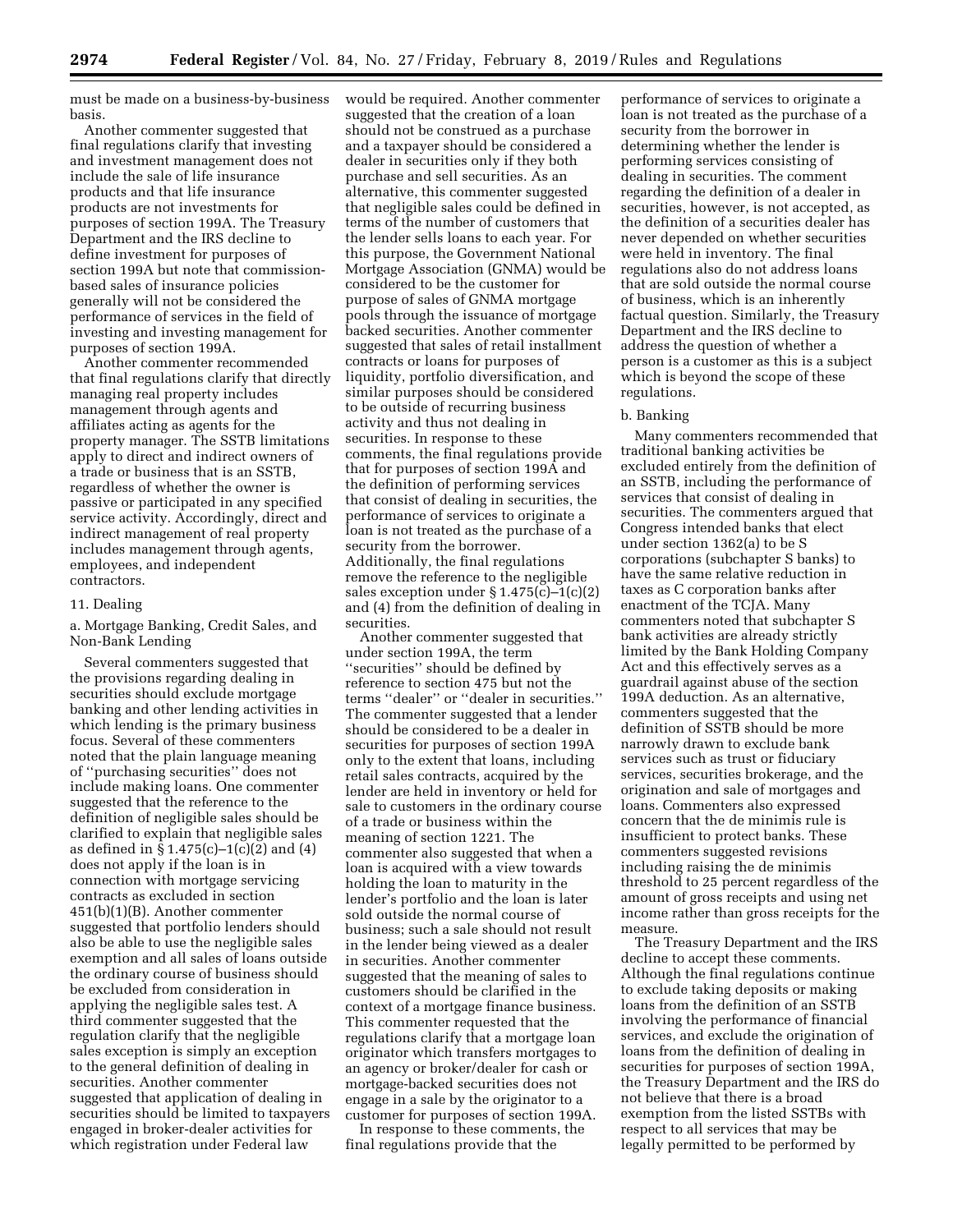banks. Therefore, to the extent a bank operates a single trade or business that involves the performance of services listed as SSTBs outside of the de minimis exception, such as investing and investment management, the bank's single trade or business will be treated as an SSTB. However, as noted previously, an RPE, including a subchapter S bank, may operate more than one trade or business. Thus, a subchapter S bank could segregate specified service activities from an existing trade or business and operate such specified service activities as an SSTB separate from its remaining trade or business, either within the same legal entity or in a separate entity.

### c. Commodities

Several commenters suggested that the final regulations provide that a trade or business is not engaged in the performance of services of investing, trading, or dealing in commodities if it regularly takes physical possession of the underlying commodity in the ordinary course of its trade or business. These commenters also argued that a business that takes physical possession of the commodity should not be treated as an SSTB if it hedges its risk with respect to the commodity as part of the ordinary course of its trade or business. The commenters state that dealing in commodities for purposes of section 199A should be understood to mean an activity similar to dealing in securities and should be limited to the dealing in financial instruments referenced to commodities, such as commodities futures or options that are traded on regulated exchanges. One commenter argued that if the regulations were to apply to physical commodities it would result in different tax treatment depending on whether the commodity is actively traded and that Congress intended the definition of commodities to apply only to commodities derivatives. Another commenter suggested that manufacturing activities as defined under the now repealed section 199 should be expressly excluded from the definition of both trading in commodities and dealing in commodities.

The Treasury Department and the IRS agree with commenters that the definition of dealing in commodities for purposes of section 199A should be limited to a trade or business that is dealing in financial instruments or otherwise does not engage in substantial activities with respect to physical commodities. To distinguish a trade or business that performs substantial activities with physical commodities from a trade or business that engages in

a commodities trade or business by dealing or trading in financial instruments that are commodities (within the meaning of section 475(e)(2)), or a trade or business that otherwise does not perform substantial activities with commodities, the final regulations adopt rules similar to the rules that apply to qualified active sales of commodities in  $\S 1.954-2(f)(2)(iii)$ . Those rules generally require a person to be engaged in the active conduct of a commodities business as a producer, processor, merchant, or handler of commodities and to perform certain activities with respect to those commodities.

Accordingly, for purposes of section 199A, gains and losses from the sale of commodities in the active conduct of a commodities business as a producer, processor, merchant, or handler of commodities will be qualified active sales and gains and losses from qualified active sales are not taken into account in determining whether a person is engaged in the trade or business of dealing in commodities. Similarly, income, deduction, gain, or loss from a hedging transaction (as defined in § 1.1221–2(b)) entered into in the normal course of a commodities business conducted by a producer, processor, merchant, or handler of commodities will be treated as gains and losses from qualified active sales that are part of that trade or business. Qualified active sales generally require a taxpayer to hold commodities as inventory or similar property and to satisfy specified conditions regarding substantial and significant activities described in the final regulations. A sale by a trade or business of commodities held for investment or speculation is not a qualified active sale.

### 13. Reputation/Skill

Many commenters expressed support for the position in the proposed regulations that reputation or skill was intended to describe a narrow set of trades or businesses not otherwise covered by the other listed SSTBs, often writing that a more broad interpretation would be inherently complex and unworkable. Other commenters disagreed with the definition in the proposed regulations, expressing concern that the narrowness of the definition is contrary to the language of the statute and Congressional intent.

The Treasury Department and the IRS remain concerned that a broad interpretation of the reputation and skill clause would result in substantial uncertainty for both taxpayers and the IRS. As stated in the preamble to the proposed regulations, it would be

inconsistent with the text, structure, and purpose of section 199A to potentially exclude income from all service businesses from qualifying for the section 199A deduction for taxpayers with taxable income above the threshold amount. If Congressional intent was to exclude all service businesses, Congress clearly could have drafted such a rule. Accordingly, the final regulations retain the proposed rule limiting the meaning of the reputation or skill clause to fact patterns in which an individual or RPE is engaged in the trade or business of receiving income from endorsements, the licensing of an individual's likeness or features, and appearance fees.

One commenter requested additional clarification regarding whether advertising income received for on air advertising spots in which a program host reads a script describing the positive qualities of a product or service, and may also choose to describe his or her own positive experiences with the product, is endorsement income as described in § 1.199A– 5(b)(2)(xiv)(A). The commenter argued that such income should not be considered endorsement income because it is not received in connection with a separate trade or business of making endorsements. The Treasury Department and the IRS decline to adopt this suggestion as § 1.199A– 5(b)(2)(xiv)(A) looks to whether the individual or RPE is receiving income from the endorsement of products or services, not whether the income is received in connection with a separate trade or business of making endorsements. Whether a taxpayer endorses a product or services is dependent on the facts and circumstances.

#### *B. De Minimis Rule*

The proposed regulations provide that for a trade or business with gross receipts of \$25 million or less for the taxable year, a trade or business is not an SSTB if less than 10 percent of the gross receipts of the trade or business are attributable to a specified service field. The percentage is reduced to 5 percent in the case of trades or businesses with gross receipts in excess of \$25 million. Several commenters requested clarification regarding whether the entire trade or business is designated an SSTB if the threshold is exceeded. Some of these commenters suggested that the rule be modified so that the deduction could be claimed on the portion of the trade or business activity that was not an SSTB. A few suggested that an allocation similar to that in now repealed section 199 could be used. One commenter suggested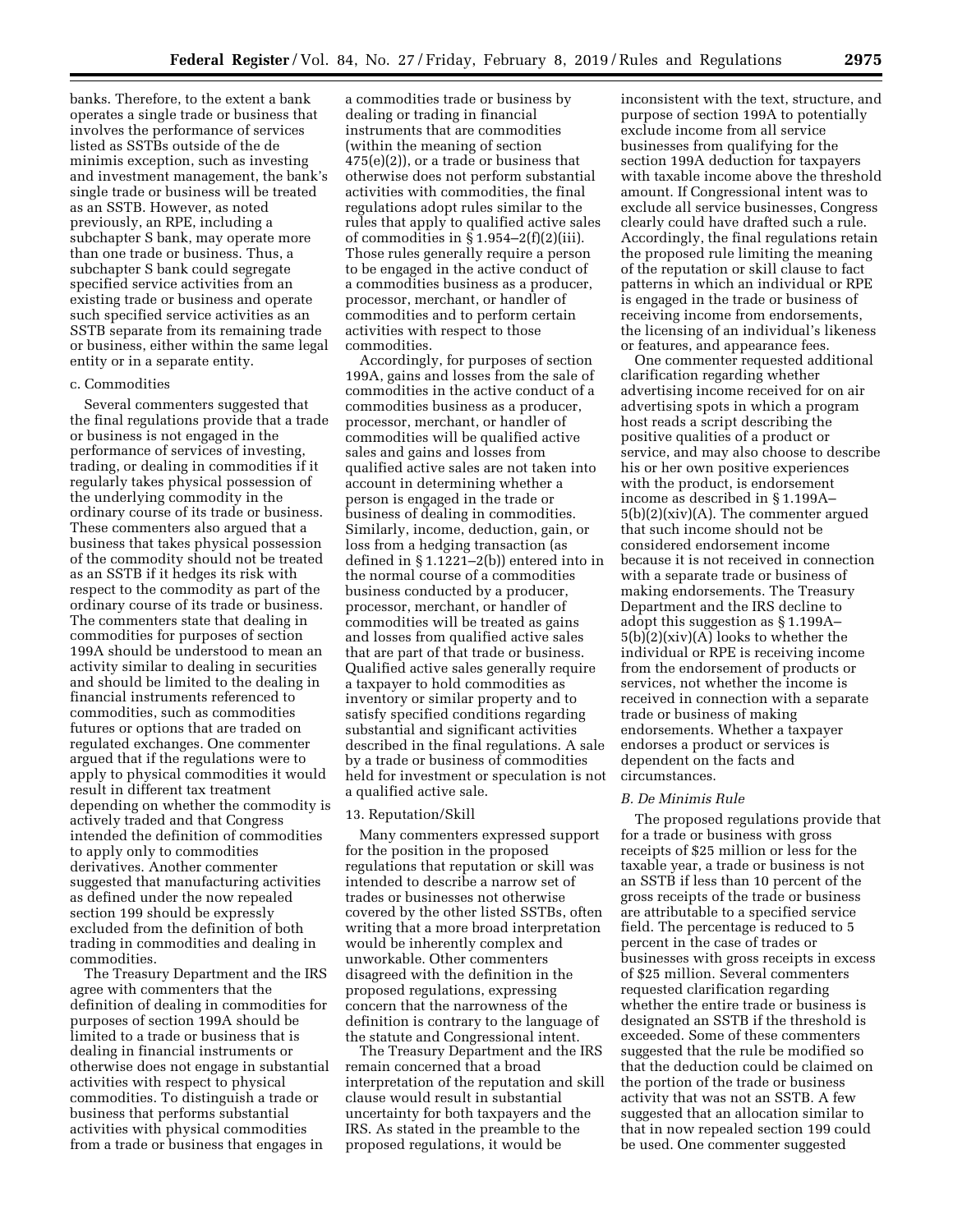using the cost accounting principles of section 861 with a safe harbor allowing a simplified method for entities with average annual gross receipts less than \$25 million. Another commenter stated that treating the entire trade or business as an SSTB is a trap for the unwary because well-advised taxpayers could avoid application of the rule by rearranging their activities into separate entities. One commenter suggested that the de minimis rule allow for minor year-to-year changes in gross receipts for businesses that are close to the de minimis thresholds. The commenter also suggested that the thresholds be increased and recommended an incremental approach in which the deduction is calculated based on the portion of the business that is not engaged in an SSTB. Another commenter suggested that if the rule is retained, it should be imposed only at a greater than 50 percent threshold since only at that point would SSTB gross receipts predominate over non-SSTB gross receipts. The commenter also noted that a higher threshold would be easier to track. Several commenters also suggested that the de minimis threshold be raised. One commenter suggested that the de minimis threshold be raised to 20 percent for all qualified businesses, regardless of gross receipts. The commenter argued that a 20 percent threshold is supported by Congress's decision to use section 1202(e) for its definition of an SSTB, noting that section  $1202(e)(1)(A)$  uses an at least 80 percent (by value) rule for determining whether a qualified trade or business satisfies the section's active business requirement. Other commenters recommended that the ten percent threshold should apply for purposes of the de minimis threshold regardless of the amount of gross receipts of the trade or business. Public comments lacked consensus regarding the 5-percent de minimis threshold. After considering all of the comments, the Treasury Department and the IRS chose to retain the 5-percent threshold in the final regulations as it is a de minimis threshold that is generally consistent with prior regulations under the Code in similar circumstances and therefore, such a standard should be familiar to affected entities.

Another commenter suggested that final regulations clarify whether revenue generated from the sale of medical products or devices should be excluded from the overall QBI for trades or businesses that provide services in the field of health. The commenter noted that physicians who provide their patients with medical devices should be

able to use the deduction with respect to income from such devices and expressed concern that the de minimis thresholds could limit the ability of some practitioners to use the deduction. Another commenter suggested that a business with SSTB gross receipts in excess of the de minimis should not be entirely disqualified, but that the facts and circumstances should be analyzed to determine the true nature of the trade or business. The commenter also suggested that a safe harbor should be provided in which a business can make an election to deem the SSTB activity as a separate trade or business solely for the purposes of section 199A. Finally, one commenter suggested that final regulations include an example of what result occurs if a taxpayer's SSTB revenue is not de minimis.

The Treasury Department and the IRS decline to adopt most of the recommendations in these comments. As stated in the preamble to the proposed regulations, the statutory language of section 199A does not provide a certain quantum of activity before an SSTB is found. Rather, section 199A looks to whether the trade or business involves the performance of services in the list of SSTBs. The use of the word ''involving'' suggests that any amount of specified service activity causes a trade or business to be an SSTB. Consequently, the Treasury Department and the IRS believe that it would be inappropriate to adopt a pro rata rule. However, requiring all taxpayers to evaluate and quantify any amount of specified service activity would be unduly burdensome and complex for both taxpayers and the IRS. Accordingly, the proposed rule provides a de minimis threshold under which a trade or business will not be considered an SSTB merely because it provides a small amount of services in a specified service activity. Trades or business with gross income from a specified service activity in excess of the de minimis threshold are considered to be SSTBs. The final regulations retain the proposed rule but add an additional example demonstrating the result in which a trade or business has income from a specified service activity in excess of the de minimis threshold.

As discussed in part II of this Summary of Comments and Explanation of Revisions, the Treasury Department and the IRS acknowledge that an RPE can have more than one trade or business for purposes of section 162 and thus for section 199A. However, each trade or business is required under section 199A to be separately tested to determine whether that trade or business is an SSTB. Similarly, the de

minimis threshold is applied to each trade or business of an RPE separately, not in the aggregate to all the trades or businesses of the RPE. Thus, to the extent that an individual or RPE has more than one trade or business, the presence of specified service activity in one of those trades or business will not cause the individual's or RPE's other trades or businesses to be considered SSTBs except to the extent that the rules in § 1.199A–5(c)(2) (services or property provided to an SSTB) apply.

# *C. Services or Property Provided to an SSTB*

The proposed regulations provide special rules for service or property provided to an SSTB by a trade or business with common ownership. A trade or business that provides more than 80 percent of its property or services to an SSTB is treated as an SSTB if there is 50 percent or more common ownership of the trades or businesses. In cases in which a trade or business provides less than 80 percent of its property or services to a commonly owned SSTB, the portion of the trade or business providing property to the commonly owned SSTB is treated as part of the SSTB with respect to the related parties.

One commenter suggested that the provision is warranted because of abuse potential but is overbroad and prevents legitimate transactions. The commenter recommended that the rule be modified into a presumption that a taxpayer could rebut with evidence demonstrating that the property or services provided to the SSTB by the related RPE are (1) comparable to those available from competing organizations and (2) that prices charged by the RPE and paid by the SSTB are comparable to those charged in the market. The commenter also suggested that the IRS could examine the totality of facts and circumstances, including historic conduct between the SSTB and RPE. Another commenter suggested that the final rule add an exception to the rule for taxpayers that can demonstrate they have a substantial purpose (apart from Federal income tax effects) for structuring their trade or business in a particular manner. For example, title to a skilled nursing facility could be held by one passthrough entity that is operated by a related passthrough entity in order to satisfy Department of Housing and Urban Development lending requirements. The Treasury Department and the IRS decline to adopt these recommendations. Creating a presumption or substantial purpose test would lead to greater complexity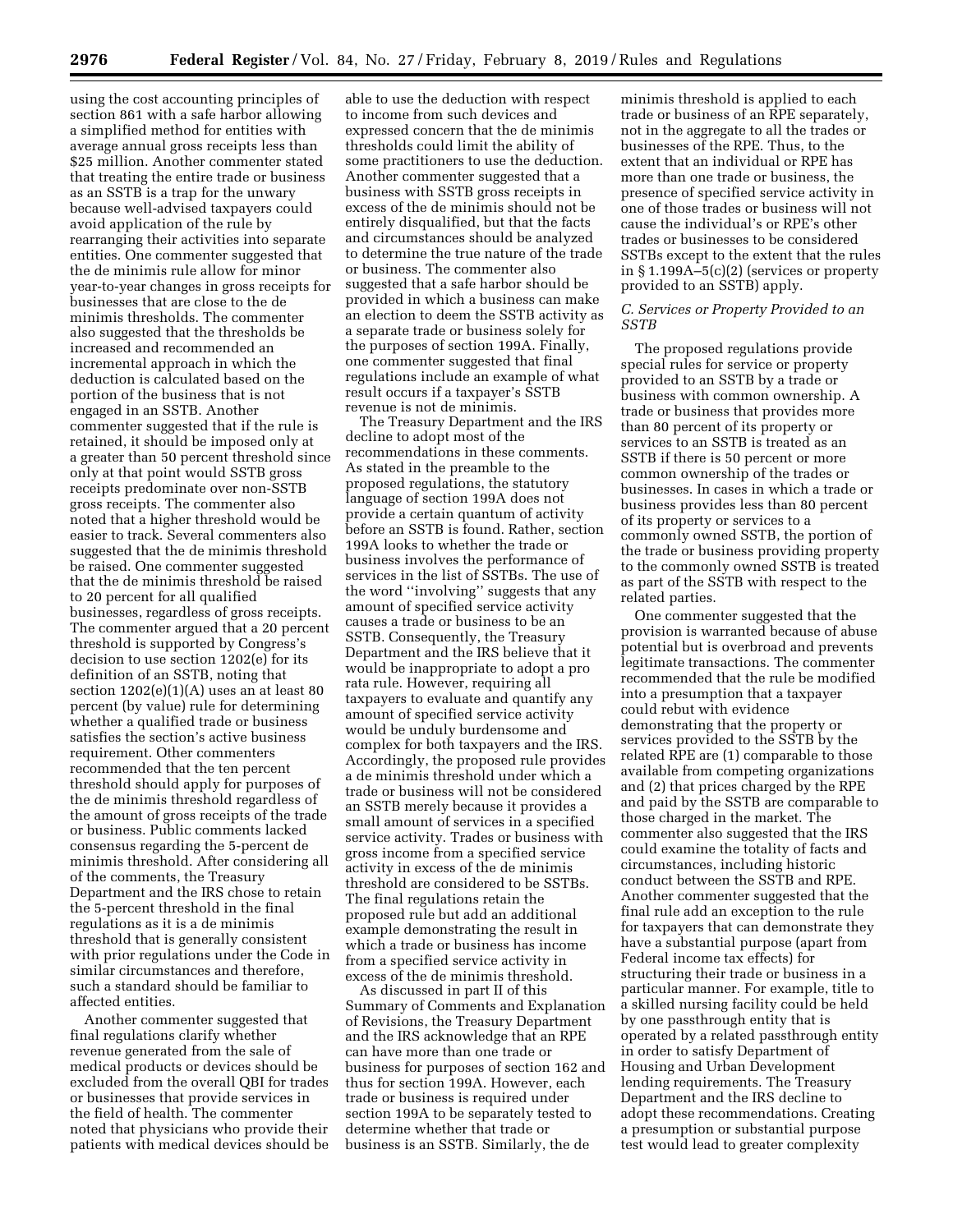and administrative burden for both taxpayers and the IRS.

A few commenters requested clarification regarding whether the rule applies when the property or services are provided to a commonly-owned C corporation. One commenter also asked for clarification on the meaning of 50 percent or more common ownership, examples of how ownership is determined, and whether the definition is different than the 50 percent or more common ownership test used in the aggregation rules. One commenter suggested that the rule should apply only to those owners who make up the 50 percent ownership test. Another commenter suggested that the rule should not apply to real estate rentals to a commonly owned SSTB. Another commenter suggested that structures that existed before December 22, 2017, be grandfathered so that the rule would not apply. In response to comments, the final regulations clarify that the rule applies only to those who make up the 50 percent test. As discussed in section V.B. of this Summary of Comments and Explanation of Revisions, the final regulations provide that sections 267(b) and 707(b) apply in determining common ownership for purposes of the aggregation rules. The Treasury Department and the IRS decline to exempt real estate rentals or to structures that existed before December 22, 2017, as the rule is intended to address goods and services that are provided to an SSTB regardless of the type of good or service provided or the date on which the structure was put into place.

One commenter stated that the rule is overbroad and not based on statutory authority and unfairly punishes related party transactions. Other commenters suggested that the rule automatically treating a trade or business that provides more than 80 percent of its goods or services to a commonly owned SSTB as an SSTB is unnecessary, as there are no abuse concerns regarding the portions of goods or services provided to a third party. The Treasury Department and the IRS agree with this comment and have removed the 80 percent rule in the final regulations. Accordingly, the final regulations provide that if a trade or business provides property or services to an SSTB and there is 50 percent or more common ownership of the trade or business, the portion of the trade or business providing property or services to the 50 percent or more commonlyowned SSTB will be treated as a separate SSTB with respect to related parties.

# *D. Incidental to a Specified Service Trade or Business*

The proposed regulations provide that if a trade or business (that would not otherwise be treated as an SSTB) has both 50 percent or more common ownership with an SSTB and shared expenses with an SSTB, then the trade or business is treated as incidental to and, therefore, part of the SSTB, if the gross receipts of the trade or business represent no more than five percent of the total combined gross receipts of the trade or business and the SSTB in a taxable year. One commenter recommended that this rule be removed because it is unnecessary and causes administrative difficulties for taxpayers who must determine whether a trade or business is incidental in order to apply the rule. If the rule is retained, the commenter recommended that final regulations define gross receipts and shared expenses, make adjustments to avoid double counting the same gross receipts, clarify what businesses are taken into account for purposes of the rule, and treat a trade or business to which the anti-abuse rule applies as a separate SSTB rather than as part of the SSTB. Another commenter suggested that the final regulations add an exception for start-ups such as a three to five year grace period and also clarify the ownership standard, how the rule would apply if the trades or business have different tax years, and how shared expenses would be determined. In accordance with the comments, the rule is removed from the final regulations.

# *E. Trade or Business of Performing Services as an Employee*

Multiple commenters expressed support for the rule in the proposed regulations that provides that an individual who was previously treated as an employee and is subsequently treated as other than an employee while performing substantially the same services to the same person, or a related person, will be presumed to be in the trade or business of performing services as an employee for purposes of section 199A. The commenters noted that the presumption furthers the public policy goal of preventing worker misclassification, preserves agency resources, and prevents a decline in Federal and state tax revenues. The commenters also state that regulations should not incentivize workers to accept misclassification by their employer in order to obtain a tax benefit.

Other commenters recommended that the presumption be removed arguing that the common law test under current law is sufficient for determining

whether a former employee is properly classified as an employee and that the presumption would impede the objective of ensuring similar treatment of similarly situated taxpayers because two similarly situated taxpayers who provide services to the same company would be treated differently if one was a former employee of the company and the other was not. The commenter also notes that the presumption would create uncertainty for taxpayers and would cause former employees to not claim the deduction in order to avoid a dispute with the IRS.

Another commenter expressed concern that the presumption as written in the proposed regulations could create a dual standard for worker classification under the Code, in which a worker could be classified as an independent contractor for employment tax purposes, and an employee for purposes of claiming section 199A deduction. This could result in an independent contractor being held liable for selfemployment taxes and unable to claim the section 199A deduction on income that would otherwise qualify as QBI. The commenter suggested that if the presumption is retained, it should include an exemption for certain independent contractors based on factors including income, source of income, industry practice, and timeframe.

A different commenter suggested that the presumption should provide that an independent contractor is operating as such and that it is up to the relevant Federal agencies to determine whether the business misclassified the individual. The commenter also noted that the IRS is barred from issuing regulations with respect to the employment status of any individual for employment tax purposes under Section 530(b) of the Revenue Act of 1978 (Pub. L. 95–600), as amended by section 9(d)(2) of Public Law 96–167, section 1(a) of Public Law 96–541, and section 269(c) of Public Law 97–248, and that the presumption could result in an individual otherwise subject to selfemployment tax to not get the benefit of the section 199A deduction. Another commenter argued that an employee who changes his status from employee to independent contractor so he may deduct business expenses on Schedule C and claim a section 199A deduction is exercising his right to structure his business transactions to minimize his tax liability.

Another commenter questioned how the rule would be applied, asking for clarification on whether the rule is intended to prohibit employers from firing employees and rehiring them as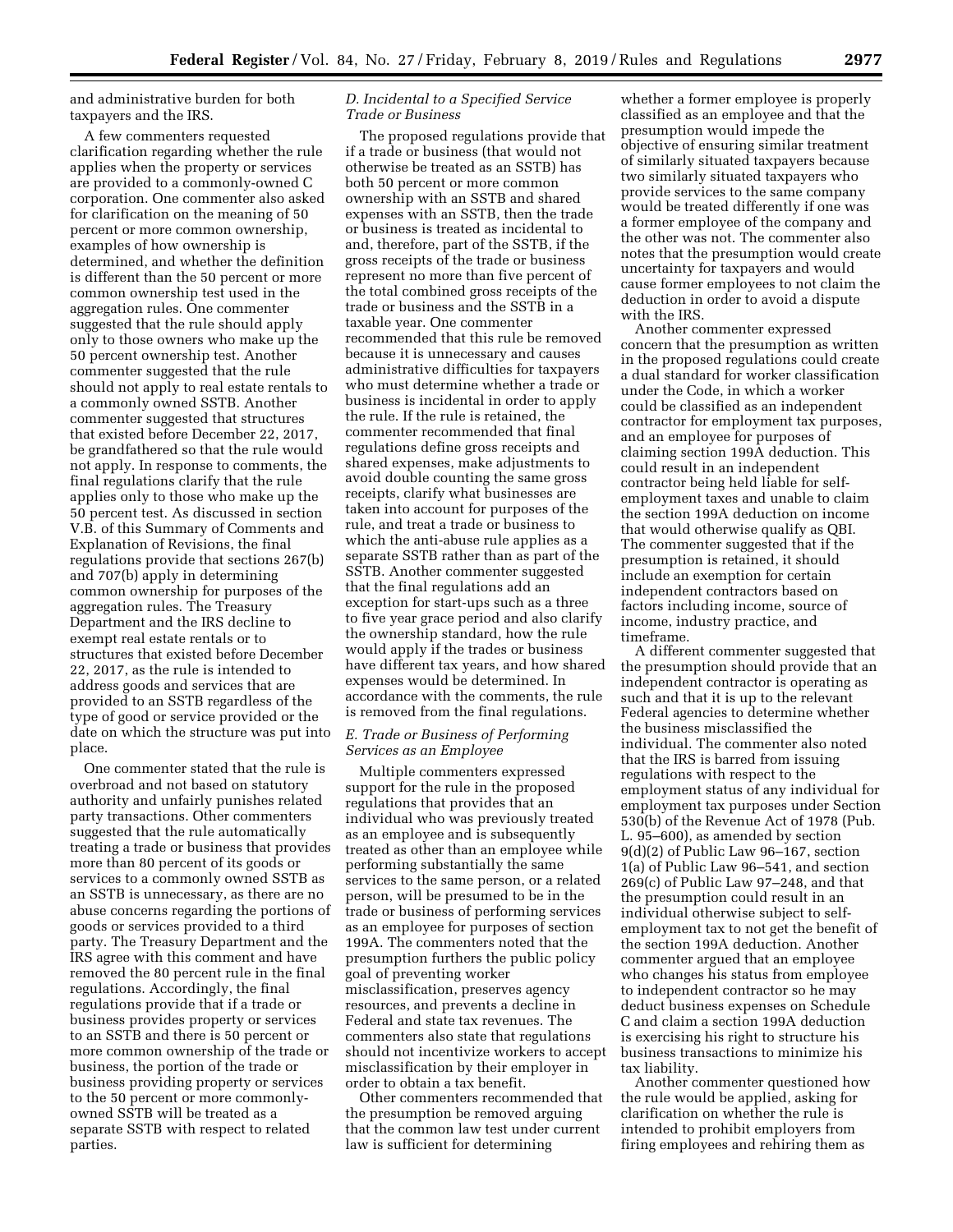independent contractors; whether it applies to former employees regardless of current relationship; and how far the IRS would look back at prior employees. Another commenter suggested that a new example be added to the final regulations demonstrating that the presumption is inapplicable when the facts demonstrate that a service recipient and a service provider have materially modified their relationship such that its proper classification is that of a service recipient and a partner.

The Treasury Department and the IRS believe that the presumption is necessary to prevent misclassifications but agree that some clarification of the presumption is necessary. In accordance with commenter's suggestions, the final regulations provide a three-year look back rule for purposes of the presumption. The final regulations provide that an individual may rebut the presumption by showing records, such as contracts or partnership agreements, that are sufficient to corroborate the individual's status as a non-employee for three years from the date a person ceases to treat the individual as an employee for Federal employment taxes. Finally, the final regulations contain an additional example demonstrating the application of the presumption for the situation in which an employee has materially modified his relationship with his employer such that the employee can successfully rebut the presumption.

# **VII. Relevant Passthrough Entities, Publicly Traded Partnerships, Trusts, and Estates**

### *A. Reporting Rules*

The proposed regulations provide that an RPE must determine and separately report QBI, W–2 wages, UBIA of qualified property, and whether the trade or business is an SSTB for each of the RPE's trades or businesses. To help simplify the administration and compliance burden, several commenters suggested that there be an option to compute, aggregate, and report activities at the RPE or entity level. As discussed in part V of this Summary of Comments and Explanation of Revisions, the final regulations allow an RPE to aggregate its trades or businesses provided the rules of § 1.199A–4 are satisfied. An RPE that chooses to aggregate can report combined QBI, W–2 wages, and UBIA of qualified property for the aggregated trade of business. This aggregation must be maintained and reported by all direct and indirect owners of the RPE, including upper-tier RPEs.

The proposed regulations provide that if an RPE fails to separately identify or

report any QBI, W–2 wages, UBIA of qualified property, or SSTB determinations, the owner's share (and the share of any upper-tier indirect owner) of QBI, W–2 wages, and UBIA of qualified property attributable to trades or businesses engaged in by that RPE will be presumed to be zero. A few commenters suggested that the final regulations clarify that if an RPE fails to separately identify or report each owner's allocable share of QBI, W–2 wages, or UBIA of qualified property, then only the unidentified or unreported amount is presumed to be zero. Another commenter suggested that a return be considered substantially complete even if an RPE chooses not to report QBI, W–2 wages, and UBIA of qualified property, while other commenters suggested that taxpayers could rebut the presumption. One commenter requested that the final regulations clarify that if an RPE fails to report QBI, W–2 wages, UBIA of qualified property, and SSTB information, the information can still be reported on an amended or late filed return if filed while the period of limitations is still open. Another commenter suggested that to incentivize accurate and timely reporting, taxpayers should be given reasonable opportunities to correct errors and not be subject to penalties for such errors.

The Treasury Department and the IRS agree with commenters that all of an RPE's items related to section 199A should not be presumed to be zero because of a failure to report one item. For example, an RPE may have sufficient W–2 wages and send out that information, but decline to provide information for UBIA of qualified property because it is not necessary or is an insignificant amount. Accordingly, the final regulations retain the reporting requirement but revise the presumption to provide that if an RPE fails to separately identify or report an item of QBI, W–2 wages, or UBIA of qualified property, the owner's share of each unreported item of positive QBI, W–2 wages, or UBIA of qualified property attributable to trades or businesses engaged in by that RPE will be presumed to be zero. The final regulations also provide that such information can be reported on an amended or late filed return for any open tax year. Guidance on the application of penalties is beyond the scope of these regulations.

The preamble to the proposed regulations requested comments regarding whether it is administrable to provide a special rule that if none of the owners of the RPE have taxable income above the threshold amount, the RPE

does not need to determine and report W–2 wages, UBIA of qualified property, or whether the trade or business is an SSTB. One commenter recommended that a special rule be provided that an RPE need not determine or report W–2 wages, UBIA of qualified property or whether the trade or business is an SSTB if none of the owners of the RPE have taxable income above the threshold amount. The commenter suggested that the final regulations provide an exception to the reporting requirements if (1) an RPE does not have gross receipts that constitute QBI; (2) none of the owners of the RPE are noncorporate taxpayers; or (3) none of the RPE owners have taxable income above the threshold amount. The commenter suggested that an RPE could establish the taxable income of its owners through the review and maintenance of its owners' tax returns or written statements signed under the penalty of perjury. Another commenter suggested that an RPE should not be subject to the reporting requirements unless the RPE is aware of a non-corporate owner. Another commenter suggested that the RPE only needs to report W–2 wages when it is clear that the amount will result in an amount greater than 20 percent of QBI. Another commenter requested guidance on how to qualify for the special rule and what information the RPE would be required to report to its owners and retain in connection with the rule. One commenter, however, cautioned against a special rule because of the lack of knowledge the RPE has about the owners. The commenter also suggested that a certification process by the owners would create an administrative burden. The commenter requested guidance on who would be responsible for corrections and penalties due to failure to disclose the information on the Schedule K–1 when the determination affects the owner's QBI deduction. One commenter suggested that RPEs should not have to report QBI, W–2 wages, and UBIA of qualified property with respect to trades or businesses not effectively connected with the United States.

The Treasury Department and the IRS remain concerned that RPEs do not have sufficient information to determine an ultimate owner's taxable income or whether the ultimate owner will require W–2 wage or UBIA of qualified property information for the RPE's trades or businesses in order to determine the owner's section 199A deduction. Conversely, the RPE itself, not its ultimate owners, is in the best position to determine the RPE's section 199A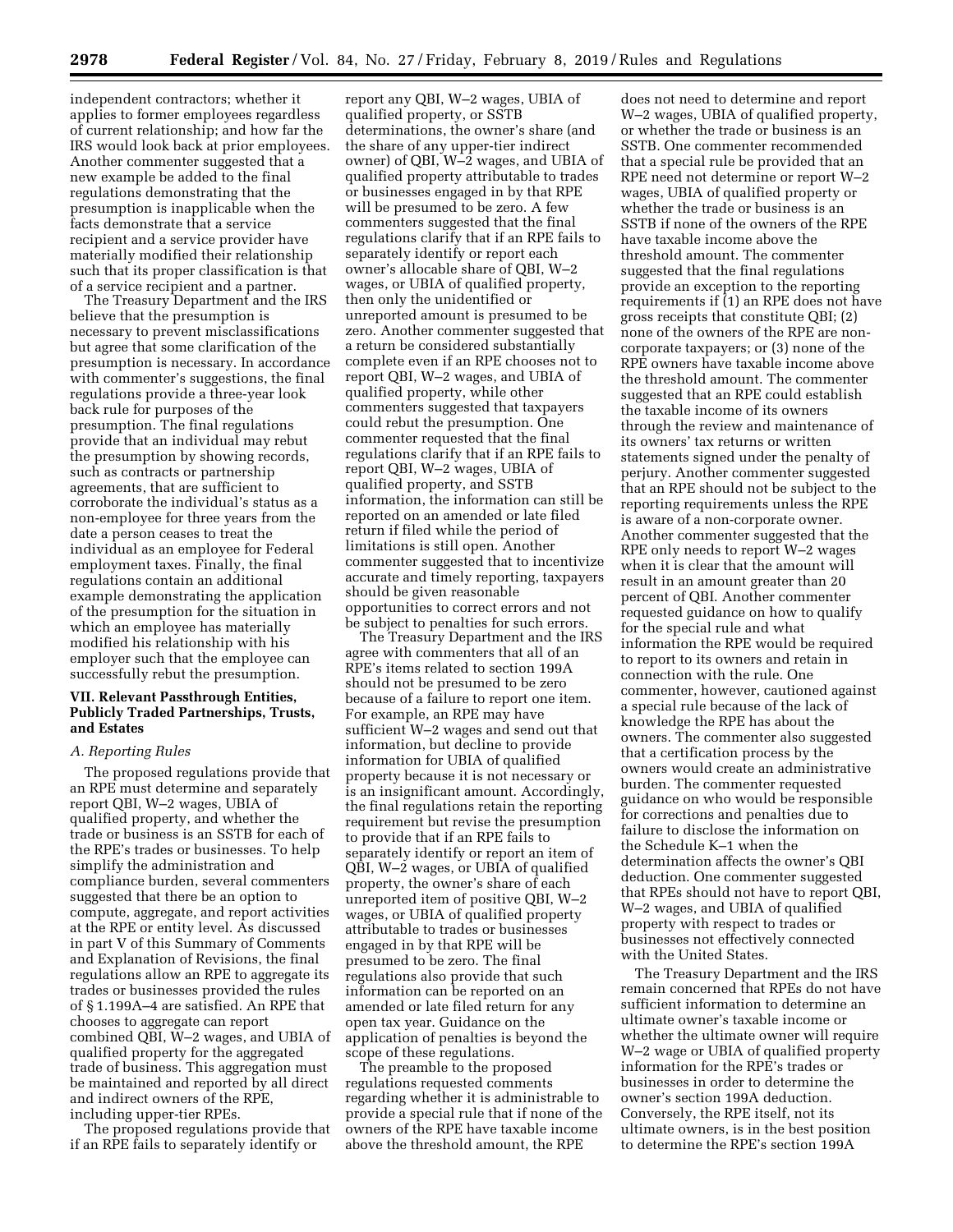items. Accordingly, the final regulations do not contain a special reporting rule for RPEs based on whether the RPE's owners have taxable income below the threshold amounts. Similarly, the Treasury Department and the IRS decline to create a reporting exception based on whether an RPE has noncorporate owners. Finally, a trade or businesses that is not effectively connected with the United States produces no QBI, W–2 wages, or UBIA of qualified property and thus has no reporting requirement under § 1.199A– 6.

# *B. Application to Trusts and Estates*

# 1. Charitable Remainder Trust Beneficiary's Eligibility for the Deduction

The preamble to the proposed regulations requested comments with respect to whether taxable recipients of annuity and unitrust interests in charitable remainder trusts and taxable beneficiaries of other split-interest trusts may be eligible for the section 199A deduction to the extent that the amounts received by such recipients include amounts that may give rise to the deduction. Concurrently with the publication of these proposed regulations, the Treasury Department and the IRS are publishing proposed regulations under section 199A (REG– 134652–18) that address the eligibility of taxable recipients of annuity and unitrust interests in charitable remainder trusts and taxable beneficiaries of other split-interests trusts to receive the section 199A deduction.

### 2. Tax Exempt Trusts

One commenter requested guidance on whether ''exempt trust organizations'' (that is, trusts that are exempt from income tax under section 501(a) or ''tax exempt trusts'') are entitled to a section 199A deduction in computing their unrelated business taxable income. The commenter also requested confirmation regarding whether the method of determining or separating trades of businesses is the same for sections 199A and 512(a)(6). The Treasury Department and the IRS decline to adopt these comments here because they are beyond the scope of these final regulations. The Treasury Department and the IRS continue to study this issue and request comments on the interaction of sections 199A and 512. We will consider all comments and decide whether further guidance on these issues, including as part of a forthcoming notice of a proposed

rulemaking under section 512(a)(6), is warranted.

### 3. ESBTs

One commenter supported the proposed regulation's position on ESBT's eligibility for the deduction. Another commenter stated that based on § 1.641(c)–1(a) and its reference to an ESBT being two separate trusts for purposes of chapter 1 of subtitle A of the Code (except regarding administrative purposes), the S portion and non-S portion should each have its own threshold. The Treasury Department and the IRS disagree with this comment. Although an ESBT has separate portions, it is one trust. Therefore, in order to provide clarity, the final regulations state that the S and non-S portions of an ESBT are treated as a single trust for purposes of determining the threshold amount.

# 4. Inclusion of Trust Distributions in Taxable Income

Multiple commenters suggested that distributions should not be counted twice in determining whether the threshold amount is met or exceeded, saying this is counter to the statute and beyond the regulatory authority of the Treasury Department and the IRS. Further, sections 651 and 661 are fundamental principles of fiduciary income taxation and the possible duplication of the threshold is better addressed in anti-abuse provisions. Another commenter suggested that double counted income should be ignored, arguing that double counting is punitive because it fails to take into account the economic consequences of distributions and is inconsistent with the longstanding fundamental principles of subchapter J. Another commenter recommended that the distribution deduction should be given effect in computing thresholds, consistent with section 1411 and fiduciary obligations. The Treasury Department and IRS agree with the commenters that distributions should reduce taxable income because the trust is not taxed on that income. The final regulations remove the provision that would exclude distributions from taxable income for purposes of determining whether taxable income for a trust or estate exceeds the threshold amount. The final regulations specifically provide that for purposes of determining whether a trust or estate has taxable income that exceeds the threshold amount, the taxable income of the trust or estate is determined after taking into account any distribution deduction under sections 651 or 661.

5. Allocation Between Trust or Estate and Beneficiaries

One commenter argued that proposed  $§ 1.199A-6(d)(3)(v)(C)$  and (D) and the accompanying example are wrong in allocating the whole depreciation deduction to the trust. Instead, the commenter said that the depreciation should be allocated based on fiduciary accounting income. Another commenter stated that the QBI net loss should be allocated entirely to the trust or estate and not passed through to the beneficiaries. Another commenter stated that the example in proposed § 1.199A– 6(d)(3)(vi) overlooks section 167(d) and that final regulations should clarify whether reporting of depreciation is being changed. An additional commenter stated that a charitable lead trust's threshold amount should be the same as other trusts after the charitable deduction. Based on comments received, the final regulations provide that the treatment of depreciation applies solely for purposes of section 199A, and the example has been revised to clarify the allocation of QBI and depreciation to the trust and the beneficiaries. As an RPE, the final regulations continue to require that a trust or estate allocates QBI (which may be a negative amount) to its beneficiaries based on the relative portions of DNI distributed to its beneficiaries or retained by the trust or estate.

#### 6. Section 199A Anti-Abuse Rule

One commenter requested clarification on whether a trust with a reasonable estate or business planning purpose would be respected. Another commenter argued that the rule is overbroad and lacks clarity as to what would be abusive and what the consequences would be of not respecting the trust for section 199A purposes. The commenter also stated that the rule is not needed because of § 1.643–1 and if both rules are retained, they should use the same test (principal versus significant purpose). Finally, the commenter asked for clarification on whether the rule applies to a single trust and suggested it should apply on an annual basis. This last suggestion has not been adopted because the test goes to the creation of the trust, factors which would not change in later years. The final regulations clarify that the antiabuse rule is designed to thwart the creation of even one single trust with a principal purpose of avoiding, or using more than one, threshold amount. If such trust creation violates the rule, the trust will be aggregated with the grantor or other trusts from which it was funded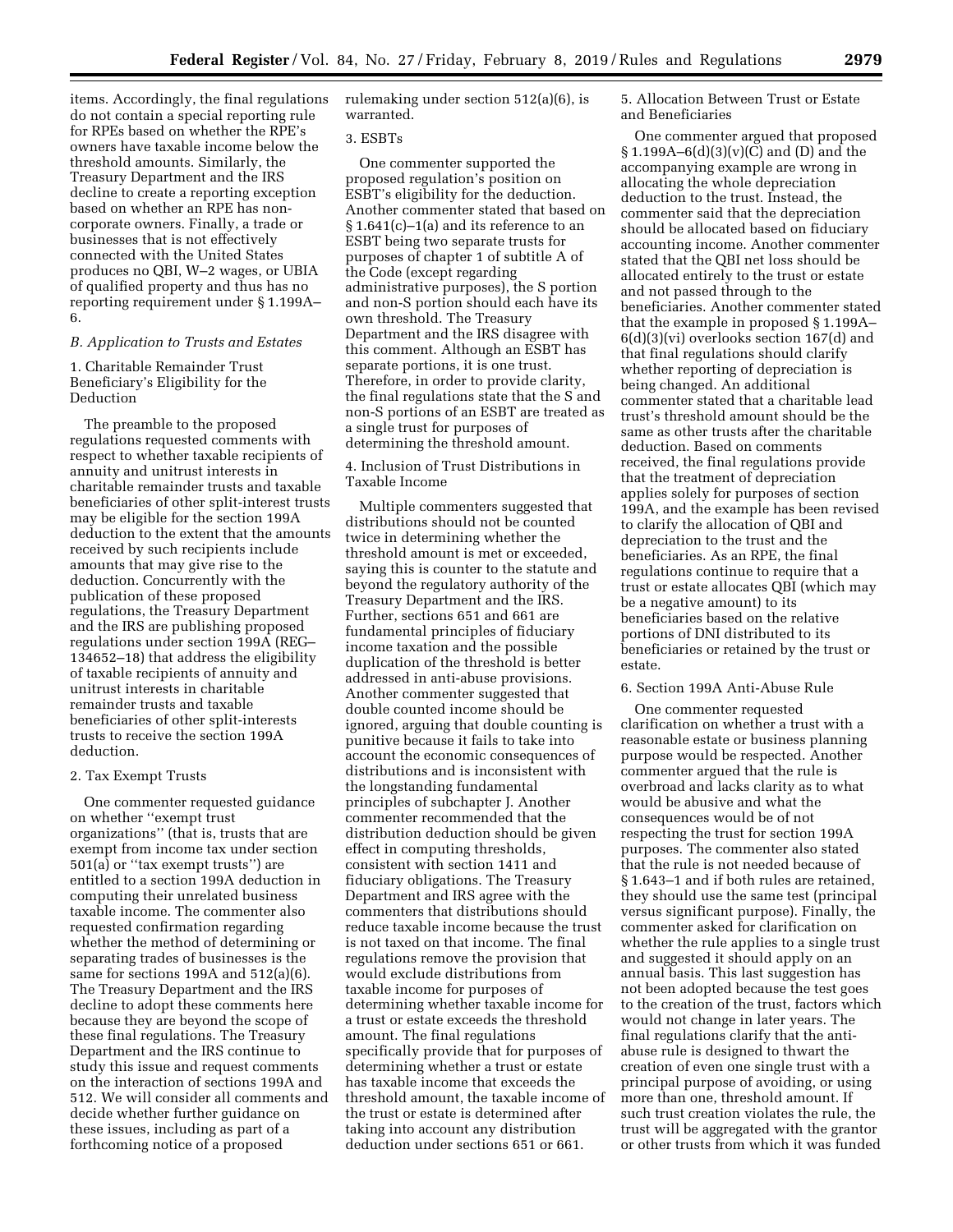for purposes of determining the threshold amount for calculating the deduction under section 199A.

#### **VIII. Treatment of Multiple Trusts**

Two commenters requested clarification regarding whether multiple trusts will be aggregated if section 643(f) requirements are met. Specifically, the commenters asked for clarification on what it means to form or fund a trust with a significant purpose of receiving a section 199A deduction. These commenters state that trusts should not be combined simply because the section 199A deduction is increased if a legitimate non-tax reason led to the creation of the trusts.

Other commenters objected to the presumption of a tax-avoidance purpose, arguing that it will shift the focus to a requirement that there be a non-tax purpose for creating multiple trusts. The commenters also asked whether the reference to income tax includes state income tax, as the proposed rule refers to the avoidance of more than Federal income tax.

Another commenter agreed with the need for the rule but asked for clarification on the definitions of primary beneficiary, significant tax benefit, principal purpose, and arrangement involving multiple trusts; the application of the substantially the same beneficiary rule; and whether trusts for different children, with other children as default beneficiaries, are the same. Another commenter noted that the use of substantial purpose rather than principal purpose is inconsistent with the statutory language.

Another commenter asked for clarification of the effective date regarding modifications or contributions to pre-effective date trusts, and of the identification of trusts to which the regulation applies. Another commenter requested that final regulations address the applicability of the rule to the conversion of grantor trusts to nongrantor trusts post enactment of the TCJA.

One commenter requested that examples be given for each of the three requirements under section 643(f) and requested that § 1.643(f)–1, Example 2, be clarified to describe the trusts as nongrantor trusts.

Based on the comments received, the Treasury Department and the IRS have removed the definition of ''principal purpose'' and the examples illustrating this rule that had been included in the proposed regulations, and are taking under advisement whether and how these questions should be addressed in future guidance. This includes questions of whether certain terms such

as ''principal purpose'' and ''substantially identical grantors and beneficiaries'' should be defined or their meaning clarified in regulations or other guidance, along with providing illustrating examples for each of these terms. Nevertheless, the position of the Treasury Department and the IRS remains that the determination of whether an arrangement involving multiple trusts is subject to treatment under section 643(f) may be made on the basis of the statute and the guidance provided regarding that provision in the legislative history of section 643(f), in the case of any arrangement involving multiple trusts entered into or modified before the effective date of these final regulations.

# **Availability of IRS Documents**

IRS notices cited in this preamble are made available by the Superintendent of Documents, U.S. Government Printing Office, Washington, DC 20402.

#### **Request for Comments**

The Treasury Department and the IRS request comments on various aspects of section 199A and these regulations, as described in this preamble. All comments that are submitted as prescribed in this preamble under the **ADDRESSES** heading will be available at *[www.regulations.gov](http://www.regulations.gov)* and upon request.

#### **Effective/Applicability Date**

Section  $7805(b)(1)(A)$  and  $(B)$  of the Code generally provide that no temporary, proposed, or final regulation relating to the internal revenue laws may apply to any taxable period ending before the earliest of (A) the date on which such regulation is filed with the **Federal Register**, or (B) in the case of a final regulation, the date on which a proposed or temporary regulation to which the final regulation relates was filed with the **Federal Register**.

Consistent with authority provided by section 7805(b)(1)(A), §§ 1.199A–1 through 1.199A–6 generally apply to taxable years ending after February 8, 2019. However, taxpayers may rely on the rules set forth in §§ 1.199A–1 through 1.199A–6, in their entirety, or on the proposed regulations under §§ 1.199A–1 through 1.199A–6 issued on August 16, 2018, in their entirety, for taxable years ending in calendar year 2018. In addition, to prevent abuse of section 199A and the regulations thereunder, the anti-abuse rules in §§ 1.199A–2(c)(1)(iv), 1.199A–3(c)(2)(ii), 1.199A–5(c)(2), 1.199A–5(d)(3), and  $1.199A-6(d)(3)(vii)$  apply to taxable years ending after December 22, 2017, the date of enactment of the TCJA. Finally, the provisions of § 1.643–1,

which prevent abuse of the Code generally through the use of trusts, apply to taxable years ending after August 16, 2018.

Section 199A(f)(1) provides that section 199A applies at the partner or S corporation shareholder level, and that each partner or shareholder takes into account such person's allocable share of each qualified item. Section 199A(c)(3) provides that the term ''qualified item'' means items that are effectively connected with a U.S. trade or business, and ''included or allowed in determining taxable income from the taxable year.'' Section 199A applies to taxable years beginning after December 31, 2017. However, there is no statutory requirement under section 199A that a qualified item arise after December 31, 2017.

Section 1366(a) generally provides that, in determining the income tax of a shareholder for the shareholder's taxable year in which the taxable year of the S corporation ends, the shareholder's pro rata share of the corporation's items is taken into account. Similarly, section 706(a) generally provides that, in computing the taxable income of a partner for a taxable year, the partner includes items of the partnership for any taxable year of the partnership ending within or with the partner's taxable year. Therefore, income flowing to an individual from a partnership or S corporation is subject to the tax rates and rules in effect in the year of the individual in which the entity's year closes, not the year in which the item actually arose.

Accordingly, for purposes of determining QBI, W–2 wages, UBIA of qualified property, and the aggregate amount of qualified REIT dividends and qualified PTP income, the effective date provisions provide that if an individual receives QBI, W–2 wages, UBIA of qualified property, and the aggregate amount of qualified REIT dividends and qualified PTP income from an RPE with a taxable year that begins before January 1, 2018, and ends after December 31, 2017, such items are treated as having been incurred by the individual during the individual's tax year during which such RPE taxable year ends.

# **Special Analyses**

# **I. Regulatory Planning and Review— Economic Analysis**

Executive Orders 13563 and 12866 direct agencies to assess costs and benefits of available regulatory alternatives and, if regulation is necessary, to select regulatory approaches that maximize net benefits (including potential economic,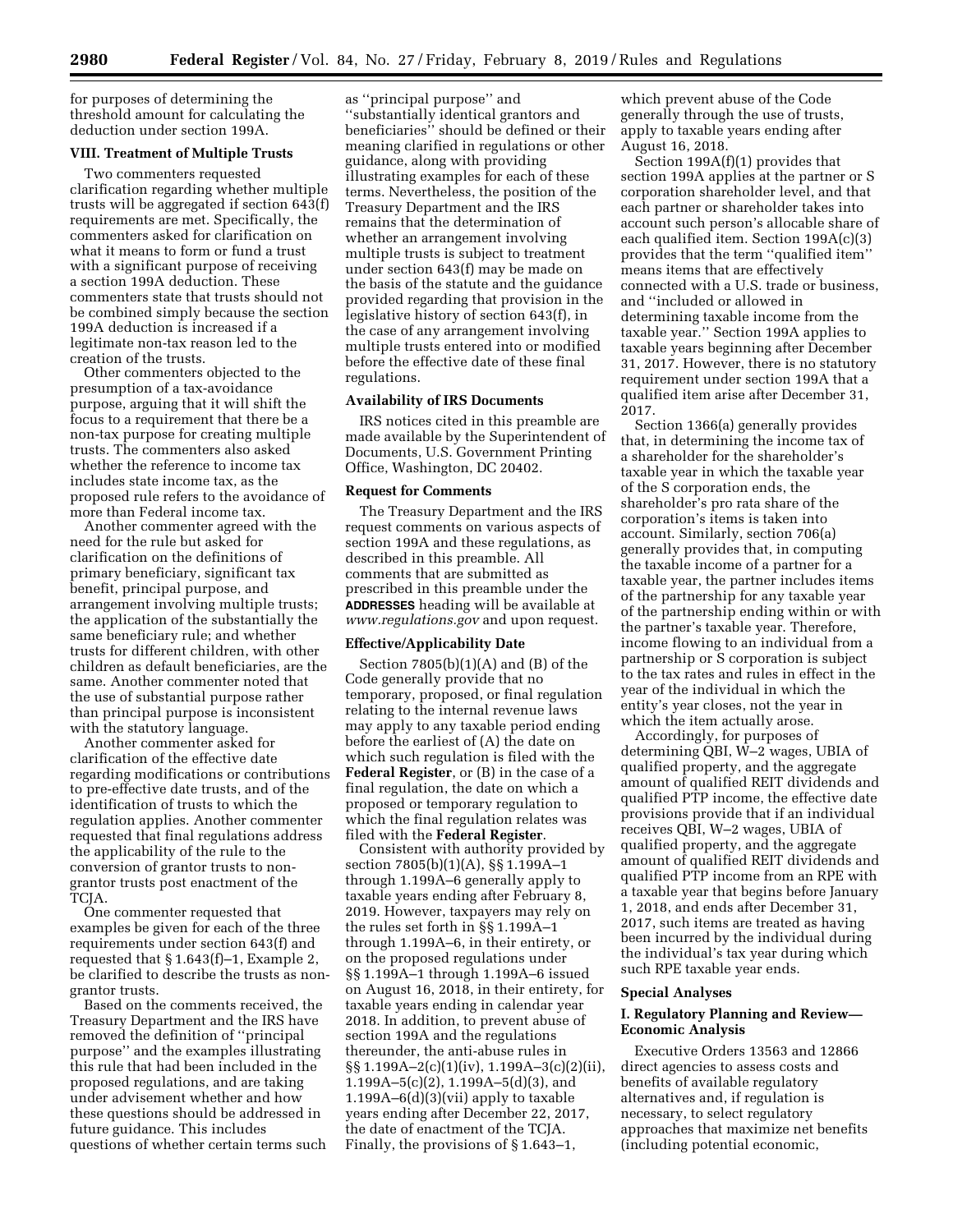environmental, public health and safety effects, distributive impacts, and equity). Executive Order 13563 emphasizes the importance of quantifying both costs and benefits, of reducing costs, of harmonizing rules, and of promoting flexibility.

These final regulations have been designated as subject to review under Executive Order 12866 pursuant to the Memorandum of Agreement (April 11, 2018) between the Treasury Department and the Office of Management and Budget (OMB) regarding review of tax regulations. OIRA has designated this final regulation as economically significant under section 1(c) of the Memorandum of Agreement. Accordingly, these final regulations have been reviewed by the Office of Management and Budget. For more detail on the economic analysis, please refer to the following analysis.

#### *A. Overview*

Congress enacted section 199A to provide individuals, estates, and trusts a deduction of up to 20 percent of QBI from domestic businesses, which includes trades or businesses operated as a sole proprietorship or through a partnership, S corporation, trust, or estate. As stated in the Summary of Comments and Explanation of Revisions, these regulations are necessary to provide taxpayers with computational, definitional, and antiavoidance guidance regarding the application of section 199A. The final regulations provide guidance to taxpayers for purposes of calculating the section 199A deduction. They provide clarity for taxpayers in determining their eligibility for the deduction and the amount of the allowed deduction. Among other benefits, this clarity helps ensure that taxpayers all calculate the deduction in a similar manner, which encourages decision-making that is economically efficient contingent on the provisions of the overall Code.

The final regulations contain seven sections, six under section 199A (§§ 1.199A–1 through 1.199A–6) and one under section 643(f) (§ 1.643(f)–1). Each of §§ 1.199A–1 through 1.199A–6 provides rules relevant to the section 199A deduction and § 1.643(f)–1 would establish anti-abuse rules to prevent taxpayers from establishing multiple non-grantor trusts or contributing additional capital to multiple existing non-grantor trusts in order to avoid Federal income tax, including abuse of section 199A. This economic analysis describes the economic benefits and costs of each of the seven sections of the final regulations.

# *B. Baseline*

The analysis in this section compares the final regulation to a no-action baseline reflecting anticipated Federal income tax-related behavior in the absence of these regulations.

# *C. Economic Analysis of Changes in Final Regulations*

The Treasury Department and the IRS received comments from the public in response to the section 199A proposed regulations. This section discusses significant issues brought up in the comments for which economic reasoning would be particularly insightful. For a full discussion of comments received see the Summary of Comments and Explanation of Revisions section of this preamble.

# 1. UBIA of Qualified Property

Relative to the proposed 199A regulations, the final regulations make several changes in the determination of UBIA of qualified property. In particular, proposed § 1.199A–2 adjusted UBIA for (i) qualified property contributed to a partnership or S corporation in a nonrecognition transaction, (ii) like-kind exchanges, or (iii) involuntary conversions. Upon review of comments received addressing these rules, the Treasury Department and the IRS have amended these rules in the final regulations such that UBIA of qualified property generally remains unadjusted as a result of these three types of transactions. As several commenters pointed out, the proposed regulations would have introduced distortions into the economic incentives for businesses to invest or earn income. In cases where UBIA would have been reduced following a nonrecognition transfer under the proposed regulations, the treatment under the proposed regulations would have discouraged such transactions by introducing a financial cost (in the form of a reduced 199A deduction) where no resource cost exists. An analogous distortion exists for the other two types of transactions. Such distortions are economically inefficient.

To avoid such distortion, the final regulations establish that qualified property contributed to a partnership or S corporation in a nonrecognition transaction generally retains its UBIA on the date it was first placed in service by the contributing partner or shareholder. Similar rules are adopted for the other two transaction forms mentioned above. In particular, the final regulations provide that the UBIA of qualified property received in a section 1031 likekind exchange is generally the UBIA of

the relinquished property. The rule is the same for qualified property acquired pursuant to an involuntary conversion under section 1033.

### 2. Entity Aggregation

The final regulations allow an RPE to aggregate trades or businesses it operates directly or through lower-tier RPEs for the purposes of calculating the section 199A deduction in addition to allowing aggregation at the individual owner level. This change to the proposed rules allows RPEs, if they meet the ownership and other tests outlined in the regulations, to aggregate QBI, wages, and capital amounts and report aggregated figures to owners. This change was made in response to comments suggesting that allowing aggregation at the RPE level would simplify reporting and compliance efforts for owners because the RPEs may more easily obtain the information to determine whether the trades or businesses meet the tests for aggregation and whether it is beneficial to aggregate. Because RPEs that aggregate must meet all of the aggregation requirements, the change is consistent with the aggregation concept, which allows trades or businesses that operate across multiple entities but are commonly considered one business to benefit from calculating their section 199A deduction using combined income and expenses.

#### 3. Anti-Abuse Rules

The final regulations removed the ''incidental to an SSTB'' rule requiring that businesses with majority ownership and shared expenses with an SSTB be considered as part of the same trade or business for purposes of the section 199A deduction. This anti-abuse rule was intended to limit the ability of taxpayers to separate their SSTB and non-SSTB income into two trades or businesses in order to receive the deduction on their non-SSTB income. In response to comments, the rule was removed from the final regulations for a number of reasons. First, defining when two businesses have shared expenses is difficult to administer and could be overly inclusive. Second, there was a concern that start-up businesses could be excluded from the section 199A deduction if they shared expenses and ownership with a larger business that could be considered an SSTB.

The final regulations modify the antiabuse rule concerning services or property provided to an SSTB. The rule is meant to disallow SSTBs from splitting their trade or business into two pieces with one providing services or leasing property to the other. For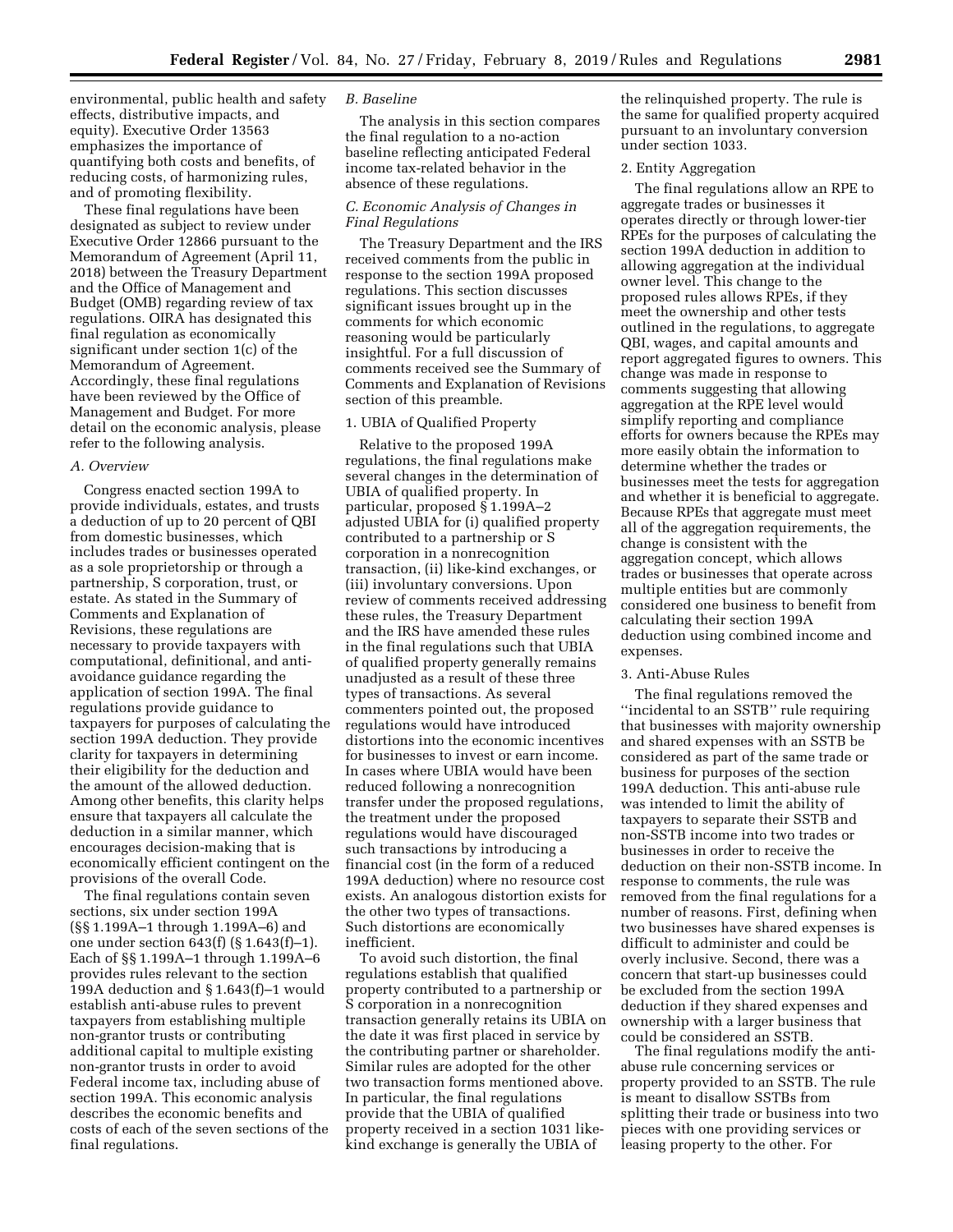example, imagine a dentist office that owns a building. The dental practice would be considered an SSTB. Suppose the dentist split the business into two trades or businesses, the first of which was the dental practice and the second of which owned the building and leased it to the dental practice. This rule states that the income from leasing the building to the dental practice would also be considered SSTB income and ineligible for the section 199A deduction. Under the proposed regulations, a trade or business that provides more than 80 percent of its property or services to an SSTB is treated as an SSTB if there is 50 percent or more common ownership of the trades or businesses. In cases in which a trade or business provides less than 80 percent of its property or services to a commonly owned SSTB, the portion of the trade or business providing property to the commonly owned SSTB is treated as part of the SSTB with respect to the related parties. The final regulations remove the 80 percent threshold and allow any portion that is not provided to an SSTB to be eligible for the section 199A deduction. For example, if the dentist's leasing trade or business leased 90 percent of the building to the dental office and 10 percent to a coffee shop, the 10 percent would now be eligible for the section 199A deduction. This change removed a threshold in the antiabuse rule, which will remove any incentive to stay below the 80 percent threshold, while still disallowing the income from providing property or services to related SSTBs to be eligible for the deduction.

# *C. Economic Analysis of § 1.199A–1*

## 1. Background

Because the section 199A deduction has not previously been available, a large number of the relevant terms and necessary calculations taxpayers are currently required to apply under the statute can benefit from greater specificity. For example, the statute uses the term *trade or business* to refer to the enterprise whose income would be potentially eligible for the deduction but does not define what constitutes a trade or business for purposes of section 199A; the final regulations provide that taxpayers should generally apply the trade or business standard used for section 162(a). The definition of trade or business in § 1.199A–1 is extended beyond the section 162 standard if a taxpayer chooses to aggregate businesses under the rules of § 1.199A–4. In addition, solely for purposes of section 199A, the rental or licensing of property to a related trade or business is treated

as a trade or business if the rental or licensing and the other trade or business are commonly controlled under § 1.199A–4(b)(1)(i). The regulations also make clear that the section 199A deduction is allowed when calculating alternative minimum taxable income of individuals.

Because the section 199A deduction has multiple components that may interact in determining the deduction, it is also valuable to lay out rules for calculating the deduction since the statute does not provide each of those particulars.

Alternative approaches the Treasury Department and the IRS could have taken would be to remain silent on additional definitional specificities and to allow post-limitation netting in calculating the section 199A deduction. The Treasury Department and the IRS concluded these approaches would likely give rise to less economically efficient tax-related decisions than would relying on statutory language alone and requiring or leaving open the possibility of post-limitation netting.

# 2. Anticipated Benefits of § 1.199A–1

The Treasury Department and the IRS expect that the definitions and guidance provided in § 1.199A–1 will implement the section 199A deduction in an economically efficient manner. An economically efficient tax system generally aims to treat income derived from similar economic decisions similarly in order to reduce incentives to make choices based on tax rather than market incentives. In this context, the principal benefit of § 1.199A–1 is to reduce taxpayer uncertainty regarding the calculation of the section 199A deduction relative to an alternative scenario in which no such regulations were issued. In the absence of the clarifications in § 1.199A–1 regarding, for example, the definition of an eligible trade or business, similarly situated taxpayers might interpret the statutory rules of section 199A differently, given the statute's limited prescription or absence of implementation details. In addition, without these regulations it is likely that many taxpayers impacted by section 199A would take on more (or less) than the optimal level of risk in allocating resources within or across their businesses. Both of these actions would give rise to economic inefficiencies. The final regulations would provide a uniform signal to businesses and thus lead taxpayers to make decisions that are more economically efficient contingent on the overall Code. As an example, § 1.199A– 1 prescribes the steps taxpayers must take to calculate the QBI deduction in

a manner that avoids perverse incentives for shifting wages and capital assets across businesses. The statute does not address the ordering for how the W–2 wages and UBIA of qualified property limitations should be applied when taxpayers have both positive and negative QBI from different businesses. The final regulations clarify that in such cases the negative QBI should offset positive QBI prior to applying the wage and capital limitations. For taxpayers who would have assumed in the alternate that negative QBI offsets positive QBI after applying the wage and capital limitations, the regulations weaken the incentive to shift W–2 wage labor or capital (in the form of qualified property) from one business to another to maximize the section 199A deduction.

To illustrate this, consider a taxpayer who is above the statutory threshold and owns two non-service sector businesses, A and B. A has net qualified income of \$10,000, while B has net qualified income of  $-$  \$5,000. Suppose that A paid \$3,000 in W–2 wages, B paid \$1,000 in W–2 wages, and neither business has tangible capital. If negative QBI offsets positive QBI after applying the wage and capital limitations, then A generates a tentative deduction of \$1,500, while B generates a tentative deduction of  $- $1,000$ , for a total deduction of \$500. After moving B's W–2 wages to A, A's tentative deduction rises to \$2,000, while B's remains  $-$ \$1,000, increasing the total deduction to \$1,000. If, on the other hand, negative QBI offsets positive QBI prior to applying the wage and capital limitations (as in the final regulations), then A and B have combined income of \$5,000, and the total deduction is \$1,000 because the wage and capital limitations are non-binding. After moving B's wages to A, the total deduction remains \$1,000. Thus, an incentive to shift wages arises if negative QBI offsets positive QBI after applying the wage and capital limitations. By taking the opposite approach, § 1.199A–1 reduces incentives for such tax-motivated, economically inefficient reallocations of labor (or capital) relative to a scenario in which offsets were taken after wage and capital limitations were applied.

# 3. Anticipated Costs of § 1.199A–1

The Treasury Department and the IRS do not anticipate any meaningful economic distortions to be induced by § 1.199A–1. However, changes to the collective paperwork burden arising from this and other sections of these regulations are discussed in section J,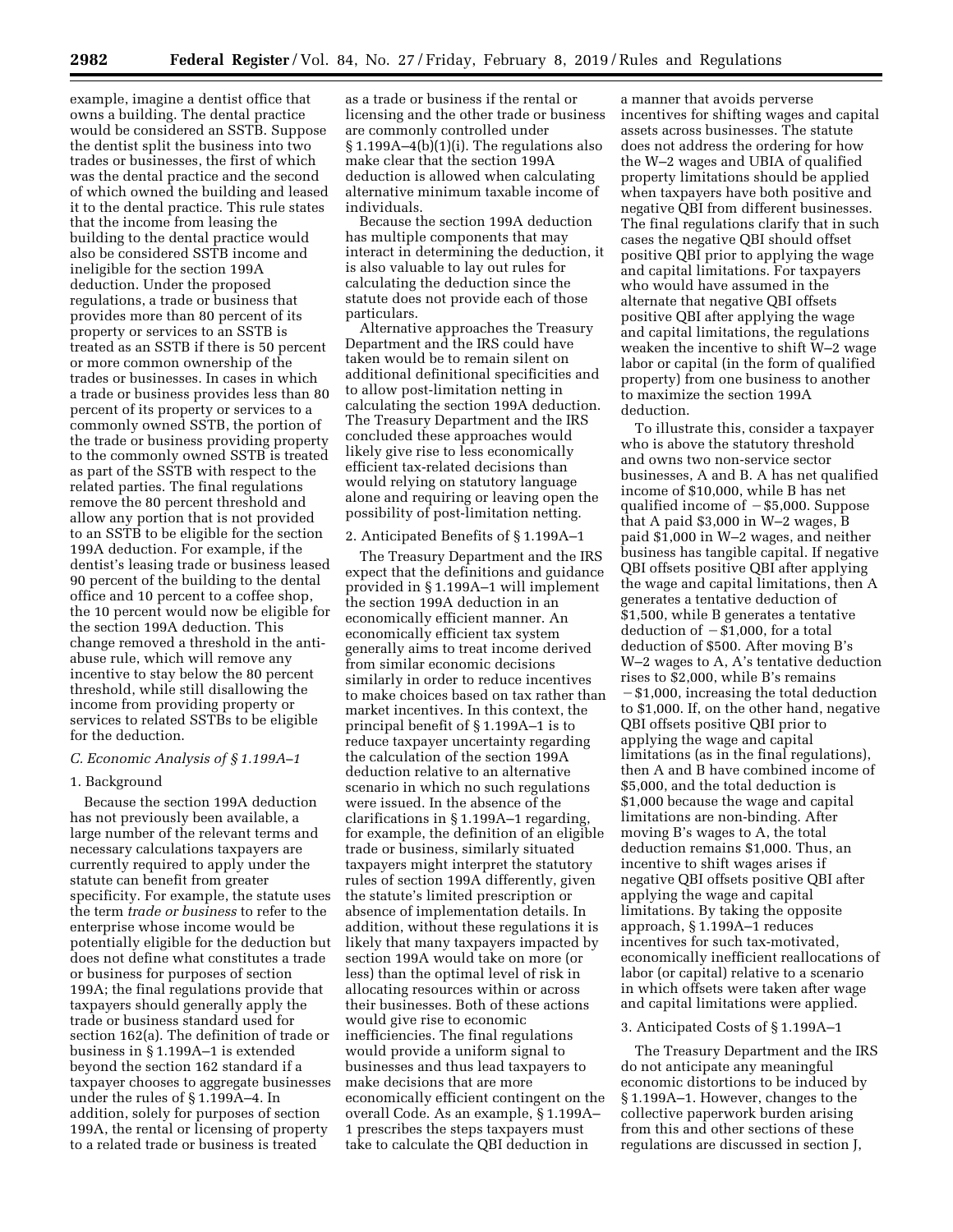*Anticipated impacts on administrative and compliance costs,* of this analysis.

# *D. Economic Analysis of § 1.199A–2*

### 1. Background

Section 199A provides a deduction of up to 20 percent of the taxpayer's income from qualifying trades or businesses. Taxpayers with incomes above a threshold amount cannot enjoy the full 20 percent deduction unless they determine that their businesses pay a sufficient amount of wages and/or maintain a sufficient stock of tangible capital, among other requirements.

Because this deduction has not previously been available, § 1.199A–2 provides greater specificity than is available from the statute regarding the definitions of W–2 wages and UBIA of qualified property (that is, depreciable capital stock) relevant to this aspect of the deduction. For example, the final regulations make clear that property that is transferred or acquired within a specific timeframe with a principal purpose of increasing the section 199A deduction is not considered qualified property for purposes of the section 199A deduction. In addition, § 1.199A– 2 generally follows prior guidance for the former section 199 deduction in determining which W–2 wages are relevant for section 199A purposes, with additional rules for allocating wages amongst multiple trades or businesses. In these and other cases, the final regulations generally aim, within the context of the legislative language and other tax considerations, to ensure that only genuine business income is eligible for the section 199A deduction, and to reduce business compliance costs and government administrative costs.

Alternative approaches would be to remain silent or to choose different definitions of W–2 wages or qualified property for the purposes of claiming the deduction. The Treasury Department and the IRS rejected these alternatives as being inconsistent with other definitions or requirements under the Code and therefore unnecessarily costly for taxpayers to comply with and the IRS to administer.

### 2. Anticipated Benefits of § 1.199A–2

The Treasury Department and the IRS expect that § 1.199A–2 will implement the section 199A deduction in an economically efficient manner. For example, § 1.199A–2 will discourage some inefficient transfers of capital given the statute's silence regarding the circumstances in which certain property transfers would or would not be considered under section 199A. Specifically, the final rules make clear

that property transferred or acquired within a specific timeframe with a principal purpose of increasing the section 199A deduction is not considered qualified for purposes of the section 199A deduction.

The final regulations will also reduce taxpayer uncertainty regarding the implementation of the section 199A deduction relative to a scenario in which no regulations were issued. In the absence of such clarification, similarly situated taxpayers would likely interpret the section 199A deduction differently to the extent that the statute does not adequately specify the particular implementation issues addressed by § 1.199A–2, such as the determination of UBIA for nonrecognition transfers and like-kind exchanges. As a result, taxpayers might take on more (or less) than the optimal level of risk in their interpretations. The final regulations would lead taxpayers to make decisions that were more economically efficient, conditional on the overall Code.

# 3. Anticipated Costs of § 1.199A–2

The Treasury Department and the IRS do not anticipate any meaningful economic distortions to be induced by § 1.199A–2. However, changes to the collective paperwork burden arising from this and other sections of these regulations are discussed in section J, *Anticipated impacts on administrative and compliance costs,* of this analysis.

# *E. Economic Analysis of § 1.199A–3*

### 1. Background

Section 199A provides a deduction of up to 20 percent of the taxpayer's income from qualifying trades or businesses. In the absence of legislative and regulatory constraints, taxpayers would have an incentive to count as income some income that, from an economic standpoint, did not accrue specifically from qualifying economic activity. The final regulations clarify what does and does not constitute QBI for purposes of the section 199A deduction, providing greater implementation specificity than provided by the statute. Because guaranteed payments for capital, for example, are not at risk in the same way as other forms of income, it would generally be economically efficient to exclude them from QBI. Similarly, the Treasury Department and the IRS proposes that income that is a guaranteed payment, but which is filtered through a tiered partnership in order to avoid being labeled as such, should be treated similarly to guaranteed payments in general and

therefore excluded from QBI. This principle applies to other forms of income that similarly represent income that either is not at risk or does not flow from the specific economic value provided by a qualifying trade or business, such as returns on investments of working capital.

### 2. Anticipated Benefits of § 1.199A–3

The Treasury Department and the IRS expect that the § 1.199A–3 regulations will implement the section 199A deduction in an economically efficient manner. For example, § 1.199A–3 will discourage the creation of tiered partnerships purely for the purposes of increasing the section 199A deduction. In the absence of regulation, some taxpayers would likely create tiered partnerships under which a lower-tier partnership would make a guaranteed payment to an upper-tier partnership, and the upper-tier partnership would pay out this income to its partners without guaranteeing it. Such an organizational structure would likely be economically inefficient because it was, apparently, created solely for tax minimization purposes and not for reasons related to efficient economic decision-making.

The Treasury Department and the IRS further expect that the final regulations will reduce uncertainty over whether particular forms of income do or do not constitute QBI relative to a scenario in which no regulations were issued. In the absence of regulations, taxpayers would still need to determine what income is considered QBI and similarly situated taxpayers might interpret the statutory rules differently and pursue incomegenerating activities based on different assumptions about whether that income would qualify for QBI. Section 1.199A– 3 provides clearer guidance for how to determine QBI, helping to ensure that taxpayers face uniform incentives when making economic decisions, a tenet of economic efficiency.

# 3. Anticipated Costs of § 1.199A–3

The Treasury Department and the IRS do not anticipate any meaningful economic distortions to be induced by § 1.199A–3. However, changes to the collective paperwork burden arising from this and other sections of these regulations are discussed in section J, *Anticipated impacts on administrative and compliance costs,* of this analysis.

# *F. Economic Analysis of § 1.199A–4*

### 1. Background

Businesses may organize either as C corporations, which are owned by stockholders, or in a form generally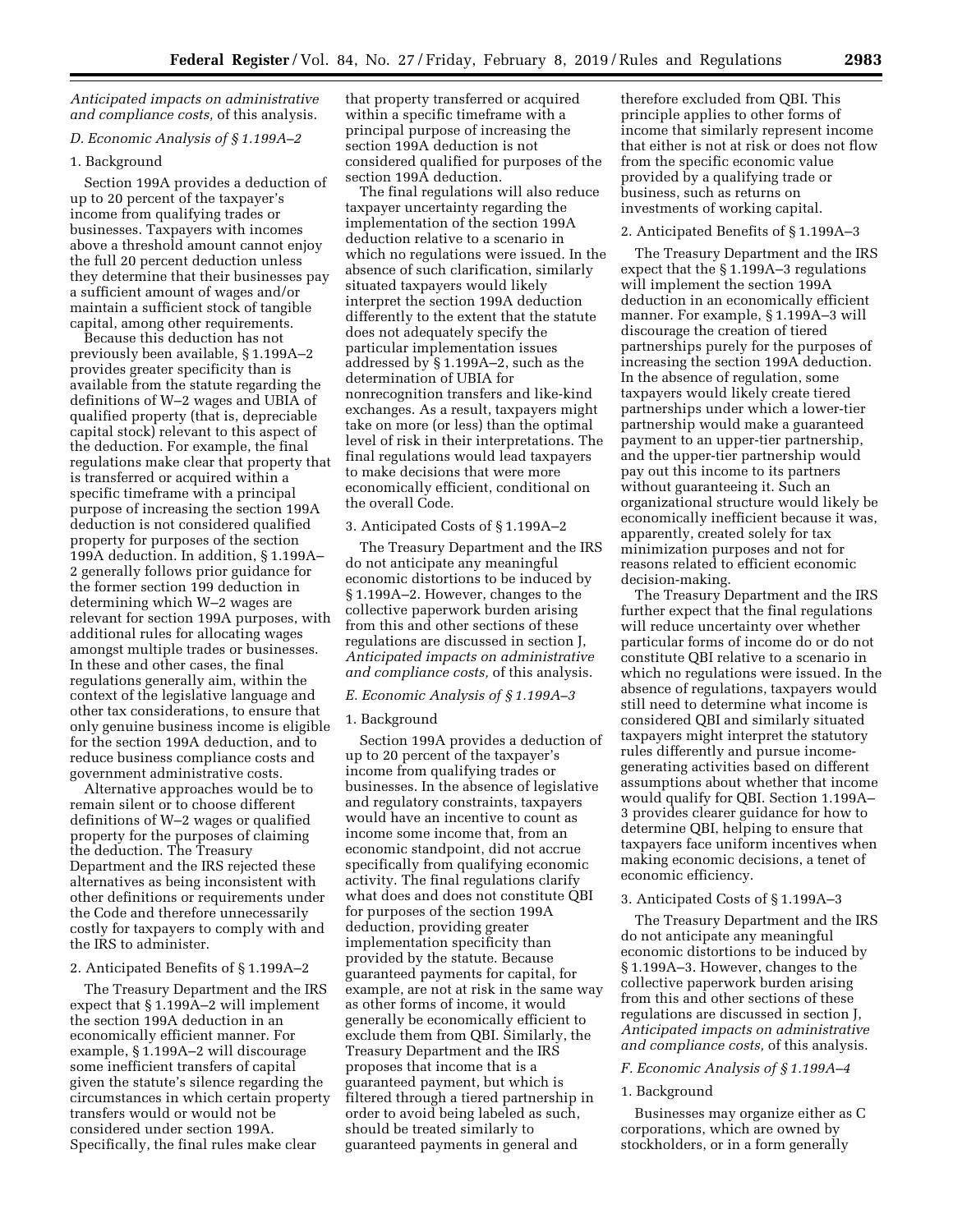called a passthrough, which may take one of several legal forms including sole proprietorships, under which there does not exist a clear separation between the owners and the business's decisionmakers. Each organizational structure, in some circumstance, may be economically efficient, depending on the risk profile, information asymmetries, and decision-making challenges pertaining to the specific business and on the risk preferences and economic situations of the individual owners. An economically efficient tax system would keep the choice among organizational structures neutral contingent on the provisions of the corporate income tax.

This principle of neutral tax treatment further applies to the various organizational structures that qualify as passthroughs. Many passthrough business entities are connected through ownership, management, or shared decision-making. The aggregation rule allows individuals or entities to aggregate their trades or businesses for the purposes of calculating the section 199A deduction. It thus helps ensure that significant choices over ownership and management relationships within businesses are not chosen solely to increase the section 199A deduction.

An alternative approach would be not to allow aggregation for purposes of claiming the deduction. The Treasury Department and the IRS decided to allow aggregation in the specified circumstances to minimize or avoid distortions in organizational form that could arise if aggregation were not allowed.

# 2. Anticipated Benefits of § 1.199A–4

The Treasury Department and the IRS expect that the aggregation guidance provided in § 1.199A–4 will implement the section 199A deduction in an economically efficient manner. Economic tax principles are called into play here because a large number of businesses that could commonly be thought of as a single trade or business actually may be divided across multiple entities for legal or economic reasons. Allowing individual owners and entities to aggregate trades or businesses offers taxpayers a means of putting together what they think of as their trade or business for the purposes of claiming the deduction under section 199A without otherwise changing marketdriven ownership and management structure incentives. If such aggregation were not permitted, certain taxpayers would restructure their businesses solely for tax purposes, with the resulting structures leading to less efficient economic decision-making.

# 3. Anticipated Costs of § 1.199A–4

The final regulations require common majority ownership, in addition to other requirements, to apply the aggregation rule. If no aggregation were allowed, taxpayers would have to combine businesses to calculate the deduction based on the combined income, wages, and capital. The majority ownership threshold may thus encourage owners to concentrate their ownership in order to benefit from the aggregation rule. The additional costs of the final regulations would be limited to those owners who would find merging entities too costly based on other market conditions, but under these regulations may find it beneficial to increase their ownership share in order to aggregate their businesses and maximize their QBI deduction.

Changes to the collective paperwork burden arising from § 1.199A–4 and other sections of these regulations are discussed in section J, *Anticipated impacts on administrative and compliance costs,* of this analysis.

# *G. Economic Analysis of § 1.199A–5*

### 1. Background

Section 199A provides a deduction of up to 20 percent of the taxpayer's income from qualifying trades or businesses. In the absence of legislative and regulatory constraints, taxpayers have an incentive to receive labor income as income earned as a an independent contractor or through ownership of an RPE, even though this income may not derive from the riskbearing or decision-making efficiencies that are unique to being an independent contractor or to owning an equity interest in an RPE. The TCJA provided several provisions that bear on this distinction.

Section 1.199A–5 provides guidance on what trades or businesses would be characterized as an SSTB under each type of services trade or business listed in the legislative text. In addition, § 1.199A–5 provides an exception to the SSTB exclusion if the trade or business only earns a small fraction of its gross income from specified service activities (de minimis exception). Finally, the final regulations state that former employees providing services as independent contractors to their former employer will be presumed to be acting as employees unless they provide evidence that they are providing services in a capacity other than an employee.

An alternative approach to the de minimis exception would be to require businesses or their owners to trigger the SSTB exclusion regardless of the share

of gross income from specified service activities. The Treasury Department and the IRS concluded that providing a de minimis exception is necessary to avoid very small amounts of SSTB activity within a trade or business making the entire trade or business ineligible for the deduction, an outcome that is inefficient in the context of section 199A.

#### 2. Anticipated Benefits of § 1.199A–5

The Treasury Department and the IRS expect that § 1.199A–5 will implement the section 199A deduction in an economically efficient manner. To this end, § 1.199A–5 clarifies the definition of an SSTB. In the absence of such clarification, similarly situated taxpayers might interpret the legislative text differently, leading some taxpayers to invest in particular businesses under the assumption income earned from that entity was eligible for the deduction while other taxpayers might forgo that investment due to the opposite assumption. These disparate investment signals generate economic inefficiencies. Additionally, similarly situated taxpayers may interpret the legislative text differently leading to equity concerns and possibly disadvantaging taxpayers who take a less aggressive approach. These distortions are reduced by the specificity provided in these final regulations relative to a scenario without regulations.

Furthermore, in the absence of the regulations, some owners of businesses may find it advantageous to separate their business activity into SSTB and non-SSTB businesses in order to receive the section 199A deduction on their non-SSTB activity. The final regulations would disallow this behavior by stating that a taxpayer that provides property or services to an SSTB that is commonlyowned will have the portion of property or services provided to the SSTB treated as attributable to an SSTB. Additionally without these regulations, some businesses may have an incentive to change employment relationships in favor of independent contractors. Either of these actions would entail some loss of economic efficiency due to changes in businesses' decision-making structures based on tax incentives. The final regulations help to avoid these sources of inefficiency.

In addition to the statutory threshold amount, below which SSTB status is not relevant, § 1.199A–5 provides a de minimis rule with tiered thresholds of gross revenues arising from specified service activity in determining whether a trade or business is classified as an SSTB. The threshold for trades or businesses with less than \$25 million of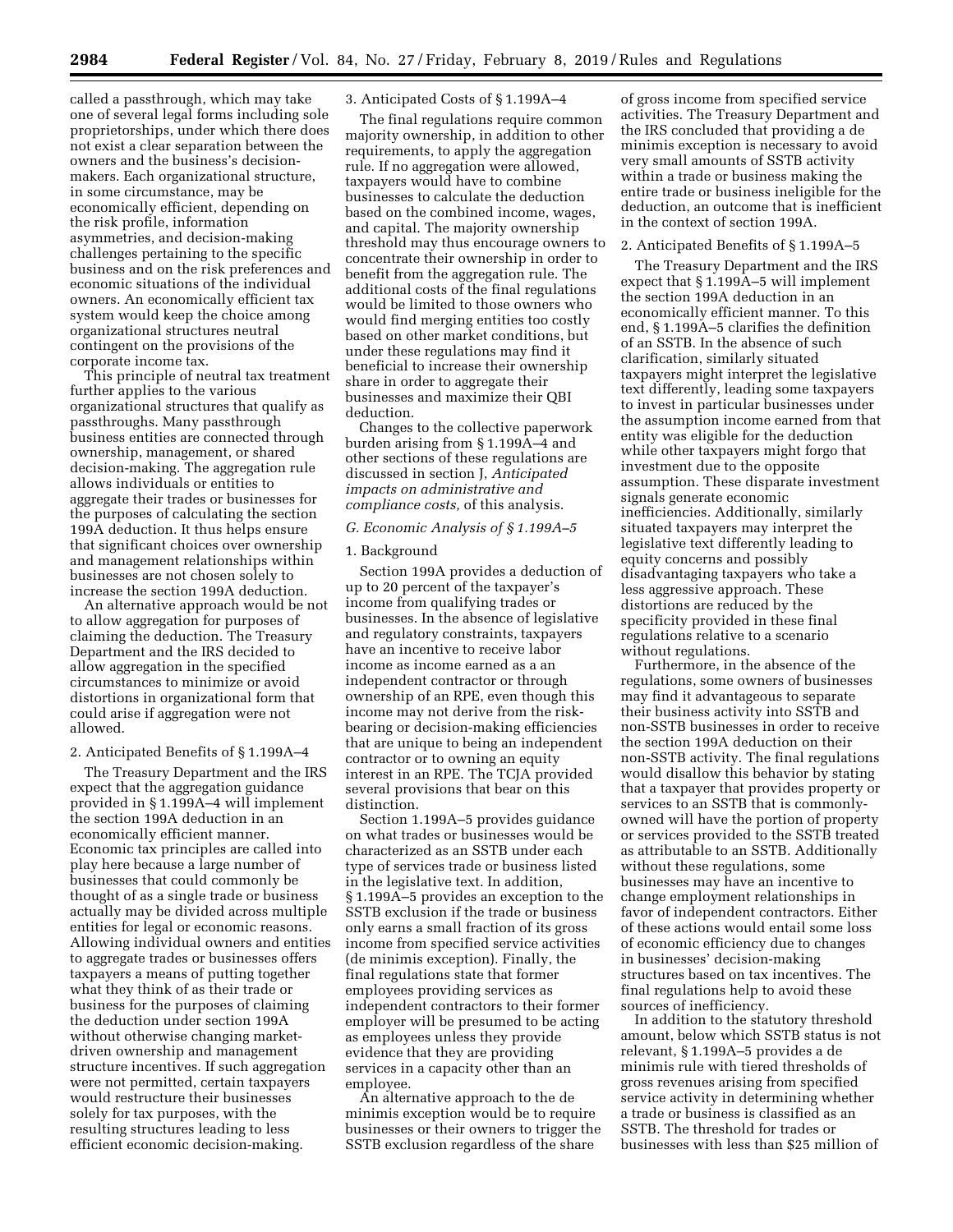gross receipts is 10 percent, and for trades or businesses with more than \$25 million of gross receipts it is 5 percent. This de minimis rule allows trades and businesses that have very little SSTB activity to benefit from the deduction. Absent these regulations, any income from SSTB activity could make the entire trade or business ineligible for the deduction.

The de minimis thresholds were set at these levels to balance the desire of the Treasury Department and the IRS to allow the deduction for trades and businesses with very small amounts of SSTB activity with the intent of the legislation to disallow the deduction for trades or businesses involving SSTB activity. The \$25 million threshold is used in multiple statutory provisions enacted into law by the TCJA as a threshold to apply certain rules to smaller businesses. For example, businesses with average annual gross receipts under \$25 million are exempt from the application of the interest deduction limitation under section 163(j), the uniform capitalization (UNICAP) rules under section 263A, and the inventory accounting rules of section 471. The Treasury Department and the IRS chose to adopt this threshold for § 1.199A–5 because of its prevalent use in the TCJA as a threshold applicable to smaller businesses and to avoid a proliferation of varying thresholds applicable to such businesses in TCJA-related rule-making.

The SSTB gross revenue percentages for businesses above and below the \$25 million threshold were selected to represent small fractions of income. At present, the Treasury and IRS do not have data to determine what fraction of activity within a trade or business arises from SSTB activity. Treasury and the IRS also do not have data to determine whether or to what extent it would be advantageous for businesses to restructure in order to avoid the SSTB classification based on de minimis standards set at various percentage levels nor, if businesses were to restructure, what the economic consequences would be at those various percentage levels. The stipulated percentages represent the best judgment of Treasury and the IRS regarding percentages that efficiently balance compliance costs for taxpayers, effective administration of section 199A, and revenue considerations. Treasury and the IRS received several comments on these percentages and discuss these comments in the preamble.

### 3. Anticipated Costs of § 1.199A–5

By providing a de minimis rule to allow a small fraction of gross receipts

to be derived from SSTB activity, the regulation may cause businesses near the threshold to decrease their specified service activities or increase their nonspecified service activities to avoid being classified as an SSTB. Additionally, the de minimis rule may encourage smaller entities engaged in SSTBs to merge with larger entities not engaged in an SSTB. The economic costs of these mergers are difficult to quantify.

Changes to the collective paperwork burden arising from § 1.199A–5 and other sections of these regulations are discussed in section J, *Anticipated impacts on administrative and compliance costs,* of this analysis.

# *H. Economic Analysis of § 1.199A–6*

### 1. Background

The section 199A deduction is reduced below 20 percent for some businesses and taxpayers. The attributes that determine any such reduction must be determined by taxpayers claiming the section 199A deduction. Section 1.199A–6 provides rules for RPEs, PTPs, trusts, and estates relevant to making these determinations. In particular, RPEs are required to calculate and report their owners' QBI, SSTB status, W–2 wages, UBIA of qualified property, REIT dividends, and PTP income. Similarly, PTPs must calculate and report their owners' QBI, SSTB status, REIT dividends, and other PTP income.

## 2. Anticipated Benefits of § 1.199A–6

The Treasury Department and the IRS expect that § 1.199A–6 will implement the section 199A deduction in an economically efficient manner. As with other regulations discussed in these Analyses, a principal benefit of § 1.199A–6 is to increase the likelihood that all taxpayers interpret the statutory rules of section 199A similarly. Additionally, we expect that requiring RPEs to determine and report the information necessary to compute the section 199A deduction will result in a more accurate and uniform application of the regulations and statute relative to an alternative approach under which individual owners would most likely determine these items.

# 3. Anticipated Costs of § 1.199A–6 Relative to the Baseline

The Treasury Department and the IRS do not anticipate any meaningful economic distortions to be induced by § 1.199A–6. However, changes to the collective paperwork burden arising from this and other sections of these regulations are discussed in section J,

*Anticipated impacts on administrative and compliance costs,* of this analysis.

# *I. Economic Analysis of § 1.643(f)–1*

# 1. Background

Section 1.643(f)–1 provides that taxpayers cannot set up multiple trusts in certain cases with a principal purpose of tax avoidance, which would include the avoidance of the statutory threshold amounts under section 199A.

# 2. Anticipated Benefits of § 1.643(f)–1 Relative to the Baseline

The Treasury Department and the IRS expect that the § 1.643(f)–1 will implement the section 199A deduction in an economically efficient manner. Because § 1.643(f)–1 defines the manner in which multiple trusts are subject to the threshold amount, the Treasury Department and the IRS anticipate that the final regulations will lead to fewer resources being devoted to setting up trusts in attempts to avoid the threshold amount rules under section 199A. If multiple trusts have substantially the same grantors and beneficiaries, and a principal purpose for establishing such trusts or contributing additional cash or other property to such trusts is the avoidance of Federal income tax, then the various trusts would be generally considered one trust, including for section 199A purposes.

3. Anticipated Costs of § 1.643(f)–1 Relative to the Baseline

The Treasury Department and the IRS do not anticipate any meaningful economic distortions to be induced by § 1.643(f)–1. However, changes to the collective paperwork burden arising from this and other sections of these regulations are discussed in section J, *Anticipated impacts on administrative and compliance costs,* of this analysis.

# *J. Anticipated Impacts on Administrative and Compliance Costs*

# 1. Discussion

The final regulations have a number of effects on taxpayers' compliance costs. Section 1.199A–2 provides guidance in determining a taxpayer's share of W–2 wages and UBIA of qualified property. The Treasury Department and the IRS expect that this guidance reduces the tax compliance costs of making this determination and reduces uncertainty. In the absence of the regulations, taxpayers would still need to determine how to allocate W– 2 wages and UBIA of qualified property, among other calculations. These regulations provide clear instructions for how to do this, simplifying the process of complying with the law.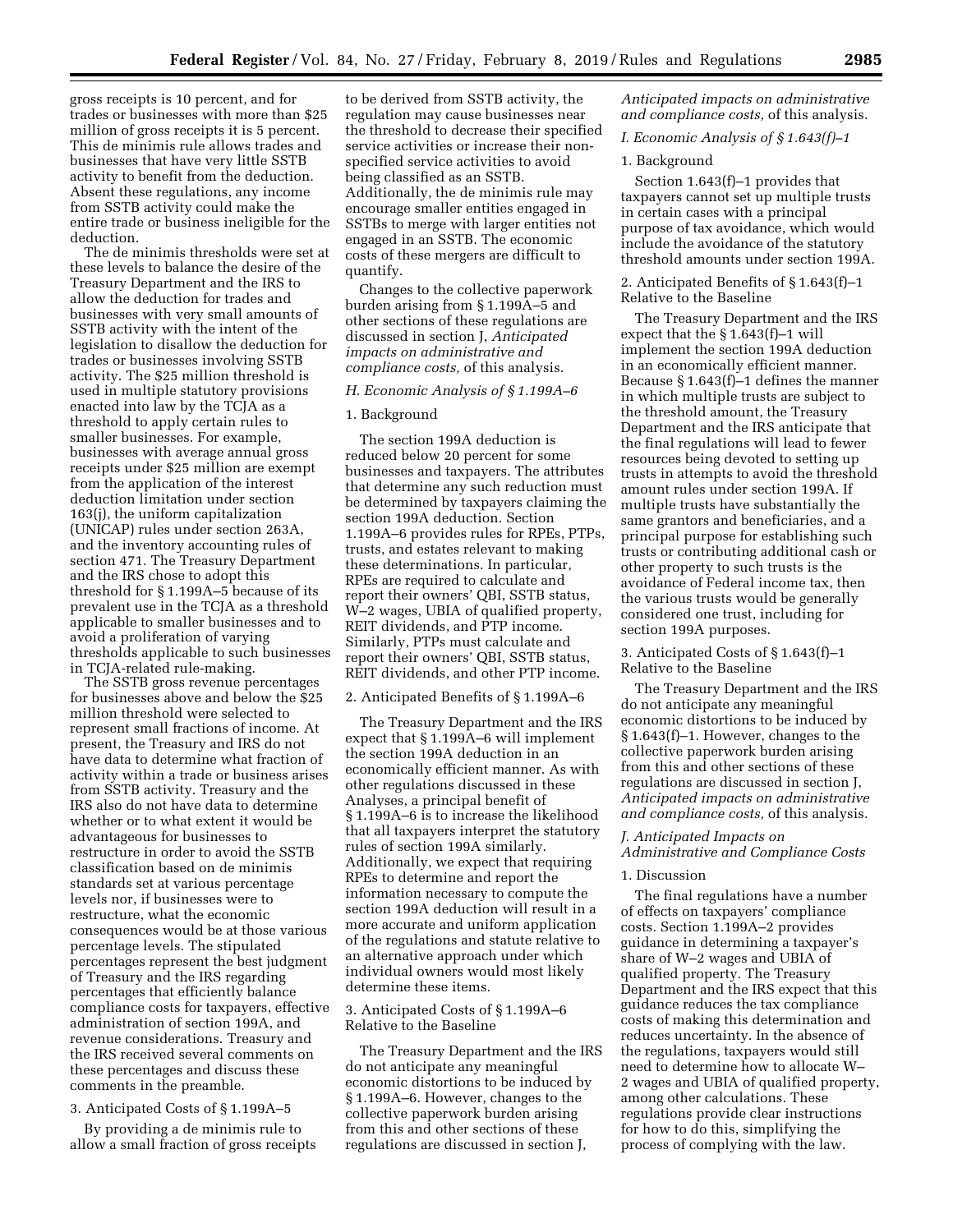Section 1.199A–4 requires that owners who decide to aggregate their trades or businesses report the aggregation annually. This reporting requirement adds to the tax compliance burden of these owners. For owners who consider aggregating, these regulations increase compliance costs because the owners must calculate their deduction for both disaggregated and aggregated trades or businesses to make the aggregation decision. These additional compliance costs would be voluntary and accrue only to owners who find it beneficial to aggregate for the purposes of calculating their section 199A deduction. The final regulations also allow for aggregation at the entity level. This will generally reduce reporting and compliance costs for individual owners, relative to allowing aggregation only at the individual owner level, because the entity may have easier access to the facts and circumstances required for aggregation.

Section 1.199A–5 includes a requirement for former employees working as independent contractors for their former employer to show that their employment relationship has changed in order to be eligible for the section 199A deduction. The burden to substantiate employment status exists without these regulations; however, the final regulation may increase these individuals' compliance costs slightly.

Section 1.199A–6 specifies that RPEs must report relevant section 199A information to owners. Due to these entity reporting requirements, the final regulations will increase compliance costs for RPEs. These entities will need to keep records of new information relevant to the calculation of their owners' section 199A deduction, such as QBI, W–2 wages, SSTB status, and UBIA of qualified property. This recordkeeping is costly. Without these regulations, it is likely that only some RPEs would engage in this record keeping.

Section 1.199A–6 reduces the compliance burden on many individuals that own RPEs relative a scenario in which no regulations were issued or regulatory alternatives that assigned each owner of an RPE the responsibility to acquire the required information were issued without any requirement for the RPE to provide such information. Under the final regulations, owners will receive information pertaining to the section 199A deduction from the RPE, such as whether a given trade or business is an SSTB, whereas in the alternate they could have been required to make such determinations themselves.

Overall, it is likely to be more efficient for RPEs, rather than individual owners, to keep records of section 199A deduction information. Therefore, the Treasury Department and the IRS expect that § 1.199A–6 will reduce compliance costs on net and relative to these alternative scenarios.

#### 2. Estimated Effect on Compliance Costs

As explained above, key provisions of §§ 1.199A–1 through 1.199A–6 will reduce compliance costs that taxpayers would likely have incurred in the absence of the regulations. Most notably, the de minimis rule of § 1.199A–5 provides that a trade or business will not be considered to be an SSTB merely because it provides a small amount of services in a specified service activity. This provision is expected to reduce compliance costs associated with section 199A for millions of U.S. businesses. In addition, the aggregation rules will reduce overall costs for taxpayers because some taxpayers would otherwise restructure their business arrangements in order to receive the benefit of the deduction. These and other discretionary choices by the Treasury Department and the IRS in the final regulations will substantially reduce taxpayers' compliance costs.

The Treasury Department and the IRS also assessed the provisions of the final regulations that could increase compliance burdens. The Treasury Department and the IRS estimate that these regulations will lead to a gross (not net) increase in total reporting burden of 25 million hours annually. This estimate primarily reflects two effects of the regulations. First, the Treasury Department and the IRS project that approximately 1.2 million individuals with more than one directly owned or passthrough business who voluntarily choose to aggregate will spend 0.66 hours annually complying with § 1.199A–4, resulting in a 0.7 million hour increase in reporting

burden. Second, the Treasury Department and the IRS project that—in complying with the § 1.199A–6 requirement to report relevant section 199A information to their approximately 8.8 million owners— RPEs will spend 2.75 hours annually per owner, resulting in a 24.2 million hour increase in reporting burden. These estimates do not include the decrease in compliance costs to individuals who would no longer find it necessary to compute the quantities detailed in § 1.199A–6 because they would receive this information from each RPE. Nor do these estimates reflect the decrease in compliance costs outlined above.

Valuations of the burden hours of \$39/hour in the case of individuals making aggregation decisions and \$53/ hour in the case of RPEs reporting section 199A information lead to gross reporting annualized costs to taxpayers of \$1.36 billion (3 percent rate) to \$1.37 billion (7 percent rate) (\$2017). These estimates do not account for the provisions of the final regulations that will substantially reduce compliance costs. These estimates assume that the costs are approximately the same proportion of GDP each year. It is possible, however, that costs will be higher in the first years that the deduction is allowed and lower in future years once taxpayers have more experience with the calculations and reporting requirements associated with the deduction. Finally, the estimates reflect data for entities of a size and form expected to be impacted by section 199A. More specifically, because of the scope of the section 199A deduction, the Treasury Department and the IRS expect the majority of affected entities to be primarily small, and medium in size.

The Treasury Department and the IRS received a comment that the hours assumptions for the compliance costs were too small. The hours estimates were not revised because the commenter's discussion focused mainly on the effort required to compute the values necessary to calculate the deduction not on the specific aggregation or reporting requirements estimated here.

| Annualized monetized effect on compliance costs from final regulations | Years 2018 to 2027<br>(3% discount rate, millions \$2017)   (7% discount rate, millions \$2017) | Years 2018 to 2027 |
|------------------------------------------------------------------------|-------------------------------------------------------------------------------------------------|--------------------|
|                                                                        |                                                                                                 | ∫ \$1.368.         |
|                                                                        | Not quantified                                                                                  | Not quantified.    |
|                                                                        | Not quantified                                                                                  | Not quantified.    |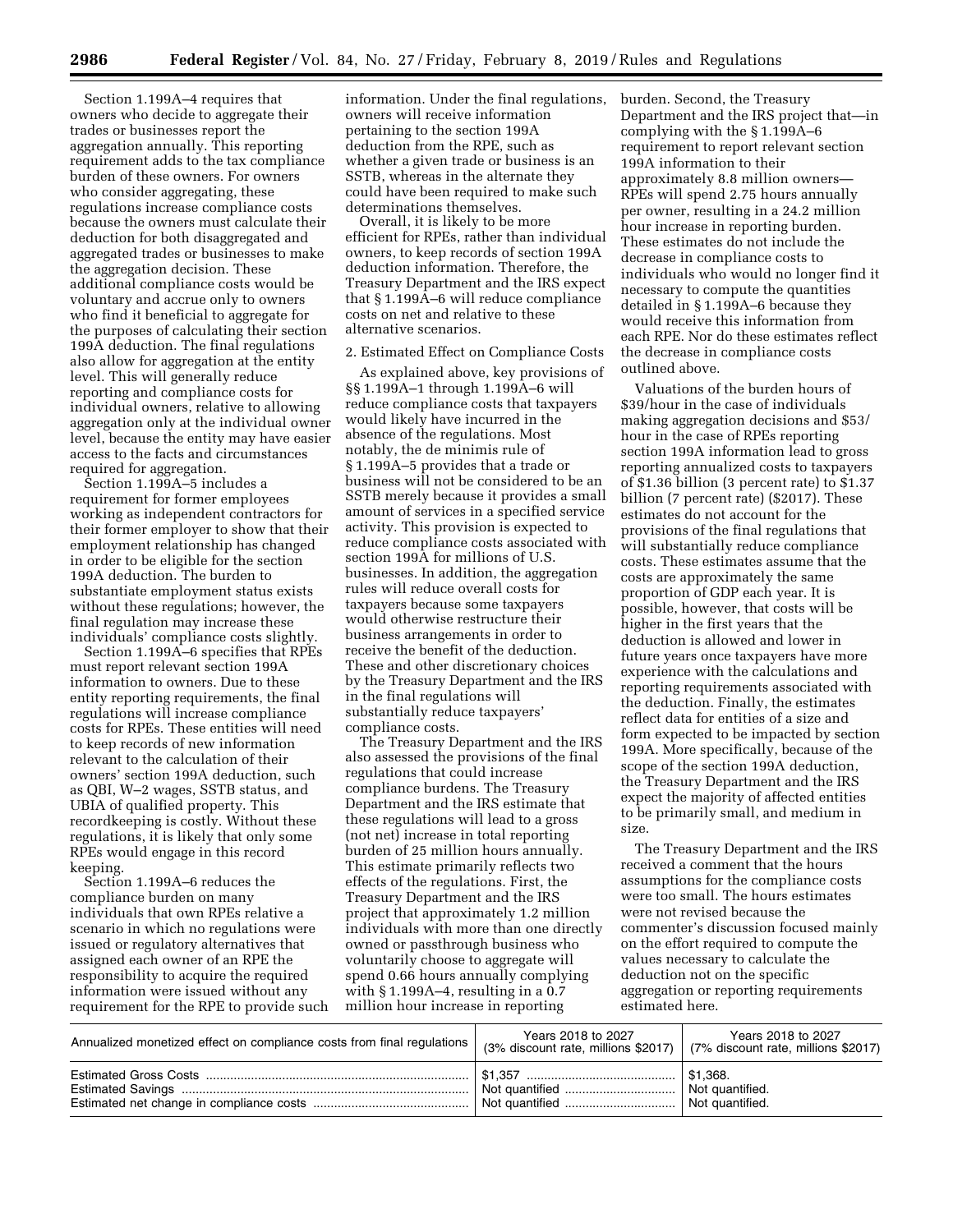OMB control number 1545–0123 represents a total estimated burden time, including all other related forms and schedules, of 3.157 billion hours and total estimated monetized costs of \$58.148 billion (available at: *[https://](https://www.federalregister.gov/documents/2018/10/09/2018-21846/proposed-collection-comment-request-for-forms-1065-1065-b-1066-1120-1120-c-1120-f-1120-h-1120-nd) [www.federalregister.gov/documents/](https://www.federalregister.gov/documents/2018/10/09/2018-21846/proposed-collection-comment-request-for-forms-1065-1065-b-1066-1120-1120-c-1120-f-1120-h-1120-nd) [2018/10/09/2018-21846/proposed](https://www.federalregister.gov/documents/2018/10/09/2018-21846/proposed-collection-comment-request-for-forms-1065-1065-b-1066-1120-1120-c-1120-f-1120-h-1120-nd)[collection-comment-request-for-forms-](https://www.federalregister.gov/documents/2018/10/09/2018-21846/proposed-collection-comment-request-for-forms-1065-1065-b-1066-1120-1120-c-1120-f-1120-h-1120-nd)[1065-1065-b-1066-1120-1120-c-1120-f-](https://www.federalregister.gov/documents/2018/10/09/2018-21846/proposed-collection-comment-request-for-forms-1065-1065-b-1066-1120-1120-c-1120-f-1120-h-1120-nd)[1120-h-1120-nd](https://www.federalregister.gov/documents/2018/10/09/2018-21846/proposed-collection-comment-request-for-forms-1065-1065-b-1066-1120-1120-c-1120-f-1120-h-1120-nd)*). Likewise, OMB control number 1545–0074 represents a total estimated burden time, including all other related forms and schedules, of 1.784 billion hours and total estimated monetized costs of \$31.764 billion. OMB Control number 1545–0092 represents burden hours of roughly 917,800 hours. The burden estimates provided by the IRS under the OMB Numbers listed in the above table are aggregate amounts that relate to the entire package of forms associated with the OMB control number, and do not include the estimated burden changes related to the additional burdens contemplated in this final rule such as attaching the applicable statement to Form 1040 or Schedule K–1 for the Form 1041, Form 1065, or Form 1120S, as appropriate, to ensure the correct amount of deduction is reported under section 199A. The Treasury department anticipates incorporating these burdens in the next annual cycle of the above aggregated collections, and the public will have an opportunity to comment on those estimates at that time.

# *K. Executive Order 13771*

These final regulations have been designated as regulatory under E.O. 13771.

# **II. Regulatory Flexibility Act**

It is hereby certified that the collections of information in §§ 1.199A–4 and 1.199A–6 will not have a significant economic impact on a substantial number of small entities. Based on Joint Committee on Taxation (JCT) analysis of 2014 tax returns, there were approximately 4.3 million S corporations, 3.6 million partnerships, 24.6 million non-farm sole proprietorships with receipts below \$10 million, and 1.8 million farm sole proprietorships with gross income below \$10 million. See Present Law and Background Regarding the Federal Income Taxation of Small Businesses JCX–32–17. The Treasury Department

and the IRS have determined that the regulations may affect a substantial number of small entities (businesses entities with receipts below \$10 million) but have also concluded that the economic impact on small entities as a result of the collections of information in this regulation is not expected to be significant.

The collection in § 1.199A–4 may apply to RPEs, individuals, and certain trusts or estates that have qualified business income (QBI) under section 199A and that choose to aggregate two or more trades or businesses for purposes of section 199A. If a taxpayer chooses to aggregate its trades or businesses, the taxpayer, must include an attachment to its tax return identifying and describing each trade or business aggregated, describing changes to the aggregated group, and providing other information as the Commissioner may require in forms, instructions, or other published guidance. Aggregation is not required by a person claiming the section 199A deduction, and therefore, the collection of information in § 1.199A–4 is required only if the person or RPE chooses to aggregate multiple trades or businesses. Because the Treasury Department and the IRS do not yet have data on how many small entities will choose to aggregate multiple trades or businesses, the number of affected entities is not estimated at this time. However, the Treasury Department and the IRS have determined that the majority of businesses and particularly small businesses (businesses entities with receipts below \$10 million) will choose not to aggregate or will have no call to do so. Aggregation is potentially beneficial to businesses with individual owners who have taxable income above \$315,000 for married filing joint taxpayers and \$157,500 for others. Approximately three-quarters of passthrough businesses are structured as a sole proprietorship and therefore only have one owner. The Treasury Department and the IRS estimate that approximately 95 percent of these businesses have owners below the income threshold and therefore, would not need to aggregate to receive the full benefit of the section 199A deduction.

The small entities subject to the collection of information in § 1.199A–6 are business entities formed as estates, trusts, partnerships, or S corporations

that conduct, directly or indirectly, one or more trades or businesses. Section 1.199A–6 requires such an entity to attach a statement describing the QBI, W–2 wages, and UBIA of qualified property for each separate trade or business to the Schedule K–1 required under existing law to be issued to each beneficiary, partner, or shareholder. Although data is not available to estimate the number of small entities (business entities with receipts below \$10 million) affected by the § 1.199A–6 requirements, the Treasury Department and the IRS project that number would include a substantial number of small entities.

As discussed elsewhere in this preamble, the reporting burden is estimated at 30 minutes to 20 hours, depending on individual circumstances, with an estimated average of 2.5 hours for all affected entities, regardless of size. The burden on entities (those with business receipts below \$10 million) is expected to be at the lower end of the range (30 minutes to 2.5 hours). Using the IRS's taxpayer compliance cost estimates, taxpayers who are selfemployed with multiple businesses are estimated to have a monetization rate of \$39 per hour. Passthroughs that issue K–1s have a monetization rate of \$53 per hour. Thus, the annual aggregate burden on businesses with gross receipts below \$10 million is between \$19.50 and \$132.50 per business.

Moreover, the Treasury Department and the IRS have determined that there would be no significant economic impact on affected entities. Based on published information from the Conference Report accompanying the Act, H.R. Rep. No. 155–446, at 683 (2017), and Statistics of Income aggregate data, the projected net tax revenue losses from section 199A are estimated to be only a small fraction of the business receipts of S corporations (including subchapter S banks), partnerships, and non-farm sole proprietorships projected to 2027. See the following table in this Part II. These revenue projections, which represent a reduced tax liability for these businesses, include both the effects of the statute as well as the regulations. The reduction in tax liability varies from 0.02 percent to 0.49 percent of gross receipts, an economic impact that is not regarded as substantial under the Regulatory Flexibility Act.

| <b>Fiscal years</b>                                       | 2018   | 2019    | 2020    | 2021    | 2022    | 2023    | 2024    | 2025    | 2026     | 2027    |
|-----------------------------------------------------------|--------|---------|---------|---------|---------|---------|---------|---------|----------|---------|
| Net Tax Reduction <sup>1</sup><br>(\$billions)<br>        | 27.7   | 47.1    | 49.9    | 51.8    | 52.8    | 52.2    | 53.6    | 53.2    | 24.2     | 1.9     |
| Total Business Receipts <sup>2</sup> (\$<br>billions)<br> | 10095. | 10306.7 | 10415.2 | 10525.7 | 10638.0 | 10752.2 | 10868.4 | 10986.5 | 11106.96 | 11228.7 |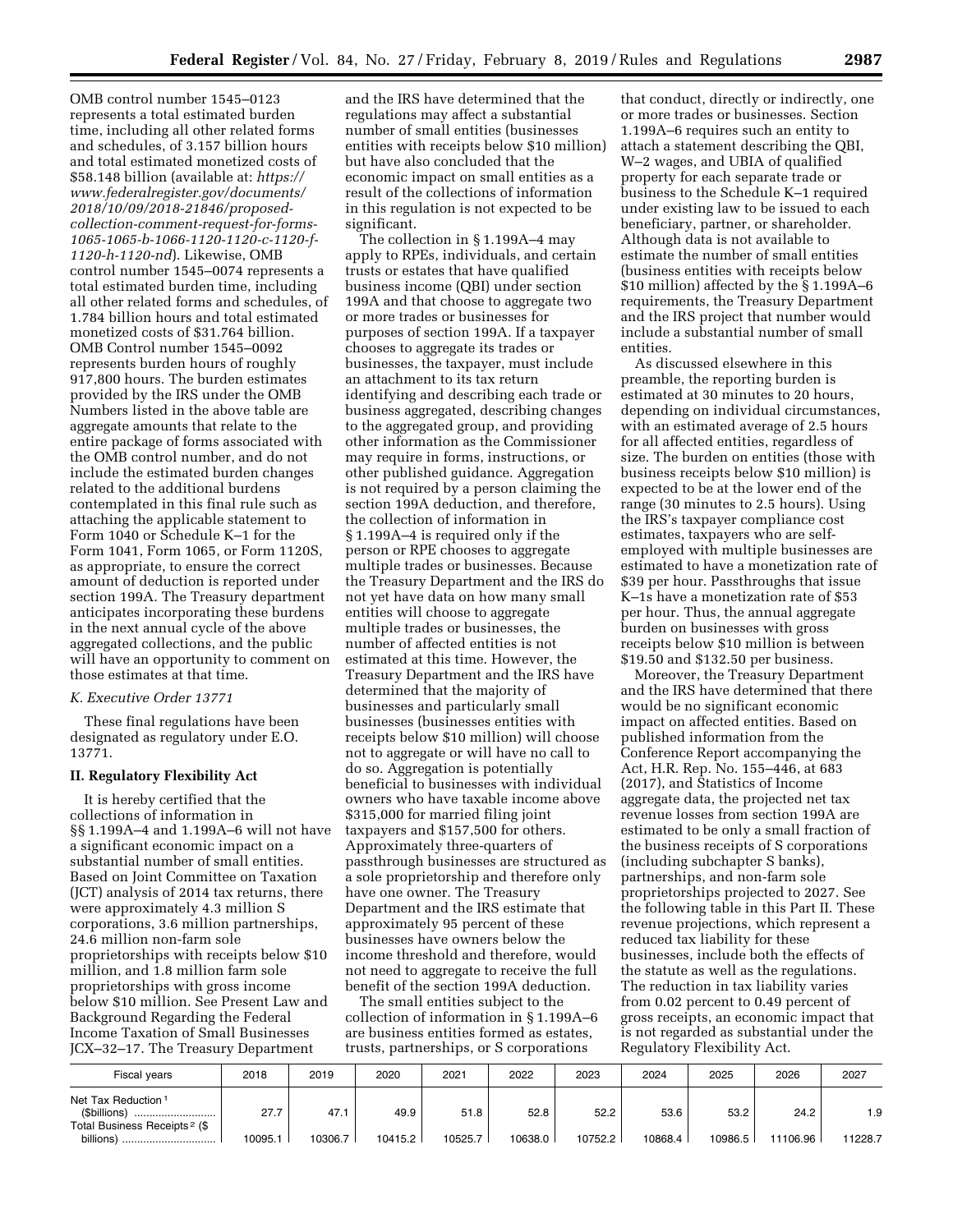| $- \cdot$<br>Fiscal years | 2018                 | 2019 | 2020 | $202 -$                          | 2022 | 2023  | 2024 | 2025 | 2026                                           | 2027 |
|---------------------------|----------------------|------|------|----------------------------------|------|-------|------|------|------------------------------------------------|------|
| Percent<br>               | ד ה<br>◡.←<br>$\sim$ | 0.46 | 0.48 | $\overline{\phantom{a}}$<br>U.49 | 0.50 | 49. ل | 0.49 | 0.48 | $\sim$<br>0.ZZ<br>and the contract of the con- | 0.02 |

1 Tax revenue effects of 199A are from the Conference Report accompanying the Act.<br><sup>2</sup> To the extent that some "not small" passthroughs are reflected in this table, the percentages reported represent an underestimate of th

businesses will receive.<br><sup>3</sup> Business receipt figures for 2013 S Corp (<https://www.irs.gov/statistics/soi-tax-stats-table-1-returns-of-active-corporations-form-1120s>), 2016 Sole Prop ([https://](https://www.irs.gov/statistics/soi-tax-stats-nonfarm-sole-proprietorship-statistics)<br>www.irs.gov/statistics/soi-t *[sector-or-industry](https://www.irs.gov/statistics/soi-tax-stats-partnership-statistics-by-sector-or-industry)*) come from published SOI data. Amounts for 2017 through 2029 are projected using historical growth rates.

Finally, no comments regarding the economic impact of these regulations on small entities were received. For these reasons, the Treasury Department and the IRS have determined that the collection of information in this final rulemaking will not have a significant economic impact. Accordingly, a regulatory flexibility analysis under the Regulatory Flexibility Act (5 U.S.C. chapter 6) is not required.

Pursuant to section 7805(f) of the Code, this final rulemaking has been submitted to the Chief Counsel for Advocacy of the Small Business Administration for comment on its impact on small business.

# **Drafting Information**

The principal authors of these regulations are Robert D. Alinsky, Vishal R. Amin, Margaret Burow, Frank J. Fisher, and Wendy L. Kribell, Office of the Associate Chief Counsel (Passthroughs and Special Industries). However, other personnel from the Treasury Department and the IRS participated in their development.

## **List of Subjects in 26 CFR Part 1**

Income taxes, Reporting and recordkeeping requirements.

### **Amendments to the Regulations**

Accordingly, 26 CFR part 1 is amended as follows:

# **PART 1—INCOME TAXES**

■ **Paragraph 1.** The authority citation for part 1 is amended by adding sectional authorities for §§ 1.199A–1 through 1.199A–6 and § 1.643(f) to read in part as follows:

**Authority:** 26 U.S.C. 7805 \* \* \*

- Section 1.199A–1 also issued under 26 U.S.C. 199A(f)(4).
- Section 1.199A–2 also issued under 26 U.S.C. 199A(b)(5), (f)(1)(A), (f)(4), and (h).
- Section 1.199A–3 also issued under 26 U.S.C.  $199A(c)(4)(C)$  and  $(f)(4)$ .
- Section 1.199A–4 also issued under 26 U.S.C. 199A(f)(4).
- Section 1.199A–5 also issued under 26 U.S.C. 199A(f)(4).
- Section 1.199A–6 also issued under 26 U.S.C. 199A(f)(1)(B) and (f)(4).
- \* \* \* \* \*
- Section 1.643(f)–1 also issued under 26 U.S.C. 643(f).
- \* \* \* \* \*

■ **Par. 2.** Section 1.199A–0 is added to read as follows:

### **§ 1.199A–0 Table of contents.**

- This section lists the section headings that appear in §§ 1.199A–1 through 1.199A–6.
- § 1.199A–1 Operational rules.
	- (a) Overview.
	- (1) In general.
	- (2) Usage of term individual.
	- (b) Definitions.
	- (1) Aggregated trade or business.
	- (2) Applicable percentage.
	- (3) Net capital gain.
	- (4) Phase-in range.
	- (5) Qualified business income (QBI).
	- (6) QBI component.
	- (7) Qualified PTP income.
	- (8) Qualified REIT dividends.
	- (9) Reduction amount.
- (10) Relevant passthrough entity (RPE). (11) Specified service trade or business (SSTB).
	- (12) Threshold amount.
	- (13) Total QBI amount.
	- (14) Trade or business.
	-
- (15) Unadjusted basis immediately after the acquisition of qualified property (UBIA of
- qualified property).
	- $(16)$  W $-2$  Wages.
- (c) Computation of the section 199A
- deduction for individuals with taxable
- income not exceeding threshold amount. (1) In general.
	- (2) Carryover rules.
- (i) Negative total QBI amount.
- (ii) Negative combined qualified REIT
- dividends/qualified PTP income.
	- (3) Examples.
- (d) Computation of the section 199A
- deduction for individuals with taxable income above the threshold amount.
	-
	- (1) In general.
	- (2) QBI component.
	- (i) SSTB exclusion.
	- (ii) Aggregated trade or business. (iii) Netting and carryover.
	- (A) Netting.
	- (B) Carryover of negative total QBI amount.
	- (iv) QBI component calculation.
- (A) General rule.

income component. (i) In general. (ii) SSTB exclusion.

(4) Examples. (e) Special rules. (1) Effect of deduction. (2) Disregarded entities.

(B) Taxpayers with taxable income within phase-in range.

(iii) Negative combined qualified REIT dividends/qualified PTP income.

- (3) Qualified REIT dividends/qualified PTP
- (*1*) In general. (*2*) Short taxable year that does not include December 31.
- (D) Remuneration paid for services

(*2*) Acquisition or disposition.

- performed in the Commonwealth of Puerto Rico.
- (3) Allocation of wages to trades or
- businesses.
	- (4) Allocation of wages to QBI.
	- (5) Non-duplication rule.

(3) Self-employment tax and net investment income tax.

- (4) Commonwealth of Puerto Rico.
- (5) Coordination with alternative minimum tax.
- (6) Imposition of accuracy-related penalty on underpayments.
- (7) Reduction for income received from cooperatives.
	- (f) Applicability date.
	- (1) General rule.
	- (2) Exception for non-calendar year RPE.
- § 1.199A–2 Determination of W–2 Wages and unadjusted basis immediately after acquisition of qualified property.
	- (a) Scope.
- (1) In general.
- $(2)$  W $-2$  wages.
- (3) UBIA of qualified property.
- (i) In general.
- (ii) UBIA of qualified property held by a partnership.
- (iii) UBIA of qualified property held by an S corporation.
	- (iv) UBIA and section 743(b) basis
- adjustments.
	- (A) In general.

(b) W–2 wages. (1) In general.

(i) In general.

common law employer.

Security Administration. (A) In general.

(B) Excess section 743(b) basis

(2) Definition of W–2 wages.

adjustments.

due date.

business. (*1*) In general.

the due date.

(A) In general.

a short taxable year.

(C) Computation of partner's share of UBIA with excess section  $734(b)$  basis adjustments. (D) Examples.

(ii) Wages paid by a person other than a

(iii) Requirement that wages must be reported on return filed with the Social

(B) Corrected return filed to correct a return that was filed within 60 days of the

(C) Corrected return filed to correct a return that was filed later than 60 days after

(iv) Methods for calculating W–2 Wages.

(B) Acquisition or disposition of a trade or

(C) Application in the case of a person with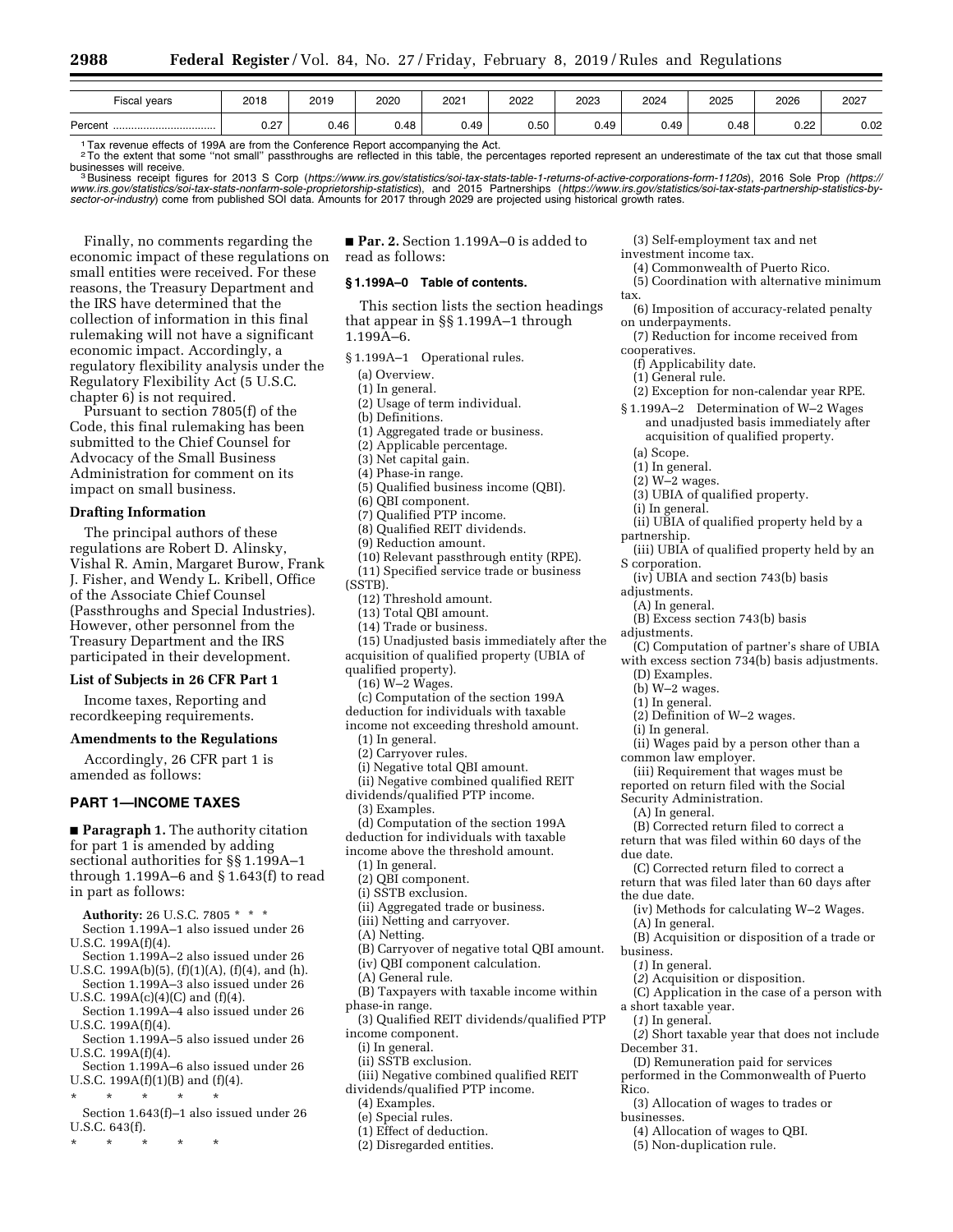is the reputation or skill of one or more of

(i) Gross receipts of \$25 million or less. (ii) Gross receipts of greater than \$25

(2) Services or property provided to an

(d) Trade or business of performing

(ii) Rebuttal of presumption.

(2) Employer's Federal employment tax classification of employee immaterial. (3) Presumption that former employees are

§ 1.199A–6 Relevant passthrough entities (RPEs), publicly traded partnerships

(b) Computational and reporting rules for

(i) Trade or business directly engaged in.

(iii) Failure to report information. (c) Computational and reporting rules for

(d) Application to trusts, estates, and

(3) Non-grantor trusts and estates. (i) Calculation at entity level.

(vi) Electing small business trusts. (vii) Anti-abuse rule for creation of a trust to avoid exceeding the threshold amount.

■ **Par. 3.** Section 1.199A-1 is added to

(a) *Overview*—(1) *In general.* This section provides operational rules for calculating the section 199A(a) qualified business income deduction (section 199A deduction) under section 199A of the Internal Revenue Code (Code). This

**§ 1.199A–1 Operational rules.** 

(ii) Allocation among trust or estate and

(PTPs), trusts, and estates.

(2) Computational rules. (3) Reporting rules for RPEs.

(1) Computational rules. (2) Reporting rules.

(ii) 50 percent or more common ownership.

its employees or owners. (3) Examples. (c) Special rules. (1) De minimis rule.

million.

SSTB.

(i) In general.

(iii) Examples.

still employees. (i) Presumption.

> (iii) Examples. (e) Applicability date. (1) General rule. (2) Exceptions. (i) Anti-abuse rules. (ii) Non-calendar year RPE.

(a) Overview.

(1) In general.

(ii) Other items.

RPEs.

PTPs.

beneficiaries. (1) In general. (2) Grantor trusts.

beneficiaries. (iii) [Reserved] (iv) Threshold amount.

(v) [Reserved]

(viii) Example. (e) Applicability date. (1) General rule. (2) Exceptions. (i) Anti-abuse rules. (ii) Non-calendar year RPE.

read as follows:

services as an employee. (1) In general.

- (c) UBIA of qualified property. (1) Qualified property.
- (i) In general.
- (ii) Improvements to qualified property.
- (iii) Adjustments under sections 734(b) and 743(b).

- (iv) Property acquired at end of year.
- (2) Depreciable period.
- (i) In general.
- (ii) Additional first-year depreciation under section 168.
- (iii) Qualified property acquired in
- transactions subject to section 1031 or section 1033.
- (A) Replacement property received in a section 1031 or 1033 transaction.
- (B) Other property received in a section 1031 or 1033 transaction.
- (iv) Qualified property acquired in
- transactions subject to section 168(i)(7)(B). (v) Excess section 743(b) basis adjustment. (3) Unadjusted basis immediately after
- acquisition.
- (i) In general.
- (ii) Qualified property acquired in a likekind exchange.
	- (A) In general.
	- (B) Excess boot.
- (iii) Qualified property acquired pursuant
- to an involuntary conversion.
	- (A) In general.
	- (B) Excess boot.
- (iv) Qualified property acquired in transactions described in section 168(i)(7)(B).
- (v) Qualified property acquired from a decedent.
- (vi) Property acquired in a nonrecognition transaction with principal purpose of increasing UBIA.
- (4) Examples.
- (d) Applicability date.
- (1) General rule.
- (2) Exceptions.
- 
- (i) Anti-abuse rules.
- (ii) Non-calendar year RPE.
- § 1.199A–3 Qualified business income, qualified REIT dividends, and qualified PTP income.
	- (a) In general.
	- (b) Definition of qualified business income. (1) In general.
	- (i) Section 751 gain.
- (ii) Guaranteed payments for the use of capital.
	- (iii) Section 481 adjustments.
	- (iv) Previously disallowed losses
	- (v) Net operating losses.
	- (vi) Other deductions.
- (2) Qualified items of income, gain,
- deduction, and loss.
- (i) In general.
- (ii) Items not taken into account.
- (3) Commonwealth of Puerto Rico.
- (4) Wages.
- (5) Allocation of items among directly-
- conducted trades or businesses.
- (c) Qualified REIT dividends and qualified PTP income.
- (1) In general.
- (2) Qualified REIT dividend.
- (3) Qualified PTP income.
- (i) In general.
- 
- (ii) Special rules.
- (d) [Reserved]
- (e) Applicability date.
- (1) General rule.
- (2) Exceptions. (i) Anti-abuse rules. (ii) Non-calendar year RPE.
- § 1.199A–4 Aggregation.
- (a) Scope and purpose.
- (b) Aggregation rules. (1) General rule.
- (2) Operating rules.
- (i) Individuals.
- (ii) RPEs.
- (c) Reporting and consistency.
- (1) For individual.
- (2) Individual disclosure.
- (i) Required annual disclosure.
- (ii) Failure to disclose.
- (3) For RPEs.
- (i) Required annual disclosure.
- (ii) Failure to disclose.
- (d) Examples.
- (e) Applicability date.
- (1) General rule.
- (2) Exception for non-calendar year RPE.
- § 1.199A–5 Specified service trades or businesses and the trade or business of performing services as an employee.
	- (a) Scope and effect.
	- (1) Scope.
	- (2) Effect of being an SSTB.
- (3) Trade or business of performing
- services as an employee.
- (b) Definition of specified service trade or business.
- (1) Listed SSTBs.
- (2) Additional rules for applying section 199A(d)(2) and paragraph (b) of this section.
	- (i) In general.

field of athletics.

in trading.

in dealing.

business.

the ordinary course.

field of financial services.

field of brokerage services.

(A) Dealing in securities. (B) Dealing in commodities. (*1*) Qualified active sale.

- (A) No effect on other tax rules.
- (B) Hedging transactions.
- (ii) Meaning of services performed in the field of health.
- (iii) Meaning of services performed in the field of law.
- (iv) Meaning of services performed in the field of accounting.
- (v) Meaning of services performed in the field of actuarial science.
- (vi) Meaning of services performed in the field of performing arts.
- (vii) Meaning of services performed in the field of consulting.

(viii) Meaning of services performed in the

(ix) Meaning of services performed in the

(x) Meaning of services performed in the

(xi) Meaning of the provision of services in investing and investment management. (xii) Meaning of the provision of services

(xiii) Meaning of the provision of services

(*4*) Directly incurs substantial expenses in

(*5*) Significant activities for purposes of paragraph (b)(2)(xiii)(B)(*4*)(*iii*) of this section. (C) Dealing in partnership interests. (xiv) Meaning of trade or business where the principal asset of such trade or business

(*2*) Active conduct of a commodities

(*3*) Directly holds commodities as inventory or similar property.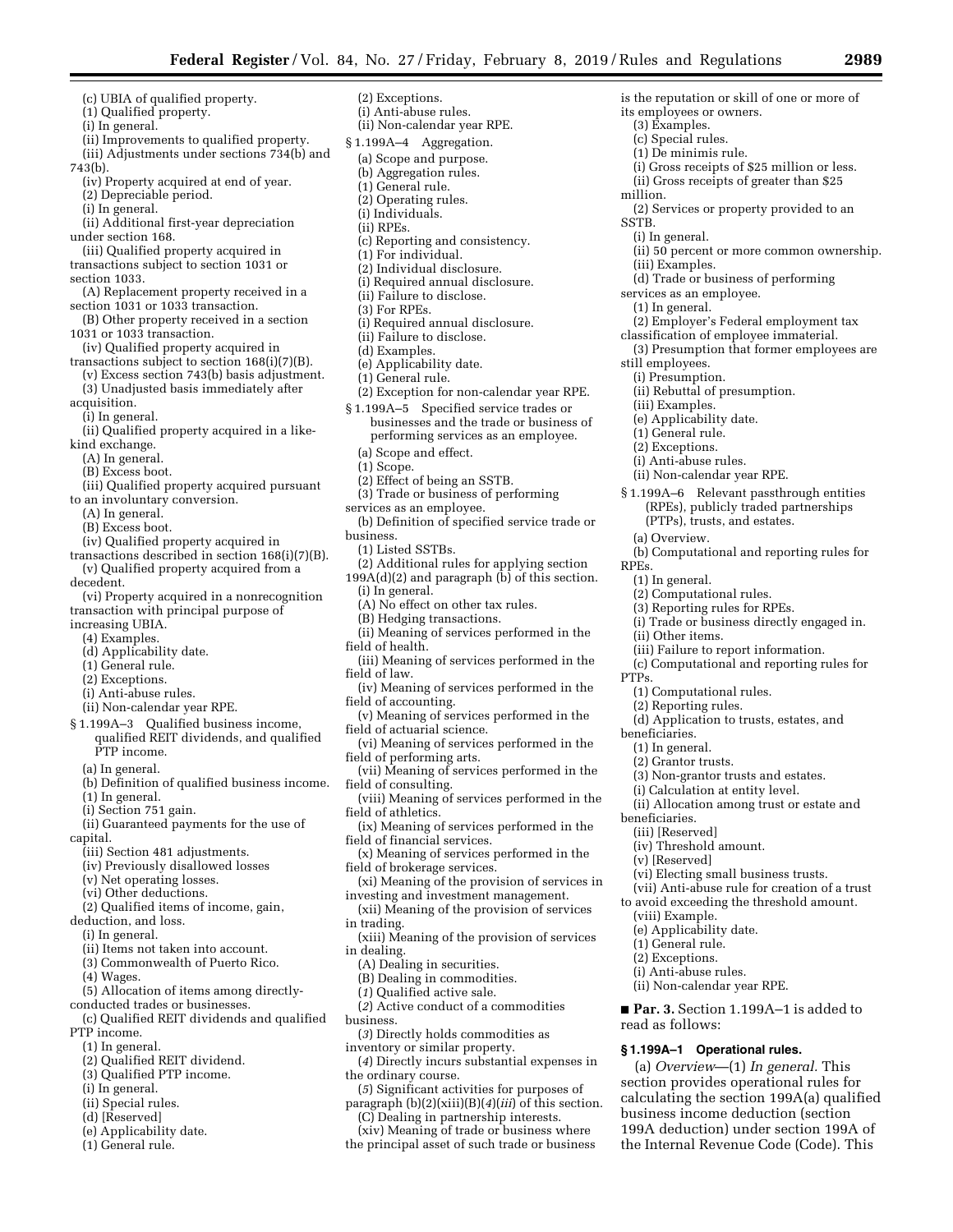section refers to the rules in §§ 1.199A– 2 through 1.199A–6. This paragraph (a) provides an overview of this section. Paragraph (b) of this section provides definitions that apply for purposes of section 199A and §§ 1.199A–1 through 1.199A–6. Paragraph (c) of this section provides computational rules and examples for individuals whose taxable income does not exceed the threshold amount. Paragraph (d) of this section provides computational rules and examples for individuals whose taxable income exceeds the threshold amount. Paragraph (e) of this section provides special rules for purposes of section 199A and §§ 1.199A–1 through 1.199A– 6. This section and §§ 1.199A–2 through 1.199A–6 do not apply for purposes of calculating the deduction in section 199A(g) for specified agricultural and horticultural cooperatives.

(2) *Usage of term individual.* For purposes of applying the rules of §§ 1.199A–1 through 1.199A–6, a reference to an individual includes a reference to a trust (other than a grantor trust) or an estate to the extent that the section 199A deduction is determined by the trust or estate under the rules of § 1.199A–6.

(b) *Definitions.* For purposes of section 199A and §§ 1.199A–1 through 1.199A–6, the following definitions apply:

(1) *Aggregated trade or business*  means two or more trades or businesses that have been aggregated pursuant to § 1.199A–4.

(2) *Applicable percentage* means, with respect to any taxable year, 100 percent reduced (not below zero) by the percentage equal to the ratio that the taxable income of the individual for the taxable year in excess of the threshold amount, bears to \$50,000 (or \$100,000 in the case of a joint return).

(3) *Net capital gain* means *net capital gain* as defined in section 1222(11) plus any *qualified dividend income* (as defined in section 1(h)(11)(B)) for the taxable year.

(4) *Phase-in range* means a range of taxable income between the threshold amount and the threshold amount plus \$50,000 (or \$100,000 in the case of a joint return).

(5) *Qualified business income (QBI)*  means the net amount of qualified items of income, gain, deduction, and loss with respect to any trade or business (or aggregated trade or business) as determined under the rules of § 1.199A– 3(b).

(6) *QBI component* means the amount determined under paragraph (d)(2) of this section.

(7) *Qualified PTP income* is defined in  $§ 1.199A - 3(c)(3).$ 

(8) *Qualified REIT dividends* are defined in § 1.199A–3(c)(2).

(9) *Reduction amount* means, with respect to any taxable year, the excess amount multiplied by the ratio that the taxable income of the individual for the taxable year in excess of the threshold amount, bears to \$50,000 (or \$100,000 in the case of a joint return). For purposes of this paragraph (b)(9), the *excess amount* is the amount by which 20 percent of QBI exceeds the greater of 50 percent of W–2 wages or the sum of 25 percent of W–2 wages plus 2.5 percent of the UBIA of qualified property.

(10) *Relevant passthrough entity (RPE)* means a partnership (other than a PTP) or an S corporation that is owned, directly or indirectly, by at least one individual, estate, or trust. Other passthrough entities including common trust funds as described in § 1.6032–T and religious or apostolic organizations described in section 501(d) are also treated as RPEs if the entity files a Form 1065, *U.S. Return of Partnership Income,* and is owned, directly or indirectly, by at least one individual, estate, or trust. A trust or estate is treated as an RPE to the extent it passes through QBI, W–2 wages, UBIA of qualified property, qualified REIT dividends, or qualified PTP income.

(11) *Specified service trade or business (SSTB)* means a specified service trade or business as defined in § 1.199A–5(b).

(12) *Threshold amount* means, for any taxable year beginning before 2019, \$157,500 (or \$315,000 in the case of a taxpayer filing a joint return). In the case of any taxable year beginning after 2018, the threshold amount is the dollar amount in the preceding sentence increased by an amount equal to such dollar amount, multiplied by the costof-living adjustment determined under section 1(f)(3) of the Code for the calendar year in which the taxable year begins, determined by substituting ''calendar year 2017'' for ''calendar year 2016" in section  $1(f)(3)(A)(ii)$ . The amount of any increase under the preceding sentence is rounded as provided in section 1(f)(7) of the Code.

(13) *Total QBI amount* means the net total QBI from all trades or businesses (including the individual's share of QBI from trades or business conducted by RPEs).

(14) *Trade or business* means a trade or business that is a trade or business under section 162 (a section 162 trade or business) other than the trade or business of performing services as an employee. In addition, rental or licensing of tangible or intangible property (rental activity) that does not

rise to the level of a section 162 trade or business is nevertheless treated as a trade or business for purposes of section 199A, if the property is rented or licensed to a trade or business conducted by the individual or an RPE which is commonly controlled under § 1.199A–4(b)(1)(i) (regardless of whether the rental activity and the trade or business are otherwise eligible to be aggregated under § 1.199A–4(b)(1)).

(15) *Unadjusted basis immediately after acquisition of qualified property*  (*UBIA of qualified property*) is defined in § 1.199A–2(c).

(16) *W–2 wages* means W–2 wages of a trade or business (or aggregated trade or business) properly allocable to QBI as determined under § 1.199A–2(b).

(c) *Computation of the section 199A deduction for individuals with taxable income not exceeding threshold amount*—(1) *In general.* The section 199A deduction is determined for individuals with taxable income for the taxable year that does not exceed the threshold amount by adding 20 percent of the total QBI amount (including the individual's share of QBI from an RPE and QBI attributable to an SSTB) and 20 percent of the combined amount of qualified REIT dividends and qualified PTP income (including the individual's share of qualified REIT dividends and qualified PTP income from RPEs and qualified PTP income attributable to an SSTB). That sum is then compared to 20 percent of the amount by which the individual's taxable income exceeds net capital gain. The lesser of these two amounts is the individual's section 199A deduction.

(2) *Carryover rules*—(i) *Negative total QBI amount.* If the total QBI amount is less than zero, the portion of the individual's section 199A deduction related to QBI is zero for the taxable year. The negative total QBI amount is treated as negative QBI from a separate trade or business in the succeeding taxable years of the individual for purposes of section 199A and this section. This carryover rule does not affect the deductibility of the loss for purposes of other provisions of the Code.

(ii) *Negative combined qualified REIT dividends/qualified PTP income.* If the combined amount of REIT dividends and qualified PTP income is less than zero, the portion of the individual's section 199A deduction related to qualified REIT dividends and qualified PTP income is zero for the taxable year. The negative combined amount must be carried forward and used to offset the combined amount of REIT dividends and qualified PTP income in the succeeding taxable years of the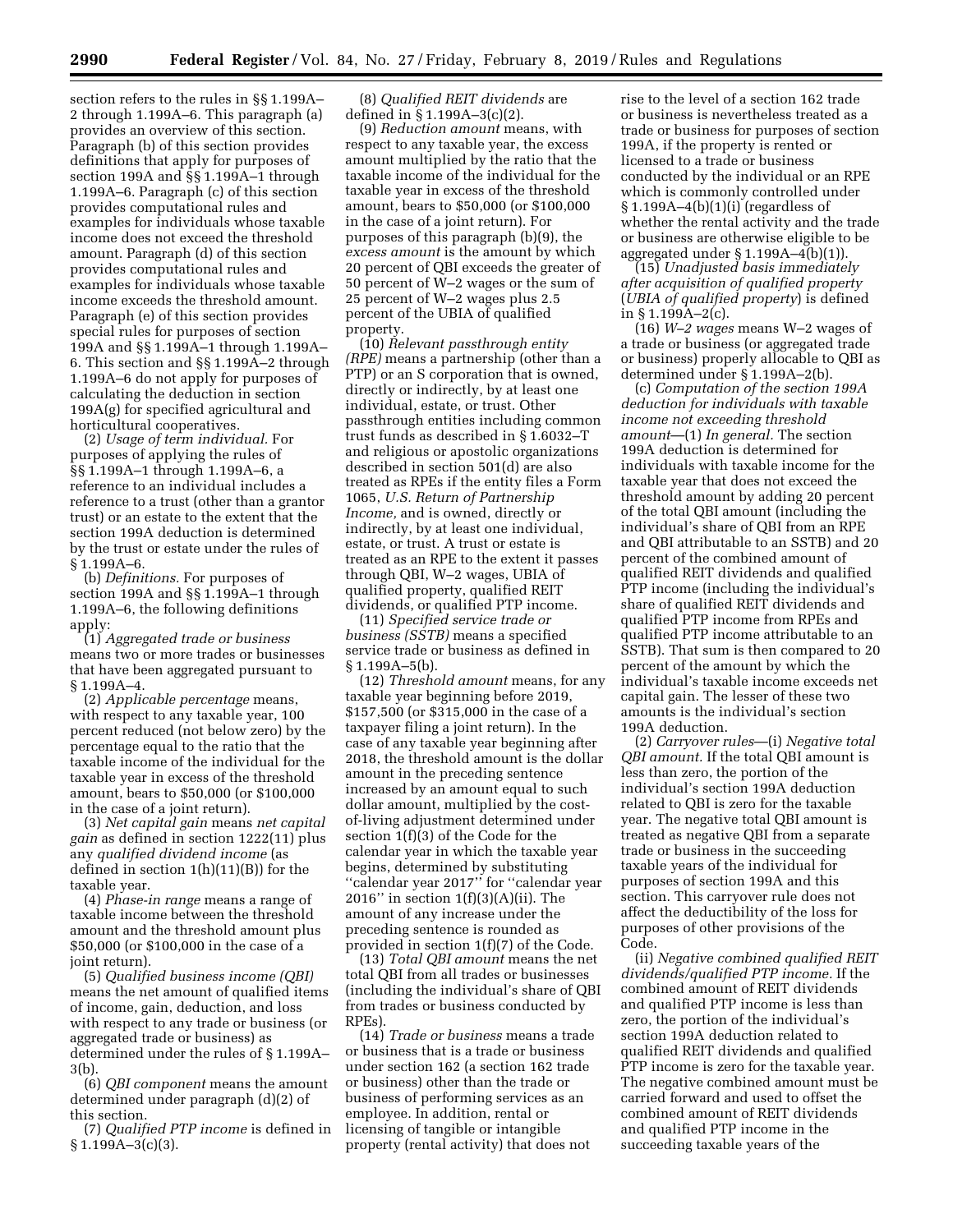individual for purposes of section 199A and this section. This carryover rule does not affect the deductibility of the loss for purposes of other provisions of the Code.

(3) *Examples.* The following examples illustrate the provisions of this paragraph (c). For purposes of these examples, unless indicated otherwise, assume that all of the trades or businesses are trades or businesses as defined in paragraph (b)(14) of this section and all of the tax items are effectively connected to a trade or business within the United States within the meaning of section 864(c). Total taxable income does not include the section 199A deduction.

(i) *Example 1.* A, an unmarried individual, owns and operates a computer repair shop as a sole proprietorship. The business generates \$100,000 in net taxable income from operations in 2018. A has no capital gains or losses. After allowable deductions not relating to the business, A's total taxable income for 2018 is \$81,000. The business's QBI is \$100,000, the net amount of its qualified items of income, gain, deduction, and loss. A's section 199A deduction for 2018 is equal to \$16,200, the lesser of 20% of A's QBI from the business (\$100,000  $\times$  $20\% = $20,000$  and  $20\%$  of A's total taxable income for the taxable year  $(\$81,000 \times 20\%$  $=$  \$16,200).

(ii) *Example 2.* Assume the same facts as in *Example 1* of paragraph (c)(3)(i) of this section, except that  $\tilde{A}$  also has \$7,000 in net capital gain for 2018 and that, after allowable deductions not relating to the business, A's taxable income for 2018 is \$74,000. A's taxable income minus net capital gain is  $$67,000$  (\$74,000 - \$7,000). A's section 199A deduction is equal to \$13,400, the lesser of 20% of A's QBI from the business (\$100,000  $\times$  20% = \$20,000) and 20% of A's total taxable income minus net capital gain for the taxable year (\$67,000  $\times$  20% = \$13,400).

(iii) *Example 3.* B and C are married and file a joint individual income tax return. B earns \$50,000 in wages as an employee of an unrelated company in 2018. C owns 100% of the shares of X, an S corporation that provides landscaping services. X generates \$100,000 in net income from operations in 2018. X pays C \$150,000 in wages in 2018. B and C have no capital gains or losses. After allowable deductions not related to X, B and C's total taxable income for 2018 is \$270,000. B's and C's wages are not considered to be income from a trade or business for purposes of the section 199A deduction. Because X is an S corporation, its QBI is determined at the S corporation level. X's QBI is \$100,000, the net amount of its qualified items of income, gain, deduction, and loss. The wages paid by  $\tilde{X}$  to C are considered to be a qualified item of deduction for purposes of determining X's QBI. The section 199A deduction with respect to X's QBI is then determined by C, X's sole shareholder, and is claimed on the joint return filed by B and C. B and C's section 199A deduction is equal to \$20,000, the lesser of 20% of C's QBI from the business (\$100,000  $\times$  20% = \$20,000) and

20% of B and C's total taxable income for the taxable year  $(\$270,000 \times 20\% = \$54,000)$ .

(iv) *Example 4.* Assume the same facts as in *Example 3* of paragraph (c)(3)(iii) of this section except that B also earns \$1,000 in qualified REIT dividends and \$500 in qualified PTP income in 2018, increasing taxable income to \$271,500. B and C's section 199A deduction is equal to \$20,300, the lesser of:

(A) 20% of C's QBI from the business  $($100,000 \times 20\% = $20,000)$  plus 20% of B's combined qualified REIT dividends and qualified PTP income  $(\$1,500 \times 20\% = \$300);$ and

(B) 20% of B and C's total taxable for the taxable year  $(\$271,500 \times 20\% = \$54,300)$ .

(d) *Computation of the section 199A deduction for individuals with taxable income above threshold amount*—(1) *In general.* The section 199A deduction is determined for individuals with taxable income for the taxable year that exceeds the threshold amount by adding the QBI component described in paragraph (d)(2) of this section and the qualified REIT dividends/qualified PTP income component described in paragraph (d)(3) of this section (including the individual's share of qualified REIT dividends and qualified PTP income from RPEs). That sum is then compared to 20 percent of the amount by which the individual's taxable income exceeds net capital gain. The lesser of these two amounts is the individual's section 199A deduction.

(2) *QBI component.* An individual with taxable income for the taxable year that exceeds the threshold amount determines the QBI component using the following computational rules, which are to be applied in the order they appear.

(i) *SSTB exclusion.* If the individual's taxable income is within the phase-in range, then only the applicable percentage of QBI, W–2 wages, and UBIA of qualified property for each SSTB is taken into account for all purposes of determining the individual's section 199A deduction, including the application of the netting and carryover rules described in paragraph (d)(2)(iii) of this section. If the individual's taxable income exceeds the phase-in range, then none of the individual's share of QBI, W–2 wages, or UBIA of qualified property attributable to an SSTB may be taken into account for purposes of determining the individual's section 199A deduction.

(ii) *Aggregated trade or business.* If an individual chooses to aggregate trades or businesses under the rules of § 1.199A– 4, the individual must combine the QBI, W–2 wages, and UBIA of qualified property of each trade or business within an aggregated trade or business

prior to applying the netting and carryover rules described in paragraph  $(d)(2)(iii)$  of this section and the W-2 wage and UBIA of qualified property limitations described in paragraph (d)(2)(iv) of this section.

(iii) *Netting and carryover*—(A) *Netting.* If an individual's QBI from at least one trade or business (including an aggregated trade or business) is less than zero, the individual must offset the QBI attributable to each trade or business (or aggregated trade or business) that produced net positive QBI with the QBI from each trade or business (or aggregated trade or business) that produced net negative QBI in proportion to the relative amounts of net QBI in the trades or businesses (or aggregated trades or businesses) with positive QBI. The adjusted QBI is then used in paragraph (d)(2)(iv) of this section. The W–2 wages and UBIA of qualified property from the trades or businesses (including aggregated trades or businesses) that produced net negative QBI are not taken into account for purposes of this paragraph (d) and are not carried over to the subsequent year.

(B) *Carryover of negative total QBI amount.* If an individual's QBI from all trades or businesses (including aggregated trades or businesses) combined is less than zero, the QBI component is zero for the taxable year. This negative amount is treated as negative QBI from a separate trade or business in the succeeding taxable years of the individual for purposes of section 199A and this section. This carryover rule does not affect the deductibility of the loss for purposes of other provisions of the Code. The W–2 wages and UBIA of qualified property from the trades or businesses (including aggregated trades or businesses) that produced net negative QBI are not taken into account for purposes of this paragraph (d) and are not carried over to the subsequent year.

(iv) *QBI component calculation*—(A) *General rule.* Except as provided in paragraph (d)(2)(iv)(B) of this section, the QBI component is the sum of the amounts determined under this paragraph (d)(2)(iv)(A) for each trade or business (or aggregated trade or business). For each trade or business (or aggregated trade or business) (including trades or businesses operated through RPEs) the individual must determine the lesser of—

(*1*) 20 percent of the QBI for that trade or business (or aggregated trade or business); or

(*2*) The greater of—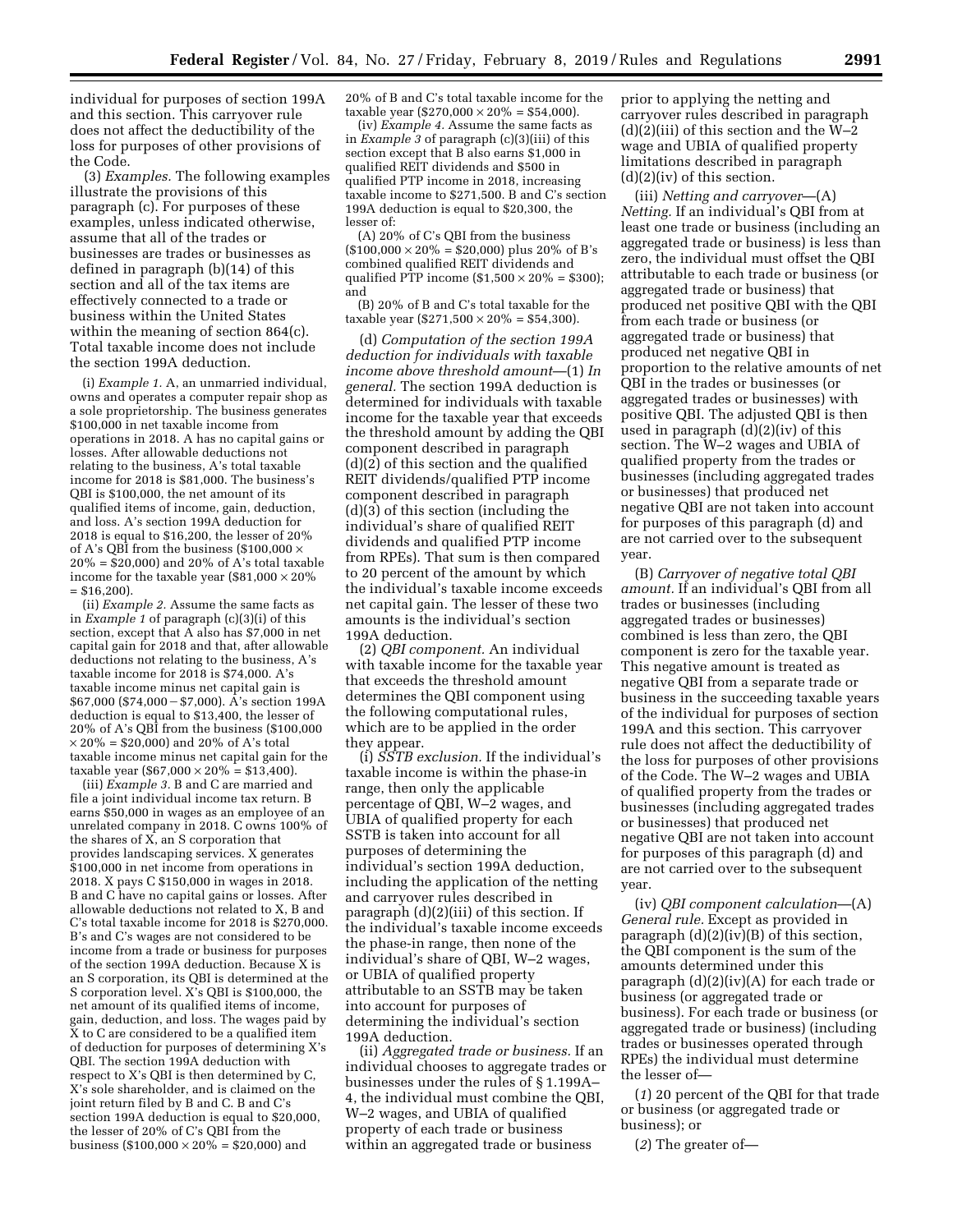(*i*) 50 percent of W–2 wages with respect to that trade or business (or aggregated trade or business); or

(*ii*) The sum of 25 percent of W–2 wages with respect to that trade or business (or aggregated trade or business) plus 2.5 percent of the UBIA of qualified property with respect to that trade or business (or aggregated trade or business).

(B) *Taxpayers with taxable income within phase-in range.* If the individual's taxable income is within the phase-in range and the amount determined under paragraph (d)(2)(iv)(A)(*2*) of this section for a trade or business (or aggregated trade or business) is less than the amount determined under paragraph (d)(2)(iv)(A)(*1*) of this section for that trade or business (or aggregated trade or business), the amount determined under paragraph  $(d)(2)(iv)(A)$  of this section for such trade or business (or aggregated trade or business) is modified. Instead of the amount determined under paragraph (d)(2)(iv)(A)(*2*) of this section, the QBI component for the trade or business (or aggregated trade or business) is the amount determined under paragraph (d)(2)(iv)(A)(*1*) of this section reduced by the reduction amount as defined in paragraph (b)(9) of this section. This reduction amount does not apply if the amount determined in paragraph (d)(2)(iv)(A)(*2*) of this section is greater than the amount determined under paragraph (d)(2)(iv)(A)(*1*) of this section (in which circumstance the QBI component for the trade or business (or aggregated trade or business) will be the unreduced amount determined in paragraph (d)(2)(iv)(A)(*1*) of this section).

(3) *Qualified REIT dividends/ qualified PTP income component*—(i) *In general.* The qualified REIT dividend/ qualified PTP income component is 20 percent of the combined amount of qualified REIT dividends and qualified PTP income received by the individual (including the individual's share of qualified REIT dividends and qualified PTP income from RPEs).

(ii) *SSTB exclusion.* If the individual's taxable income is within the phase-in range, then only the applicable percentage of qualified PTP income generated by an SSTB is taken into account for purposes of determining the individual's section 199A deduction, including the determination of the combined amount of qualified REIT dividends and qualified PTP income described in paragraph (d)(1) of this section. If the individual's taxable income exceeds the phase-in range, then none of the individual's share of qualified PTP income generated by an

SSTB may be taken into account for purposes of determining the individual's section 199A deduction.

(iii) *Negative combined qualified REIT dividends/qualified PTP income.* If the combined amount of REIT dividends and qualified PTP income is less than zero, the portion of the individual's section 199A deduction related to qualified REIT dividends and qualified PTP income is zero for the taxable year. The negative combined amount must be carried forward and used to offset the combined amount of REIT dividends/ qualified PTP income in the succeeding taxable years of the individual for purposes of section 199A and this section. This carryover rule does not affect the deductibility of the loss for purposes of other provisions of the Code.

(4) *Examples.* The following examples illustrate the provisions of this paragraph (d). For purposes of these examples, unless indicated otherwise, assume that all of the trades or businesses are trades or businesses as defined in paragraph (b)(14) of this section, none of the trades or businesses are SSTBs as defined in paragraph (b)(11) of this section and  $\S 1.199A-5(b)$ ; and all of the tax items associated with the trades or businesses are effectively connected to a trade or business within the United States within the meaning of section 864(c). Also assume that the taxpayers report no capital gains or losses or other tax items not specified in the examples. Total taxable income does not include the section 199A deduction.

(i) *Example 1.* D, an unmarried individual, operates a business as a sole proprietorship. The business generates \$1,000,000 of QBI in 2018. Solely for purposes of this example, assume that the business paid no wages and holds no qualified property for use in the business. After allowable deductions unrelated to the business, D's total taxable income for 2018 is \$980,000. Because D's taxable income exceeds the applicable threshold amount, D's section 199A deduction is subject to the W–2 wage and UBIA of qualified property limitations. D's section 199A deduction is limited to zero because the business paid no wages and held no qualified property.

(ii) *Example 2.* Assume the same facts as in *Example 1* of paragraph (d)(4)(i) of this section, except that D holds qualified property with a UBIA of \$10,000,000 for use in the trade or business. D reports \$4,000,000 of QBI for 2020. After allowable deductions unrelated to the business, D's total taxable income for 2020 is \$3,980,000. Because D's taxable income is above the threshold amount, the QBI component of D's section 199A deduction is subject to the W–2 wage and UBIA of qualified property limitations. Because the business has no W–2 wages, the QBI component of D's section 199A deduction is limited to the lesser of 20% of

the business's QBI or 2.5% of its UBIA of qualified property. Twenty percent of the \$4,000,000 of QBI is \$800,000. Two and onehalf percent of the \$10,000,000 UBIA of qualified property is \$250,000. The QBI component of D's section 199A deduction is thus limited to \$250,000. D's section 199A deduction is equal to the lesser of:

(A) 20% of the QBI from the business as limited (\$250,000); or

(B) 20% of D's taxable income (\$3,980,000  $\times$  20% = \$796,000). Therefore, D's section 199A deduction for 2020 is \$250,000.

(iii) *Example 3.* E, an unmarried individual, is a 30% owner of LLC, which is classified as a partnership for Federal income tax purposes. In 2018, the LLC has a single trade or business and reports QBI of \$3,000,000. The LLC pays total W–2 wages of \$1,000,000, and its total UBIA of qualified property is \$100,000. E is allocated 30% of all items of the partnership. For the 2018 taxable year, E reports \$900,000 of QBI from the LLC. After allowable deductions unrelated to LLC, E's taxable income is \$880,000. Because E's taxable income is above the threshold amount, the QBI component of E's section 199A deduction will be limited to the lesser of 20% of E's share of LLC's QBI or the greater of the W– 2 wage or UBIA of qualified property limitations. Twenty percent of E's share of QBI of \$900,000 is \$180,000. The W–2 wage limitation equals 50% of E's share of the LLC's wages (\$300,000) or \$150,000. The UBIA of qualified property limitation equals \$75,750, the sum of 25% of E's share of LLC's wages (\$300,000) or \$75,000 plus 2.5% of E's share of UBIA of qualified property (\$30,000) or \$750. The greater of the limitation amounts (\$150,000 and \$75,750) is \$150,000. The QBI component of E's section 199A deduction is thus limited to \$150,000, the lesser of 20% of QBI (\$180,000) and the greater of the limitations amounts (\$150,000). E's section 199A deduction is equal to the lesser of 20% of the QBI from the business as limited (\$150,000) or 20% of E's taxable income (\$880,000  $\times$  20% = \$176,000). Therefore, E's section 199A deduction is \$150,000 for 2018.

(iv) *Example 4.* F, an unmarried individual, owns a 50% interest in Z, an S corporation for Federal income tax purposes that conducts a single trade or business. In 2018, Z reports QBI of \$6,000,000. Z pays total W–2 wages of \$2,000,000, and its total UBIA of qualified property is \$200,000. For the 2018 taxable year, F reports \$3,000,000 of QBI from Z. F is not an employee of Z and receives no wages or reasonable compensation from Z. After allowable deductions unrelated to Z and a deductible qualified net loss from a PTP of (\$10,000), F's taxable income is \$1,880,000. Because F's taxable income is above the threshold amount, the QBI component of F's section 199A deduction will be limited to the lesser of 20% of F's share of Z's QBI or the greater of the W–2 wage and UBIA of qualified property limitations. Twenty percent of F's share of Z's QBI (\$3,000,000) is \$600,000. The W–2 wage limitation equals 50% of F's share of Z's W–2 wages (\$1,000,000) or \$500,000. The UBIA of qualified property limitation equals \$252,500, the sum of 25%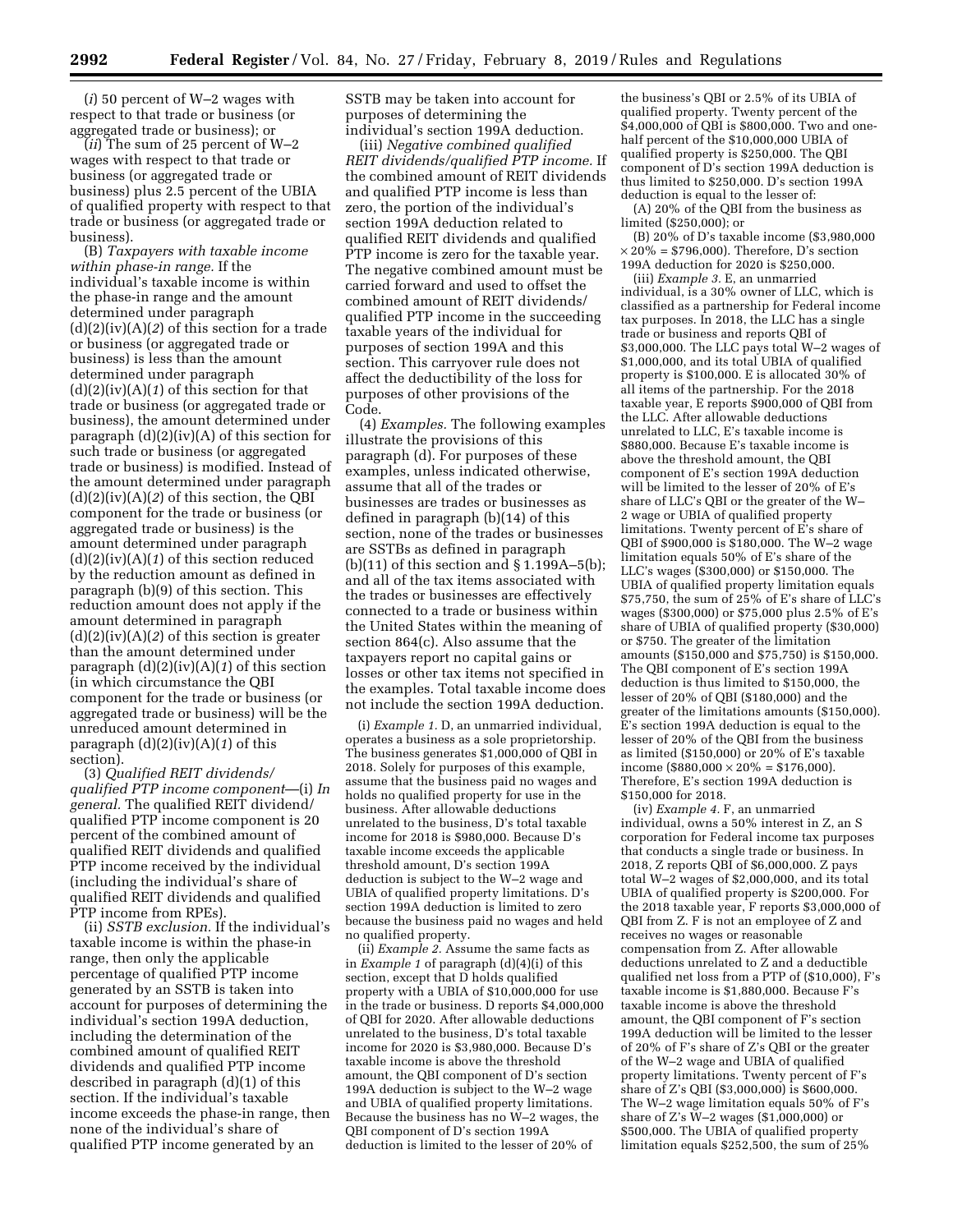of F's share of Z's W–2 wages (\$1,000,000) or \$250,000 plus 2.5% of E's share of UBIA of qualified property (\$100,000) or \$2,500. The greater of the limitation amounts (\$500,000 and \$252,500) is \$500,000. The QBI component of F's section 199A deduction is thus limited to \$500,000, the lesser of 20% of QBI (\$600,000) and the greater of the limitations amounts (\$500,000). F reports a qualified loss from a PTP and has no qualified REIT dividend. F does not net the (\$10,000) loss from the PTP against QBI. Instead, the portion of F's section 199A deduction related to qualified REIT dividends and qualified PTP income is zero for 2018. F's section is 199A deduction is equal to the lesser of 20% of the QBI from the business as limited (\$500,000) or 20% of F's taxable income over net capital gain  $$1,880,000 \times 20\% = $376,000$ . Therefore, F's section 199A deduction is \$376,000 for 2018. F must also carry forward the (\$10,000) qualified loss from a PTP to be netted against F's qualified REIT dividends and qualified PTP income in the succeeding taxable year.

(v) *Example 5: Phase-in range.* (A) B and C are married and file a joint individual income tax return. B is a shareholder in M, an entity taxed as an S corporation for Federal income tax purposes that conducts a single trade or business. M holds no qualified property. B's share of the M's QBI is \$300,000 in 2018. B's share of the W–2 wages from M in 2018 is \$40,000. C earns wage income from employment by an unrelated company. After allowable deductions unrelated to M, B and C's taxable income for 2018 is \$375,000. B and C are within the phase-in range because their taxable income exceeds the applicable threshold amount, \$315,000, but does not exceed the threshold amount plus \$100,000, or \$415,000. Consequently, the QBI component of B and C's section 199A deduction may be limited by the W–2 wage and UBIA of qualified property limitations but the limitations will be phased in.

(B) Because M does not hold qualified property, only the W–2 wage limitation must be calculated. In order to apply the W–2 wage limitation, B and C must first determine 20% of B's share of M's QBI. Twenty percent of B's share of M's QBI of \$300,000 is \$60,000. Next, B and C must determine 50% of B's share of M's W–2 wages. Fifty percent of B's share of M's W–2 wages of \$40,000 is \$20,000. Because 50% of B's share of M's W– 2 wages (\$20,000) is less than 20% of B's share of M's QBI (\$60,000), B and C must determine the QBI component of their section 199A deduction by reducing 20% of B's share of M's QBI by the reduction amount.

(C) B and C are 60% through the phase-in range (that is, their taxable income exceeds the threshold amount by \$60,000 and their phase-in range is \$100,000). B and C must determine the excess amount, which is the excess of 20% of B's share of M's QBI, or \$60,000, over 50% of B's share of M's W–2 wages, or \$20,000. Thus, the excess amount is \$40,000. The reduction amount is equal to 60% of the excess amount, or \$24,000. Thus, the QBI component of B and C's section 199A deduction is equal to \$36,000, 20% of B's \$300,000 share M's QBI (that is, \$60,000), reduced by \$24,000. B and C's section 199A

deduction is equal to the lesser of 20% of the QBI from the business as limited (\$36,000) or 20% of B and C's taxable income (\$375,000  $\times$  20% = \$75,000). Therefore, B and C's section 199A deduction is \$36,000 for 2018.

(vi) *Example 6.* (A) Assume the same facts as in *Example 5* of paragraph (d)(4)(v) of this section, except that M is engaged in an SSTB. Because B and C are within the phase-in range, B must reduce the QBI and W–2 wages allocable to B from M to the applicable percentage of those items. B and C's applicable percentage is 100% reduced by the percentage equal to the ratio that their taxable income for the taxable year (\$375,000) exceeds their threshold amount (\$315,000), or \$60,000, bears to \$100,000. Their applicable percentage is 40%. The applicable percentage of B's QBI is (\$300,000  $\times$  40% =) \$120,000, and the applicable percentage of B's share of W–2 wages is  $($40,000 \times 40\% = $16,000$ . These reduced numbers must then be used to determine how B's section 199A deduction is limited.

(B) B and C must apply the W–2 wage limitation by first determining 20% of B's share of M's QBI as limited by paragraph  $(d)(4)(vi)(A)$  of this section. Twenty percent of B's share of M's QBI of \$120,000 is \$24,000. Next, B and C must determine 50% of B's share of M's W–2 wages. Fifty percent of B's share of M's W–2 wages of \$16,000 is \$8,000. Because 50% of B's share of M's W–2 wages (\$8,000) is less than 20% of B's share of M's QBI (\$24,000), B and C's must determine the QBI component of their section 199A deduction by reducing 20% of B's share of M's QBI by the reduction amount.

(C) B and C are 60% through the phase-in range (that is, their taxable income exceeds the threshold amount by \$60,000 and their phase-in range is \$100,000). B and C must determine the excess amount, which is the excess of 20% of B's share of M's QBI, as adjusted in paragraph  $(d)(4)(vi)(A)$  of this section or \$24,000, over 50% of B's share of M's W–2 wages, as adjusted in paragraph  $(d)(4)(vi)(A)$  of this section, or \$8,000. Thus, the excess amount is \$16,000. The reduction amount is equal to 60% of the excess amount or \$9,600. Thus, the QBI component of B and C's section 199A deduction is equal to \$14,400, 20% of B's share M's QBI of \$24,000, reduced by \$9,600. B and C's section 199A deduction is equal to the lesser of 20% of the QBI from the business as limited (\$14,400) or 20% of B's and C's taxable income (\$375,000  $\times$  20% = \$75,000). Therefore, B and C's section 199A deduction is \$14,400 for 2018.

(vii) *Example 7.* (A) F, an unmarried individual, owns as a sole proprietor 100 percent of three trades or businesses, Business X, Business Y, and Business Z. None of the businesses hold qualified property. F does not aggregate the trades or businesses under § 1.199A–4. For taxable year 2018, Business X generates \$1 million of QBI and pays \$500,000 of W–2 wages with respect to the business. Business Y also generates \$1 million of QBI but pays no wages. Business Z generates \$2,000 of QBI and pays \$500,000 of W–2 wages with respect to the business. F also has \$750,000 of wage income from employment with an

unrelated company. After allowable deductions unrelated to the businesses, F's taxable income is \$2,722,000.

(B) Because F's taxable income is above the threshold amount, the QBI component of F's section 199A deduction is subject to the W–2 wage and UBIA of qualified property limitations. These limitations must be applied on a business-by-business basis. None of the businesses hold qualified property, therefore only the 50% of W–2 wage limitation must be calculated. Because QBI from each business is positive, F applies the limitation by determining the lesser of 20% of QBI and 50% of W–2 wages for each business. For Business X, the lesser of 20% of QBI (\$1,000,000  $\times$  20 percent = \$200,000) and 50% of Business X's W–2 wages  $($500,000 \times 50\% = $250,000) \text{ is } $200,000.$ Business Y pays no W–2 wages. The lesser of 20% of Business Y's QBI (\$1,000,000  $\times$  $20\% = $200,000$  and  $50\%$  of its W-2 wages (zero) is zero. For Business Z, the lesser of 20% of QBI (\$2,000  $\times$  20% = \$400) and 50% of W–2 wages (\$500,000  $\times$  50% = \$250,000) is \$400.

(C) Next, F must then combine the amounts determined in paragraph  $(d)(4)(vi)(B)$  of this section and compare that sum to 20% of F's taxable income. The lesser of these two amounts equals F's section 199A deduction. The total of the combined amounts in paragraph (d)(4)(vii)(B) of this section is  $$200,400$  (\$200,000 + zero + 400). Twenty percent of F's taxable income is \$544,400 (\$2,722,000 × 20%). Thus, F's section 199A deduction for 2018 is \$200,400.

(viii) *Example 8.* (A) Assume the same facts as in *Example 7* of paragraph (d)(4)(vii) of this section, except that F aggregates Business X, Business Y, and Business Z under the rules of § 1.199A–4.

(B) Because F's taxable income is above the threshold amount, the QBI component of F's section 199A deduction is subject to the W–2 wage and UBIA of qualified property limitations. Because the businesses are aggregated, these limitations are applied on an aggregated basis. None of the businesses holds qualified property, therefore only the W–2 wage limitation must be calculated. F applies the limitation by determining the lesser of 20% of the QBI from the aggregated businesses, which is \$400,400 (\$2,002,000  $\times$ 20%) and 50% of W–2 wages from the aggregated businesses, which is \$500,000 (\$1,000,000 x 50%). F's section 199A deduction is equal to the lesser of \$400,400 and 20% of F's taxable income (\$2,722,000  $\times$  20% = \$544,400). Thus, F's section 199A deduction for 2018 is \$400,400.

(ix) *Example 9.* (A) Assume the same facts as in *Example 7* of paragraph (d)(4)(vii) of this section, except that for taxable year 2018, Business Z generates a loss that results in (\$600,000) of negative QBI and pays \$500,000 of W–2 wages. After allowable deductions unrelated to the businesses, F's taxable income is \$2,120,000. Because Business Z had negative QBI, F must offset the positive QBI from Business X and Business  $\tilde{Y}$  with the negative QBI from Business Z in proportion to the relative amounts of positive QBI from Business X and Business  $\tilde{Y}$ . Because Business X and Business Y produced the same amount of positive QBI, the negative QBI from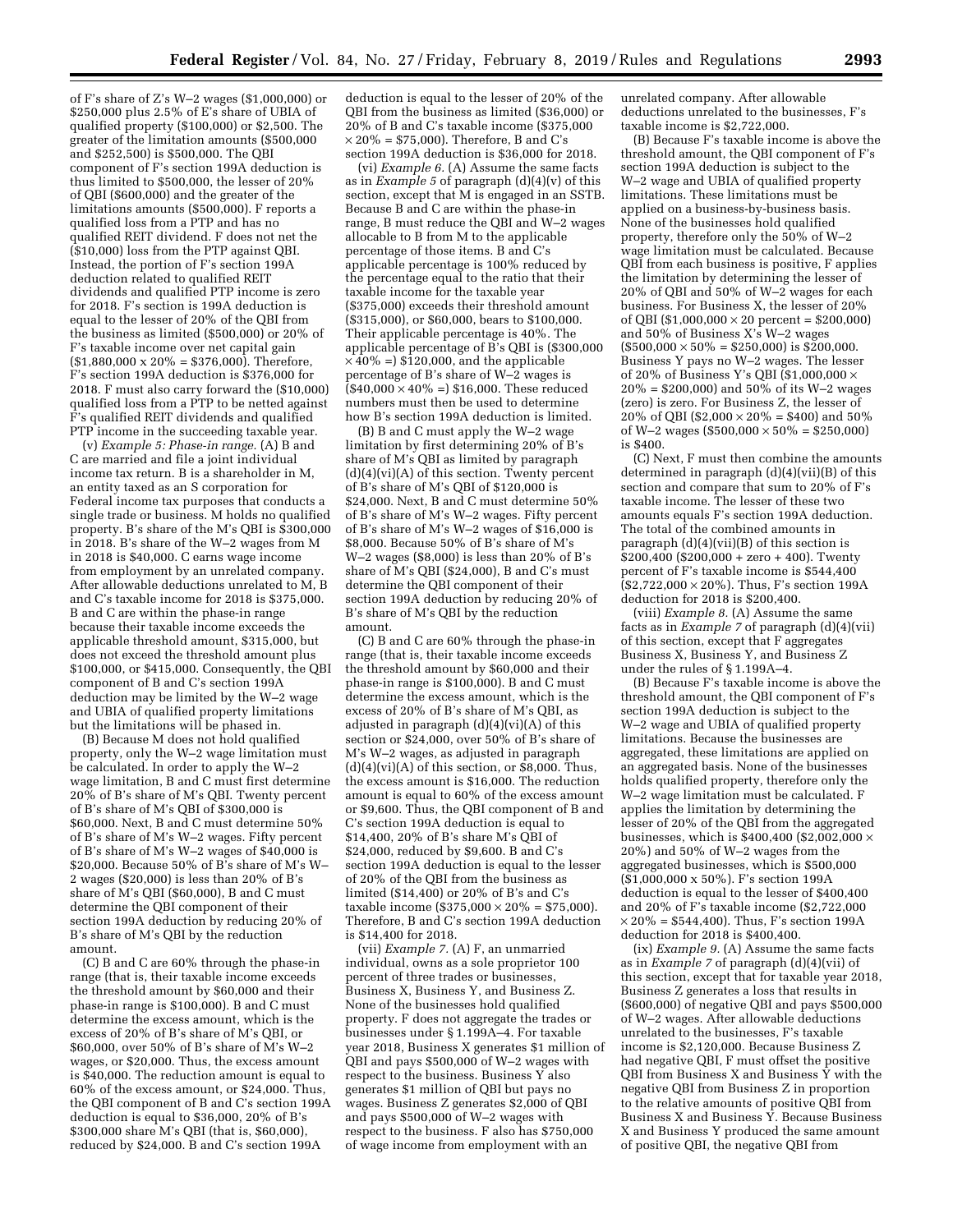Business Z is apportioned equally among Business X and Business Y. Therefore, the adjusted QBI for each of Business X and Business Y is \$700,000 (\$1 million plus 50% of the negative QBI of \$600,000). The adjusted QBI in Business Z is \$0, because its negative QBI has been fully apportioned to Business X and Business Y.

(B) Because F's taxable income is above the threshold amount, the QBI component of F's section 199A deduction is subject to the W–2 wage and UBIA of qualified property limitations. These limitations must be applied on a business-by-business basis. None of the businesses hold qualified property, therefore only the 50% of W–2 wage limitation must be calculated. For Business X, the lesser of 20% of QBI  $($700,000 \times 20\% = $140,000)$  and 50% of  $W-2$  wages (\$500,000  $\times$  50% = \$250,000) is \$140,000. Business Y pays no W–2 wages. The lesser of 20% of Business Y's QBI  $($700,000 \times 20\% = $140,000)$  and 50% of its W–2 wages (zero) is zero.

(C) F must combine the amounts determined in paragraph (d)(4)(ix)(B) of this section and compare the sum to 20% of taxable income. F's section 199A deduction equals the lesser of these two amounts. The combined amount from paragraph  $(d)(4)(ix)(B)$  of this section is \$140,000  $($140,000 + zero)$  and  $20\%$  of F's taxable income is \$424,000 (\$2,120,000  $\times$  20%). Thus, F's section 199A deduction for 2018 is \$140,000. There is no carryover of any loss into the following taxable year for purposes of section 199A.

(x) *Example 10.* (A) Assume the same facts as in *Example 9* of paragraph (d)(4)(ix) of this section, except that F aggregates Business X, Business Y, and Business Z under the rules of § 1.199A–4.

(B) Because F's taxable income is above the threshold amount, the QBI component of F's section 199A deduction is subject to the W–2 wage and UBIA of qualified property limitations. Because the businesses are aggregated, these limitations are applied on an aggregated basis. None of the businesses holds qualified property, therefore only the W–2 wage limitation must be calculated. F applies the limitation by determining the lesser of 20% of the QBI from the aggregated businesses (\$1,400,000  $\times$  20% = \$280,000) and 50% of W–2 wages from the aggregated businesses (\$1,000,000  $\times$  50% = \$500,000), or \$280,000. F's section 199A deduction is equal to the lesser of \$280,000 and 20% of F's taxable income  $(\$2,120,000 \times 20\% =$ \$424,000). Thus, F's section 199A deduction for 2018 is \$280,000. There is no carryover of any loss into the following taxable year for purposes of section 199A.

(xi) *Example 11.* (A) Assume the same facts as in *Example 7* of paragraph (d)(4)(vii) of this section, except that Business Z generates a loss that results in (\$2,150,000) of negative QBI and pays \$500,000 of W–2 wages with respect to the business in 2018. Thus, F has a negative combined QBI of (\$150,000) when the QBI from all of the businesses are added together (\$1 million plus \$1 million minus the loss of (\$2,150,000)). Because F has a negative combined QBI for 2018, F has no section 199A deduction with respect to any trade or business for 2018. Instead, the

negative combined QBI of (\$150,000) carries forward and will be treated as negative QBI from a separate trade or business for purposes of computing the section 199A deduction in the next taxable year. None of the W–2 wages carry forward. However, for income tax purposes, the \$150,000 loss may offset F's \$750,000 of wage income (assuming the loss is otherwise allowable under the Code).

(B) In taxable year 2019, Business X generates \$200,000 of net QBI and pays \$100,000 of W–2 wages with respect to the business. Business Y generates \$150,000 of net QBI but pays no wages. Business Z generates a loss that results in (\$120,000) of negative QBI and pays \$500 of W–2 wages with respect to the business. F also has \$750,000 of wage income from employment with an unrelated company. After allowable deductions unrelated to the businesses, F's taxable income is \$960,000. Pursuant to paragraph (d)(2)(iii)(B) of this section, the (\$150,000) of negative QBI from 2018 is treated as arising in 2019 from a separate trade or business. Thus, F has overall net QBI of \$80,000 when all trades or businesses are taken together (\$200,000) plus \$150,000 minus \$120,000 minus the carryover loss of \$150,000). Because Business Z had negative QBI and F also has a negative QBI carryover amount, F must offset the positive QBI from Business X and Business  $\tilde{Y}$  with the negative QBI from Business Z and the carryover amount in proportion to the relative amounts of positive QBI from Business X and Business Y. Because Business X produced 57.14% of the total QBI from Business X and Business Y, 57.14% of the negative QBI from Business Z and the negative QBI carryforward must be apportioned to Business X, and the remaining 42.86% allocated to Business Y. Therefore, the adjusted QBI in Business X is \$45,722 (\$200,000 minus 57.14% of the loss from Business Z (\$68,568), minus 57.14% of the carryover loss (\$85,710). The adjusted QBI in Business Y is \$34,278 (\$150,000, minus 42.86% of the loss from Business Z (\$51,432) minus 42.86% of the carryover loss (\$64,290)). The adjusted QBI in Business Z is \$0, because its negative QBI has been apportioned to Business X and Business Y.

(C) Because F's taxable income is above the threshold amount, the QBI component of F's section 199A deduction is subject to the W–2 wage and UBIA of qualified property limitations. These limitations must be applied on a business-by-business basis. None of the businesses hold qualified property, therefore only the 50% of W–2 wage limitation must be calculated. For Business X, 20% of QBI is \$9,144 (\$45,722  $\times\,20\%$  ) and 50% of W–2 wages is \$50,000  $($100,000 \times 50\%)$ , so the lesser amount is \$9,144. Business Y pays no W–2 wages. Twenty percent of Business Y's QBI is \$6,856  $($ \$34,278  $\times$  20%) and 50% of its W-2 wages (zero) is zero, so the lesser amount is zero.

(D) F must then compare the combined amounts determined in paragraph  $(d)(4)(xi)(C)$  of this section to 20% of F's taxable income. The section 199A deduction equals the lesser of these amounts. F's combined amount from paragraph  $(d)(4)(xi)(C)$  of this section is \$9,144 (\$9,144) plus zero) and 20% of F's taxable income is

\$192,000 (\$960,000  $\times$  20%) Thus, F's section 199A deduction for 2019 is \$9,144. There is no carryover of any negative QBI into the following taxable year for purposes of section 199A.

(xii) *Example 12.* (A) Assume the same facts as in *Example 11* of paragraph (d)(4)(xi) of this section, except that F aggregates Business X, Business Y, and Business Z under the rules of § 1.199A–4. For 2018, F's QBI from the aggregated trade or business is (\$150,000). Because F has a combined negative QBI for 2018, F has no section 199A deduction with respect to any trade or business for 2018. Instead, the negative combined QBI of (\$150,000) carries forward and will be treated as negative QBI from a separate trade or business for purposes of computing the section 199A deduction in the next taxable year. However, for income tax purposes, the \$150,000 loss may offset taxpayer's \$750,000 of wage income (assuming the loss is otherwise allowable under the Code).

(B) In taxable year 2019, F will have QBI of \$230,000 and W–2 wages of \$100,500 from the aggregated trade or business. F also has \$750,000 of wage income from employment with an unrelated company. After allowable deductions unrelated to the businesses, F's taxable income is \$960,000. F must treat the negative QBI carryover loss (\$150,000) from 2018 as a loss from a separate trade or business for purposes of section 199A. This loss will offset the positive QBI from the aggregated trade or business, resulting in an adjusted QBI of \$80,000 (\$230,000 -\$150,000).

(C) Because F's taxable income is above the threshold amount, the QBI component of F's section 199A deduction is subject to the W–2 wage and UBIA of qualified property limitations. These limitations must be applied on a business-by-business basis. None of the businesses hold qualified property, therefore only the 50% of W–2 wage limitation must be calculated. For the aggregated trade or business, the lesser of 20% of QBI (\$80,000  $\times$  20% = \$16,000) and 50% of W-2 wages (\$100,500  $\times$  50% = \$50,250) is \$16,000. F's section 199A deduction equals the lesser of that amount (\$16,000) and 20% of F's taxable income  $($960,000 \times 20\% = $192,000)$ . Thus, F's section 199A deduction for 2019 is \$16,000. There is no carryover of any negative QBI into the following taxable year for purposes of section 199A.

(e) *Special rules*—(1) *Effect of deduction.* In the case of a partnership or S corporation, section 199A is applied at the partner or shareholder level. The rules of subchapter K and subchapter S of the Code apply in their entirety for purposes of determining each partner's or shareholder's share of QBI, W–2 wages, UBIA of qualified property, qualified REIT dividends, and qualified PTP income or loss. The section 199A deduction has no effect on the adjusted basis of a partner's interest in the partnership, the adjusted basis of a shareholder's stock in an S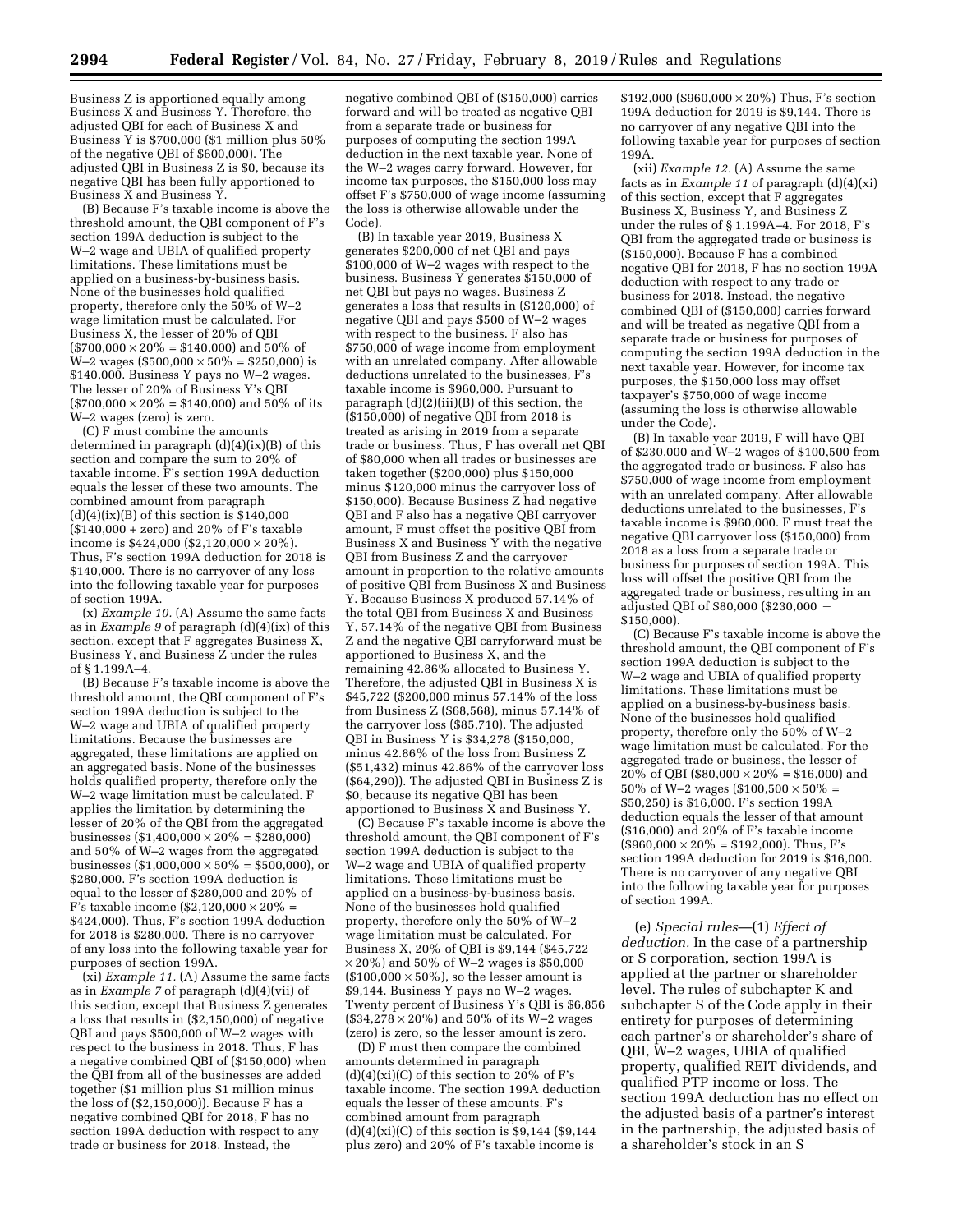corporation, or an S corporation's accumulated adjustments account.

(2) *Disregarded entities.* An entity with a single owner that is treated as disregarded as an entity separate from its owner under any provision of the Code is disregarded for purposes of section 199A and §§ 1.199A–1 through 1.199A–6.

(3) *Self-employment tax and net investment income tax.* The deduction allowed under section 199A does not reduce net earnings from selfemployment under section 1402 or net investment income under section 1411.

(4) *Commonwealth of Puerto Rico.* If all of an individual's QBI from sources within the Commonwealth of Puerto Rico is taxable under section 1 of the Code for a taxable year, then for purposes of determining the QBI of such individual for such taxable year, the term ''United States'' includes the Commonwealth of Puerto Rico.

(5) *Coordination with alternative minimum tax.* For purposes of determining alternative minimum taxable income under section 55, the deduction allowed under section 199A(a) for a taxable year is equal in amount to the deduction allowed under section 199A(a) in determining taxable income for that taxable year (that is, without regard to any adjustments under sections 56 through 59).

(6) *Imposition of accuracy-related penalty on underpayments.* For rules related to the imposition of the accuracy-related penalty on underpayments for taxpayers who claim the deduction allowed under section 199A, see section 6662(d)(1)(C).

(7) *Reduction for income received from cooperatives.* In the case of any trade or business of a patron of a *specified agricultural or horticultural cooperative,* as defined in section 199A(g)(4), the amount of section 199A deduction determined under paragraph (c) or (d) of this section with respect to such trade or business must be reduced by the lesser of:

(i) Nine percent of the QBI with respect to such trade or business as is properly allocable to qualified payments received from such cooperative; or

(ii) 50 percent of the  $W-2$  wages with respect to such trade or business as are so allocable as determined under § 1.199A–2.

(f) *Applicability date*—(1) *General rule.* Except as provided in paragraph (f)(2) of this section, the provisions of this section apply to taxable years ending after February 8, 2019.

(2) *Exception for non-calendar year RPE.* For purposes of determining QBI, W–2 wages, UBIA of qualified property, and the aggregate amount of qualified

REIT dividends and qualified PTP income, if an individual receives any of these items from an RPE with a taxable year that begins before January 1, 2018, and ends after December 31, 2017, such items are treated as having been incurred by the individual during the individual's taxable year in which or with which such RPE taxable year ends.

■ **Par. 4.** Section 1.199A–2 is added to read as follows:

### **§ 1.199A–2 Determination of W–2 wages and unadjusted basis immediately after acquisition of qualified property.**

(a) *Scope*—(1) *In general.* This section provides guidance on calculating a trade or business's W–2 wages properly allocable to QBI (W–2 wages) and the trade or business's unadjusted basis immediately after acquisition of all qualified property (UBIA of qualified property). The provisions of this section apply solely for purposes of section 199A of the Internal Revenue Code (Code).

(2) *W–2 wages.* Paragraph (b) of this section provides guidance on the determination of W–2 wages. The determination of W–2 wages must be made for each trade or business by the individual or RPE that directly conducts the trade or business (or aggregated trade or business). In the case of W–2 wages paid by an RPE, the RPE must determine and report W–2 wages for each trade or business (or aggregated trade or business) conducted by the RPE. W–2 wages are presumed to be zero if not determined and reported for each trade or business (or aggregated trade or business).

(3) *UBIA of qualified property*—(i) *In general.* Paragraph (c) of this section provides guidance on the determination of the UBIA of qualified property. The determination of the UBIA of qualified property must be made for each trade or business (or aggregated trade or business) by the individual or RPE that directly conducts the trade or business (or aggregated trade or business). The UBIA of qualified property is presumed to be zero if not determined and reported for each trade or business (or aggregated trade or business).

(ii) *UBIA of qualified property held by a partnership.* In the case of qualified property held by a partnership, each partner's share of the UBIA of qualified property is determined in accordance with how the partnership would allocate depreciation under § 1.704– 1(b)(2)(iv)(*g*) on the last day of the taxable year.

(iii) *UBIA of qualified property held by an S corporation.* In the case of qualified property held by an S corporation, each shareholder's share of

the UBIA of qualified property is the share of the unadjusted basis proportionate to the ratio of shares in the S corporation held by the shareholder on the last day of the taxable year over the total issued and outstanding shares of the S corporation.

(iv) *UBIA and section 743(b) basis adjustments*—(A) *In general.* A partner will be allowed to take into account UBIA with respect to an item of qualified property in addition to the amount of UBIA with respect to such qualified property determined under paragraphs (a)(3)(i) and (c) of this section and allocated to such partner under paragraph (a)(3)(ii) of this section to the extent of the partner's excess section 743(b) basis adjustment with respect to such item of qualified property.

(B) *Excess section 743(b) basis adjustments.* A partner's *excess section 743(b) basis adjustment* is an amount that is determined with respect to each item of qualified property and is equal to an amount that would represent the partner's section 743(b) basis adjustment with respect to the same item of qualified property, as determined under §§ 1.743–1(b) and 1.755–1, but calculated as if the adjusted basis of all of the partnership's property was equal to the UBIA of such property. The absolute value of the excess section 743(b) basis adjustment cannot exceed the absolute value of the total section 743(b) basis adjustment with respect to qualified property.

(C) *Computation of partner's share of UBIA with excess section 743(b) basis adjustments.* The partnership first computes its UBIA with respect to qualified property under paragraphs (a)(3)(i) and (c) of this section and allocates such UBIA under paragraph (a)(3)(ii) of this section. If the sum of the excess section 743(b) basis adjustment for all of the items of qualified property is a negative number, that amount will be subtracted from the partner's UBIA of qualified property determined under paragraphs (a)(3)(i) and (c) of this section and allocated under paragraph (a)(3)(ii) of this section. A partner's UBIA of qualified property may not be below \$0. Excess section 743(b) basis adjustments are computed with respect to all section 743(b) adjustments, including adjustments made as a result of a substantial built-in loss under section 743(d).

(D) *Examples.* The provisions of this paragraph (a)(3)(iv) are illustrated by the following examples:

(*1*) *Example 1*—(*i*) *Facts.* A, B, and C are equal partners in partnership, PRS. PRS has a single trade or business that generates QBI. PRS has no liabilities and only one asset, a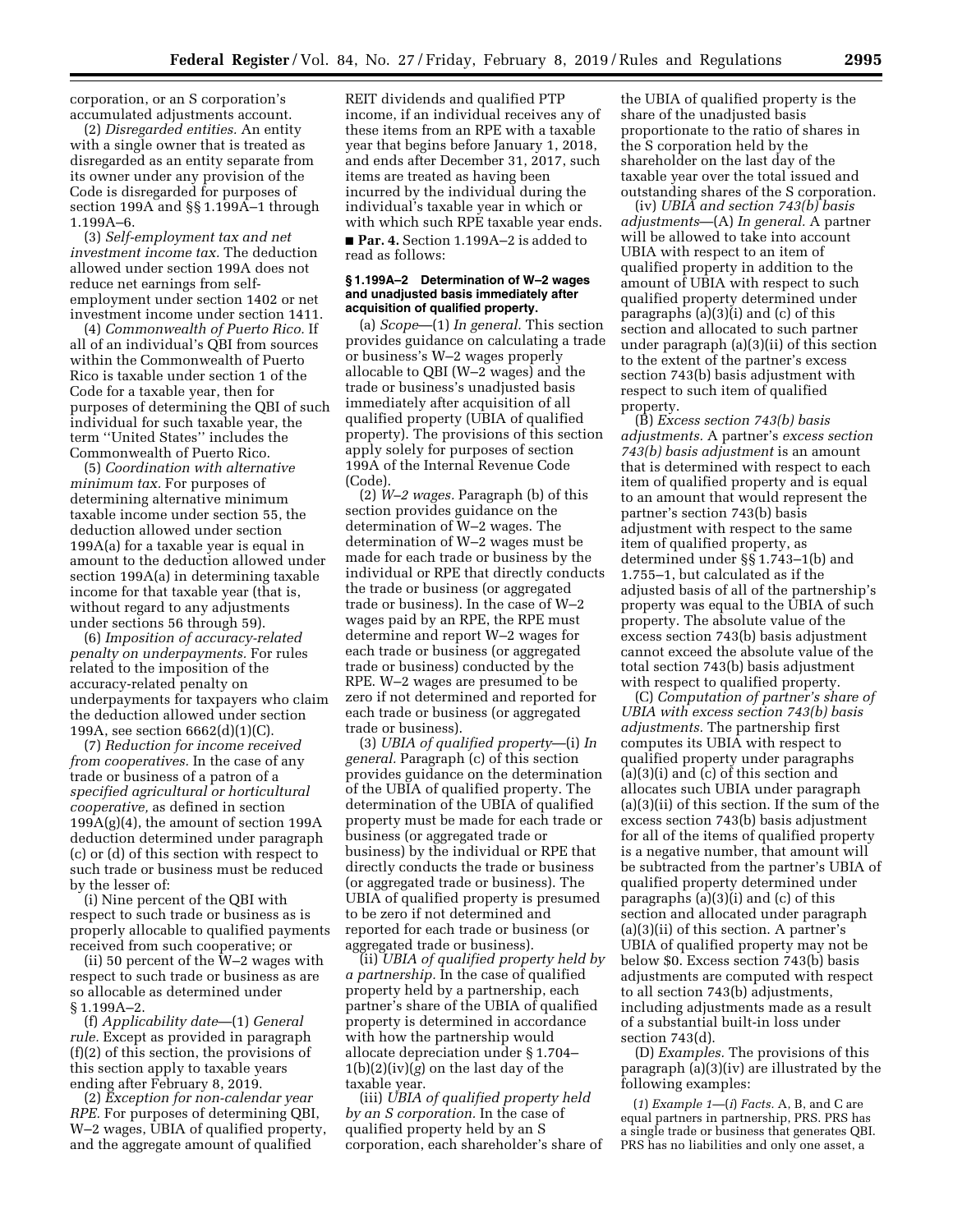single item of qualified property with a UBIA equal to \$900,000. Each partner's share of the UBIA is \$300,000. A sells its one-third interest in PRS to T for \$350,000 when a section 754 election is in effect. At the time of the sale, the tax basis of the qualified property held by PRS is \$750,000. The amount of gain that would be allocated to T from a hypothetical transaction under § 1.743–1(d)(2) is \$100,000. Thus, T's interest in PRS's previously taxed capital is equal to \$250,000 (\$350,000, the amount of cash T would receive if PRS liquidated immediately after the hypothetical transaction, decreased by \$100,000, T's share of gain from the hypothetical transaction). The amount of T's section 743(b) basis adjustment to PRS's qualified property is \$100,000 (the excess of \$350,000, T's cost basis for its interest, over \$250,000, T's share of the adjusted basis to PRS of the partnership's property).

(*iii*) *Analysis.* In order for T to determine its UBIA, T must calculate its excess section 743(b) basis adjustment. T's excess section 743(b) basis adjustment is equal to an amount that would represent T's section 743(b) basis adjustment with respect to the same item of qualified property, as determined under §§ 1.743–1(b) and 1.755–1, but calculated as if the adjusted basis of all of PRS's property was equal to the UBIA of such property. T's section 743(b) basis adjustment calculated as if adjusted basis of the qualified property were equal to its UBIA is \$50,000 (the excess of \$350,000, T's cost basis for its interest, over \$300,000, T's share of the adjusted basis to PRS of the partnership's property). Thus, T's excess section 743(b) basis adjustment is equal to \$50,000. For purposes of applying the UBIA limitation to T's share of QBI from PRS's trade or business, T's UBIA is equal to \$350,000 (\$300,000, T's one-third share of the qualified property's UBIA, plus \$50,000, T's excess section 743(b) basis adjustment).

(*2*) *Example 2*—(*i*) *Facts.* Assume the same facts as in *Example 1* of paragraph (a)(3)(iv)(D)(*1*) of this section, except that A sells its one-third interest in PRS to T for \$200,000 when a section 754 election is in effect. At the time of the sale, the tax basis of the qualified property held by PRS is \$750,000, and the amount of loss that would be allocated to T from a hypothetical transaction under  $\S 1.743-1(d)(2)$  is \$50,000. Thus, T's interest in PRS's previously taxed capital is equal to \$250,000 (\$200,000, the amount of cash T would receive if PRS liquidated immediately after the hypothetical transaction, increased by \$50,000, T's share of loss from the hypothetical transaction). The amount of T's section 743(b) basis adjustment to PRS's qualified property is negative \$50,000 (the excess of \$250,000, T's share of the adjusted basis to PRS of the partnership's property, over \$200,000, T's cost basis for its interest).

(*ii*) *Analysis.* In order for T to determine its UBIA, T must calculate its excess section 743(b) basis adjustment. T's excess section 743(b) basis adjustment is equal to an amount that would represent T's section 743(b) basis adjustment with respect to the same item of qualified property, as determined under §§ 1.743–1(b) and 1.755–1, but calculated as if the adjusted basis of all of PRS's property was equal to the UBIA of such property. T's

section 743(b) basis adjustment calculated as if adjusted basis of the qualified property were equal to its UBIA is negative \$100,000 (the excess of \$300,000, T's share of the adjusted basis to PRS of the partnership's property, over \$200,000, T's cost basis for its interest). T's excess section 743(b) basis adjustment to the qualified property is limited to the amount of T's section 743(b) basis adjustment of negative \$50,000. Thus, T's excess section 743(b) basis adjustment is equal to negative \$50,000. For purposes of applying the UBIA limitation to T's share of QBI from PRS's trade or business, T's UBIA is equal to \$250,000 (\$300,000, T's one-third share of the qualified property's UBIA, reduced by T's negative \$50,000 excess section 743(b) basis adjustment).

(b) *W–2 wages*—(1) *In general.* Section 199A(b)(2)(B) provides limitations on the section 199A deduction based on the W–2 wages paid with respect to each trade or business (or aggregated trade or business). Section 199A(b)(4)(B) provides that W–2 wages do not include any amount which is not properly allocable to QBI for purposes of section 199A(c)(1). This section provides a three step process for determining the W–2 wages paid with respect to a trade or business that are properly allocable to QBI. First, each individual or RPE must determine its total W–2 wages paid for the taxable year under the rules in paragraph (b)(2) of this section. Second, each individual or RPE must allocate its W–2 wages between or among one or more trades or businesses under the rules in paragraph (b)(3) of this section. Third, each individual or RPE must determine the amount of such wages with respect to each trade or business, which are allocable to the QBI of the trade or business (or aggregated trade or business) under the rules in paragraph (b)(4) of this section.

(2) *Definition of W–2 wages*—(i) *In general.* Section 199A(b)(4)(A) provides that the term W–2 wages means with respect to any person for any taxable year of such person, the amounts described in section 6051(a)(3) and (8) paid by such person with respect to employment of employees by such person during the calendar year ending during such taxable year. Thus, the term W–2 wages includes the total amount of wages as defined in section 3401(a) plus the total amount of elective deferrals (within the meaning of section 402(g)(3)), the compensation deferred under section 457, and the amount of designated Roth contributions (as defined in section 402A). For this purpose, except as provided in paragraphs (b)(2)(iv)(C)(*2*) and (b)(2)(iv)(D) of this section, the Forms W–2, ''Wage and Tax Statement,'' or any subsequent form or document used in determining the amount of W–2 wages,

are those issued for the calendar year ending during the individual's or RPE's taxable year for wages paid to employees (or former employees) of the individual or RPE for employment by the individual or RPE. For purposes of this section, employees of the individual or RPE are limited to employees of the individual or RPE as defined in section  $3121(d)(1)$  and  $(2)$ . (For purposes of section 199A, this includes officers of an S corporation and employees of an individual or RPE under common law.)

(ii) *Wages paid by a person other than a common law employer.* In determining W–2 wages, an individual or RPE may take into account any W–2 wages paid by another person and reported by the other person on Forms W–2 with the other person as the employer listed in Box c of the Forms W–2, provided that the W–2 wages were paid to common law employees or officers of the individual or RPE for employment by the individual or RPE. In such cases, the person paying the W–2 wages and reporting the W–2 wages on Forms W– 2 is precluded from taking into account such wages for purposes of determining W–2 wages with respect to that person. For purposes of this paragraph (b)(2)(ii), persons that pay and report W–2 wages on behalf of or with respect to others can include, but are not limited to, certified professional employer organizations under section 7705, statutory employers under section 3401(d)(1), and agents under section 3504.

(iii) *Requirement that wages must be reported on return filed with the Social Security Administration (SSA)*—(A) *In general.* Pursuant to section  $199A(b)(4)(C)$ , the term W-2 wages does not include any amount that is not properly included in a return filed with SSA on or before the 60th day after the due date (including extensions) for such return. Under § 31.6051–2 of this chapter, each Form W–2 and the transmittal Form W–3, ''Transmittal of Wage and Tax Statements,'' together constitute an information return to be filed with SSA. Similarly, each Form W–2c, ''Corrected Wage and Tax Statement,'' and the transmittal Form W–3 or W–3c, ''Transmittal of Corrected Wage and Tax Statements,'' together constitute an information return to be filed with SSA. In determining whether any amount has been properly included in a return filed with SSA on or before the 60th day after the due date (including extensions) for such return, each Form W–2 together with its accompanying Form W–3 will be considered a separate information return and each Form W–2c together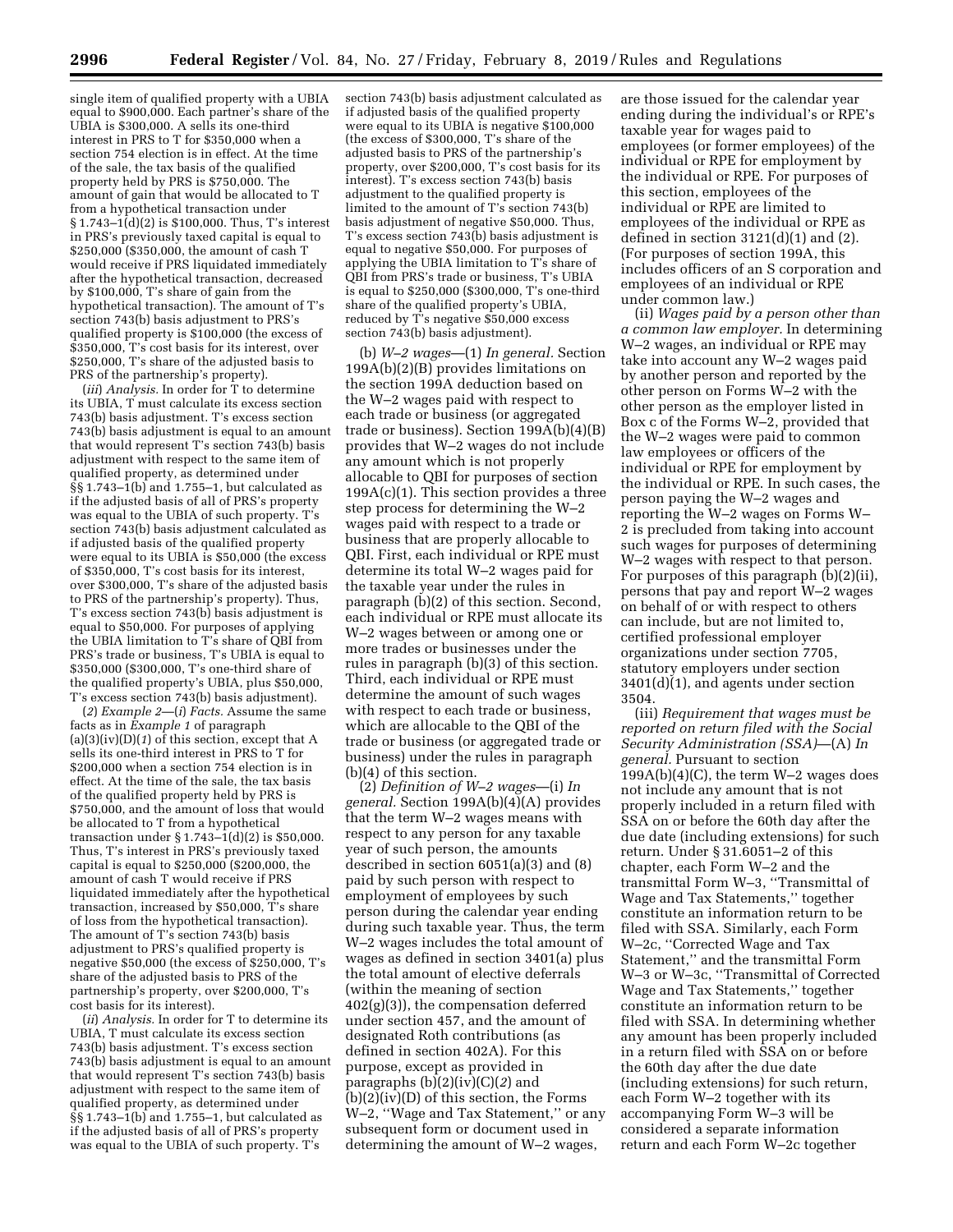with its accompanying Form W–3 or Form W–3c will be considered a separate information return. Section 6071(c) provides that Forms W–2 and W–3 must be filed on or before January 31 of the year following the calendar year to which such returns relate (but see the special rule in § 31.6071(a)–  $1T(a)(3)(1)$  of this chapter for monthly returns filed under § 31.6011(a)–5(a) of this chapter). Corrected Forms W–2 are required to be filed with SSA on or before January 31 of the year following the year in which the correction is made.

(B) *Corrected return filed to correct a return that was filed within 60 days of the due date.* If a corrected information return (Return B) is filed with SSA on or before the 60th day after the due date (including extensions) of Return B to correct an information return (Return A) that was filed with SSA on or before the 60th day after the due date (including extensions) of the information return (Return A) and paragraph  $(b)(2)(iii)(C)$  of this section does not apply, then the wage information on Return B must be included in determining W–2 wages. If a corrected information return (Return D) is filed with SSA later than the 60th day after the due date (including extensions) of Return D to correct an information return (Return C) that was filed with SSA on or before the 60th day after the due date (including extensions) of the information return (Return C), and if Return D reports an increase (or increases) in wages included in determining W–2 wages from the wage amounts reported on Return C, then such increase (or increases) on Return D will be disregarded in determining W– 2 wages (and only the wage amounts on Return C may be included in determining W–2 wages). If Return D reports a decrease (or decreases) in wages included in determining W–2 wages from the amounts reported on Return C, then, in determining W–2 wages, the wages reported on Return C must be reduced by the decrease (or decreases) reflected on Return D.

(C) *Corrected return filed to correct a return that was filed later than 60 days after the due date.* If an information return (Return F) is filed to correct an information return (Return E) that was not filed with SSA on or before the 60th day after the due date (including extensions) of Return E, then Return F (and any subsequent information returns filed with respect to Return E) will not be considered filed on or before the 60th day after the due date (including extensions) of Return F (or the subsequent corrected information return). Thus, if a Form W–2c is filed to correct a Form W–2 that was not filed

with SSA on or before the 60th day after the due date (including extensions) of the Form W–2 (or to correct a Form W– 2c relating to Form W–2 that had not been filed with SSA on or before the 60th day after the due date (including extensions) of the Form W–2), then this Form W–2c will not be considered to have been filed with SSA on or before the 60th day after the due date (including extensions) for this Form W– 2c (or corrected Form W–2), regardless of when the Form W–2c is filed.

(iv) *Methods for calculating W–2 wages*—(A) *In general.* The Secretary may provide for methods to be used in calculating W–2 wages, including W–2 wages for short taxable years by publication in the Internal Revenue Bulletin (see § 601.601(d)(2)(ii)(*b*) of this chapter).

(B) *Acquisition or disposition of a trade or business*—(*1*) *In general.* In the case of an acquisition or disposition of a trade or business, the major portion of a trade or business, or the major portion of a separate unit of a trade or business that causes more than one individual or entity to be an employer of the employees of the acquired or disposed of trade or business during the calendar year, the W–2 wages of the individual or entity for the calendar year of the acquisition or disposition are allocated between each individual or entity based on the period during which the employees of the acquired or disposed of trade or business were employed by the individual or entity, regardless of which permissible method is used for reporting predecessor and successor wages on Form W–2, ''Wage and Tax Statement.'' For this purpose, the period of employment is determined consistently with the principles for determining whether an individual is an employee described in paragraph (b) of this section.

(*2*) *Acquisition or disposition.* For purposes of this paragraph (b)(2)(iv)(B), the term *acquisition or disposition*  includes an incorporation, a formation, a liquidation, a reorganization, or a purchase or sale of assets.

(C) *Application in the case of a person with a short taxable year*—(*1*) *In general.* In the case of an individual or RPE with a short taxable year, subject to the rules of paragraph (b)(2) of this section, the W–2 wages of the individual or RPE for the short taxable year include only those wages paid during the short taxable year to employees of the individuals or RPE, only those elective deferrals (within the meaning of section 402(g)(3)) made during the short taxable year by employees of the individual or RPE and only compensation actually deferred

under section 457 during the short taxable year with respect to employees of the individual or RPE.

(*2*) *Short taxable year that does not include December 31.* If an individual or RPE has a short taxable year that does not contain a calendar year ending during such short taxable year, wages paid to employees for employment by such individual or RPE during the short taxable year are treated as W–2 wages for such short taxable year for purposes of paragraph (b) of this section (if the wages would otherwise meet the requirements to be W–2 wages under this section but for the requirement that a calendar year must end during the short taxable year).

(D) *Remuneration paid for services performed in the Commonwealth of Puerto Rico.* In the case of an individual or RPE that conducts a trade or business in the Commonwealth of Puerto Rico, the determination of W–2 wages of such individual or RPE will be made without regard to any exclusion under section 3401(a)(8) for remuneration paid for services performed in the Commonwealth of Puerto Rico. The individual or RPE must maintain sufficient documentation (for example, Forms 499R–2/W–2PR) to substantiate the amount of remuneration paid for services performed in the Commonwealth of Puerto Rico that is used in determining the W–2 wages of such individual or RPE with respect to any trade or business conducted in the Commonwealth of Puerto Rico.

(3) *Allocation of wages to trades or businesses.* After calculating total W–2 wages for a taxable year, each individual or RPE that directly conducts more than one trade or business must allocate those wages among its various trades or businesses. W–2 wages must be allocated to the trade or business that generated those wages. In the case of W– 2 wages that are allocable to more than one trade or business, the portion of the W–2 wages allocable to each trade or business is determined in the same manner as the expenses associated with those wages are allocated among the trades or businesses under § 1.199A– 3(b)(5).

(4) *Allocation of wages to QBI.* Once W–2 wages for each trade or business have been determined, each individual or RPE must identify the amount of W– 2 wages properly allocable to QBI for each trade or business (or aggregated trade or business). W–2 wages are properly allocable to QBI if the associated wage expense is taken into account in computing QBI under § 1.199A–3. In the case of an RPE, the wage expense must be allocated and reported to the partners or shareholders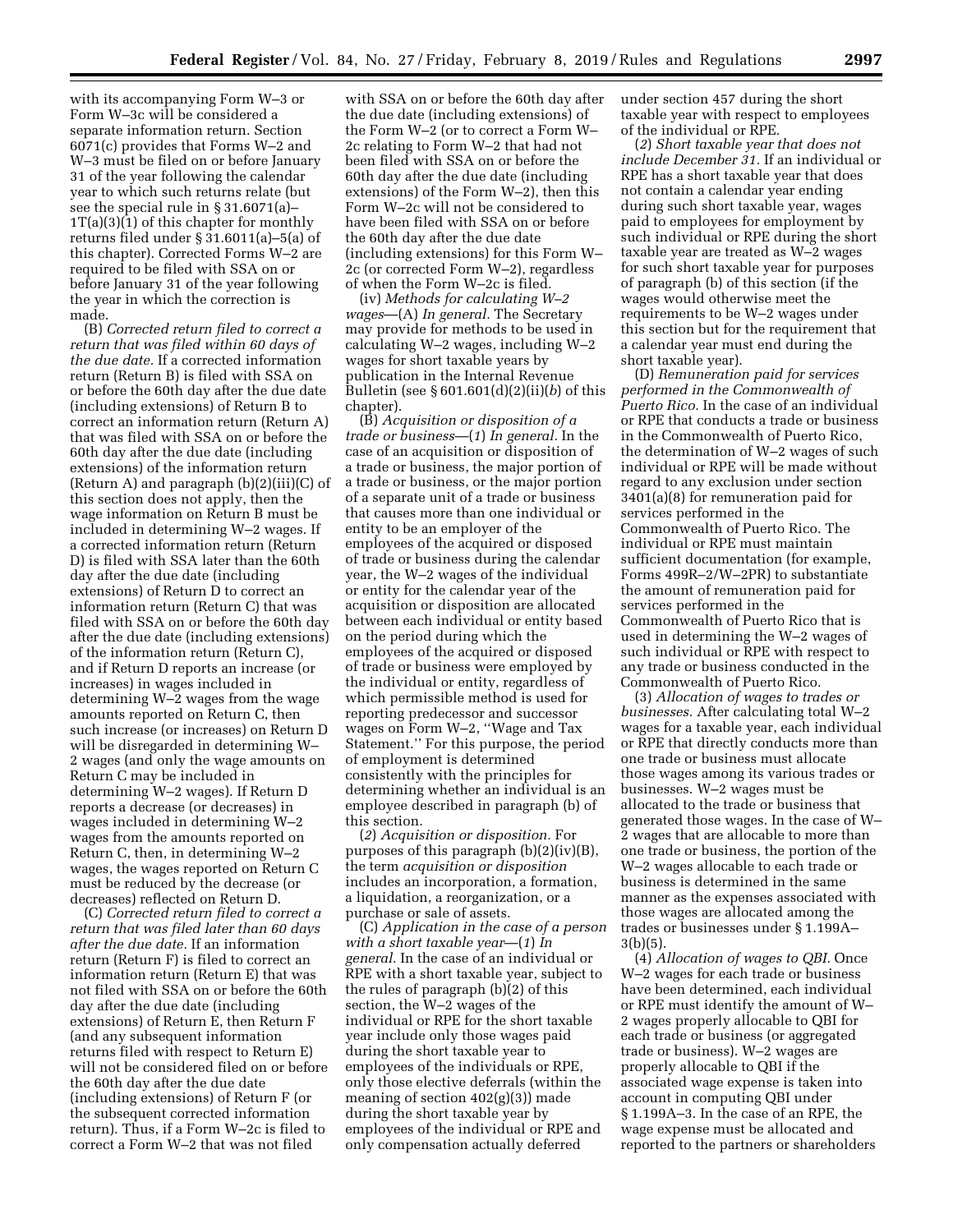of the RPE as required by the Code, including subchapters K and S of chapter 1 of subtitle A of the Code. The RPE must also identify and report the associated W–2 wages to its partners or shareholders.

(5) *Non-duplication rule.* Amounts that are treated as W–2 wages for a taxable year under any method cannot be treated as W–2 wages of any other taxable year. Also, an amount cannot be treated as W–2 wages by more than one trade or business (or aggregated trade or business).

(c) *UBIA of qualified property*—(1) *Qualified property*—(i) *In general.* The term *qualified property* means, with respect to any trade or business (or aggregated trade or business) of an individual or RPE for a taxable year, tangible property of a character subject to the allowance for depreciation under section 167(a)—

(A) Which is held by, and available for use in, the trade or business (or aggregated trade or business) at the close of the taxable year;

(B) Which is used at any point during the taxable year in the trade or business's (or aggregated trade or business's) production of QBI; and

(C) The depreciable period for which has not ended before the close of the individual's or RPE's taxable year.

(ii) *Improvements to qualified property.* In the case of any addition to, or improvement of, qualified property that has already been placed in service by the individual or RPE, such addition or improvement is treated as separate qualified property first placed in service on the date such addition or improvement is placed in service for purposes of paragraph (c)(2) of this section.

(iii) *Adjustments under sections 734(b) and 743(b).* Excess section 743(b) basis adjustments as defined in paragraph (a)(3)(iv)(B) of this section are treated as qualified property. Otherwise, basis adjustments under sections 734(b) and 743(b) are not treated as qualified property.

(iv) *Property acquired at end of year.*  Property is not qualified property if the property is acquired within 60 days of the end of the taxable year and disposed of within 120 days of acquisition without having been used in a trade or business for at least 45 days prior to disposition, unless the taxpayer demonstrates that the principal purpose of the acquisition and disposition was a purpose other than increasing the section 199A deduction.

(2) *Depreciable period*—(i) *In general.*  The term *depreciable period* means, with respect to qualified property of a trade or business, the period beginning

on the date the property was first placed in service by the individual or RPE and ending on the later of—

(A) The date that is 10 years after such date; or

(B) The last day of the last full year in the applicable recovery period that would apply to the property under section 168(c), regardless of any application of section 168(g).

(ii) *Additional first-year depreciation under section 168.* The additional firstyear depreciation deduction allowable under section 168 (for example, under section 168(k) or (m)) does not affect the applicable recovery period under this paragraph for the qualified property.

(iii) *Qualified property acquired in transactions subject to section 1031 or section 1033.* Solely for purposes of paragraph (c)(2)(i) of this section, the following rules apply to qualified property acquired in a like-kind exchange or in an involuntary conversion (replacement property).

(A) *Replacement property received in a section 1031 or 1033 transaction.* The date on which replacement property that is of like-kind to relinquished property or is similar or related in service or use to involuntarily converted property was first placed in service by the individual or RPE is determined as follows—

(*1*) For the portion of the individual's or RPE's UBIA, as defined in paragraph (c)(3) of this section, in such replacement property that does not exceed the individual's or RPE's UBIA in the relinquished property or involuntarily converted property, the date such portion in the replacement property was first placed in service by the individual or RPE is the date on which the relinquished property or involuntarily converted property was first placed in service by the individual or RPE; and

(*2*) For the portion of the individual's or RPE's UBIA, as defined in paragraph (c)(3) of this section, in such replacement property that exceeds the individual's or RPE's UBIA in the relinquished property or involuntarily converted property, such portion in the replacement property is treated as separate qualified property that the individual or RPE first placed in service on the date on which the replacement property was first placed in service by the individual or RPE.

(B) *Other property received in a section 1031 or 1033 transaction.* Other property, as defined in paragraph (c)(3)(ii) or (iii) of this section, that is qualified property is treated as separate qualified property that the individual or RPE first placed in service on the date on which such other property was first

placed in service by the individual or RPE.

(iv) *Qualified property acquired in transactions described in section 168(i)(7)(B).* If an individual or RPE acquires qualified property in a transaction described in section 168(i)(7)(B) (pertaining to treatment of transferees in certain nonrecognition transactions), the individual or RPE must determine the date on which the qualified property was first placed in service solely for purposes of paragraph  $(c)(2)(i)$  of this section as follows-

(A) For the portion of the transferee's UBIA in the qualified property that does not exceed the transferor's UBIA in such property, the date such portion was first placed in service by the transferee is the date on which the transferor first placed the qualified property in service; and

(B) For the portion of the transferee's UBIA in the qualified property that exceeds the transferor's UBIA in such property, such portion is treated as separate qualified property that the transferee first placed in service on the date of the transfer.

(v) *Excess section 743(b) basis adjustment.* Solely for purposes of paragraph (c)(2)(i) of this section, an excess section 743(b) basis adjustment with respect to an item of partnership property that is qualified property is treated as being placed in service when the transfer of the partnership interest occurs, and the recovery period for such property is determined under § 1.743–  $1(j)(4)(i)(B)$  with respect to positive basis adjustments and  $\S 1.743-1(j)(4)(ii)(B)$ with respect to negative basis adjustments.

(3) *Unadjusted basis immediately after acquisition*—(i) *In general.* Except as provided in paragraphs (c)(3)(ii) through (v) of this section, the term *unadjusted basis immediately after acquisition* (UBIA) means the basis on the placed in service date of the property as determined under section 1012 or other applicable sections of chapter 1 of the Code, including the provisions of subchapters O (relating to gain or loss on dispositions of property), C (relating to corporate distributions and adjustments), K (relating to partners and partnerships), and P (relating to capital gains and losses). UBIA is determined without regard to any adjustments described in section 1016(a)(2) or (3), to any adjustments for tax credits claimed by the individual or RPE (for example, under section 50(c)), or to any adjustments for any portion of the basis which the individual or RPE has elected to treat as an expense (for example, under sections 179, 179B, or 179C). However, UBIA does reflect the reduction in basis for the percentage of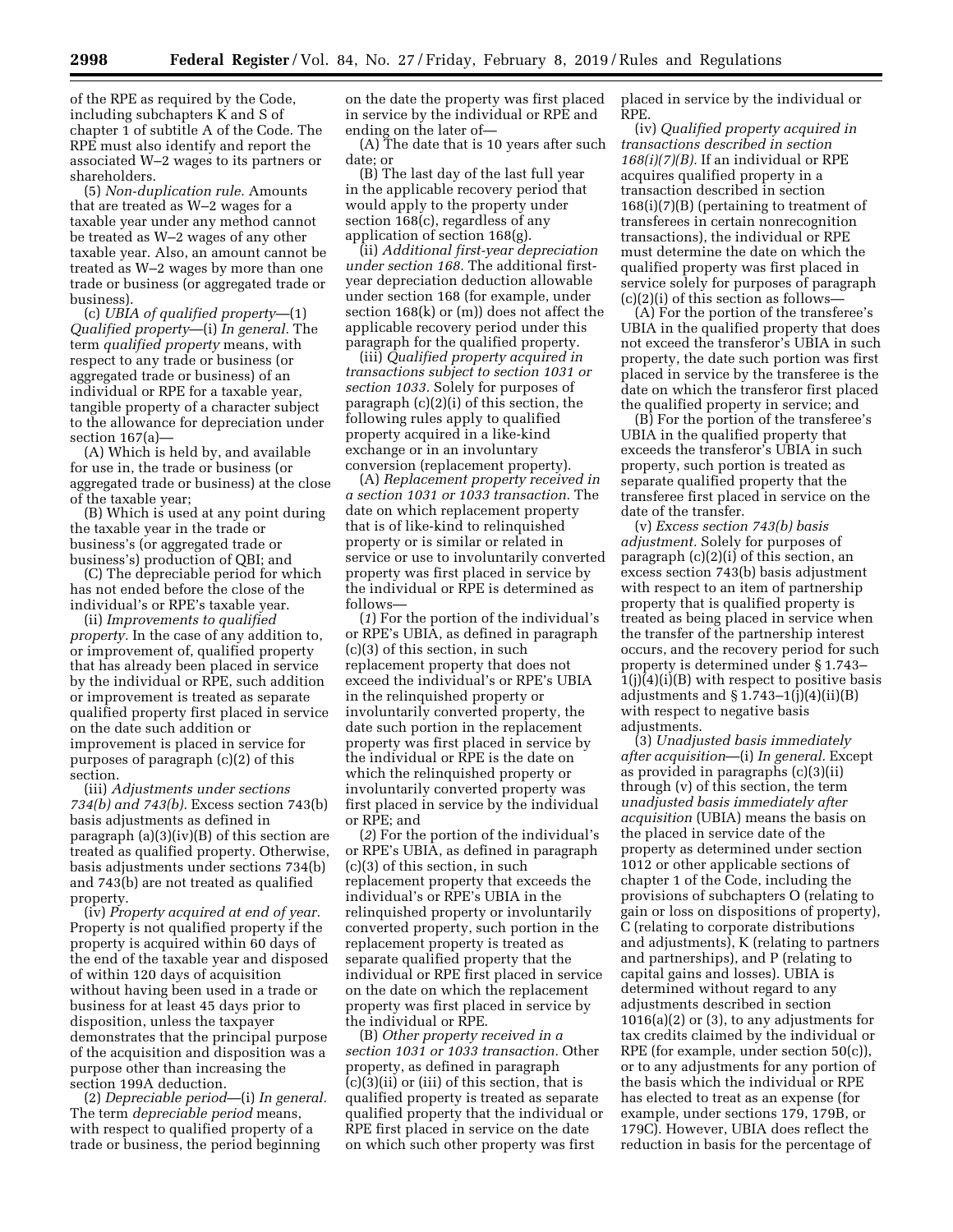the individual's or RPE's use of property for the taxable year other than in the trade or business.

(ii) *Qualified property acquired in a like-kind exchange*—(A) *In general.*  Solely for purposes of this section, if property that is qualified property (replacement property) is acquired in a like-kind exchange that qualifies for deferral of gain or loss under section 1031, then the UBIA of such property is the same as the UBIA of the qualified property exchanged (relinquished property), decreased by excess boot or increased by the amount of money paid or the fair market value of property not of a like kind to the relinquished property (other property) transferred by the taxpayer to acquire the replacement property. If the taxpayer acquires more than one piece of qualified property as replacement property that is of a like kind to the relinquished property in an exchange described in section 1031, UBIA is apportioned between or among the qualified replacement properties in proportion to their relative fair market values. Other property received by the taxpayer in a section 1031 transaction that is qualified property has a UBIA equal to the fair market value of such other property.

(B) *Excess boot.* For purposes of paragraph (c)(3)(ii)(A) of this section, *excess boot* is the amount of any money or the fair market value of other property received by the taxpayer in the exchange over the amount of appreciation in the relinquished property. Appreciation for this purpose is the excess of the fair market value of the relinquished property on the date of the exchange over the fair market value of the relinquished property on the date of the acquisition by the taxpayer.

(iii) *Qualified property acquired pursuant to an involuntary conversion*— (A) *In general.* Solely for purposes of this section, if qualified property is compulsorily or involuntarily converted (converted property) within the meaning of section 1033 and qualified replacement property is acquired in a transaction that qualifies for deferral of gain under section 1033, then the UBIA of the replacement property is the same as the UBIA of the converted property, decreased by excess boot or increased by the amount of money paid or the fair market value of property not similar or related in service or use to the converted property (other property) transferred by the taxpayer to acquire the replacement property. If the taxpayer acquires more than one piece of qualified replacement property that meets the similar or related in service or use requirements in section 1033, UBIA is apportioned between the qualified replacement

properties in proportion to their relative fair market values. Other property acquired by the taxpayer with the proceeds of an involuntary conversion that is qualified property has a UBIA equal to the fair market value of such other property.

(B) *Excess boot.* For purposes of paragraph (c)(3)(iii)(A) of this section, *excess boot* is the amount of any money or the fair market value of other property received by the taxpayer in the conversion over the amount of appreciation in the converted property. Appreciation for this purpose is the excess of the fair market value of the converted property on the date of the conversion over the fair market value of the converted property on the date of the acquisition by the taxpayer.

(iv) *Qualified property acquired in transactions described in section 168(i)(7)(B).* Solely for purposes of this section, if qualified property is acquired in a transaction described in section 168(i)(7)(B) (pertaining to treatment of transferees in certain nonrecognition transactions), the transferee's UBIA in the qualified property shall be the same as the transferor's UBIA in the property, decreased by the amount of money received by the transferor in the transaction or increased by the amount of money paid by the transferee to acquire the property in the transaction.

(v) *Qualified property acquired from a decedent.* In the case of qualified property acquired from a decedent and immediately placed in service, the UBIA of the property will generally be the fair market value at the date of the decedent's death under section 1014. See section 1014 and the regulations thereunder. Solely for purposes of paragraph (c)(2)(i) of this section, a new depreciable period for the property commences as of the date of the decedent's death.

(vi) *Property acquired in a nonrecognition transaction with principal purpose of increasing UBIA.* If qualified property is acquired in a transaction described in section 1031, 1033, or 168(i)(7) with the principal purpose of increasing the UBIA of the qualified property, the UBIA of the acquired qualified property is its basis as determined under relevant Code sections and not under the rules described in paragraphs (c)(3)(i) through (iv) of this section. For example, in a section 1031 transaction undertaken with the principal purpose of increasing the UBIA of the replacement property, the UBIA of the replacement property is its basis as determined under section 1031(d).

(4) *Examples.* The provisions of this paragraph (c) are illustrated by the following examples:

(i) *Example 1.* (A) On January 5, 2012, A purchases Real Property X for \$1 million and places it in service in A's trade or business. A's trade or business is not an SSTB. A's basis in Real Property X under section 1012 is \$1 million. Real Property X is qualified property within the meaning of section 199A(b)(6). As of December 31, 2018, A's basis in Real Property X, as adjusted under section 1016(a)(2) for depreciation deductions under section 168(a), is \$821,550.

(B) For purposes of section  $199A(b)(2)(B)(ii)$  and this section, A's UBIA of Real Property X is its \$1 million cost basis under section 1012, regardless of any later depreciation deductions under section 168(a) and resulting basis adjustments under section 1016(a)(2).

(ii) *Example 2.* (A) The facts are the same as in *Example 1* of paragraph (c)(4)(i) of this section, except that on January 15, 2019, A enters into a like-kind exchange under section 1031 in which A exchanges Real Property X for Real Property Y. Real Property Y has a value of \$1 million. No cash or other property is involved in the exchange. As of January 15, 2019, A's basis in Real Property X, as adjusted under section  $1016(a)(2)$  for depreciation deductions under section 168(a), is \$820,482.

(B) A's UBIA in Real Property Y is \$1 million as determined under paragraph (c)(3)(ii) of this section. Pursuant to paragraph (c)(2)(iii)(A) of this section, Real Property Y is first placed in service by A on January 5, 2012, which is the date on which Real Property X was first placed in service by A.

(iii) *Example 3.* (A) The facts are the same as in *Example 1* of paragraph (c)(4)(i) of this section, except that on January 15, 2019, A enters into a like-kind exchange under section 1031, in which A exchanges Real Property X for Real Property Y. Real Property X has appreciated in value to \$1.3 million, and Real Property Y also has a value of \$1.3 million. No cash or other property is involved in the exchange. As of January 15, 2019, A's basis in Real Property X, as adjusted under section  $1016(a)(2)$ , is \$820,482.

(B) A's UBIA in Real Property Y is \$1 million as determined under paragraph (c)(3)(ii) of this section. Pursuant to paragraph (c)(2)(iii)(A) of this section, Real Property Y is first placed in service by A on January 5, 2012, which is the date on which Real Property X was first placed in service by A.

(iv) *Example 4.* (A) The facts are the same as in *Example 1* of paragraph (c)(4)(i) of this section, except that on January 15, 2019, A enters into a like-kind exchange under section 1031, in which A exchanges Real Property X for Real Property Y. Real Property X has appreciated in value to \$1.3 million, but Real Property Y has a value of \$1.5 million. A therefore adds \$200,000 in cash to the exchange of Real Property X for Real Property Y. On January 15, 2019, A places Real Property Y in service. As of January 15, 2019, A's basis in Real Property X, as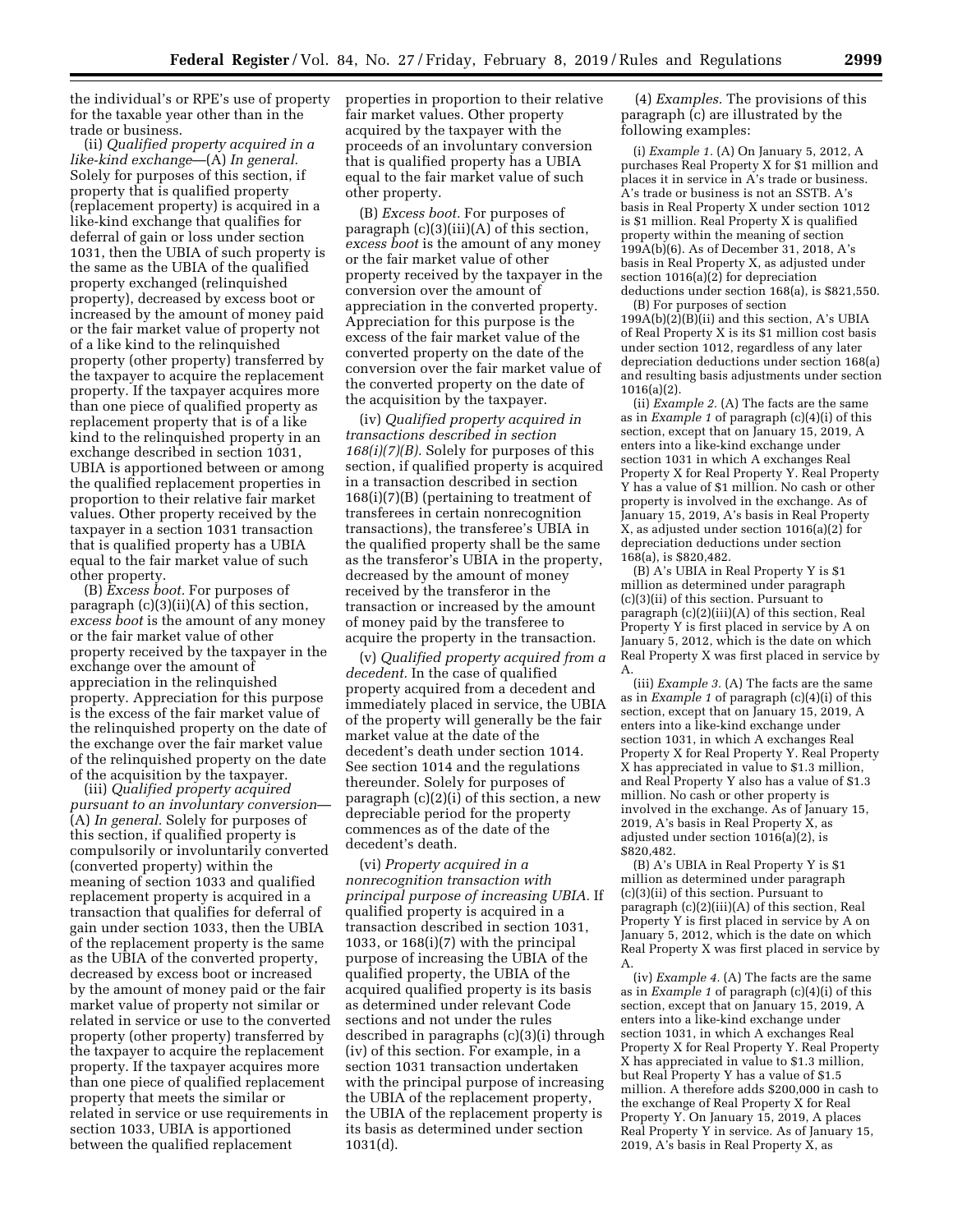adjusted under section 1016(a)(2), is \$820,482.

(B) A's UBIA in Real Property Y is \$1.2 million as determined under paragraph (c)(3)(ii) of this section (\$1 million in UBIA from Real Property X plus \$200,000 cash paid by A to acquire Real Property Y). Because the UBIA of Real Property Y exceeds the UBIA of Real Property X, Real Property Y is treated as being two separate qualified properties for purposes of applying paragraph  $(c)(2)(iii)(A)$  of this section. One property has a UBIA of \$1 million (the portion of A's UBIA of \$1.2 million in Real Property Y that does not exceed A's UBIA of \$1 million in Real Property X) and it is first placed in service by A on January 5, 2012, which is the date on which Real Property X was first placed in service by A. The other property has a UBIA of \$200,000 (the portion of A's UBIA of \$1.2 million in Real Property Y that exceeds A's UBIA of \$1 million in Real Property X) and it is first placed in service by A on January 15, 2019, which is the date on which Real Property Y was first placed in service by A.

(v) *Example 5.* (A) The facts are the same as in *Example 1* of paragraph (c)(4)(i) of this section, except that on January 15, 2019, A enters into a like-kind exchange under section 1031, in which A exchanges Real Property X for Real Property Y. Real Property X has appreciated in value to \$1.3 million. Real Property Y has a fair market value of \$1 million. As of January 15, 2019, A's basis in Real Property X, as adjusted under section  $1016(a)(2)$ , is \$820,482. Pursuant to the exchange, A receives Real Property Y and \$300,000 in cash.

(B) A's UBIA in Real Property Y is \$1 million as determined under paragraph (c)(3)(ii) of this section (\$1 million in UBIA from Real Property X, less \$0 excess boot (\$300,000 cash received in the exchange over \$300,000 in appreciation in Property  $\tilde{X}$ , which is equal to the excess of the \$1.3 million fair market value of Property X on the date of the exchange over \$1 million fair market value of Property X on the date of acquisition by the taxpayer)). Pursuant to paragraph (c)(2)(iii)(A) of this section, Real Property Y is first placed in service by A on January 5, 2012, which is the date on which Real Property X was first placed in service by A.

(vi) *Example 6.* (A) The facts are the same as in *Example 1* of paragraph (c)(4)(i) of this section, except that on January 15, 2019, A enters into a like-kind exchange under section 1031, in which A exchanges Real Property X for Real Property Y. Real Property X has appreciated in value to \$1.3 million. Real Property Y has a fair market value of \$900,000. Pursuant to the exchange, A receives Real Property Y and \$400,000 in cash. As of January 15, 2019, A's basis in Real Property X, as adjusted under section 1016(a)(2), is \$820,482.

(B) A's UBIA in Real Property Y is \$900,000 as determined under paragraph  $(c)(3)(ii)$  of this section  $(\$1$  million in UBIA from Real Property X less \$100,000 excess boot (\$400,000 in cash received in the exchange over \$300,000 in appreciation in Property X, which is equal to the excess of the \$1.3 million fair market value of Property

X on the date of the exchange over the \$1 million fair market value of Property X on the date of acquisition by the taxpayer)). Pursuant to paragraph  $(c)(2)(iii)(A)$  of this section, Real Property Y is first placed in service by A on January 5, 2012, which is the date on which Real Property X was first placed in service by A.

(vii) *Example 7.* (A) The facts are the same as in *Example 1* of paragraph (c)(4)(i) of this section, except that on January 15, 2019, A enters into a like-kind exchange under section 1031, in which A exchanges Real Property X for Real Property Y. Real Property X has declined in value to \$900,000, and Real Property Y also has a value of \$900,000. No cash or other property is involved in the exchange. As of January 15, 2019, A's basis in Real Property X, as adjusted under section 1016(a)(2), is \$820,482.

(B) Even though Real Property Y is worth only \$900,000, A's UBIA in Real Property Y is \$1 million as determined under paragraph (c)(3)(ii) of this section because no cash or other property was involved in the exchange. Pursuant to paragraph (c)(2)(iii)(A) of this section, Real Property Y is first placed in service by A on January 5, 2012, which is the date on which Real Property X was first placed in service by A.

(viii) *Example 8.* (A) C operates a trade or business that is not an SSTB as a sole proprietorship. On January 5, 2011, C purchases Machinery Y for \$10,000 and places it in service in C's trade or business. C's basis in Machinery Y under section 1012 is \$10,000. Machinery Y is qualified property within the meaning of section  $199A(b)(6)$ . Assume that Machinery Y's recovery period under section 168(c) is 10 years, and C depreciates Machinery Y under the general depreciation system by using the straight-line depreciation method, a 10-year recovery period, and the half-year convention. As of December 31, 2018, C's basis in Machinery Y, as adjusted under section 1016(a)(2) for depreciation deductions under section 168(a), is \$2,500. On January 1, 2019, C incorporates the sole proprietorship and elects to treat the newly formed entity as an S corporation for Federal income tax purposes. C contributes Machinery Y and all other assets of the trade or business to the S corporation in a non-recognition transaction under section 351. The S corporation immediately places all the assets in service.

(B) For purposes of section 199A(b)(2)(B)(ii) and this section, C's UBIA of Machinery Y from 2011 through 2018 is its \$10,000 cost basis under section 1012, regardless of any later depreciation deductions under section 168(a) and resulting basis adjustments under section  $1016(a)(2)$ . The S corporation's basis of Machinery Y is \$2,500, the basis of the property under section 362 at the time the S corporation places the property in service. Pursuant to paragraph (c)(3)(iv) of this section, S corporation's UBIA of Machinery Y is \$10,000, which is C's UBIA of Machinery Y. Pursuant to paragraph  $(c)(2)(iv)(A)$  of this section, for purposes of determining the depreciable period of Machinery Y, the S corporation's placed in service date of Machinery Y will be January 5, 2011, which is the date C originally placed

the property in service in 2011. Therefore, Machinery Y may be qualified property of the S corporation (assuming it continues to be used in the business) for 2019 and 2020 and will not be qualified property of the S corporation after 2020, because its depreciable period will have expired.

(ix) *Example 9.* (A) LLC, a partnership, operates a trade or business that is not an SSTB. On January 5, 2011, LLC purchases Machinery Z for \$30,000 and places it in service in LLC's trade or business. LLC's basis in Machinery Z under section 1012 is \$30,000. Machinery Z is qualified property within the meaning of section  $199A(b)(6)$ . Assume that Machinery Z's recovery period under section 168(c) is 10 years, and LLC depreciates Machinery Z under the general depreciation system by using the straight-line depreciation method, a 10-year recovery period, and the half-year convention. As of December 31, 2018, LLC's basis in Machinery Z, as adjusted under section 1016(a)(2) for depreciation deductions under section 168(a), is \$7,500. On January 1, 2019, LLC distributes Machinery Z to Partner A in full liquidation of Partner A's interest in LLC. Partner A's outside basis in LLC is \$35,000.

(B) For purposes of section  $199A(b)(2)(B)(ii)$  and this section, LLC's UBIA of Machinery Z from 2011 through 2018 is its \$30,000 cost basis under section 1012, regardless of any later depreciation deductions under section 168(a) and resulting basis adjustments under section 1016(a)(2). Prior to the distribution to Partner A, LLC's basis of Machinery Z is \$7,500. Under section 732(b), Partner A's basis in Machinery Z is \$35,000. Pursuant to paragraph (c)(3)(iv) of this section, upon distribution of Machinery Z, Partner A's UBIA of Machinery Z is \$30,000, which was LLC's UBIA of Machinery Z.

(d) *Applicability date*—(1) *General rule.* Except as provided in paragraph (d)(2) of this section, the provisions of this section apply to taxable years ending after February 8, 2019.

(2) *Exceptions*—(i) *Anti-abuse rules.*  The provisions of paragraph (c)(1)(iv) of this section apply to taxable years ending after December 22, 2017.

(ii) *Non-calendar year RPE.* For purposes of determining QBI, W–2 wages, UBIA of qualified property, and the aggregate amount of qualified REIT dividends and qualified PTP income if an individual receives any of these items from an RPE with a taxable year that begins before January 1, 2018, and ends after December 31, 2017, such items are treated as having been incurred by the individual during the individual's taxable year in which or with which such RPE taxable year ends.

■ **Par. 5.** Section 1.199A-3 is added to read as follows:

### **§ 1.199A–3 Qualified business income, qualified REIT dividends, and qualified PTP income.**

(a) *In general.* This section provides rules on the determination of a trade or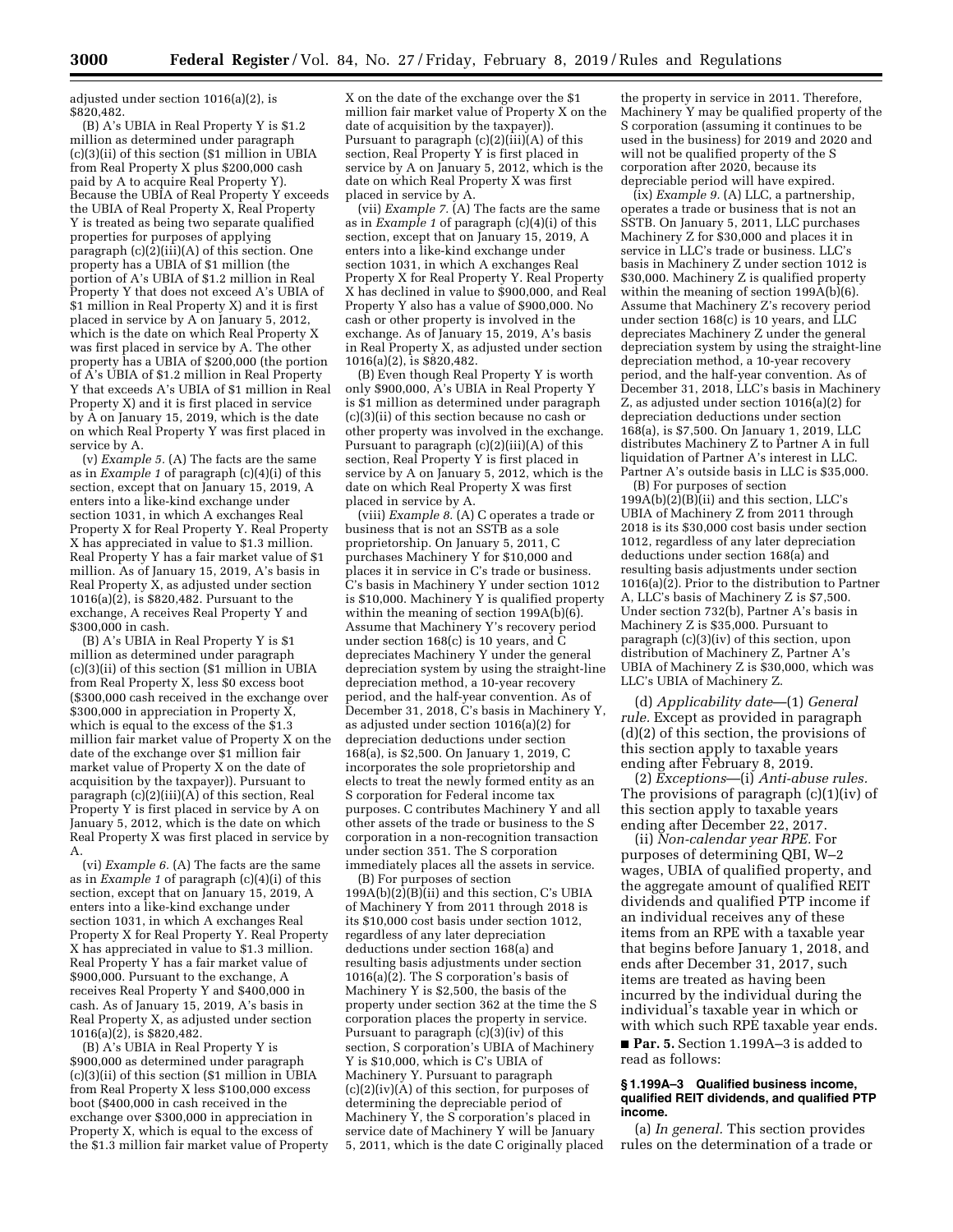business's qualified business income (QBI), as well as the determination of qualified real estate investment trust (REIT) dividends and qualified publicly traded partnership (PTP) income. The provisions of this section apply solely for purposes of section 199A of the Internal Revenue Code (Code). Paragraph (b) of this section provides rules for the determination of QBI. Paragraph (c) of this section provides rules for the determination of qualified REIT dividends and qualified PTP income. QBI must be determined and reported for each trade or business by the individual or relevant passthrough entity (RPE) that directly conducts the trade or business before applying the aggregation rules of § 1.199A–4.

(b) *Definition of qualified business income*—(1) *In general.* For purposes of this section, the term *qualified business income* or *QBI* means, for any taxable year, the net amount of qualified items of income, gain, deduction, and loss with respect to any trade or business of the taxpayer as described in paragraph (b)(2) of this section, provided the other requirements of this section and section 199A are satisfied (including, for example, the exclusion of income not effectively connected with a United States trade or business).

(i) *Section 751 gain.* With respect to a partnership, if section 751(a) or (b) applies, then gain or loss attributable to assets of the partnership giving rise to ordinary income under section 751(a) or (b) is considered attributable to the trades or businesses conducted by the partnership, and is taken into account for purposes of computing QBI.

(ii) *Guaranteed payments for the use of capital.* Income attributable to a guaranteed payment for the use of capital is not considered to be attributable to a trade or business, and thus is not taken into account for purposes of computing QBI except to the extent properly allocable to a trade or business of the recipient. The partnership's deduction associated with the guaranteed payment will be taken into account for purposes of computing QBI if such deduction is properly allocable to the trade or business and is otherwise deductible for Federal income tax purposes.

(iii) *Section 481 adjustments.* Section 481 adjustments (whether positive or negative) are taken into account for purposes of computing QBI to the extent that the requirements of this section and section 199A are otherwise satisfied, but only if the adjustment arises in taxable years ending after December 31, 2017.

(iv) *Previously disallowed losses.*  Generally, previously disallowed losses or deductions (including under sections

465, 469, 704(d), and 1366(d)) allowed in the taxable year are taken into account for purposes of computing QBI. These losses shall be used, for purposes of section 199A and these regulations, in order from the oldest to the most recent on a first-in, first-out (FIFO) basis. However, losses or deductions that were disallowed, suspended, limited, or carried over from taxable years ending before January 1, 2018 (including under sections 465, 469, 704(d), and 1366(d)), are not taken into account in a later taxable year for purposes of computing QBI.

(v) *Net operating losses.* Generally, a net operating loss deduction under section 172 is not considered with respect to a trade or business and therefore, is not taken into account in computing QBI. However, an excess business loss under section 461(l) is treated as a net operating loss carryover to the following taxable year and is taken into account for purposes of computing QBI in the subsequent taxable year in which it is deducted.

(vi) *Other deductions.* Generally, deductions attributable to a trade or business are taken into account for purposes of computing QBI to the extent that the requirements of section 199A and this section are otherwise satisfied. For purposes of section 199A only, deductions such as the deductible portion of the tax on self-employment income under section 164(f), the selfemployed health insurance deduction under section 162(l), and the deduction for contributions to qualified retirement plans under section 404 are considered attributable to a trade or business to the extent that the individual's gross income from the trade or business is taken into account in calculating the allowable deduction, on a proportionate basis to the gross income received from the trade or business.

(2) *Qualified items of income, gain, deduction, and loss*—(i) *In general.* The term *qualified items of income, gain, deduction, and loss* means items of gross income, gain, deduction, and loss to the extent such items are—

(A) Effectively connected with the conduct of a trade or business within the United States (within the meaning of section 864(c), determined by substituting ''trade or business (within the meaning of section 199A)'' for ''nonresident alien individual or a foreign corporation'' or for ''a foreign corporation'' each place it appears); and

(B) Included or allowed in determining taxable income for the taxable year.

(ii) *Items not taken into account.*  Notwithstanding paragraph (b)(2)(i) of this section and in accordance with

section 199A(c)(3)(B) and (c)(4), the following items are not taken into account as qualified items of income, gain, deduction, or loss and thus are not included in determining QBI:

(A) Any item of short-term capital gain, short-term capital loss, long-term capital gain, or long-term capital loss, including any item treated as one of such items under any other provision of the Code. This provision does not apply to the extent an item is treated as anything other than short-term capital gain, short-term capital loss, long-term capital gain, or long-term capital loss.

(B) Any dividend, income equivalent to a dividend, or payment in lieu of dividends described in section 954(c)(1)(G). Any amount described in section 1385(a)(1) is not treated as described in this clause.

(C) Any interest income other than interest income which is properly allocable to a trade or business. For purposes of section 199A and this section, interest income attributable to an investment of working capital, reserves, or similar accounts is not properly allocable to a trade or business.

(D) Any item of gain or loss described in section 954(c)(1)(C) (transactions in commodities) or section  $954(c)(1)(D)$ (excess foreign currency gains) applied in each case by substituting ''trade or business (within the meaning of section 199A)'' for ''controlled foreign corporation.''

(E) Any item of income, gain, deduction, or loss described in section 954(c)(1)(F) (income from notional principal contracts) determined without regard to section  $954(c)(1)(F)(ii)$  and other than items attributable to notional principal contracts entered into in transactions qualifying under section 1221(a)(7).

(F) Any amount received from an annuity which is not received in connection with the trade or business.

(G) Any qualified REIT dividends as defined in paragraph (c)(2) of this section or qualified PTP income as defined in paragraph (c)(3) of this section.

(H) Reasonable compensation received by a shareholder from an S corporation. However, the S corporation's deduction for such reasonable compensation will reduce QBI if such deduction is properly allocable to the trade or business and is otherwise deductible for Federal income tax purposes.

(I) Any guaranteed payment described in section 707(c) received by a partner for services rendered with respect to the trade or business, regardless of whether the partner is an individual or an RPE. However, the partnership's deduction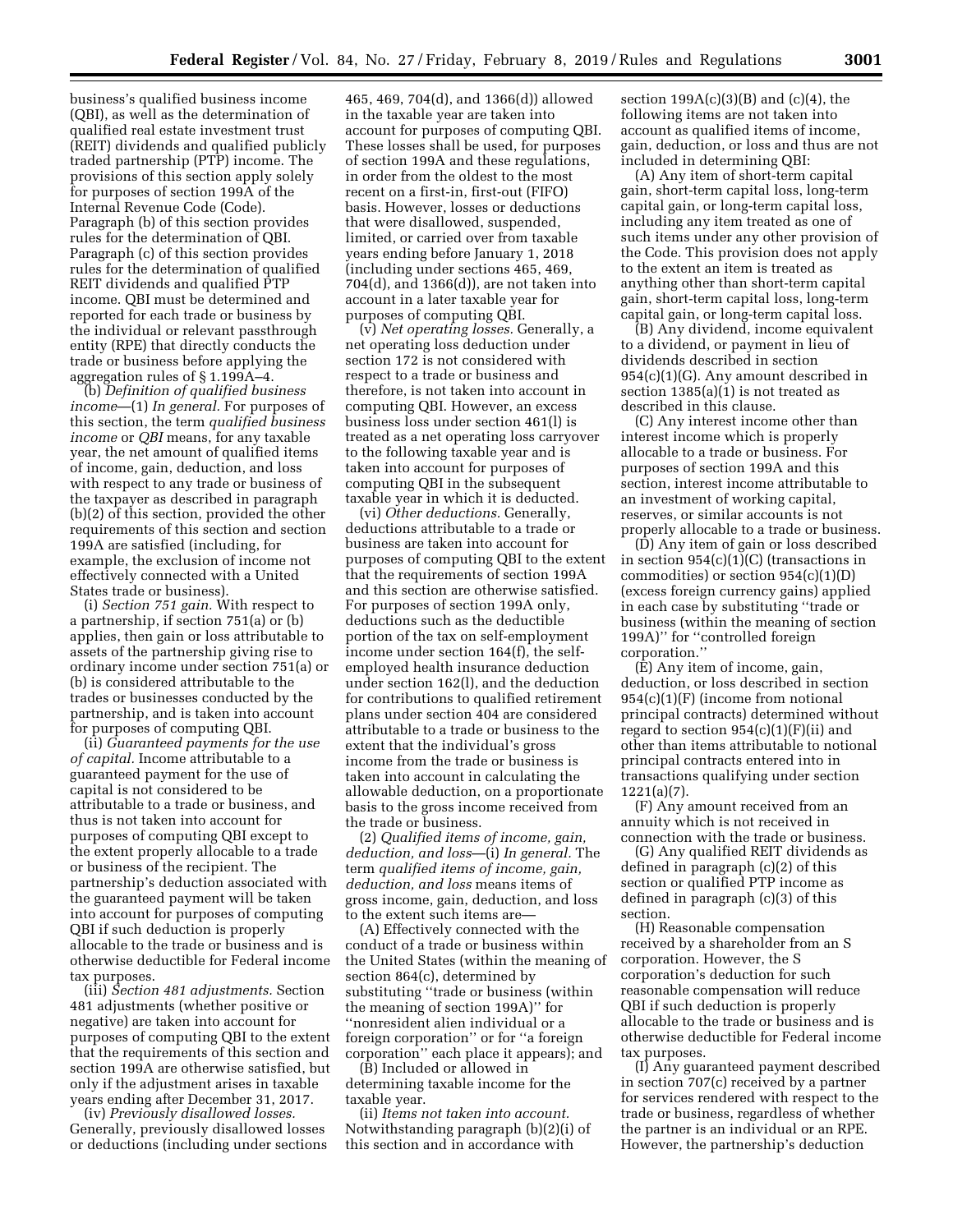for such guaranteed payment will reduce QBI if such deduction is properly allocable to the trade or business and is otherwise deductible for Federal income tax purposes.

(J) Any payment described in section 707(a) received by a partner for services rendered with respect to the trade or business, regardless of whether the partner is an individual or an RPE. However, the partnership's deduction for such payment will reduce QBI if such deduction is properly allocable to the trade or business and is otherwise deductible for Federal income tax purposes.

(3) *Commonwealth of Puerto Rico.* For the purposes of determining QBI, the term *United States* includes the Commonwealth of Puerto Rico in the case of any taxpayer with QBI for any taxable year from sources within the Commonwealth of Puerto Rico, if all of such receipts are taxable under section 1 for such taxable year. This paragraph (b)(3) only applies as provided in section  $199A(f)(1)(C)$ .

(4) *Wages.* Expenses for all wages paid (or incurred in the case of an accrual method taxpayer) must be taken into account in computing QBI (if the requirements of this section and section 199A are satisfied) regardless of the application of the W–2 wage limitation described in § 1.199A–1(d)(2)(iv).

(5) *Allocation of items among directly-conducted trades or businesses.*  If an individual or an RPE directly conducts multiple trades or businesses, and has items of QBI that are properly attributable to more than one trade or business, the individual or RPE must allocate those items among the several trades or businesses to which they are attributable using a reasonable method based on all the facts and circumstances. The individual or RPE may use a different reasonable method with respect to different items of income, gain, deduction, and loss. The chosen reasonable method for each item must be consistently applied from one taxable year to another and must clearly reflect the income and expenses of each trade or business. The overall combination of methods must also be reasonable based on all facts and circumstances. The books and records maintained for a trade or business must be consistent with any allocations under this paragraph (b)(5).

(c) *Qualified REIT Dividends and Qualified PTP Income*—(1) *In general.*  Qualified REIT dividends and qualified PTP income are the sum of qualified REIT dividends as defined in paragraph (c)(2) of this section earned directly or through an RPE and the net amount of qualified PTP income as defined in

paragraph (c)(3) of this section earned directly or through an RPE.

(2) *Qualified REIT dividend*—(i) The term *qualified REIT dividend* means any dividend from a REIT received during the taxable year which—

(A) Is not a capital gain dividend, as defined in section 857(b)(3); and

(B) Is not qualified dividend income, as defined in section 1(h)(11).

(ii) The term qualified REIT dividend does not include any REIT dividend received with respect to any share of REIT stock—

(A) That is held by the shareholder for 45 days or less (taking into account the principles of section 246(c)(3) and (4)) during the 91-day period beginning on the date which is 45 days before the date on which such share becomes exdividend with respect to such dividend; or

(B) To the extent that the shareholder is under an obligation (whether pursuant to a short sale or otherwise) to make related payments with respect to positions in substantially similar or related property.

(3) *Qualified PTP income*—(i) *In general.* The term *qualified PTP income*  means the sum of—

(A) The net amount of such taxpayer's allocable share of income, gain, deduction, and loss from a PTP as defined in section 7704(b) that is not taxed as a corporation under section 7704(a); plus

(B) Any gain or loss attributable to assets of the PTP giving rise to ordinary income under section 751(a) or (b) that is considered attributable to the trades or businesses conducted by the partnership.

(ii) *Special rules.* The rules applicable to the determination of QBI described in paragraph (b) of this section also apply to the determination of a taxpayer's allocable share of income, gain, deduction, and loss from a PTP. An individual's allocable share of income from a PTP, and any section 751 gain or loss is qualified PTP income only to the extent the items meet the qualifications of section 199A and this section, including the requirement that the item is included or allowed in determining taxable income for the taxable year, and the requirement that the item be effectively connected with the conduct of a trade or business within the United States. For example, if an individual owns an interest in a PTP, and for the taxable year is allocated a distributive share of net loss which is disallowed under the passive activity rules of section 469, such loss is not taken into account for purposes of section 199A. The specified service trade or business limitations described in §§ 1.199A–

1(d)(3) and 1.199A–5 also apply to income earned from a PTP. Furthermore, each PTP is required to determine its qualified PTP income for each trade or business and report that information to its owners as described in  $§ 1.199A - 6(b)(3)$ .

(d) [Reserved]

(e) *Applicability date*—(1) *General rule.* Except as provided in paragraph (e)(2) of this section, the provisions of this section apply to taxable years ending after February 8, 2019.

(2) *Exceptions*—(i) *Anti-abuse rules.*  The provisions of paragraph (c)(2)(ii) of this section apply to taxable years ending after December 22, 2017.

(ii) *Non-calendar year RPE.* For purposes of determining QBI, W–2 wages, UBIA of qualified property, and the aggregate amount of qualified REIT dividends and qualified PTP income if an individual receives any of these items from an RPE with a taxable year that begins before January 1, 2018, and ends after December 31, 2017, such items are treated as having been incurred by the individual during the individual's taxable year in which or with which such RPE taxable year ends.

■ **Par. 6.** Section 1.199A-4 is added to read as follows:

### **§ 1.199A–4 Aggregation.**

(a) *Scope and purpose.* An individual or RPE may be engaged in more than one trade or business. Except as provided in this section, each trade or business is a separate trade or business for purposes of applying the limitations described in  $\S 1.199A-1(d)(2)(iv)$ . This section sets forth rules to allow individuals and RPEs to aggregate trades or businesses, treating the aggregate as a single trade or business for purposes of applying the limitations described in § 1.199A–1(d)(2)(iv). Trades or businesses may be aggregated only to the extent provided in this section, but aggregation by taxpayers is not required.

(b) *Aggregation rules*—(1) *General rule.* Trades or businesses may be aggregated only if an individual or RPE can demonstrate that—

(i) The same person or group of persons, directly or by attribution under sections 267(b) or 707(b), owns 50 percent or more of each trade or business to be aggregated, meaning in the case of such trades or businesses owned by an S corporation, 50 percent or more of the issued and outstanding shares of the corporation, or, in the case of such trades or businesses owned by a partnership, 50 percent or more of the capital or profits in the partnership;

(ii) The ownership described in paragraph (b)(1)(i) of this section exists for a majority of the taxable year,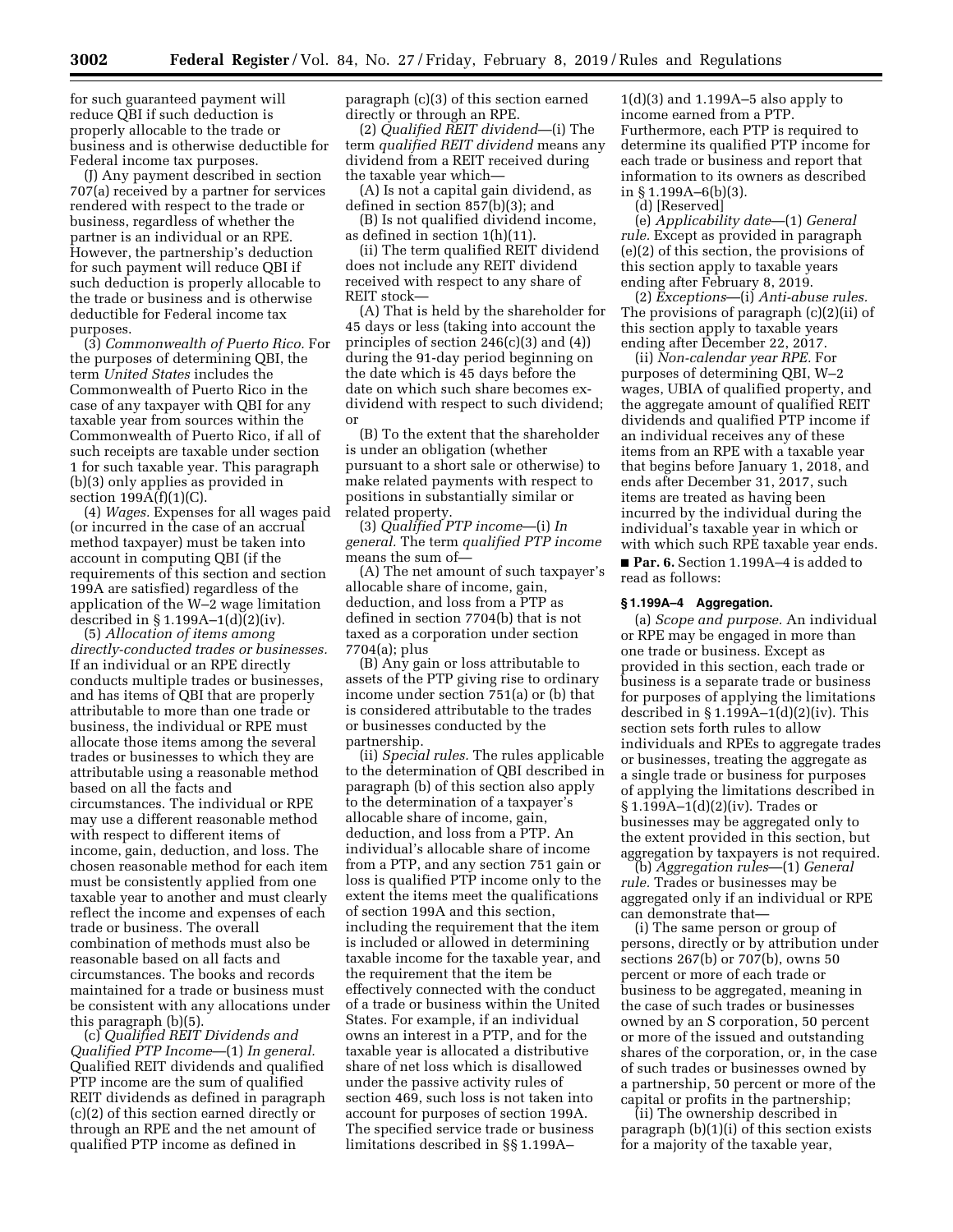including the last day of the taxable year, in which the items attributable to each trade or business to be aggregated are included in income;

(iii) All of the items attributable to each trade or business to be aggregated are reported on returns with the same taxable year, not taking into account short taxable years;

(iv) None of the trades or businesses to be aggregated is a *specified service trade or business* (SSTB) as defined in § 1.199A–5; and

(v) The trades or businesses to be aggregated satisfy at least two of the following factors (based on all of the facts and circumstances):

(A) The trades or businesses provide products, property, or services that are the same or customarily offered together.

(B) The trades or businesses share facilities or share significant centralized business elements, such as personnel, accounting, legal, manufacturing, purchasing, human resources, or information technology resources.

(C) The trades or businesses are operated in coordination with, or reliance upon, one or more of the businesses in the aggregated group (for example, supply chain interdependencies).

(2) *Operating rules*—(i) *Individuals.*  An individual may aggregate trades or businesses operated directly or through an RPE to the extent an aggregation is not inconsistent with the aggregation of an RPE. If an individual aggregates multiple trades or businesses under paragraph (b)(1) of this section, QBI, W–2 wages, and UBIA of qualified property must be combined for the aggregated trades or businesses for purposes of applying the W–2 wage and UBIA of qualified property limitations described in § 1.199A–1(d)(2)(iv). An individual may not subtract from the trades or businesses aggregated by an RPE but may aggregate additional trades or businesses with the RPE's aggregation if the rules of this section are otherwise satisfied.

(ii) *RPEs.* An RPE may aggregate trades or businesses operated directly or through a lower-tier RPE to the extent an aggregation is not inconsistent with the aggregation of a lower-tier RPE. If an RPE itself does not aggregate, multiple owners of an RPE need not aggregate in the same manner. If an RPE aggregates multiple trades or businesses under paragraph (b)(1) of this section, the RPE must compute and report QBI, W–2 wages, and UBIA of qualified property for the aggregated trade or business under the rules described in § 1.199A– 6(b). An RPE may not subtract from the trades or businesses aggregated by a

lower-tier RPE but may aggregate additional trades or businesses with a lower-tier RPE's aggregation if the rules of this section are otherwise satisfied.

(c) *Reporting and consistency requirements*—(1) *Individuals.* Once an individual chooses to aggregate two or more trades or businesses, the individual must consistently report the aggregated trades or businesses in all subsequent taxable years. A failure to aggregate will not be considered to be an aggregation for purposes of this rule. An individual that fails to aggregate may not aggregate trades or businesses on an amended return (other than an amended return for the 2018 taxable year). However, an individual may add a newly created or newly acquired (including through non-recognition transfers) trade or business to an existing aggregated trade or business (including the aggregated trade or business of an RPE) if the requirements of paragraph (b)(1) of this section are satisfied. In a subsequent year, if there is a significant change in facts and circumstances such that an individual's prior aggregation of trades or businesses no longer qualifies for aggregation under the rules of this section, then the trades or businesses will no longer be aggregated within the meaning of this section, and the individual must reapply the rules in paragraph (b)(1) of this section to determine a new permissible aggregation (if any). An individual also must report aggregated trades or businesses of an RPE in which the individual holds a direct or indirect interest.

(2) *Individual disclosure*—(i) *Required annual disclosure.* For each taxable year, individuals must attach a statement to their returns identifying each trade or business aggregated under paragraph (b)(1) of this section. The statement must contain—

(A) A description of each trade or business;

(B) The name and EIN of each entity in which a trade or business is operated;

(C) Information identifying any trade or business that was formed, ceased operations, was acquired, or was disposed of during the taxable year;

(D) Information identifying any aggregated trade or business of an RPE in which the individual holds an ownership interest; and

(E) Such other information as the Commissioner may require in forms, instructions, or other published guidance.

(ii) *Failure to disclose.* If an individual fails to attach the statement required in paragraph (c)(2)(i) of this section, the Commissioner may disaggregate the individual's trades or

businesses. The individual may not aggregate trades or businesses that are disaggregated by the Commissioner for the subsequent three taxable years.

(3) *RPEs.* Once an RPE chooses to aggregate two or more trades or businesses, the RPE must consistently report the aggregated trades or businesses in all subsequent taxable years. A failure to aggregate will not be considered to be an aggregation for purposes of this rule. An RPE that fails to aggregate may not aggregate trades or businesses on an amended return (other than an amended return for the 2018 taxable year). However, an RPE may add a newly created or newly acquired (including through non-recognition transfers) trade or business to an existing aggregated trade or business (other than the aggregated trade or business of a lower-tier RPE) if the requirements of paragraph (b)(1) of this section are satisfied. In a subsequent year, if there is a significant change in facts and circumstances such that an RPE's prior aggregation of trades or businesses no longer qualifies for aggregation under the rules of this section, then the trades or businesses will no longer be aggregated within the meaning of this section, and the RPE must reapply the rules in paragraph (b)(1) of this section to determine a new permissible aggregation (if any). An RPE also must report aggregated trades or businesses of a lower-tier RPE in which the RPE holds a direct or indirect interest.

(4) *RPE disclosure*—(i) *Required annual disclosure.* For each taxable year, RPEs (including each RPE in a tiered structure) must attach a statement to each owner's Schedule K–1 identifying each trade or business aggregated under paragraph (b)(1) of this section. The statement must contain—

(A) A description of each trade or business;

(B) The name and EIN of each entity in which a trade or business is operated;

(C) Information identifying any trade or business that was formed, ceased operations, was acquired, or was disposed of during the taxable year;

(D) Information identifying any aggregated trade or business of an RPE in which the RPE holds an ownership interest; and

(E) Such other information as the Commissioner may require in forms, instructions, or other published guidance.

(ii) *Failure to disclose.* If an RPE fails to attach the statement required in paragraph (c)(2)(i) of this section, the Commissioner may disaggregate the RPE's trades or businesses. The RPE may not aggregate trades or businesses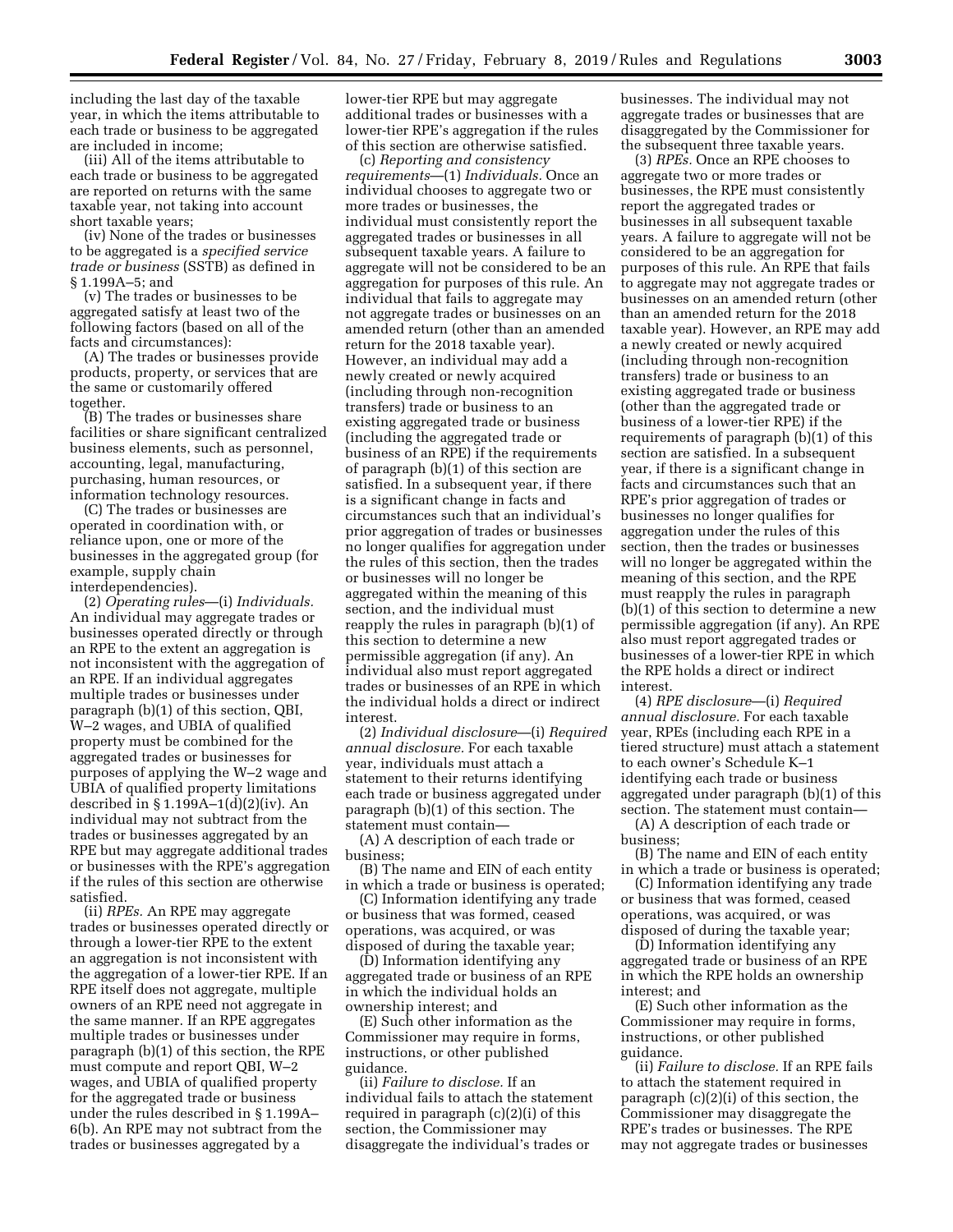that are disaggregated by the Commissioner for the subsequent three taxable years.

(d) *Examples.* The following examples illustrate the principles of this section. For purposes of these examples, assume the taxpayer is a United States citizen, all individuals and RPEs use a calendar taxable year, there are no ownership changes during the taxable year, all trades or businesses satisfy the requirements under section 162, all tax items are effectively connected to a trade or business within the United States within the meaning of section 864(c), and none of the trades or businesses is an SSTB within the meaning of § 1.199A–5. Except as otherwise specified, a single capital letter denotes an individual taxpayer.

(1) *Example 1*—(i) *Facts.* A wholly owns and operates a catering business and a restaurant through separate disregarded entities. The catering business and the restaurant share centralized purchasing to obtain volume discounts and a centralized accounting office that performs all of the bookkeeping, tracks and issues statements on all of the receivables, and prepares the payroll for each business. A maintains a website and print advertising materials that reference both the catering business and the restaurant. A uses the restaurant kitchen to prepare food for the catering business. The catering business employs its own staff and owns equipment and trucks that are not used or associated with the restaurant.

(ii) *Analysis.* Because the restaurant and catering business are held in disregarded entities, A will be treated as operating each of these businesses directly and thereby satisfies paragraph (b)(1)(i) of this section. Under paragraph  $(b)(1)(v)$  of this section, A satisfies the following factors: Paragraph  $(b)(1)(v)(A)$  of this section is met as both businesses offer prepared food to customers; and paragraph  $(b)(1)(v)(B)$  of this section is met because the two businesses share the same kitchen facilities in addition to centralized purchasing, marketing, and accounting. Having satisfied paragraphs  $(b)(1)(i)$  through  $(v)$  of this section, A may treat the catering business and the restaurant as a single trade or business for purposes of applying § 1.199A–1(d).

(2) *Example 2*—(i) *Facts.* Assume the same facts as in *Example 1* of paragraph (d)(1) of this section, but the catering and restaurant businesses are owned in separate partnerships and A, B, C, and D each own a 25% interest in each of the two partnerships. A, B, C, and D are unrelated.

(ii) *Analysis.* Because under paragraph (b)(1)(i) of this section A, B, C, and D together own more than 50% of each of the two partnerships, they may each treat the catering business and the restaurant as a single trade or business for purposes of applying § 1.199A–1(d).

(3) *Example 3*—(i) *Facts.* W owns a 75% interest in S1, an S corporation, and a 75% interest in PRS, a partnership. S1 manufactures clothing and PRS is a retail pet food store. W manages S1 and PRS.

(ii) *Analysis.* W owns more than 50% of the stock of S1 and more than 50% of PRS thereby satisfying paragraph (b)(1)(i) of this section. Although W manages both S1 and PRS, W is not able to satisfy the requirements of paragraph  $(b)(1)(v)$  of this section as the two businesses do not provide goods or services that are the same or customarily offered together; there are no significant centralized business elements; and no facts indicate that the businesses are operated in coordination with, or reliance upon, one another. W must treat S1 and PRS as separate trades or businesses for purposes of applying § 1.199A–1(d).

(4) *Example 4*—(i) *Facts.* E owns a 60% interest in each of four partnerships (PRS1, PRS2, PRS3, and PRS4). Each partnership operates a hardware store. A team of executives oversees the operations of all four of the businesses and controls the policy decisions involving the business as a whole. Human resources and accounting are centralized for the four businesses. E reports PRS1, PRS3, and PRS4 as an aggregated trade or business under paragraph (b)(1) of this section and reports PRS2 as a separate trade or business. Only PRS2 generates a net taxable loss.

(ii) *Analysis.* E owns more than 50% of each partnership thereby satisfying paragraph (b)(1)(i) of this section. Under paragraph  $(b)(1)(v)$  of this section, the following factors are satisfied: Paragraph  $(b)(1)(v)(A)$  of this section because each partnership operates a hardware store; and paragraph  $(b)(1)(v)(B)$  of this section because the businesses share accounting and human resource functions. E's decision to aggregate only PRS1, PRS3, and PRS4 into a single trade or business for purposes of applying § 1.199A–1(d) is permissible. The loss from PRS2 will be netted against the aggregate profits of PRS1, PRS3, and PRS4 pursuant to § 1.199A–  $1(d)(2)(iii)$ .

(5) *Example 5*—(i) *Facts.* Assume the same facts as *Example 4* of paragraph (d)(4) of this section, and that F owns a 10% interest in PRS1, PRS2, PRS3, and PRS4.

(ii) *Analysis.* Because under paragraph (b)(1)(i) of this section E owns more than 50% of the four partnerships, F may aggregate PRS 1, PRS2, PRS3, and PRS4 as a single trade or business for purposes of applying § 1.199A–1(d), provided that F can demonstrate that the ownership test is met by E.

(6) *Example 6*—(i) *Facts.* D owns 75% of the stock of S1, S2, and S3, each of which is an S corporation. Each S corporation operates a grocery store in a separate state. S1 and S2 share centralized purchasing functions to obtain volume discounts and a centralized accounting office that performs all of the bookkeeping, tracks and issues statements on all of the receivables, and prepares the payroll for each business. S3 is operated independently from the other businesses.

(ii) *Analysis.* D owns more than 50% of the stock of each S corporation thereby satisfying paragraph (b)(1)(i) of this section. Under paragraph  $(b)(1)(v)$  of this section, the grocery stores satisfy paragraph  $(b)(1)(v)(A)$  of this section because they are in the same trade or business. Only S1 and S2 satisfy paragraph

 $(b)(1)(v)(B)$  of this section because of their centralized purchasing and accounting offices. D is only able to show that the requirements of paragraph  $(b)(1)(v)(B)$  of this section are satisfied for S1 and S2; therefore, D only may aggregate S1 and S2 into a single trade or business for purposes of § 1.199A–  $1(d)$ . D must report  $S_3$  as a separate trade or business for purposes of applying § 1.199A– 1(d).

(7) *Example 7*—(i) *Facts.* Assume the same facts as *Example 6* of paragraph (d)(6) of this section except each store is independently operated and S1 and S2 do not have centralized purchasing or accounting functions.

(ii) *Analysis.* Although the stores provide the same products and services within the meaning of paragraph  $(b)(1)(v)(A)$  of this section, D cannot show that another factor under paragraph  $(b)(1)(v)$  of this section is present. Therefore, D must report S1, S2, and S3 as separate trades or businesses for purposes of applying § 1.199A–1(d).

(8) *Example 8*—(i) *Facts.* G owns 80% of the stock in S1, an S corporation and 80% of LLC1 and LLC2, each of which is a partnership for Federal tax purposes. LLC1 manufactures and supplies all of the widgets sold by LLC2. LLC2 operates a retail store that sells LLC1's widgets. S1 owns the real property leased to LLC1 and LLC2 for use by the factory and retail store. The entities share common advertising and management.

(ii) *Analysis.* G owns more than 50% of the stock of S1 and more than 50% of LLC1 and LLC2 thus satisfying paragraph (b)(1)(i) of this section. LLC1, LLC2, and S1 share significant centralized business elements and are operated in coordination with, or in reliance upon, one or more of the businesses in the aggregated group. G can treat the business operations of LLC1 and LLC2 as a single trade or business for purposes of applying § 1.199A–1(d). S1 is eligible to be included in the aggregated group because it leases property to a trade or business within the aggregated trade or business as described in § 1.199A–1(b)(14) and meets the requirements of paragraph (b)(1) of this section.

(9) *Example 9*—(i) *Facts.* Same facts as *Example 8* of paragraph (d)(8) of this section, except G owns 80% of the stock in S1 and 20% of each of LLC1 and LLC2. B, G's son, owns a majority interest in LLC2, and M, G's mother, owns a majority interest in LLC1. B does not own an interest in S1 or LLC1, and M does not own an interest in S1 or LLC2.

(ii) *Analysis.* Under the rules in paragraph (b)(1) of this section, B and M's interest in LLC2 and LLC1, respectively, are attributable to G and G is treated as owning a majority interest in LLC2 and LLC1; G thus satisfies paragraph (b)(1)(i) of this section. G may aggregate his interests in LLC1, LLC2, and S1 as a single trade or business for purposes of applying § 1.199A–1(d). Under paragraph  $(\overline{b})(1)$  of this section, S1 is eligible to be included in the aggregated group because it leases property to a trade or business within the aggregated trade or business as described in § 1.199A–1(b)(14) and meets the requirements of paragraph (b)(1) of this section.

(10) *Example 10*—(i) *Facts.* F owns a 75% interest and G owns a 5% interest in five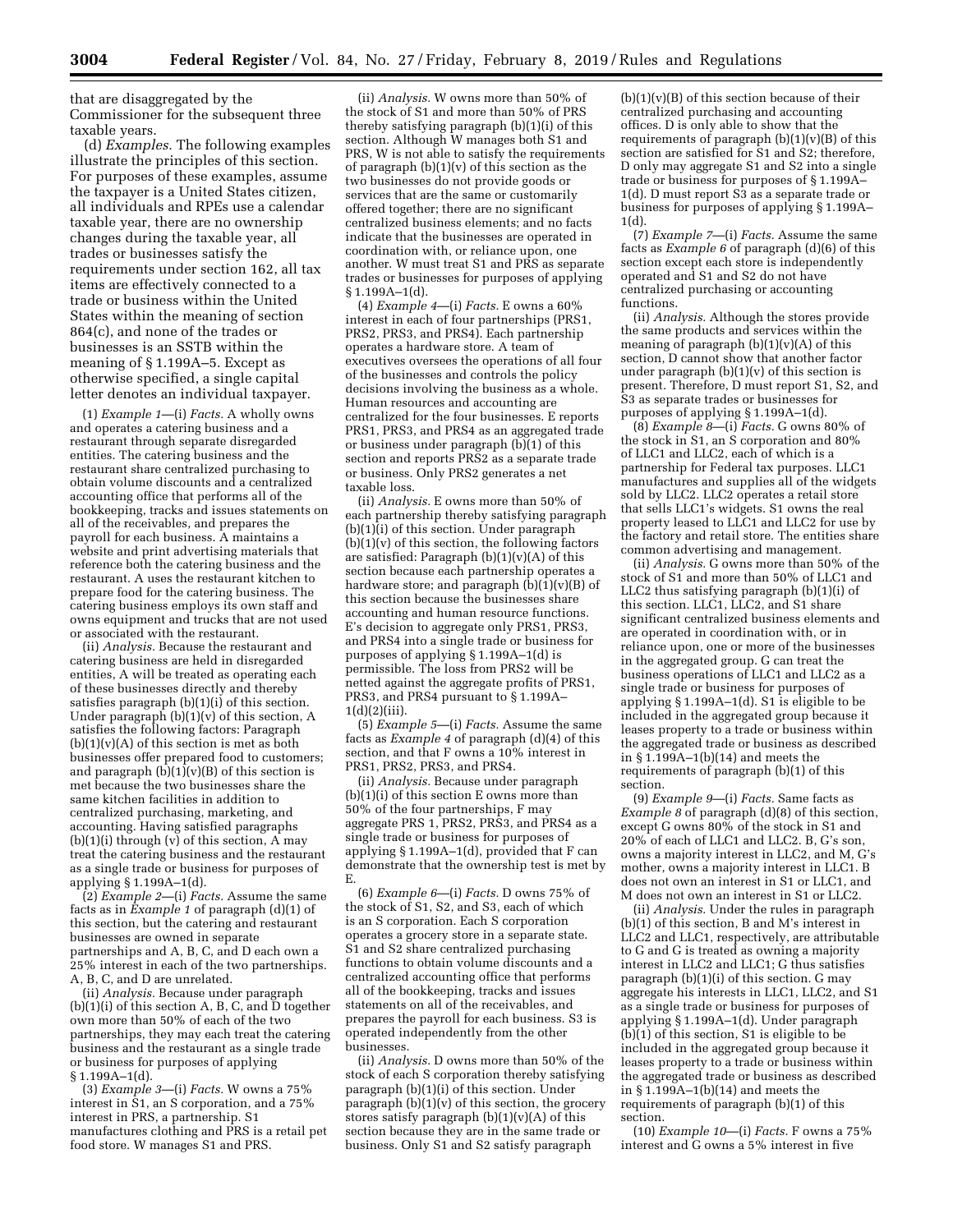partnerships (PRS1–PRS5). H owns a 10% interest in PRS1 and PRS2. Each partnership operates a restaurant and each restaurant separately constitutes a trade or business for purposes of section 162. G is the executive chef of all of the restaurants and as such he creates the menus and orders the food supplies.

(ii) *Analysis.* F owns more than 50% of the partnerships thereby satisfying paragraph (b)(1)(i) of this section. Under paragraph  $(b)(1)(v)$  of this section, the restaurants satisfy paragraph (b)(1)(v)(A) of this section because they are in the same trade or business, and paragraph  $(b)(1)(v)(B)$  of this section is satisfied as G is the executive chef of all of the restaurants and the businesses share a centralized function for ordering food and supplies. F can show the requirements under paragraph (b)(1) of this section are satisfied as to all of the restaurants. Because F owns a majority interest in each of the partnerships, G can demonstrate that paragraph (b)(1)(i) of this section is satisfied. G can also aggregate all five restaurants into a single trade or business for purposes of applying § 1.199A–1(d). H, however, only owns an interest in PRS1 and PRS2. Like G, H satisfies paragraph (b)(1)(i) of this section because F owns a majority interest. H can, therefore, aggregate PRS1 and PRS2 into a single trade or business for purposes of applying § 1.199A–1(d).

(11) *Example 11*—(i) *Facts.* H, J, K, and L own interests in PRS1 and PRS2, each a partnership, and S1 and S2, each an S corporation. H, J, K, and L also own interests in C, an entity taxable as a C corporation. H owns 30%, J owns 20%, K owns 5%, and L owns 45% of each of the five entities. All of the entities satisfy 2 of the 3 factors under paragraph  $(b)(1)(v)$  of this section. For purposes of section 199A the taxpayers report the following aggregated trades or businesses: H aggregates PRS1 and S1 together and aggregates PRS2 and S2 together; J aggregates PRS1, S1 and S2 together and reports PRS2 separately; K aggregates PRS1 and PRS2 together and aggregates S1 and S2 together; and L aggregates S1, S2, and PRS2 together and reports PRS1 separately. C cannot be aggregated.

(ii) *Analysis.* Under paragraph (b)(1)(i) of this section, because H, J, and K together own a majority interest in PRS1, PRS2, S1, and S2, H, J, K, and L are permitted to aggregate under paragraph (b)(1) of this section. Further, the aggregations reported by the taxpayers are permitted, but not required for each of H, J, K, and L. C's income is not eligible for the section 199A deduction and it cannot be aggregated for purposes of applying § 1.199A–1(d).

(12) *Example 12*—(i) *Facts.* L owns 60% of PRS1, a partnership, a business that sells non-food items to grocery stores. L also owns 55% of PRS2, a partnership, which owns and operates a distribution trucking business. The predominant portion of PRS2's business is transporting goods for PRS1.

(ii) *Analysis.* L is able to meet paragraph (b)(1)(i) of this section as the majority owner of PRS1 and PRS2. Under paragraph (b)(1)(v) of this section, L is only able to show the operations of PRS1 and PRS2 are operated in reliance of one another under paragraph  $(b)(1)(v)(C)$  of this section. For purposes of applying § 1.199A–1(d), L must treat PRS1 and PRS2 as separate trades or businesses.

(13) *Example 13*—(i) *Facts.* C owns a majority interest in a sailboat racing team and also owns an interest in PRS1 which operates a marina. PRS1 is a trade or business under section 162, but the sailboat racing team is not a trade or business within the meaning of section 162.

(ii) *Analysis.* C has only one trade or business for purposes of section 199A and, therefore, cannot aggregate the interest in the racing team with PRS1 under paragraph (b)(1) of this section.

(14) *Example 14*—(i) *Facts.* Trust wholly owns LLC1, LLC2, and LLC3. LLC1 operates a trucking company that delivers lumber and other supplies sold by LLC2. LLC2 operates a lumber yard and supplies LLC3 with building materials. LLC3 operates a construction business. LLC1, LLC2, and LLC3 have a centralized human resources department, payroll, and accounting department.

(ii) *Analysis.* Because Trust owns 100% of the interests in LLC1, LLC2, and LLC3, Trust satisfies paragraph (b)(1)(i) of this section. Trust can also show that it satisfies paragraph  $(b)(1)(v)(B)$  of this section as the trades or businesses have a centralized human resources department, payroll, and accounting department. Trust also can show is meets paragraph  $(b)(1)(v)(C)$  of this section as the trades or businesses are operated in coordination, or reliance upon, one or more in the aggregated group. Trust can aggregate LLC1, LLC2, and LLC3 for purposes of applying § 1.199A–1(d).

(15) *Example 15*—(i) *Facts.* PRS1, a partnership, directly operates a food service trade or business and owns 60% of PRS2, which directly operates a movie theater trade or business and a food service trade or business. PRS2's movie theater and food service businesses operate in coordination with, or reliance upon, one another and share a centralized human resources department, payroll, and accounting department. PRS1's and PRS2's food service businesses provide products and services that are the same and share centralized purchasing and shipping to obtain volume discounts.

(ii) *Analysis.* PRS2 may aggregate its movie theater and food service businesses. Paragraph (b)(1)(v) of this section is satisfied because the businesses operate in coordination with one another and share centralized business elements. If PRS does aggregate the two businesses, PRS1 may not aggregate its food service business with PRS2's aggregated trades or businesses. Because PRS1 owns more than 50% of PRS2, thereby satisfying paragraph (b)(1)(i) of this section, PRS1 may aggregate its food service businesses with PRS2's food service business if PRS2 has not aggregated its movie theater and food service businesses. Paragraph (b)(1)(v) of this section is satisfied because the businesses provide the same products and services and share centralized business elements. Under either alternative, PRS1's food service business and PRS2's movie theater cannot be aggregated because there are no factors in paragraph  $(b)(1)(v)$  of this section present between the businesses.

(16) *Example 16*—(i) *Facts.* PRS1, a partnership, owns 60% of a commercial rental office building in state A, and 80% of a commercial rental office building in state B. Both commercial rental office building operations share centralized accounting, legal, and human resource functions. PRS1 treats the two commercial rental office buildings as an aggregated trade or business under paragraph  $(b)(1)$  of this section.

(ii) *Analysis.* PRS1 owns more than 50% of each trade or business thereby satisfying paragraph (b)(1)(i) of this section. Under paragraph  $(b)(1)(v)$  of this section, PRS1 may aggregate its commercial rental office buildings because the businesses provide the same type of property and share accounting, legal, and human resource functions.

(17) *Example 17*—(i) *Facts.* S, an S corporation owns 100% of the interests in a residential condominium building and 100% of the interests in a commercial rental office building. Both building operations share centralized accounting, legal, and human resource functions.

(ii) *Analysis.* S owns more than 50% of each trade or business thereby satisfying paragraph (b)(1)(i) of this section. Although both businesses share significant centralized business elements, S cannot show that another factor under paragraph (b)(1)(v) of this section is present because the two building operations are not of the same type of property. S must treat the residential condominium building and the commercial rental office building as separate trades or businesses for purposes of applying § 1.199A–1(d).

(18) *Example 18*—(i) *Facts.* M owns 75% of a residential apartment building. M also owns 80% of PRS2. PRS2 owns 80% of the interests in a residential condominium building and 80% of the interests in a residential apartment building. PRS2's residential condominium building and residential apartment building operations share centralized back office functions and management. M's residential apartment building and PRS2's residential condominium and apartment building operate in coordination with each other in renting apartments to tenants.

(ii) *Analysis.* PRS2 may aggregate its residential condominium and residential apartment building operations. PRS2 owns more than 50% of each trade or business thereby satisfying paragraph (b)(1)(i) of this section. Paragraph  $(b)(1)(v)$  of this section is satisfied because the businesses are of the same type of property and share centralized back office functions and management. M may also add its residential apartment building operations to PRS2's aggregated residential condominium and apartment building operations. M owns more than 50% of each trade or business thereby satisfying paragraph (b)(1)(i) of this section. Paragraph  $(b)(1)(v)$  of this section is also satisfied because the businesses operate in coordination with each other.

(e) *Applicability date*—(1) *General rule.* Except as provided in paragraph (e)(2) of this section, the provisions of this section apply to taxable years ending after February 8, 2019.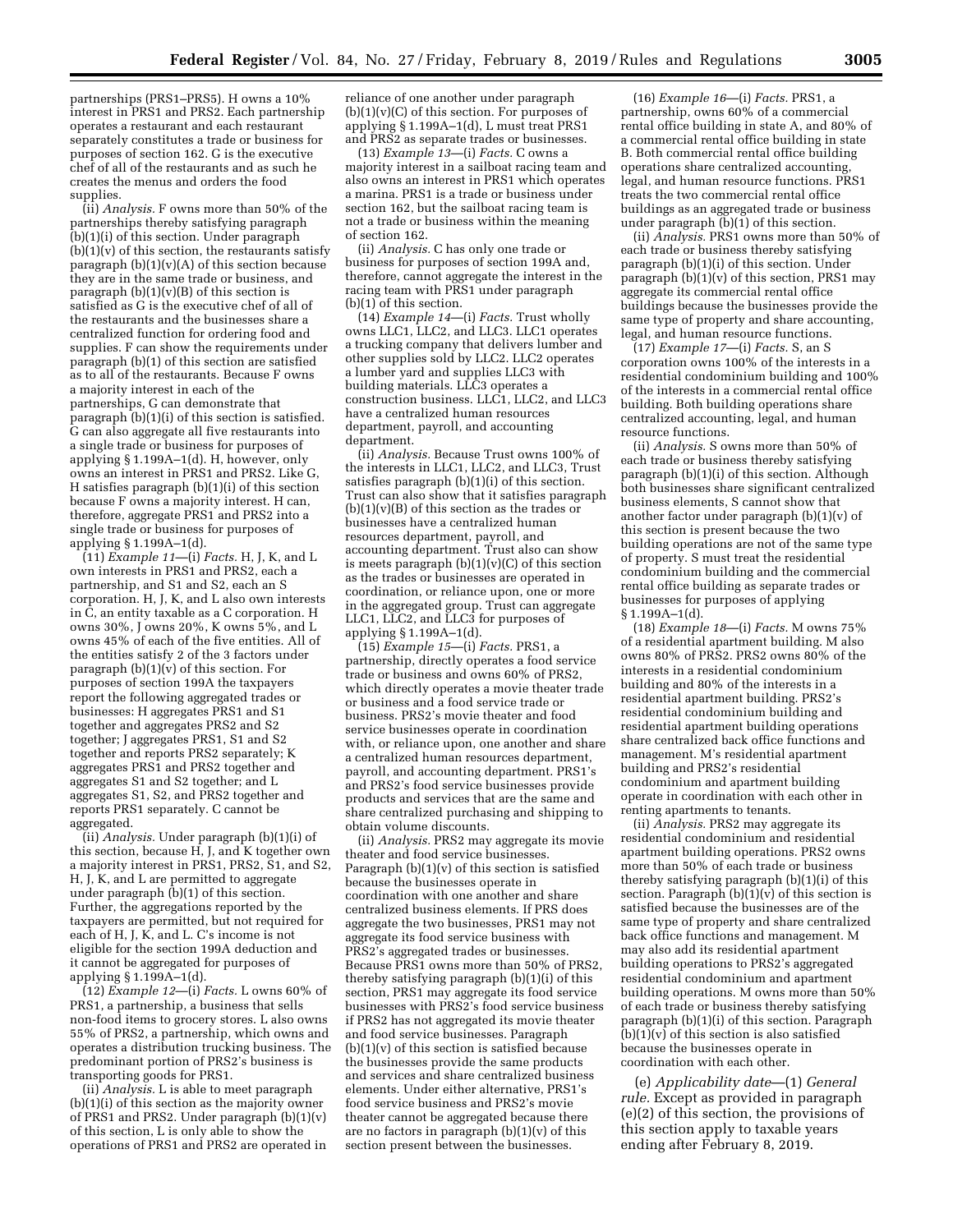(2) *Exception for non-calendar year RPE.* For purposes of determining QBI, W–2 wages, and UBIA of qualified property, and the aggregate amount of qualified REIT dividends and qualified PTP income, if an individual receives any of these items from an RPE with a taxable year that begins before January 1, 2018, and ends after December 31, 2017, such items are treated as having been incurred by the individual during the individual's taxable year in which or with which such RPE taxable year ends. ■ **Par. 7.** Section 1.199A–5 is added to read as follows:

# **§ 1.199A–5 Specified service trades or businesses and the trade or business of performing services as an employee.**

(a) *Scope and effect*—(1) *Scope.* This section provides guidance on specified service trades or businesses (SSTBs) and the trade or business of performing services as an employee. This paragraph (a) describes the effect of a trade or business being an SSTB and the trade or business of performing services as an employee. Paragraph (b) of this section provides definitional guidance on SSTBs. Paragraph (c) of this section provides special rules related to SSTBs. Paragraph (d) of this section provides guidance on the trade or business of performing services as an employee. The provisions of this section apply solely for purposes of section 199A of the Internal Revenue Code (Code).

(2) *Effect of being an SSTB.* If a trade or business is an SSTB, no qualified business income (QBI), W–2 wages, or unadjusted basis immediately after acquisition (UBIA) of qualified property from the SSTB may be taken into account by any individual whose taxable income exceeds the phase-in range as defined in § 1.199A–1(b)(4), even if the item is derived from an activity that is not itself a specified service activity. The SSTB limitation also applies to income earned from a publicly traded partnership (PTP). If a trade or business conducted by a relevant passthrough entity (RPE) or PTP is an SSTB, this limitation applies to any direct or indirect individual owners of the business, regardless of whether the owner is passive or participated in any specified service activity. However, the SSTB limitation does not apply to individuals with taxable income below the threshold amount as defined in  $\S 1.199A-1(b)(12)$ . A phase-in rule, provided in § 1.199A–  $1\overline{d}(2)$ , applies to individuals with taxable income within the phase-in range, allowing them to take into account a certain ''applicable percentage'' of QBI, W–2 wages, and UBIA of qualified property from an

SSTB. The phase-in rule also applies to income earned from a PTP. A direct or indirect owner of a trade or business engaged in the performance of a specified service is engaged in the performance of the specified service for purposes of section 199A and this section, regardless of whether the owner is passive or participated in the specified service activity.

(3) *Trade or business of performing services as an employee.* The trade or business of performing services as an employee is not a trade or business for purposes of section 199A and the regulations thereunder. Therefore, no items of income, gain, deduction, or loss from the trade or business of performing services as an employee constitute QBI within the meaning of section 199A and § 1.199A–3. No taxpayer may claim a section 199A deduction for wage income, regardless of the amount of taxable income.

(b) *Definition of specified service trade or business.* Except as provided in paragraph (c)(1) of this section, the term *specified service trade or business (SSTB)* means any of the following:

(1) *Listed SSTBs.* Any trade or business involving the performance of services in one or more of the following fields:

(i) *Health* as described in paragraph (b)(2)(ii) of this section;

(ii) *Law* as described in paragraph (b)(2)(iii) of this section;

- (iii) *Accounting* as described in paragraph (b)(2)(iv) of this section;
- (iv) *Actuarial science* as described in paragraph  $(b)(2)(v)$  of this section;
- (v) *Performing arts* as described in paragraph (b)(2)(vi) of this section;

(vi) *Consulting* as described in paragraph  $(b)(2)\bar{(}vii)$  of this section;

(vii) *Athletics* as described in paragraph (b)(2)(viii) of this section;

(viii) *Financial services* as described in paragraph (b)(2)(ix) of this section;

(ix) *Brokerage services* as described in paragraph  $(b)(2)(x)$  of this section;

(x) *Investing and investment management* as described in paragraph (b)(2)(xi) of this section;

(xi) *Trading* as described in paragraph (b)(2)(xii) of this section;

(xii) *Dealing in securities (as defined in section 475(c)(2)), partnership interests, or commodities (as defined in section 475(e)(2))* as described in paragraph (b)(2)(xiii) of this section; or

(xiii) *Any trade or business where the principal asset of such trade or business is the reputation or skill of one or more of its employees or owners* as defined in paragraph (b)(2)(xiv) of this section.

(2) *Additional rules for applying section 199A(d)(2) and paragraph (b) of this section*—(i) *In general*—*(A) No* 

*effect on other tax rules.* This paragraph (b)(2) provides additional rules for determining whether a business is an SSTB within the meaning of section 199A(d)(2) and paragraph (b) of this section only. The rules of this paragraph (b)(2) apply solely for purposes of section 199A and therefore may not be taken into account for purposes of applying any provision of law or regulation other than section 199A and the regulations thereunder, except to the extent such provision expressly refers to section 199A(d) or this section.

(B) *Hedging transactions.* Income, deduction, gain or loss from a *hedging transaction* (as defined in § 1.1221–2(b)) entered into by an individual or RPE in the normal course of the individual's or RPE's trade or business is treated as income, deduction, gain, or loss from that trade or business for purposes of this paragraph (b)(2). See also § 1.446– 4.

(ii) *Meaning of services performed in the field of health.* For purposes of section 199A(d)(2) and paragraph  $(b)(1)(i)$  of this section only, the *performance of services in the field of health* means the provision of medical services by individuals such as physicians, pharmacists, nurses, dentists, veterinarians, physical therapists, psychologists, and other similar healthcare professionals performing services in their capacity as such. The performance of services in the field of health does not include the provision of services not directly related to a medical services field, even though the services provided may purportedly relate to the health of the service recipient. For example, the performance of services in the field of health does not include the operation of health clubs or health spas that provide physical exercise or conditioning to their customers, payment processing, or the research, testing, and manufacture and/or sales of pharmaceuticals or medical devices.

(iii) *Meaning of services performed in the field of law.* For purposes of section 199 $A(d)(2)$  and paragraph  $(b)(1)(ii)$  of this section only, the *performance of services in the field of law* means the performance of legal services by individuals such as lawyers, paralegals, legal arbitrators, mediators, and similar professionals performing services in their capacity as such. The performance of services in the field of law does not include the provision of services that do not require skills unique to the field of law; for example, the provision of services in the field of law does not include the provision of services by printers, delivery services, or stenography services.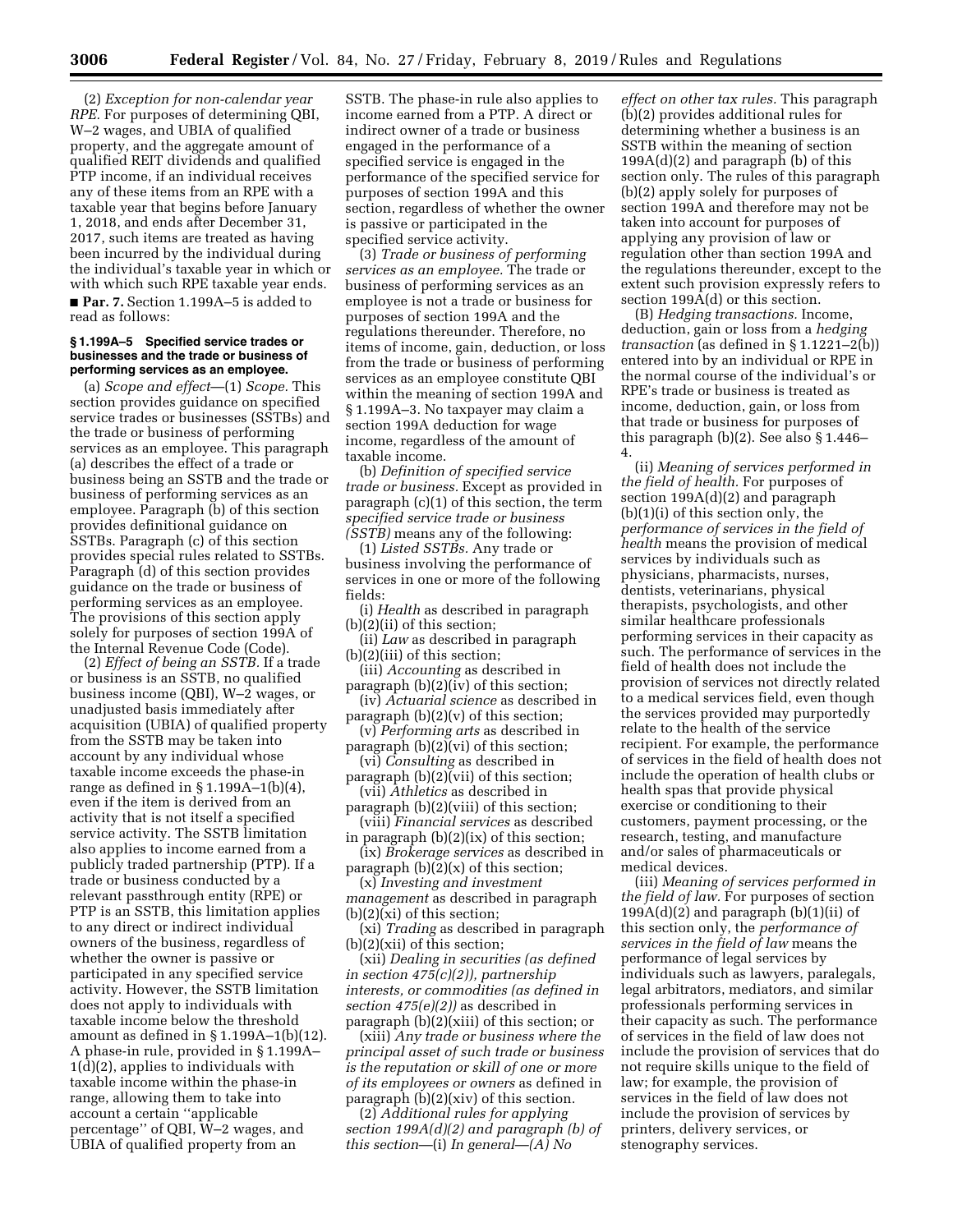(iv) *Meaning of services performed in the field of accounting.* For purposes of section 199A(d)(2) and paragraph (b)(1)(iii) of this section only, the *performance of services in the field of accounting* means the provision of services by individuals such as accountants, enrolled agents, return preparers, financial auditors, and similar professionals performing services in their capacity as such.

(v) *Meaning of services performed in the field of actuarial science.* For purposes of section 199A(d)(2) and paragraph (b)(1)(iv) of this section only, the *performance of services in the field of actuarial science* means the provision of services by individuals such as actuaries and similar professionals performing services in their capacity as such.

(vi) *Meaning of services performed in the field of performing arts.* For purposes of section 199A(d)(2) and paragraph  $(b)(1)(v)$  of this section only, the *performance of services in the field of the performing arts* means the performance of services by individuals who participate in the creation of performing arts, such as actors, singers, musicians, entertainers, directors, and similar professionals performing services in their capacity as such. The performance of services in the field of performing arts does not include the provision of services that do not require skills unique to the creation of performing arts, such as the maintenance and operation of equipment or facilities for use in the performing arts. Similarly, the performance of services in the field of the performing arts does not include the provision of services by persons who broadcast or otherwise disseminate video or audio of performing arts to the public.

(vii) *Meaning of services performed in the field of consulting.* For purposes of section 199A(d)(2) and paragraph (b)(1)(vi) of this section only, the *performance of services in the field of consulting* means the provision of professional advice and counsel to clients to assist the client in achieving goals and solving problems. Consulting includes providing advice and counsel regarding advocacy with the intention of influencing decisions made by a government or governmental agency and all attempts to influence legislators and other government officials on behalf of a client by lobbyists and other similar professionals performing services in their capacity as such. The performance of services in the field of consulting does not include the performance of services other than advice and counsel, such as sales (or economically similar

services) or the provision of training and educational courses. For purposes of the preceding sentence, the determination of whether a person's services are sales or economically similar services will be based on all the facts and circumstances of that person's business. Such facts and circumstances include, for example, the manner in which the taxpayer is compensated for the services provided. Performance of services in the field of consulting does not include the performance of consulting services embedded in, or ancillary to, the sale of goods or performance of services on behalf of a trade or business that is otherwise not an SSTB (such as typical services provided by a building contractor) if there is no separate payment for the consulting services. Services within the fields of architecture and engineering are not treated as consulting services.

(viii) *Meaning of services performed in the field of athletics.* For purposes of section 199A(d)(2) and paragraph (b)(1)(vii) of this section only, the *performance of services in the field of athletics* means the performance of services by individuals who participate in athletic competition such as athletes, coaches, and team managers in sports such as baseball, basketball, football, soccer, hockey, martial arts, boxing, bowling, tennis, golf, skiing, snowboarding, track and field, billiards, and racing. The performance of services in the field of athletics does not include the provision of services that do not require skills unique to athletic competition, such as the maintenance and operation of equipment or facilities for use in athletic events. Similarly, the performance of services in the field of athletics does not include the provision of services by persons who broadcast or otherwise disseminate video or audio of athletic events to the public.

(ix) *Meaning of services performed in the field of financial services.* For purposes of section 199A(d)(2) and paragraph (b)(1)(viii) of this section only, the *performance of services in the field of financial services* means the provision of financial services to clients including managing wealth, advising clients with respect to finances, developing retirement plans, developing wealth transition plans, the provision of advisory and other similar services regarding valuations, mergers, acquisitions, dispositions, restructurings (including in title 11 of the Code or similar cases), and raising financial capital by underwriting, or acting as a client's agent in the issuance of securities and similar services. This includes services provided by financial advisors, investment bankers, wealth

planners, retirement advisors, and other similar professionals performing services in their capacity as such. Solely for purposes of section 199A, the performance of services in the field of financial services does not include taking deposits or making loans, but does include arranging lending transactions between a lender and borrower.

(x) *Meaning of services performed in the field of brokerage services.* For purposes of section 199A(d)(2) and paragraph (b)(1)(ix) of this section only, the *performance of services in the field of brokerage services* includes services in which a person arranges transactions between a buyer and a seller with respect to securities (as defined in section  $475(c)(2)$ ) for a commission or fee. This includes services provided by stock brokers and other similar professionals, but does not include services provided by real estate agents and brokers, or insurance agents and brokers.

(xi) *Meaning of the provision of services in investing and investment management.* For purposes of section 199A(d)(2) and paragraph  $(b)(1)(x)$  of this section only, the *performance of services that consist of investing and investment management* refers to a trade or business involving the receipt of fees for providing investing, asset management, or investment management services, including providing advice with respect to buying and selling investments. The performance of services of investing and investment management does not include directly managing real property.

(xii) *Meaning of the provision of services in trading.* For purposes of section 199A(d)(2) and paragraph (b)(1)(xi) of this section only, the *performance of services that consist of trading* means a trade or business of trading in securities (as defined in section 475(c)(2)), commodities (as defined in section 475(e)(2)), or partnership interests. Whether a person is a trader in securities, commodities, or partnership interests is determined by taking into account all relevant facts and circumstances, including the source and type of profit that is associated with engaging in the activity regardless of whether that person trades for the person's own account, for the account of others, or any combination thereof.

(xiii) *Meaning of the provision of services in dealing*—(A) *Dealing in securities.* For purposes of section 199 $A(d)(2)$  and paragraph  $(b)(1)(xii)$  of this section only, *the performance of services that consist of dealing in securities (as defined in section 475(c)(2))* means regularly purchasing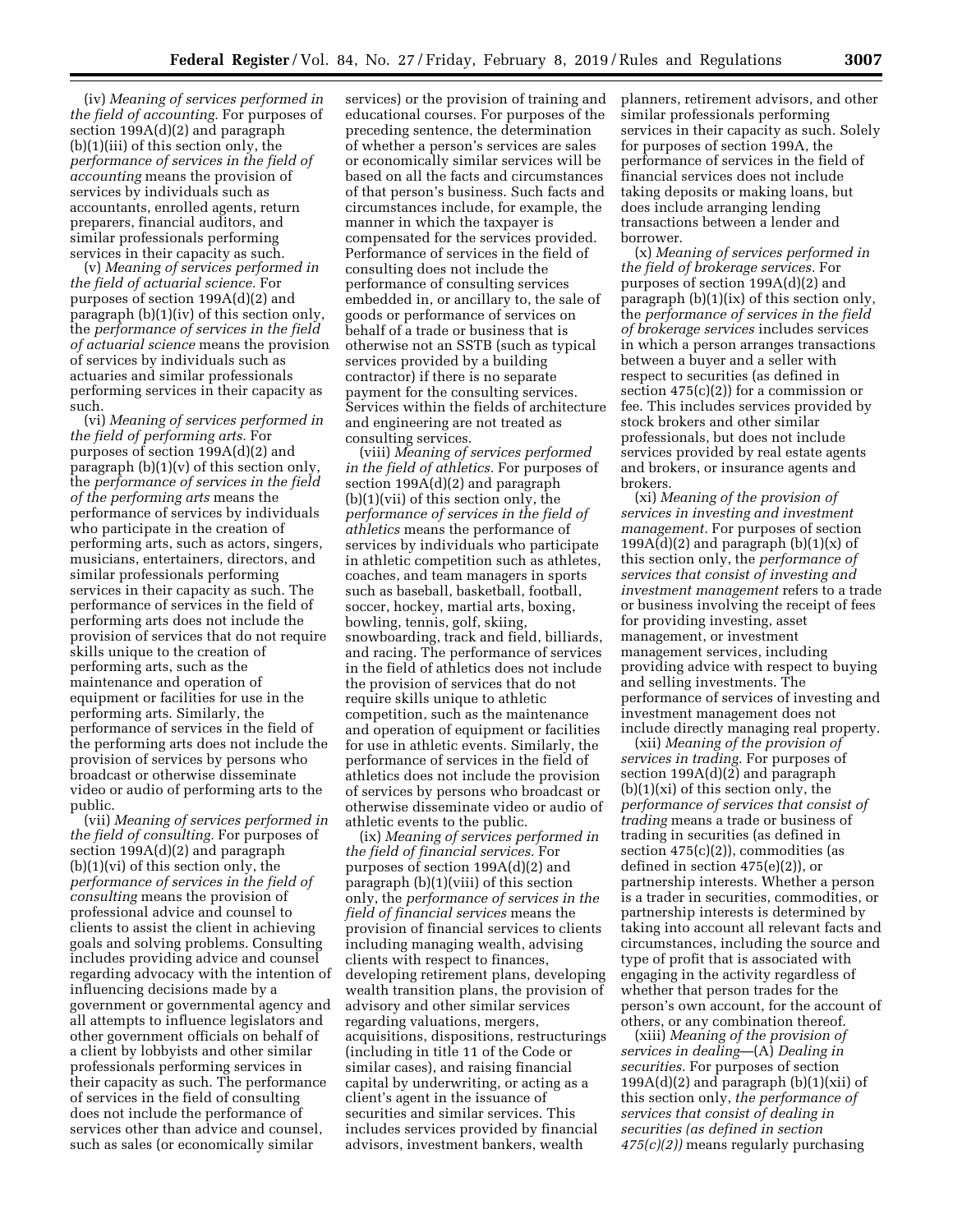securities from and selling securities to customers in the ordinary course of a trade or business or regularly offering to enter into, assume, offset, assign, or otherwise terminate positions in securities with customers in the ordinary course of a trade or business. Solely for purposes of the preceding sentence, the performance of services to originate a loan is not treated as the purchase of a security from the borrower in determining whether the lender is dealing in securities.

(B) *Dealing in commodities.* For purposes of section 199A(d)(2) and paragraph (b)(1)(xii) of this section only, *the performance of services that consist of dealing in commodities (as defined in section 475(e)(2))* means regularly purchasing commodities from and selling commodities to customers in the ordinary course of a trade or business or regularly offering to enter into, assume, offset, assign, or otherwise terminate positions in commodities with customers in the ordinary course of a trade or business. Solely for purposes of the preceding sentence, gains and losses from qualified active sales as defined in paragraph (b)(2)(xiii)(B)(*1*) of this section are not taken into account in determining whether a person is engaged in the trade or business of dealing in commodities.

(*1*) *Qualified active sale.* The term *qualified active sale* means the sale of commodities in the active conduct of a commodities business as a producer, processor, merchant, or handler of commodities if the trade or business is as an active producer, processor, merchant or handler of commodities. A hedging transaction described in paragraph (b)(2)(i)(B) of this section is treated as a qualified active sale. The sale of commodities held by a trade or business other than in its capacity as an active producer, processor, merchant, or handler of commodities is not a qualified active sale. For example, the sale by a trade or business of commodities that were held for investment or speculation would not be a qualified active sale.

(*2*) *Active conduct of a commodities business.* For purposes of paragraph (b)(2)(xiii)(B)(*1*) of this section, a trade or business is engaged in the active conduct of a commodities business as a producer, processor, merchant, or handler of commodities only with respect to commodities for which each of the conditions described in paragraphs (b)(2)(xiii)(B)(*3*) through (*5*) of this section are satisfied.

(*3*) *Directly holds commodities as inventory or similar property.* The commodities trade or business holds the commodities directly, and not through

an agent or independent contractor, as inventory or similar property. The term inventory or similar property means property that is stock in trade of the trade or business or other property of a kind that would properly be included in the inventory of the trade or business if on hand at the close of the taxable year, or property held by the trade or business primarily for sale to customers in the ordinary course of its trade or business.

(*4*) *Directly incurs substantial expenses in the ordinary course.* The commodities trade or business incurs substantial expenses in the ordinary course of the commodities trade or business from engaging in one or more of the following activities directly, and not through an agent or independent contractor—

(*i*) Substantial activities in the production of the commodities, including planting, tending or harvesting crops, raising or slaughtering livestock, or extracting minerals;

(*ii*) Substantial processing activities prior to the sale of the commodities, including the blending and drying of agricultural commodities, or the concentrating, refining, mixing, crushing, aerating or milling of commodities; or

(*iii*) Significant activities as described in paragraph (b)(2)(xiii)(B)(*5*) of this section.

(*5*) *Significant activities for purposes of paragraph (b)(2)(xiii)(B)(4)(iii) of this section.* The commodities trade or business performs significant activities with respect to the commodities that consists of—

(*i*) The physical movement, handling and storage of the commodities, including preparation of contracts and invoices, arranging transportation, insurance and credit, arranging for receipt, transfer or negotiation of shipping documents, arranging storage or warehousing, and dealing with quality claims;

(*ii*) Owning and operating facilities for storage or warehousing; or

(*iii*) Owning, chartering, or leasing vessels or vehicles for the transportation of the commodities.

(C) *Dealing in partnership interests.*  For purposes of section 199A(d)(2) and paragraph (b)(1)(xii) of this section only, *the performance of services that consist of dealing in partnership interests*  means regularly purchasing partnership interests from and selling partnership interests to customers in the ordinary course of a trade or business or regularly offering to enter into, assume, offset, assign, or otherwise terminate positions in partnership interests with customers in the ordinary course of a trade or business.

(xiv) *Meaning of trade or business where the principal asset of such trade or business is the reputation or skill of one or more employees or owners.* For purposes of section 199A(d)(2) and paragraph (b)(1)(xiii) of this section only, the term *any trade or business where the principal asset of such trade or business is the reputation or skill of one or more of its employees or owners*  means any trade or business that consists of any of the following (or any combination thereof):

(A) A trade or business in which a person receives fees, compensation, or other income for endorsing products or services;

(B) A trade or business in which a person licenses or receives fees, compensation, or other income for the use of an individual's image, likeness, name, signature, voice, trademark, or any other symbols associated with the individual's identity; or

(C) Receiving fees, compensation, or other income for appearing at an event or on radio, television, or another media format.

(D) For purposes of paragraphs  $(b)(2)(xiv)(A)$  through  $(C)$  of this section, the term *fees, compensation, or other income* includes the receipt of a partnership interest and the corresponding distributive share of income, deduction, gain, or loss from the partnership, or the receipt of stock of an S corporation and the corresponding income, deduction, gain, or loss from the S corporation stock.

(3) *Examples.* The following examples illustrate the rules in paragraphs (a) and (b) of this section. The examples do not address all types of services that may or may not qualify as specified services. Unless otherwise provided, the individual in each example has taxable income in excess of the threshold amount.

(i) *Example 1.* B is a board-certified pharmacist who contracts as an independent contractor with X, a small medical facility in a rural area. X employs one full time pharmacist, but contracts with B when X's needs exceed the capacity of its full-time staff. When engaged by X, B is responsible for receiving and reviewing orders from physicians providing medical care at the facility; making recommendations on dosing and alternatives to the ordering physician; performing inoculations, checking for drug interactions, and filling pharmaceutical orders for patients receiving care at X. B is engaged in the performance of services in the field of health within the meaning of section 199A(d)(2) and paragraphs  $(b)(1)(i)$  and (b)(2)(ii) of this section.

(ii) *Example 2.* X is the operator of a residential facility that provides a variety of services to senior citizens who reside on campus. For residents, X offers standard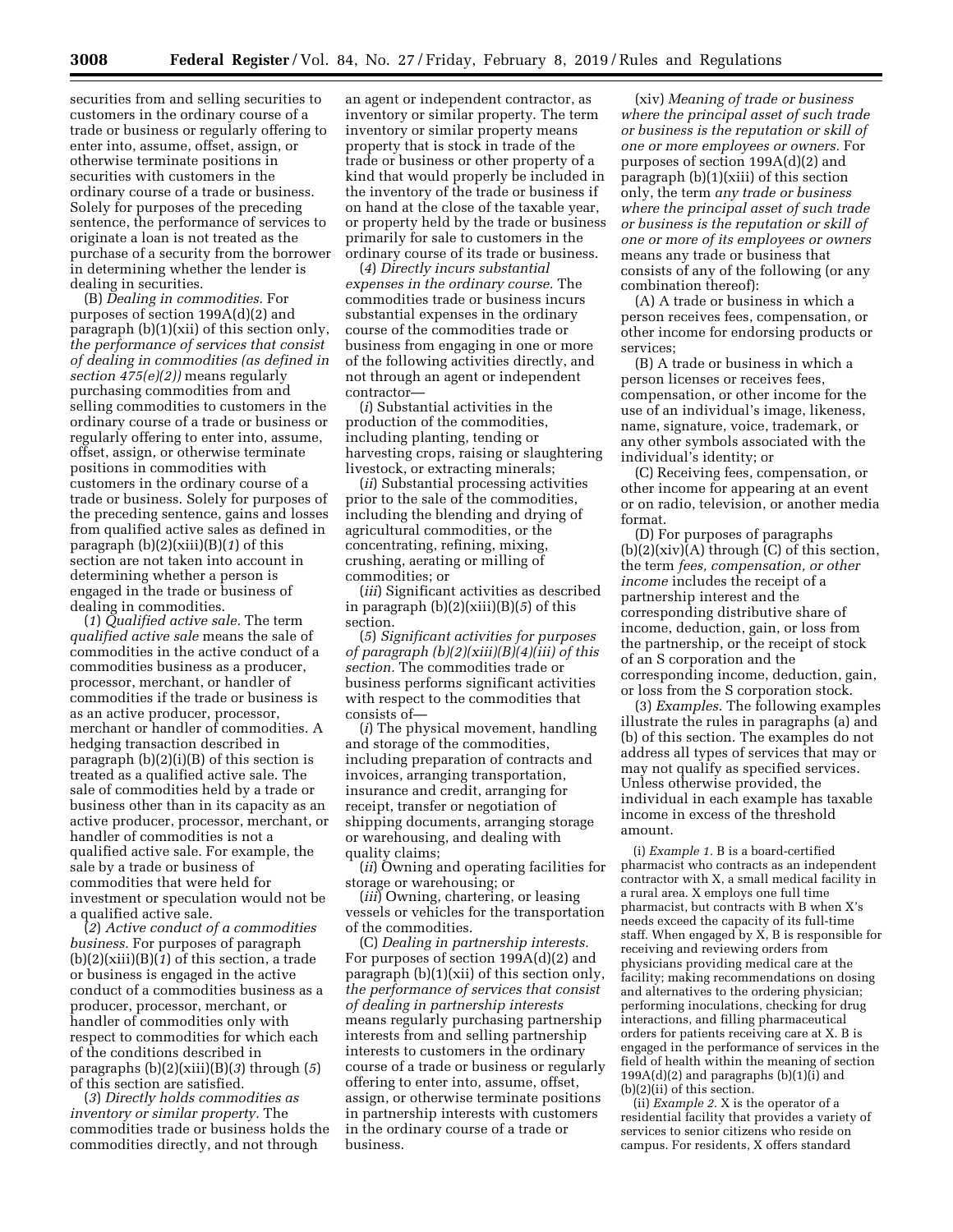domestic services including housing management and maintenance, meals, laundry, entertainment, and other similar services. In addition, X contracts with local professional healthcare organizations to offer residents a range of medical and health services provided at the facility, including skilled nursing care, physical and occupational therapy, speech-language pathology services, medical social services, medications, medical supplies and equipment used in the facility, ambulance transportation to the nearest supplier of needed services, and dietary counseling. X receives all of its income from residents for the costs associated with residing at the facility. Any health and medical services are billed directly by the healthcare providers to the senior citizens for those professional healthcare services even though those services are provided at the facility. X does not perform services in the field of health within the meaning of section 199A(d)(2) and paragraphs (b)(1)(i) and (b)(2)(ii) of this section.

(iii) *Example 3.* Y operates specialty surgical centers that provide outpatient medical procedures that do not require the patient to remain overnight for recovery or observation following the procedure. Y is a private organization that owns a number of facilities throughout the country. For each facility, Y ensures compliance with state and Federal laws for medical facilities and manages the facility's operations and performs all administrative functions. Y does not employ physicians, nurses, and medical assistants, but enters into agreements with other professional medical organizations or directly with the medical professionals to perform the procedures and provide all medical care. Patients are billed by Y for the facility costs relating to their procedure and by the healthcare professional or their affiliated organization for the actual costs of the procedure conducted by the physician and medical support team. Y does not perform services in the field of health within the meaning of section 199A(d)(2) and paragraphs  $(b)(1)(i)$  and  $(b)(2)(ii)$  of this section.

(iv) *Example 4.* Z is the developer and the only provider of a patented test used to detect a particular medical condition. Z accepts test orders only from health care professionals (Z's clients), does not have contact with patients, and Z's employees do not diagnose, treat, or manage any aspect of patient care. A, who manages Z's testing operations, is the only employee with an advanced medical degree. All other employees are technical support staff and not healthcare professionals. Z's workers are highly educated, but the skills the workers bring to the job are not often useful for Z's testing methods. In order to perform the duties required by Z, employees receive more than a year of specialized training for working with  $\overline{Z}$ 's test, which is of no use to other employers. Upon completion of an ordered test, Z analyses the results and provides its clients a report summarizing the findings. Z does not discuss the report's results, or the patient's diagnosis or treatment with any health care provider or the patient. Z is not informed by the healthcare provider

as to the healthcare provider's diagnosis or treatment. Z is not providing services in the field of health within the meaning of section  $199A(d)(2)$  and paragraphs  $(b)(1)(i)$  and (b)(2)(ii) of this section or where the principal asset of the trade or business is the reputation or skill of one or more of its employees within the meaning of paragraphs  $(b)(1)(xiii)$  and  $(b)(2)(xiv)$  of this section.

(v) *Example 5.* A, a singer and songwriter, writes and records a song. A is paid a mechanical royalty when the song is licensed or streamed. A is also paid a performance royalty when the recorded song is played publicly. A is engaged in the performance of services in an SSTB in the field of performing arts within the meaning of section 199A(d)(2) or paragraphs  $(b)(1)(v)$  and  $(b)(2)(vi)$  of this section. The royalties that A receives for the song are not eligible for a deduction under section 199A.

(vi) *Example 6.* B is a partner in Movie LLC, a partnership. Movie LLC is a film production company. Movie LLC plans and coordinates film production. Movie LLC shares in the profits of the films that it produces. Therefore, Movie LLC is engaged in the performance of services in an SSTB in the field of performing arts within the meaning of section 199A(d)(2) or paragraphs  $(b)(1)(v)$  and  $(b)(2)(vi)$  of this section. B is a passive owner in Movie LLC and does not provide any services with respect to Movie LLC. However, because Movie LLC is engaged in an SSTB in the field of performing arts, B's distributive share of the income, gain, deduction, and loss with respect to Movie LLC is not eligible for a deduction under section 199A.

(vii) *Example 7.* C is a partner in Partnership, which solely owns and operates a professional sports team. Partnership employs athletes and sells tickets and broadcast rights for games in which the sports team competes. Partnership sells the broadcast rights to Broadcast LLC, a separate trade or business. Broadcast LLC solely broadcasts the games. Partnership is engaged in the performance of services in an SSTB in the field of athletics within the meaning of section  $199A(d)(2)$  or paragraphs  $(b)(1)(vii)$ and (b)(2)(viii) of this section. The tickets sales and the sale of the broadcast rights are both the performance of services in the field of athletics. C is a passive owner in Partnership and C does not provide any services with respect to Partnership or the sports team. However, because Partnership is engaged in an SSTB in the field of athletics, C's distributive share of the income, gain, deduction, and loss with respect to Partnership is not eligible for a deduction under section 199A. Broadcast LLC is not engaged in the performance of services in an SSTB in the field of athletics.

(viii) *Example 8.* D is in the business of providing services that assist unrelated entities in making their personnel structures more efficient. D studies its client's organization and structure and compares it to peers in its industry. D then makes recommendations and provides advice to its client regarding possible changes in the client's personnel structure, including the use of temporary workers. D does not provide any temporary workers to its clients and D's

compensation and fees are not affected by whether D's clients used temporary workers. D is engaged in the performance of services in an SSTB in the field of consulting within the meaning of section 199A(d)(2) or paragraphs  $(b)(1)(vi)$  and  $(b)(2)(vii)$  of this section.

(ix) *Example 9.* E is an individual who owns and operates a temporary worker staffing firm primarily focused on the software consulting industry. Business clients hire E to provide temporary workers that have the necessary technical skills and experience with a variety of business software to provide consulting and advice regarding the proper selection and operation of software most appropriate for the business they are advising. E does not have a technical software engineering background and does not provide software consulting advice herself. E reviews resumes and refers candidates to the client when the client indicates a need for temporary workers. E does not evaluate her clients' needs about whether the client needs workers and does not evaluate the clients' consulting contracts to determine the type of expertise needed. Rather, the client provides E with a job description indicating the required skills for the upcoming consulting project. E is paid a fixed fee for each temporary worker actually hired by the client and receives a bonus if that worker is hired permanently within a year of referral. E's fee is not contingent on the profits of its clients. E is not considered to be engaged in the performance of services in the field of consulting within the meaning of section  $199A(d)(2)$  or  $(b)(1)(vi)$  and (b)(2)(vii) of this section.

(x) *Example 10.* F is in the business of licensing software to customers. F discusses and evaluates the customer's software needs with the customer. The taxpayer advises the customer on the particular software products it licenses. F is paid a flat price for the software license. After the customer licenses the software, F helps to implement the software. F is engaged in the trade or business of licensing software and not engaged in an SSTB in the field of consulting within the meaning of section 199A(d)(2) or paragraphs  $(b)(1)(vi)$  and  $(b)(2)(vii)$  of this section.

(xi) *Example 11.* G is in the business of providing services to assist clients with their finances. G will study a particular client's financial situation, including, the client's present income, savings, and investments, and anticipated future economic and financial needs. Based on this study, G will then assist the client in making decisions and plans regarding the client's financial activities. Such financial planning includes the design of a personal budget to assist the client in monitoring the client's financial situation, the adoption of investment strategies tailored to the client's needs, and other similar services. G is engaged in the performance of services in an SSTB in the field of financial services within the meaning of section 199A(d)(2) or paragraphs  $(b)(1)(viii)$  and  $(b)(2)(ix)$  of this section.

(xii) *Example 12.* H is in the business of franchising a brand of personal financial planning offices, which generally provide personal wealth management, retirement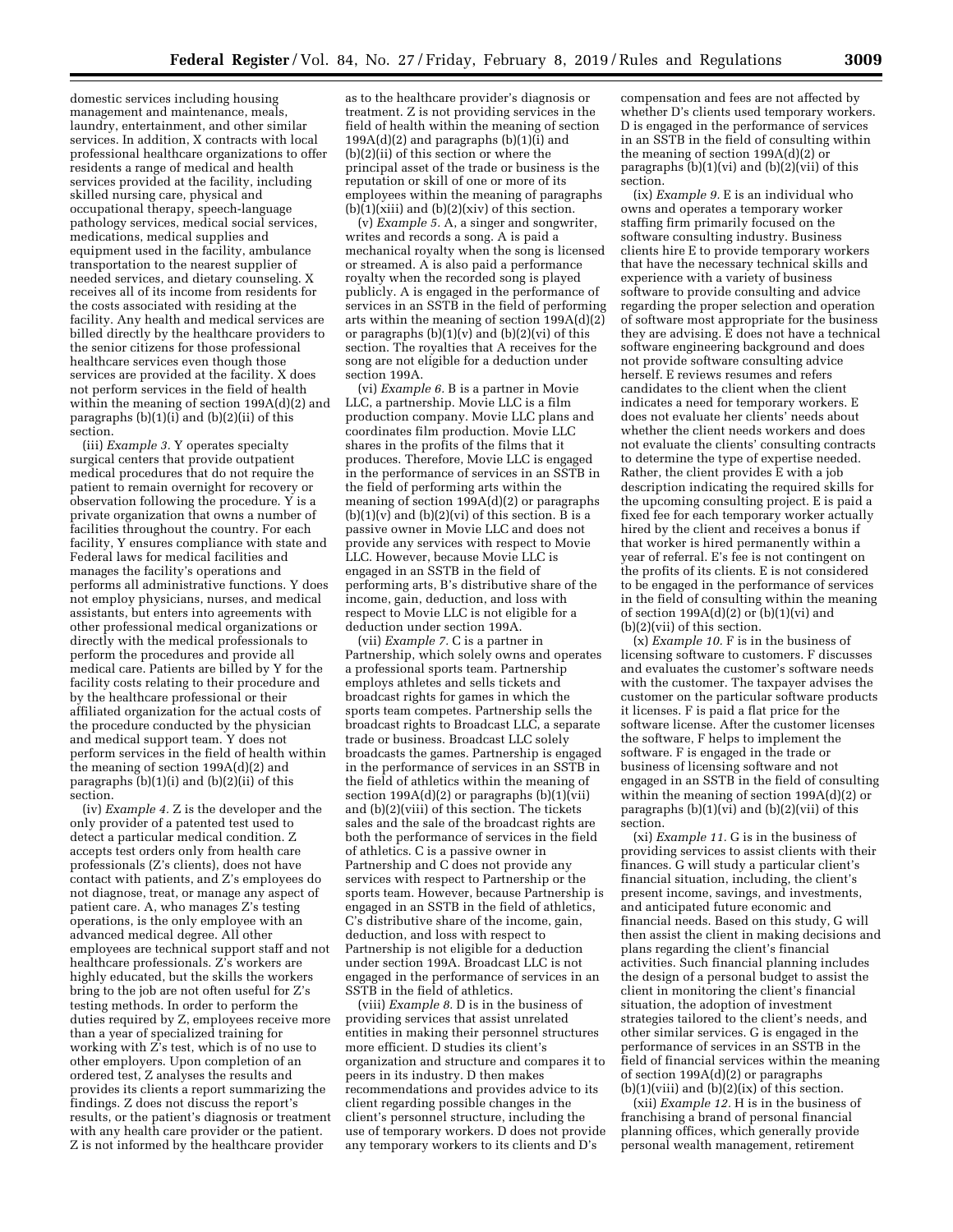planning, and other financial advice services to customers for a fee. H does not provide financial planning services itself. H licenses the right to use the business tradename, other branding intellectual property, and a marketing plan to third-party financial planner franchisees that operate the franchised locations and provide all services to customers. In exchange, the franchisees compensate H based on a fee structure, which includes a one-time fee to acquire the franchise. H is not engaged in the performance of services in the field of financial services within the meaning of section  $199A(d)(2)$  or paragraphs  $(b)(1)(viii)$ and (b)(2)(ix) of this section.

(xiii) *Example 13.* J is in the business of executing transactions for customers involving various types of securities or commodities generally traded through organized exchanges or other similar networks. Customers place orders with J to trade securities or commodities based on the taxpayer's recommendations. J's compensation for its services typically is based on completion of the trade orders. J is engaged in an SSTB in the field of brokerage services within the meaning of section 199 $A(d)(2)$  or paragraphs  $(b)(1)(ix)$  and  $(b)(2)(x)$  of this section.

(xiv) *Example 14.* K owns 100% of Corp, an S corporation, which operates a bicycle sales and repair business. Corp has 8 employees, including K. Half of Corp's net income is generated from sales of new and used bicycles and related goods, such as helmets, and bicycle-related equipment. The other half of Corp's net income is generated from bicycle repair services performed by K and Corp's other employees. Corp's assets consist of inventory, fixtures, bicycle repair equipment, and a leasehold on its retail location. Several of the employees and G have worked in the bicycle business for many years, and have acquired substantial skill and reputation in the field. Customers often consult with the employees on the best bicycle for purchase. K is in the business of sales and repairs of bicycles and is not engaged in an SSTB within the meaning of section  $199A(d)(2)$  or paragraphs  $(b)(1)(xiii)$ and (b)(2)(xiv) of this section.

(xv) *Example 15.* L is a well-known chef and the sole owner of multiple restaurants each of which is owned in a disregarded entity. Due to L's skill and reputation as a chef, L receives an endorsement fee of \$500,000 for the use of L's name on a line of cooking utensils and cookware. L is in the trade or business of being a chef and owning restaurants and such trade or business is not an SSTB. However, L is also in the trade or business of receiving endorsement income. L's trade or business consisting of the receipt of the endorsement fee for L's skill and/or reputation is an SSTB within the meaning of section 199A(d)(2) or paragraphs (b)(1)(xiii) and (b)(2)(xiv) of this section.

(xvi) *Example 16.* M is a well-known actor. M entered into a partnership with Shoe Company, in which M contributed her likeness and the use of her name to the partnership in exchange for a 50% interest in the partnership and a guaranteed payment. M's trade or business consisting of the receipt of the partnership interest and the

corresponding distributive share with respect to the partnership interest for M's likeness and the use of her name is an SSTB within the meaning of section 199A(d)(2) or paragraphs  $(b)(1)(xiii)$  and  $(b)(2)(xiv)$  of this section.

(c) *Special rules*—(1) *De minimis rule*—(i) *Gross receipts of \$25 million or less.* For a trade or business with gross receipts of \$25 million or less for the taxable year, a trade or business is not an SSTB if less than 10 percent of the gross receipts of the trade or business are attributable to the performance of services in a field described in paragraph (b) of this section. For purposes of determining whether this 10 percent test is satisfied, the performance of any activity incident to the actual performance of services in the field is considered the performance of services in that field.

(ii) *Gross receipts of greater than \$25 million.* For a trade or business with gross receipts of greater than \$25 million for the taxable year, the rules of paragraph (c)(1)(i) of this section are applied by substituting ''5 percent'' for ''10 percent'' each place it appears.

(iii) *Examples.* The following examples illustrate the provisions of paragraph (c)(1) of this section.

(A) *Example 1.* Landscape LLC sells lawn care and landscaping equipment and also provides advice and counsel on landscape design for large office parks and residential buildings. The landscape design services include advice on the selection and placement of trees, shrubs, and flowers and are considered to be the performance of services in the field of consulting under paragraphs  $(b)(1)(vi)$  and  $(b)(2)(vii)$  of this section. Landscape LLC separately invoices for its landscape design services and does not sell the trees, shrubs, or flowers it recommends for use in the landscape design. Landscape LLC maintains one set of books and records and treats the equipment sales and design services as a single trade or business for purposes of sections 162 and 199A. Landscape LLC has gross receipts of \$2 million. \$250,000 of the gross receipts is attributable to the landscape design services, an SSTB. Because the gross receipts from the consulting services exceed 10 percent of Landscape LLC's total gross receipts, the entirety of Landscape LLC's trade or business is considered an SSTB.

(B) *Example 2.* Animal Care LLC provides veterinarian services performed by licensed staff and also develops and sells its own line of organic dog food at its veterinarian clinic and online. The veterinarian services are considered to be the performance of services in the field of health under paragraphs (b)(1)(i) and (b)(2)(ii) of this section. Animal Care LLC separately invoices for its veterinarian services and the sale of its organic dog food. Animal Care LLC maintains separate books and records for its veterinarian clinic and its development and sale of its dog food. Animal Care LLC also

has separate employees who are unaffiliated with the veterinary clinic and who only work on the formulation, marketing, sales, and distribution of the organic dog food products. Animal Care LLC treats its veterinary practice and the dog food development and sales as separate trades or businesses for purposes of section 162 and 199A. Animal Care LLC has gross receipts of \$3,000,000. \$1,000,000 of the gross receipts is attributable to the veterinary services, an SSTB. Although the gross receipts from the services in the field of health exceed 10 percent of Animal Care LLC's total gross receipts, the dog food development and sales business is not considered an SSTB due to the fact that the veterinary practice and the dog food development and sales are separate trades or businesses under section 162.

(2) *Services or property provided to an SSTB*—(i) *In general.* If a trade or business provides property or services to an SSTB within the meaning of this section and there is 50 percent or more common ownership of the trades or businesses, that portion of the trade or business of providing property or services to the 50 percent or more commonly-owned SSTB will be treated as a separate SSTB with respect to the related parties.

(ii) *50 percent or more common ownership.* For purposes of paragraph  $(c)(2)(i)$  and  $(ii)$  of this section, 50 percent or more common ownership includes direct or indirect ownership by related parties within the meaning of sections 267(b) or 707(b).

(iii) *Examples.* The following examples illustrate the provisions of paragraph (c)(2) of this section.

(A) *Example 1.* Law Firm is a partnership that provides legal services to clients, owns its own office building and employs its own administrative staff. Law Firm divides into three partnerships. Partnership 1 performs legal services to clients. Partnership 2 owns the office building and rents the entire building to Partnership 1. Partnership 3 employs the administrative staff and through a contract with Partnership 1 provides administrative services to Partnership 1 in exchange for fees. All three of the partnerships are owned by the same people (the original owners of Law Firm). Because Partnership 2 provides all of its property to Partnership 1, and Partnership 3 provides all of its services to Partnership 1, Partnerships 2 and 3 will each be treated as an SSTB under paragraph (c)(2) of this section.

(B) *Example 2.* Assume the same facts as in Example 1 of this paragraph (c)(2), except that Partnership 2, which owns the office building, rents 50 percent of the building to Partnership 1, which provides legal services, and the other 50 percent to various unrelated third party tenants. Because Partnership 2 is owned by the same people as Partnership 1, the portion of Partnership 2's leasing activity related to the lease of the building to Partnership 1 will be treated as a separate SSTB. The remaining 50 percent of Partnership 2's leasing activity will not be treated as an SSTB.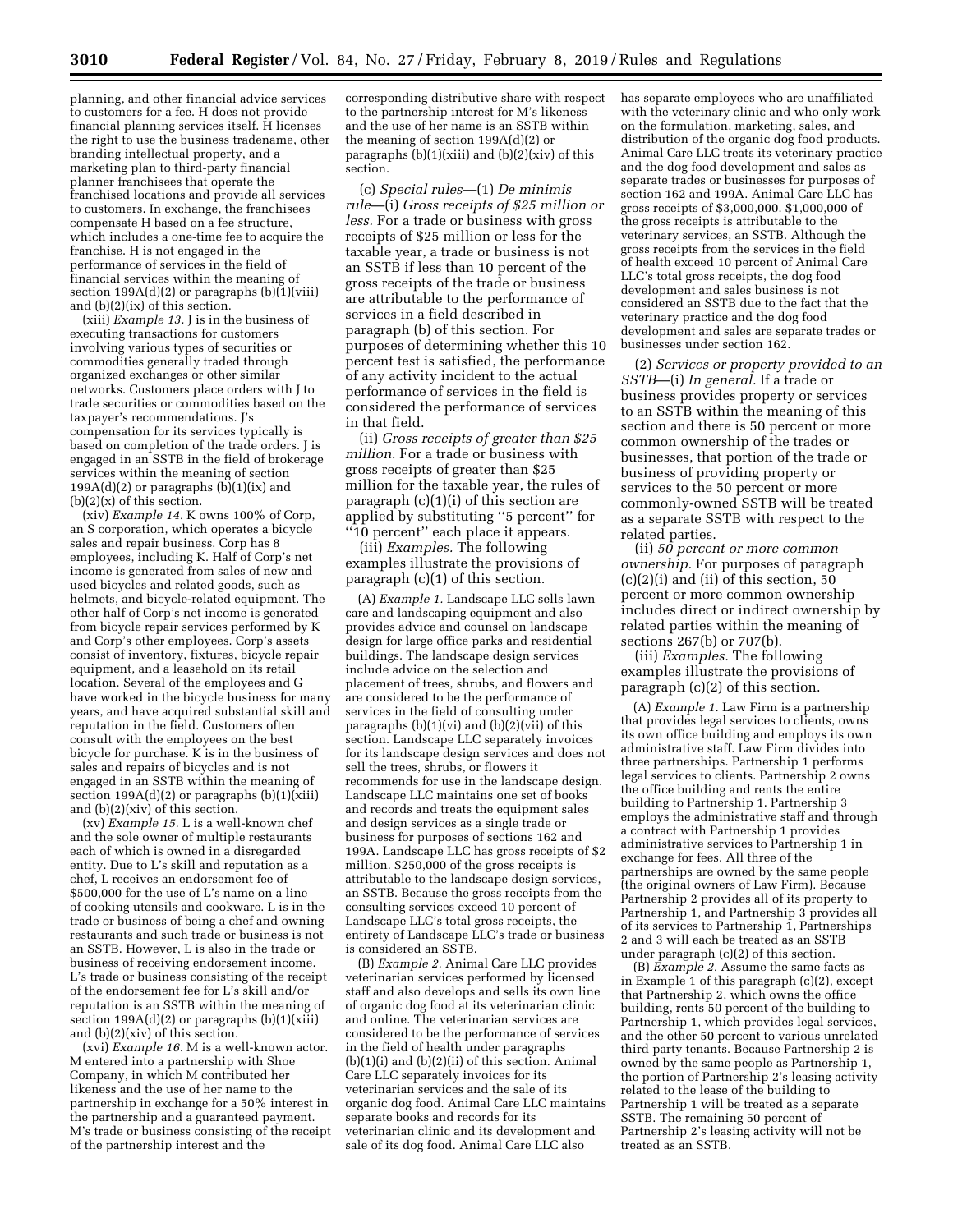(d) *Trade or business of performing services as an employee*—(1) *In general.*  The trade or business of performing services as an employee is not a trade or business for purposes of section 199A and the regulations thereunder. Therefore, no items of income, gain, deduction, and loss from the trade or business of performing services as an employee constitute QBI within the meaning of section 199A and § 1.199A– 3. Except as provided in paragraph (d)(3) of this section, income from the trade or business of performing services as an employee refers to all wages (within the meaning of section 3401(a)) and other income earned in a capacity as an employee, including payments described in  $\S 1.6041 - 2(a)(1)$  (other than payments to individuals described in section 3121(d)(3)) and § 1.6041–2(b)(1).

(2) *Employer's Federal employment tax classification of employee immaterial.* For purposes of determining whether wages are earned in a capacity as an employee as provided in paragraph (d)(1) of this section, the treatment of an employee by an employer as anything other than an employee for Federal employment tax purposes is immaterial. Thus, if a worker should be properly classified as an employee, it is of no consequence that the employee is treated as a nonemployee by the employer for Federal employment tax purposes.

(3) *Presumption that former employees are still employees*—(i) *Presumption.* Solely for purposes of section  $199A(d)(1)(B)$  and paragraph (d)(1) of this section, an individual that was properly treated as an employee for Federal employment tax purposes by the person to which he or she provided services and who is subsequently treated as other than an employee by such person with regard to the provision of substantially the same services directly or indirectly to the person (or a related person), is presumed, for three years after ceasing to be treated as an employee for Federal employment tax purposes, to be in the trade or business of performing services as an employee with regard to such services. As provided in paragraph (d)(3)(ii) of this section, this presumption may be rebutted upon a showing by the individual that, under Federal tax law, regulations, and principles (including common-law employee classification rules), the individual is performing services in a capacity other than as an employee. This presumption applies regardless of whether the individual provides services directly or indirectly through an entity or entities.

(ii) *Rebuttal of presumption.* Upon notice from the IRS, an individual

rebuts the presumption in paragraph (d)(3)(i) of this section by providing records, such as contracts or partnership agreements, that provide sufficient evidence to corroborate the individual's status as a non-employee.

(iii) *Examples.* The following examples illustrate the provision of paragraph (d)(3) of this section. Unless otherwise provided, the individual in each example has taxable income in excess of the threshold amount.

(A) *Example 1.* A is employed by PRS, a partnership for Federal tax purposes, as a fulltime employee and is treated as such for Federal employment tax purposes. A quits his job for PRS and enters into a contract with PRS under which A provides substantially the same services that A previously provided to PRS in A's capacity as an employee. Because A was treated as an employee for services he provided to PRS, and now is no longer treated as an employee with regard to such services, A is presumed (solely for purposes of section  $199A(d)(1)(B)$ and paragraphs (a)(3) and (d) of this section) to be in the trade or business of performing services as an employee with regard to his services performed for PRS. Unless the presumption is rebutted with a showing that, under Federal tax law, regulations, and principles (including the common-law employee classification rules), A is not an employee, any amounts paid by PRS to A with respect to such services will not be QBI for purposes of section 199A. The presumption would apply even if, instead of contracting directly with PRS, A formed a disregarded entity, or a passthrough entity, and the entity entered into the contract with PRS.

(B) *Example 2.* C is an attorney employed as an associate in a law firm (Law Firm 1) and was treated as such for Federal employment tax purposes. C and the other associates in Law Firm 1 have taxable income below the threshold amount. Law Firm 1 terminates its employment relationship with C and its other associates. C and the other former associates form a new partnership, Law Firm 2, which contracts to perform legal services for Law Firm 1. Therefore, in form, C is now a partner in Law Firm 2 which earns income from providing legal services to Law Firm 1. C continues to provide substantially the same legal services to Law Firm 1 and its clients. Because C was previously treated as an employee for services she provided to Law Firm 1, and now is no longer treated as an employee with regard to such services, C is presumed (solely for purposes of section  $199A(d)(1)(B)$  and paragraphs (a)(3) and (d) of this section) to be in the trade or business of performing services as an employee with respect to the services C provides to Law Firm 1 indirectly through Law Firm 2. Unless the presumption is rebutted with a showing that, under Federal tax law, regulations, and principles (including common-law employee classification rules), C's distributive share of Law Firm 2 income (including any guaranteed payments) will not be QBI for purposes of section 199A. The results in this

example would not change if, instead of contracting with Law Firm 1, Law Firm 2 was instead admitted as a partner in Law Firm 1.

(C) *Example 3.* E is an engineer employed as a senior project engineer in an engineering firm, Engineering Firm. Engineering Firm is a partnership for Federal tax purposes and structured such that after 10 years, senior project engineers are considered for partner if certain career milestones are met. After 10 years, E meets those career milestones and is admitted as a partner in Engineering Firm. As a partner in Engineering Firm, E shares in the net profits of Engineering Firm, and also otherwise satisfies the requirements under Federal tax law, regulations, and principles (including common-law employee classification rules) to be respected as a partner. E is presumed (solely for purposes of section  $199A(d)(1)(B)$  and paragraphs (a)(3) and (d) of this section) to be in the trade or business of performing services as an employee with respect to the services E provides to Engineering Firm. However, E is able to rebut the presumption by showing that E became a partner in Engineering Firm as a career milestone, shares in the overall net profits in Engineering Firm, and otherwise satisfies the requirements under Federal tax law, regulations, and principles (including common-law employee classification rules) to be respected as a partner.

(D) *Example 4.* F is a financial advisor employed by a financial advisory firm, Advisory Firm, a partnership for Federal tax purposes, as a fulltime employee and is treated as such for Federal employment tax purposes. F has taxable income below the threshold amount. Advisory Firm is a partnership and offers F the opportunity to be admitted as a partner. F elects to be admitted as a partner to Advisory Firm and is admitted as a partner to Advisory Firm. As a partner in Advisory Firm, F shares in the net profits of Advisory Firm, is obligated to Advisory Firm in ways that F was not previously obligated as an employee, is no longer entitled to certain benefits available only to employees of Advisory Firm, and has materially modified his relationship with Advisory Firm. F's share of net profits is not subject to a floor or capped at a dollar amount. F is presumed (solely for purposes of section 199A(d)(1)(B) and paragraphs (a)(3) and (d) of this section) to be in the trade or business of performing services as an employee with respect to the services F provides to Advisory Firm. However, F is able to rebut the presumption by showing that F became a partner in Advisory Firm by sharing in the profits of Advisory Firm, materially modifying F's relationship with Advisory Firm, and otherwise satisfying the requirements under Federal tax law, regulations, and principles (including common-law employee classification rules) to be respected as a partner.

(e) *Applicability date*—(1) *General rule.* Except as provided in paragraph (e)(2) of this section, the provisions of this section apply to taxable years ending after February 8, 2019.

(2) *Exceptions*–(i) *Anti-abuse rules.*  The provisions of paragraphs (c)(2) and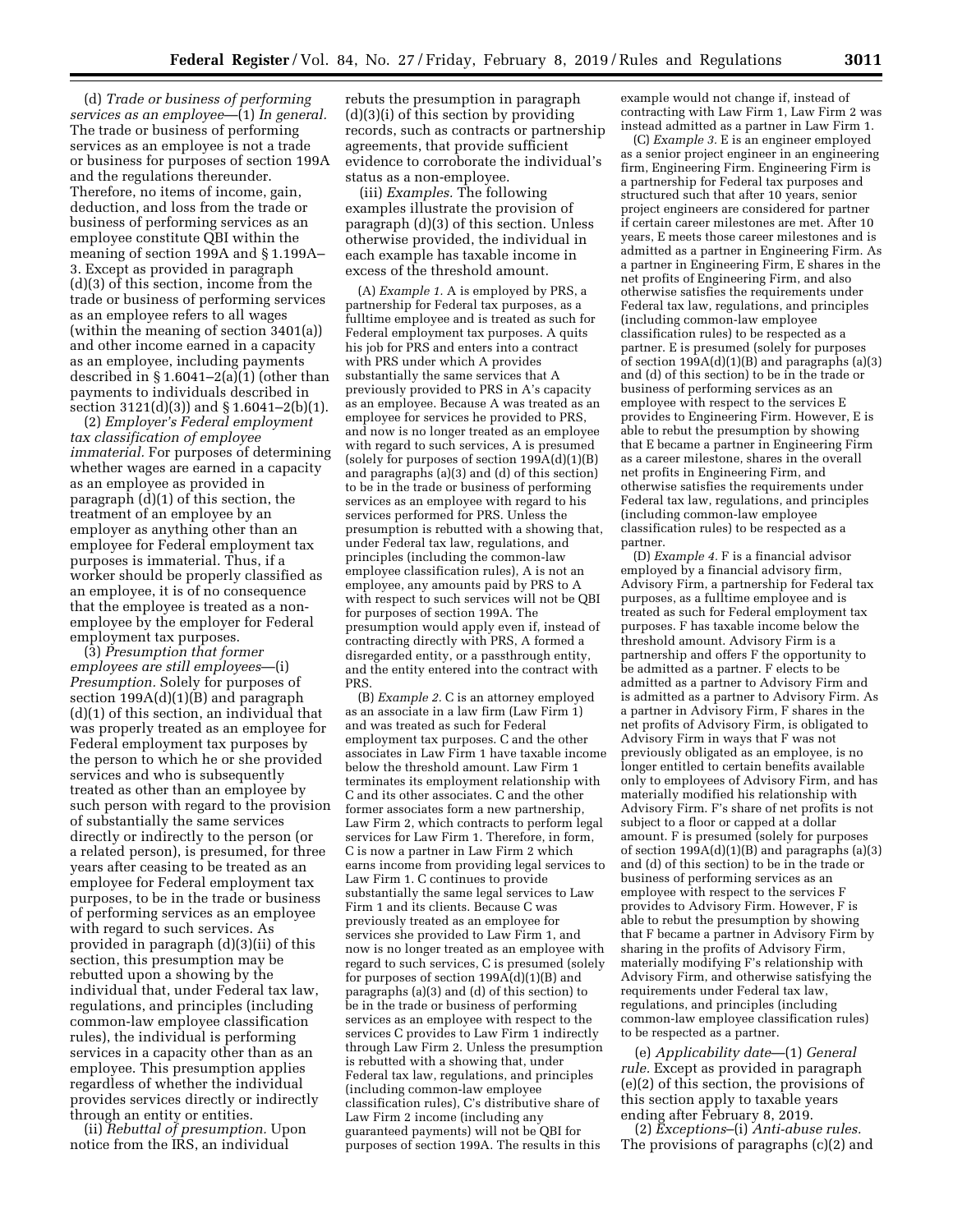(d)(3) of this section apply to taxable years ending after December 22, 2017.

(ii) *Non-calendar year RPE.* For purposes of determining QBI, W–2 wages, UBIA of qualified property, and the aggregate amount of qualified REIT dividends and qualified PTP income, if an individual receives any of these items from an RPE with a taxable year that begins before January 1, 2018, and ends after December 31, 2017, such items are treated as having been incurred by the individual during the individual's taxable year in which or with which such RPE taxable year ends.

■ **Par. 8.** Section 1.199A–6 is added to read as follows:

### **§ 1.199A–6 Relevant passthrough entities (RPEs), publicly traded partnerships (PTPs), trusts, and estates.**

(a) *Overview.* This section provides special rules for RPEs, PTPs, trusts, and estates necessary for the computation of the section 199A deduction of their owners or beneficiaries. Paragraph (b) of this section provides computational and reporting rules for RPEs necessary for individuals who own interests in RPEs to calculate their section 199A deduction. Paragraph (c) of this section provides computational and reporting rules for PTPs necessary for individuals who own interests in PTPs to calculate their section 199A deduction. Paragraph (d) of this section provides computational and reporting rules for trusts (other than grantor trusts) and estates necessary for their beneficiaries to calculate their section 199A deduction.

(b) *Computational and reporting rules for RPEs*—(1) *In general.* An RPE must determine and report information attributable to any trades or businesses it is engaged in necessary for its owners to determine their section 199A deduction.

(2) *Computational rules.* Using the following four rules, an RPE must determine the items necessary for individuals who own interests in the RPE to calculate their section 199A deduction under § 1.199A–1(c) or (d). An RPE that chooses to aggregate trades or businesses under the rules of § 1.199A–4 may determine these items for the aggregated trade or business.

(i) First, the RPE must determine if it is engaged in one or more trades or businesses. The RPE must also determine whether any of its trades or businesses is an SSTB under the rules of § 1.199A–5.

(ii) Second, the RPE must apply the rules in § 1.199A–3 to determine the QBI for each trade or business engaged in directly.

(iii) Third, the RPE must apply the rules in § 1.199A–2 to determine the W– 2 wages and UBIA of qualified property for each trade or business engaged in directly.

(iv) Fourth, the RPE must determine whether it has any qualified REIT dividends as defined in § 1.199A–3(c)(1) earned directly or through another RPE. The RPE must also determine the amount of qualified PTP income as defined in § 1.199A–3(c)(2) earned directly or indirectly through investments in PTPs.

(3) *Reporting rules for RPEs*—(i) *Trade or business directly engaged in.* An RPE must separately identify and report on the Schedule K–1 issued to its owners for any trade or business (including an aggregated trade or business) engaged in directly by the RPE—

(A) Each owner's allocable share of QBI, W–2 wages, and UBIA of qualified property attributable to each such trade or business; and

(B) Whether any of the trades or businesses described in paragraph (b)(3)(i) of this section is an SSTB.

(ii) *Other items.* An RPE must also report on an attachment to the Schedule K–1, any QBI, W–2 wages, UBIA of qualified property, or SSTB determinations, reported to it by any RPE in which the RPE owns a direct or indirect interest. The RPE must also report each owner's allocated share of any qualified REIT dividends received by the RPE (including through another RPE) as well as any qualified PTP income or loss received by the RPE for each PTP in which the RPE holds an interest (including through another RPE). Such information can be reported on an amended or late filed return to the extent that the period of limitations remains open.

(iii) *Failure to report information.* If an RPE fails to separately identify or report on the Schedule K–1 (or any attachments thereto) issued to an owner an item described in paragraph (b)(3)(i) of this section, the owner's share (and the share of any upper-tier indirect owner) of each unreported item of positive QBI, W–2 wages, or UBIA of qualified property attributable to trades or businesses engaged in by that RPE will be presumed to be zero.

(c) *Computational and reporting rules for PTPs*—(1) *Computational rules.* Each PTP must determine its QBI under the rules of § 1.199A–3 for each trade or business in which the PTP is engaged in directly. The PTP must also determine whether any of the trades or businesses it is engaged in directly is an SSTB.

(2) *Reporting rules.* Each PTP is required to separately identify and report the information described in

paragraph (c)(1) of this section on Schedules K–1 issued to its partners. Each PTP must also determine and report any qualified REIT dividends or qualified PTP income or loss received by the PTP including through an RPE, a REIT, or another PTP. A PTP is not required to determine or report W–2 wages or the UBIA of qualified property attributable to trades or businesses it is engaged in directly.

(d) *Application to trusts, estates, and beneficiaries*—(1) *In general.* A trust or estate computes its section 199A deduction based on the QBI, W–2 wages, UBIA of qualified property, qualified REIT dividends, and qualified PTP income that are allocated to the trust or estate. An individual beneficiary of a trust or estate takes into account any QBI, W–2 wages, UBIA of qualified property, qualified REIT dividends, and qualified PTP income allocated from a trust or estate in calculating the beneficiary's section 199A deduction, in the same manner as though the items had been allocated from an RPE. For purposes of this section and §§ 1.199A– 1 through 1.199A–5, a trust or estate is treated as an RPE to the extent it allocates QBI and other items to its beneficiaries, and is treated as an individual to the extent it retains the QBI and other items.

(2) *Grantor trusts.* To the extent that the grantor or another person is treated as owning all or part of a trust under sections 671 through 679, such person computes its section 199A deduction as if that person directly conducted the activities of the trust with respect to the portion of the trust treated as owned by the grantor or other person.

(3) *Non-grantor trusts and estates*—(i) *Calculation at entity level.* A trust or estate must calculate its QBI, W–2 wages, UBIA of qualified property, qualified REIT dividends, and qualified PTP income. The QBI of a trust or estate must be computed by allocating qualified items of deduction described in section 199A(c)(3) in accordance with the classification of those deductions under § 1.652(b)–3(a), and deductions not directly attributable within the meaning of § 1.652(b)–3(b) (other deductions) are allocated in a manner consistent with the rules in § 1.652(b)– 3(b). Any depletion and depreciation deductions described in section 642(e) and any amortization deductions described in section 642(f) that otherwise are properly included in the computation of QBI are included in the computation of QBI of the trust or estate, regardless of how those deductions may otherwise be allocated between the trust or estate and its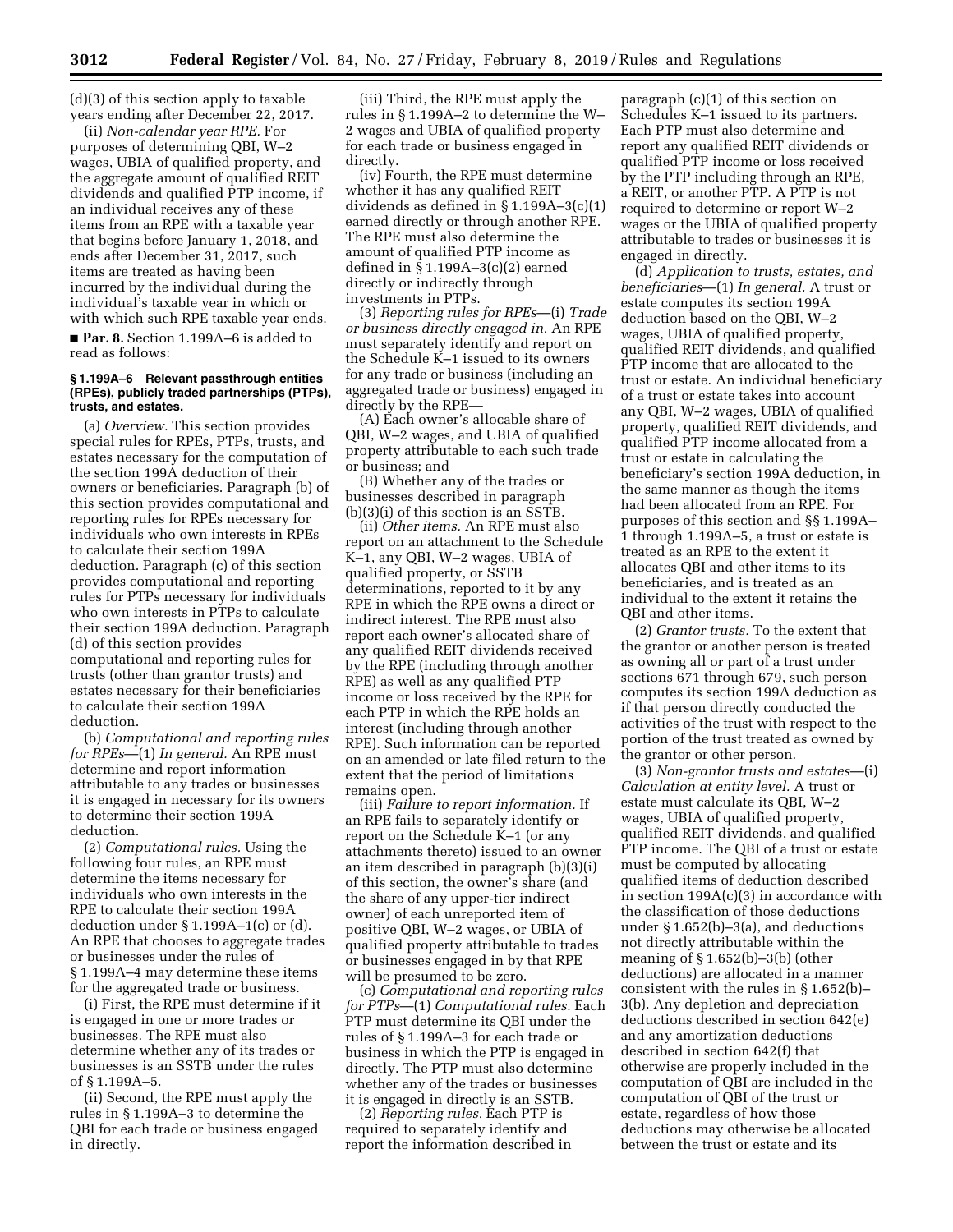beneficiaries for other purposes of the Code.

(ii) *Allocation among trust or estate and beneficiaries.* The QBI (including any amounts that may be less than zero as calculated at the trust or estate level), W–2 wages, UBIA of qualified property, qualified REIT dividends, and qualified PTP income of a trust or estate are allocated to each beneficiary and to the trust or estate based on the relative proportion of the trust's or estate's *distributable net income (DNI),* as defined by section 643(a), for the taxable year that is distributed or required to be distributed to the beneficiary or is retained by the trust or estate. For this purpose, the trust's or estate's DNI is determined with regard to the separate share rule of section 663(c), but without regard to section 199A. If the trust or estate has no DNI for the taxable year, any QBI, W–2 wages, UBIA of qualified property, qualified REIT dividends, and qualified PTP income are allocated entirely to the trust or estate.

(iii) [Reserved]

(iv) *Threshold amount.* The threshold amount applicable to a trust or estate is \$157,500 for any taxable year beginning before 2019. For taxable years beginning after 2018, the threshold amount shall be \$157,500 increased by the cost-ofliving adjustment as outlined in § 1.199A–1(b)(12). For purposes of determining whether a trust or estate has taxable income in excess of the threshold amount, the taxable income of the trust or estate is determined after taking into account any distribution deduction under sections 651 or 661.

(v) [Reserved]

(vi) *Electing small business trusts.* An electing small business trust (ESBT) is entitled to the deduction under section 199A. Any section 199A deduction attributable to the assets in the S portion of the ESBT is to be taken into account by the S portion. The S portion of the ESBT must take into account the QBI and other items from any S corporation owned by the ESBT, the grantor portion of the ESBT must take into account the QBI and other items from any assets treated as owned by a grantor or another person (owned portion) of a trust under sections 671 through 679, and the non-S portion of the ESBT must take into account any QBI and other items from any other entities or assets owned by the ESBT. For purposes of determining whether the taxable income of an ESBT exceeds the threshold amount, the S portion and the non-S portion of an ESBT are treated as a single trust. *See*   $§ 1.641(c)-1.$ 

(vii) *Anti-abuse rule for creation of a trust to avoid exceeding the threshold amount.* A trust formed or funded with

a principal purpose of avoiding, or of using more than one, threshold amount for purposes of calculating the deduction under section 199A will not be respected as a separate trust entity for purposes of determining the threshold amount for purposes of section 199A. *See also* § 1.643(f)–1 of the regulations.

(viii) *Example.* The following example illustrates the application of paragraph (d) of this section.

(A) *Example*—(*1*) *Computation of DNI and inclusion and deduction amounts*—(*i*) *Trust's distributive share of partnership items.* Trust, an irrevocable testamentary complex trust, is a 25% partner in PRS, a family partnership that operates a restaurant that generates QBI and W–2 wages. A and B, Trust's beneficiaries, own the remaining 75% of PRS directly. In 2018, PRS properly allocates gross income from the restaurant of \$55,000, and expenses directly allocable to the restaurant of \$45,000 (including W–2 wages of \$25,000, and miscellaneous expenses of \$20,000) to Trust. These items are properly included in Trust's DNI. PRS distributes \$10,000 of cash to Trust in 2018.

(*ii*) *Trust's activities.* In addition to its interest in PRS, Trust also operates a family bakery conducted through an LLC whollyowned by the Trust that is treated as a disregarded entity. In 2018, the bakery produces \$100,000 of gross income and \$155,000 of expenses directly allocable to operation of the bakery (including W–2 wages of \$50,000, rental expense of \$75,000, miscellaneous expenses of \$25,000, and depreciation deductions of \$5,000). (The net loss from the bakery operations is not subject to any loss disallowance provisions outside of section 199A.) Trust maintains a reserve of \$5,000 for depreciation. Trust also has \$125,000 of UBIA of qualified property in the bakery. For purposes of computing its section 199A deduction, Trust and its beneficiaries have properly chosen to aggregate the family restaurant conducted through PRS with the bakery conducted directly by Trust under § 1.199A–4. Trust also owns various investment assets that produce portfolio-type income consisting of dividends (\$25,000), interest (\$15,000), and tax-exempt interest (\$15,000). Accordingly, Trust has the following items which are properly included in Trust's DNI:

# TABLE 1 TO PARAGRAPH (d)(3)(viii)(A)(*1*)*(ii*)

| 15.000   |
|----------|
| 25,000   |
| 15.000   |
|          |
| (45,000) |
| 3.000    |
| 5.000    |
|          |

(*iii*) *Allocation of deductions under § 1.652(b)–3 (Directly attributable expenses).*  In computing Trust's DNI for the taxable year, the distributive share of expenses of PRS are directly attributable under § 1.652(b)–3(a) to the distributive share of income of PRS. Accordingly, Trust has gross

business income of \$155,000 (\$55,000 from PRS and \$100,000 from the bakery) and direct business expenses of \$200,000 (\$45,000 from PRS and \$155,000 from the bakery). In addition, \$1,000 of the trustee commissions and \$1,000 of state and local taxes are directly attributable under § 1.652(b)–3(a) to Trust's business income. Accordingly, Trust has excess business deductions of \$47,000. Pursuant to its authority recognized under § 1.652(b)–3(d), Trust allocates the \$47,000 excess business deductions as follows: \$15,000 to the interest income, resulting in \$0 interest income, \$25,000 to the dividends, resulting in \$0 dividend income, and \$7,000 to the tax exempt interest.

(*iv*) *Allocation of deductions under § 1.652(b)–3 (Non-directly attributable expenses).* The trustee must allocate the sum of the balance of the trustee commissions (\$2,000) and state and local taxes (\$4,000) to Trust's remaining tax-exempt interest income, resulting in \$2,000 of tax exempt interest.

(*v*) *Amounts included in taxable income.*  For 2018, Trust has DNI of \$2,000. Pursuant to Trust's governing instrument, Trustee distributes 50%, or \$1,000, of that DNI to A, an individual who is a discretionary beneficiary of Trust. In addition, Trustee is required to distribute 25%, or \$500, of that DNI to B, a current income beneficiary of Trust. Trust retains the remaining 25% of DNI. Consequently, with respect to the \$1,000 distribution A receives from Trust, A properly excludes \$1,000 of tax-exempt interest income under section 662(b). With respect to the \$500 distribution B receives from Trust, B properly excludes \$500 of tax exempt interest income under section 662(b). Because the DNI consists entirely of taxexempt income, Trust deducts \$0 under section 661 with respect to the distributions to A and B.

(*2*) *Section 199A deduction*—(*i*) *Trust's W– 2 wages and QBI.* For the 2018 taxable year, prior to allocating the beneficiaries' shares of the section 199A items, Trust has \$75,000 (\$25,000 from PRS + \$50,000 of Trust) of W– 2 wages. Trust also has \$125,000 of UBIA of qualified property. Trust has negative QBI of (\$47,000) (\$155,000 gross income from aggregated businesses less the sum of \$200,000 direct expenses from aggregated businesses and \$2,000 directly attributable business expenses from Trust under the rules of § 1.652(b)–3(a)).

(*ii*) *A's Section 199A deduction computation.* Because the \$1,000 Trust distribution to A equals one-half of Trust's DNI, A has W–2 wages from Trust of \$37,500. A also has W–2 wages of \$2,500 from a trade or business outside of Trust (computed without regard to A's interest in Trust), which A has properly aggregated under § 1.199A–4 with the Trust's trade or businesses (the family's restaurant and bakery), for a total of \$40,000 of W–2 wages from the aggregate trade or businesses. A also has \$62,500 of UBIA from Trust and \$25,000 of UBIA of qualified property from the trade or business outside of Trust for \$87,500 of total UBIA of qualified property. A has \$100,000 of QBI from the non-Trust trade or businesses in which A owns an interest.